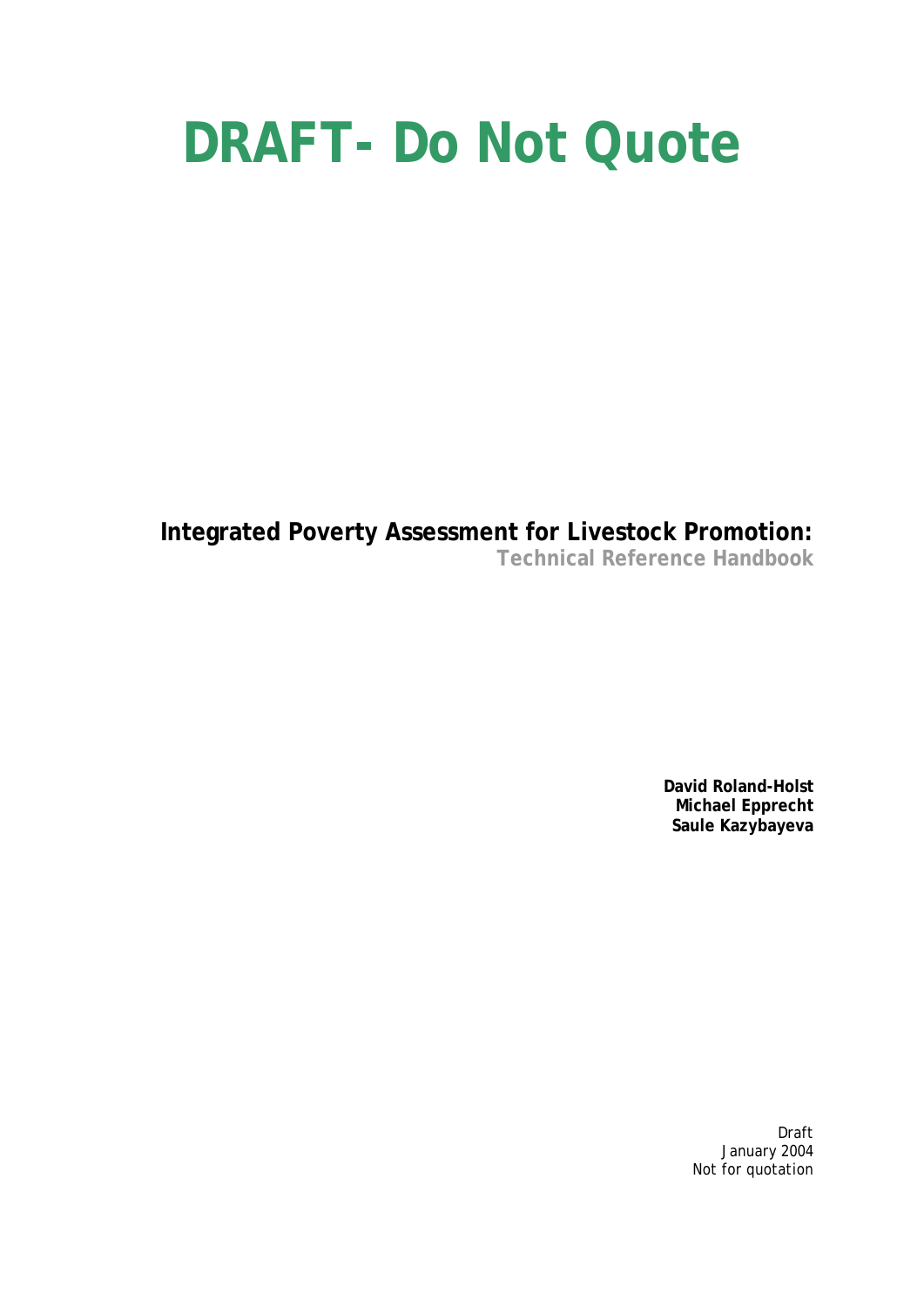#### *Acknowledgements*

This handbook provides technical documentation for the analytical methods used to assess economic impacts of livestock promotion in developing countries, with particular reference to poverty alleviation. This work is an integral part of the Pro-Poor Livestock Policy Initiative, an FAO administered program to promote the livelihoods of smallholders in developing countries. The authors are consultants to FAO, working under supervision of Joachim Otte and collaborating with other FAO staff and experts in AGA/FAO. David Roland-Holst is the James Irvine Professor of Economics at Mills College and Directory of the Rural Development Research Consortium at the University of California, Berkeley (dwrh@are.berkeley.edu). Michael Epprecht is an independent consultant on assignment for this project (1). Saule Kazybayeva is a research economist on assignment with FAO (Saule.Kazybayeva@fao.org). The authors would like to thank Joachim Otte, Tim Robinson, Achilles Costales, and other colleagues at FAO for valuable guidance and input, as well as a variety of official and private researchers for facilitating our progress. All opinions expressed below are those of the authors and should not be attributed to their affiliated institutions.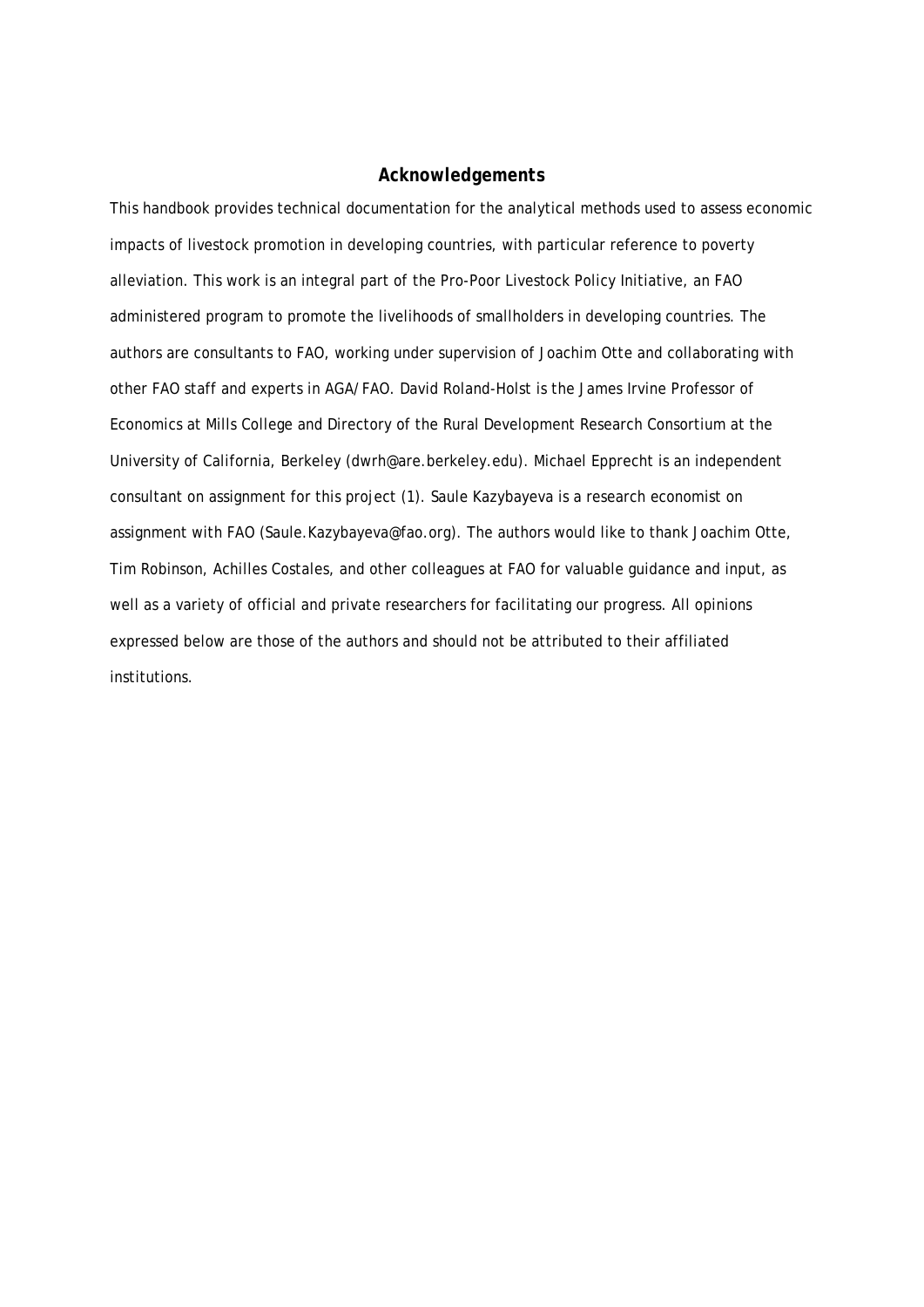# **CONTENTS**

| $\mathbf 1$ .                                                                          |                                                                                  |  |
|----------------------------------------------------------------------------------------|----------------------------------------------------------------------------------|--|
| 2 <sub>1</sub>                                                                         |                                                                                  |  |
| 2.1.<br>2.2.<br>2.3.                                                                   |                                                                                  |  |
|                                                                                        |                                                                                  |  |
| 3.1.<br>3.2.                                                                           |                                                                                  |  |
|                                                                                        |                                                                                  |  |
| 4.1.<br>4.2.<br>4.3.<br>4.4.<br>4.5.<br>4.6.<br>4.7.<br>4.8.<br>4.9.<br>4.10.<br>4.11. | A PROTOTYPE MODEL FOR ECONOMYWIDE MACRO AND MICRO ASSESSMENT  28                 |  |
| 5.1.<br>5.2.<br>5.3.                                                                   |                                                                                  |  |
|                                                                                        | 6. MEASURING POVERTY AND OTHER LIVING STANDARD IMPACTS59                         |  |
| 6.1.<br>6.2.<br>6.3.                                                                   |                                                                                  |  |
|                                                                                        |                                                                                  |  |
| 7.1.<br>7.2                                                                            | A SYNOPTIC ATLAS OF RURAL POVERTY, MARKET PARTICIPATION, AND ASSET OWNERSHIP  61 |  |
|                                                                                        |                                                                                  |  |
| 9.                                                                                     |                                                                                  |  |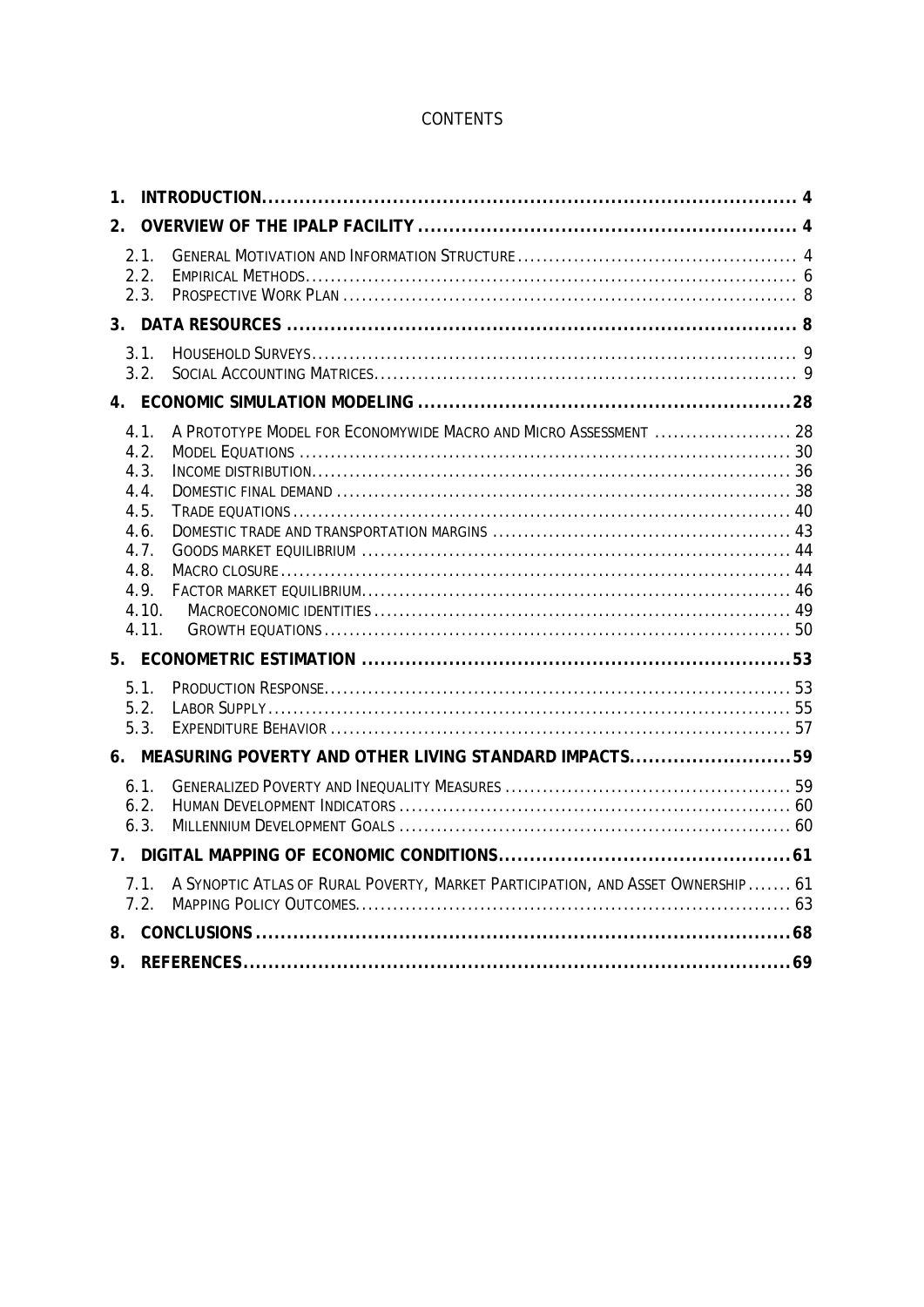# <span id="page-3-0"></span>**1. INTRODUCTION**

It is widely recognized that expanding capacity for livestock production and marketing can be a potent catalyst for rural poverty alleviation in developing countries. Livestock have a variety of characteristics that make them important contributors to sustainable rural development. They are marketable products of scalable household and community production systems, and are generally less vulnerable to perishability and critical harvest timing than many crops. As an agricultural product with relatively high income elasticity, livestock is particularly attractive as a means for rural households to participate in urban-based economic growth. Livestock are also productive assets, contributing directly to output through animal traction and indirectly as a store of wealth for future investment. Finally, they can contribute to soil fertility and recycling of agricultural waste. With these and other advantages in mind, the aid community has consistently promoted livestock, especially among the poorest rural communities, and the FAO's PPLPI program is a prominent multilateral example of this commitment.

In this report, we describe the economic assessment tools developed in the first phase of this project. This technical reference summarizes a variety of analytical approaches that have been unified for evaluating PPLPI, along and in concert with other policy initiatives and changing external conditions. In later work, the methods developed here will be applied to PPLPI hub economies, including Vietnam, Senegal, Uganda, Orissa Province in India, and Peru. Each of these cases and programs has characteristics that make it unique, and each will yield special insights under the proposed analysis. It is hoped, however, that uniform standards for economic assessment will help identify the general properties of the PPLPI program that most effectively contribute to poverty alleviation and sustainable rural development.

# **2. OVERVIEW OF THE IPALP FACILITY**

# **2.1. General Motivation and Information Structure**

To support it's own and other development programs, PPLPI has undertaken a parallel activity to develop tools for Integrated Poverty Assessment for Livestock Promotion (IPALP), using their own program as a development platform and case study. To improve general understanding about the role of livestock in poverty alleviation, while at the same time strengthening the basis of evidence on how policies can best support pro-poor livestock development, a suite of analytical techniques is being applied across the four hubs of the PPLPI program. Each IPALP study covers four component areas of economic assessment: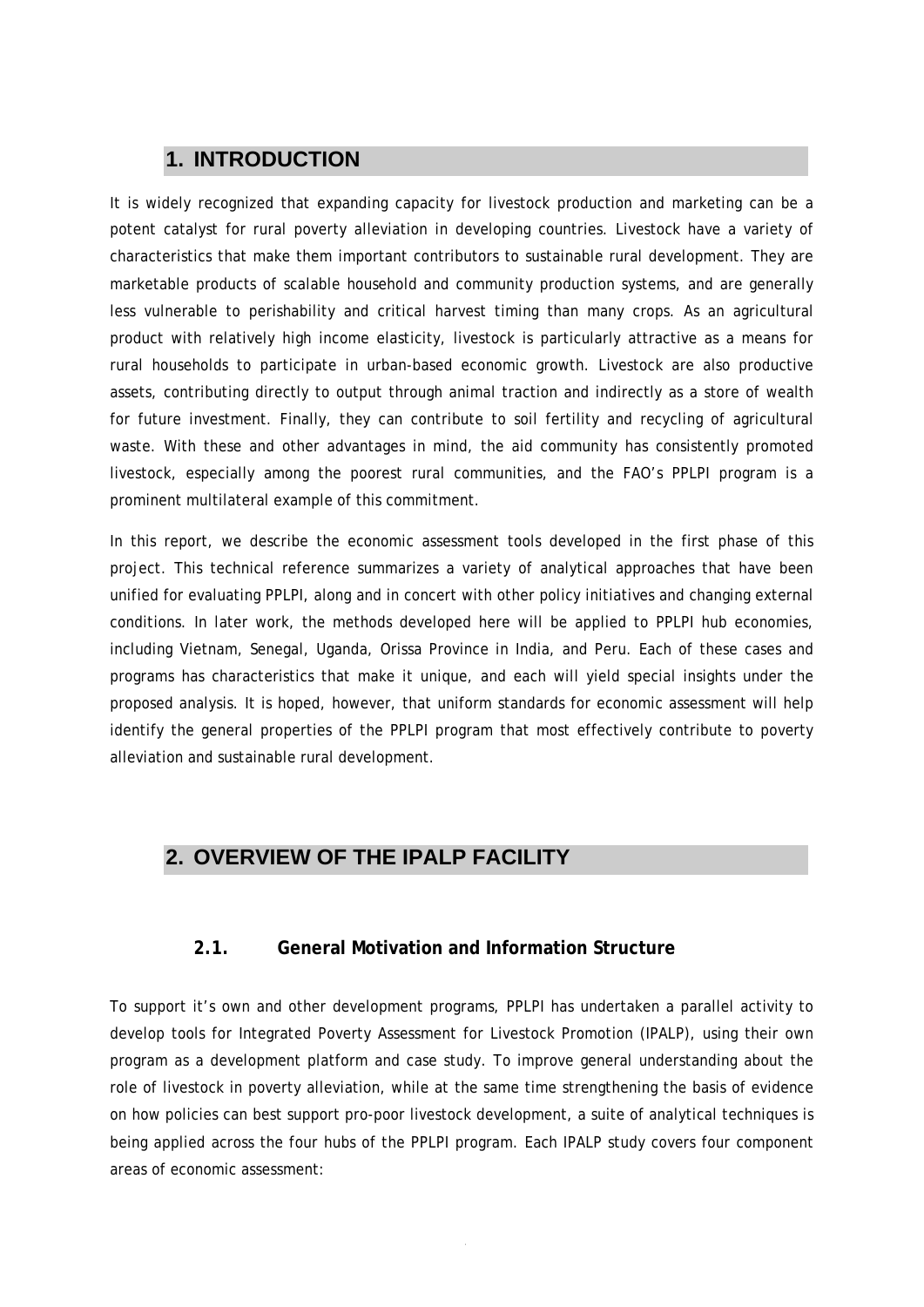| Analysis of initial macroeconomic conditions                                   |
|--------------------------------------------------------------------------------|
| This section surveys the recent history of aggregate indicators to set the     |
| stage for examination of the more detailed determinant of household            |
| welfare.                                                                       |
|                                                                                |
| Microeconomic analysis of initial conditions                                   |
| in the individual country, region, etc. This section will provide a systematic |
| survey of existing patterns of household production, employment, asset         |
| holding, expenditure and other conditions. The micro results are further       |
| divided into three components:                                                 |
| Summary statistics and tables extracted from LSMS survey samples<br>a.         |
| and other detailed data.                                                       |
| To make the micro results on initial conditions more transparent, we<br>b.     |
| include a synoptic atlas of digital maps presenting selected                   |
| microeconomic results.                                                         |
| To better understand the behavioural basis of household economic<br>C.         |
| activity, we deploy a suite of econometric techniques to model                 |
| household-level production systems, labor supply, and consumption.             |
| These detailed estimates will be focused on elucidating the role of            |
| livestock in local production, consumption, markets, and income                |
| determination.                                                                 |
|                                                                                |
| Dynamic simulation of policies and external economic conditions                |
| - with emphasis on the local incidence of these policies.                      |
| These will include, but not be limited to, PPLPI, development strategies,      |
| trade policy, WTO accession, market reform, tax policies, etc.                 |
| Microeconomic assessment of PPLPI and Related Policies                         |
| - in concert with national and international policies and market forces, to    |
| more clearly identify patterns local economic adjustment and, in particular,   |
| their implications for poverty alleviation. In this component, a broad         |

The basic objective of this approach is to support more technically focused livestock policies with deeper insight into economic conditions, behavior, and market linkages. For PPLPI, Integrated Poverty Assessment (IPA) of this kind can serve as an important evaluation tool both ex ante and ex

spectrum of poverty assessment tools will be implemented.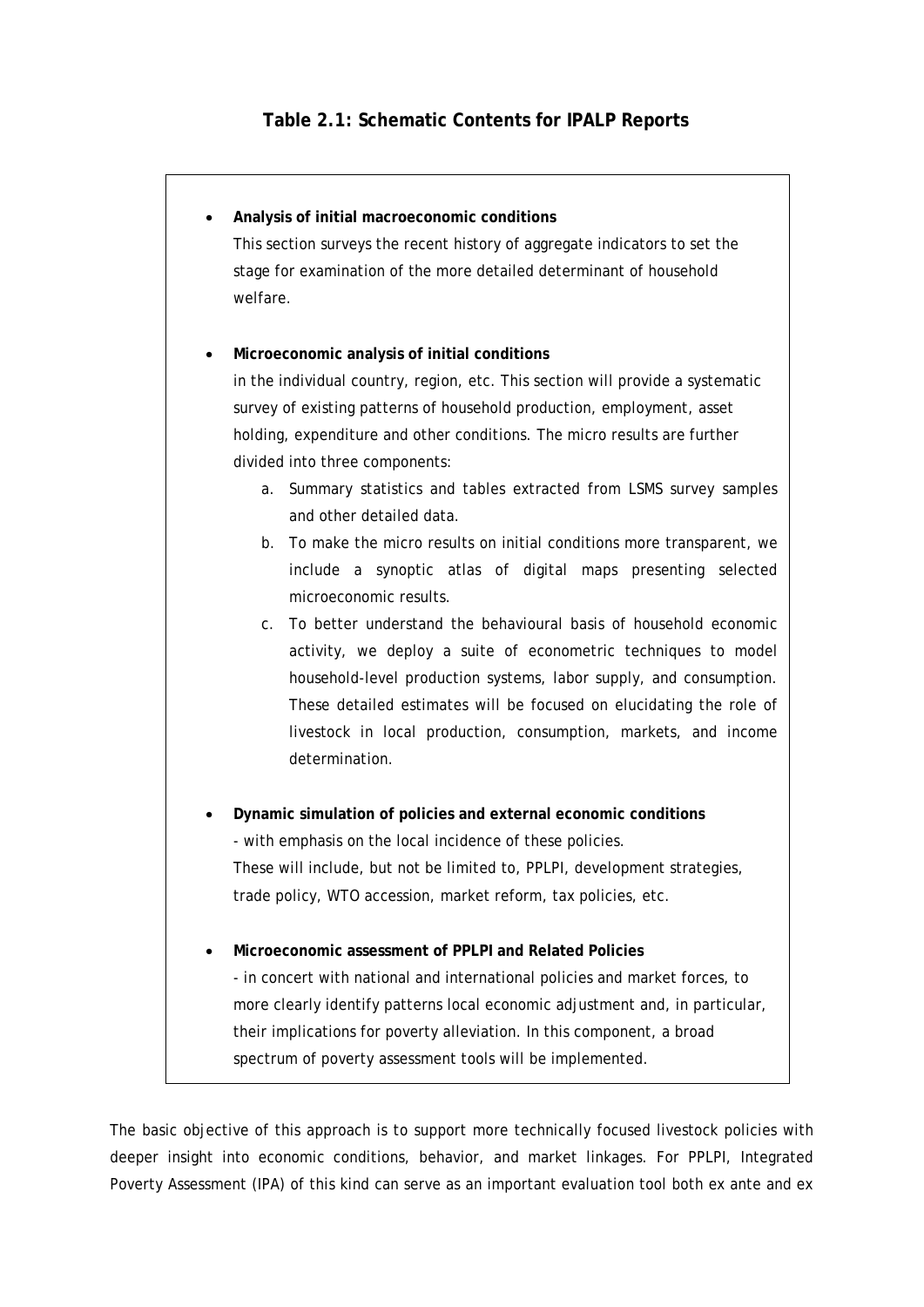<span id="page-5-0"></span>post. Analysis of initial conditions can improve identification of target groups and anticipate their needs for effective program support and market access. Continuing and ex post economic assessment can strengthen ongoing program implementation and increase effectiveness of future programs.

## **2.2. Empirical Methods**

The IPALP methodology itself consists of four generic parts (compare Figure 2.1), as summarized in the following table.

#### **Table 2.2: Fourfold Structure of IPALP Methodology**

#### 1. **Data development**

– This includes a comprehensive inventory of data related to the overall economy, including macro and micro information, with particular reference to rural conditions and the livestock sector.

#### 2. **Policy Modeling**

– Using a highly disaggregated dynamic CGE forecasting model, we will lay out a baseline scenario for growth over the next fifteen years and evaluate a variety of national policy scenarios, including PPLPI, generic development strategies, trade policy, WTO accession, market reform, tax policies, etc.

#### 3. **Living Standards Assessment**

– Using the microeconomic results obtained from the last two components, we will apply state of the art assessment tools to evaluate the effects of PPLPI and other policies on poverty, inequality, and a variety of living standard and human development indicators.

#### 4. **Digital Mapping**

– This component also applies in the ex ante micro evaluation, but here we apply digital mapping techniques to the results of our policy simulations. This policy results atlas will provide a transparent set of assessments that can be widely disseminated and compared across case studies regionally and globally.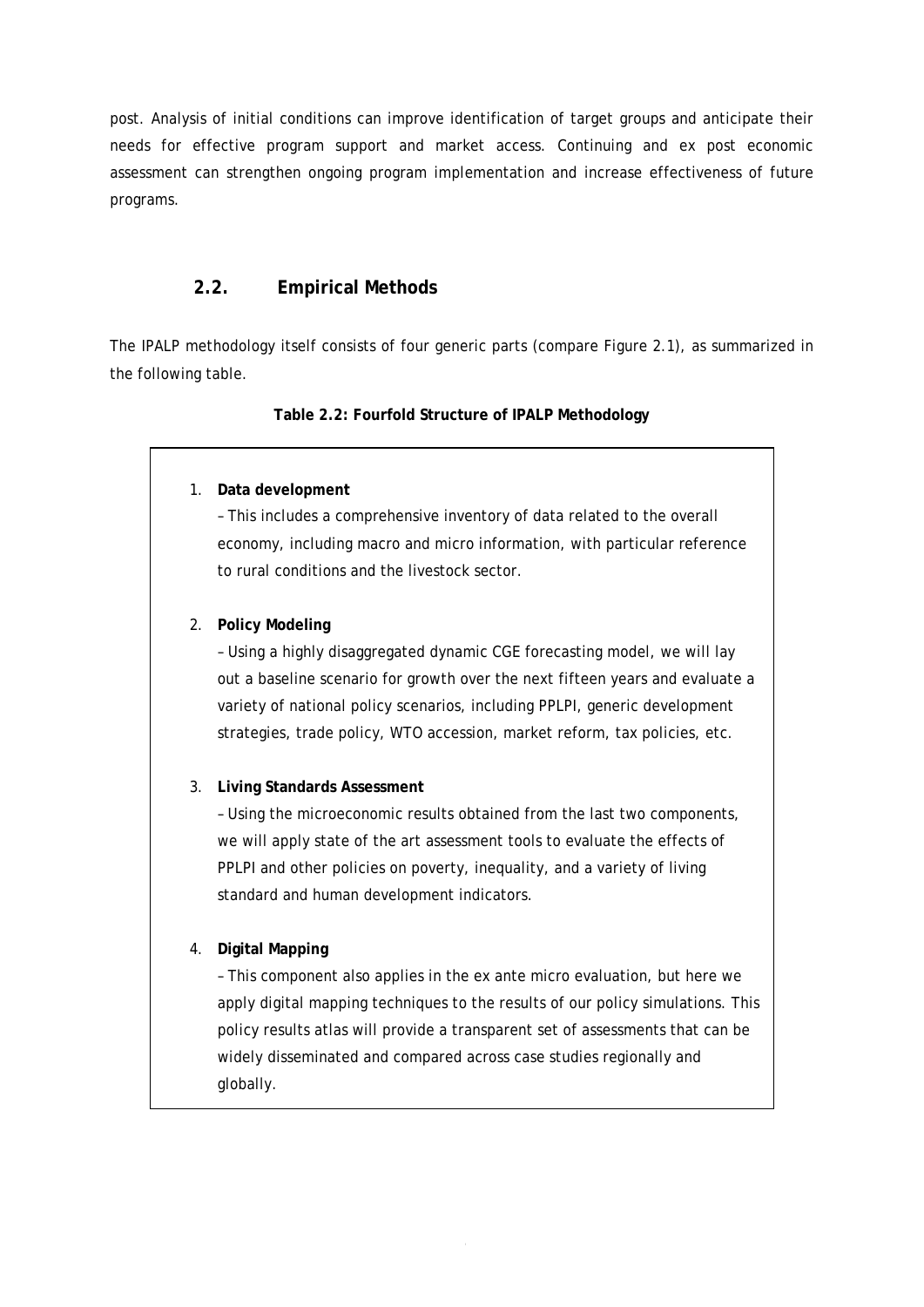



#### **Figure 3.2: IPALP Flowchart**

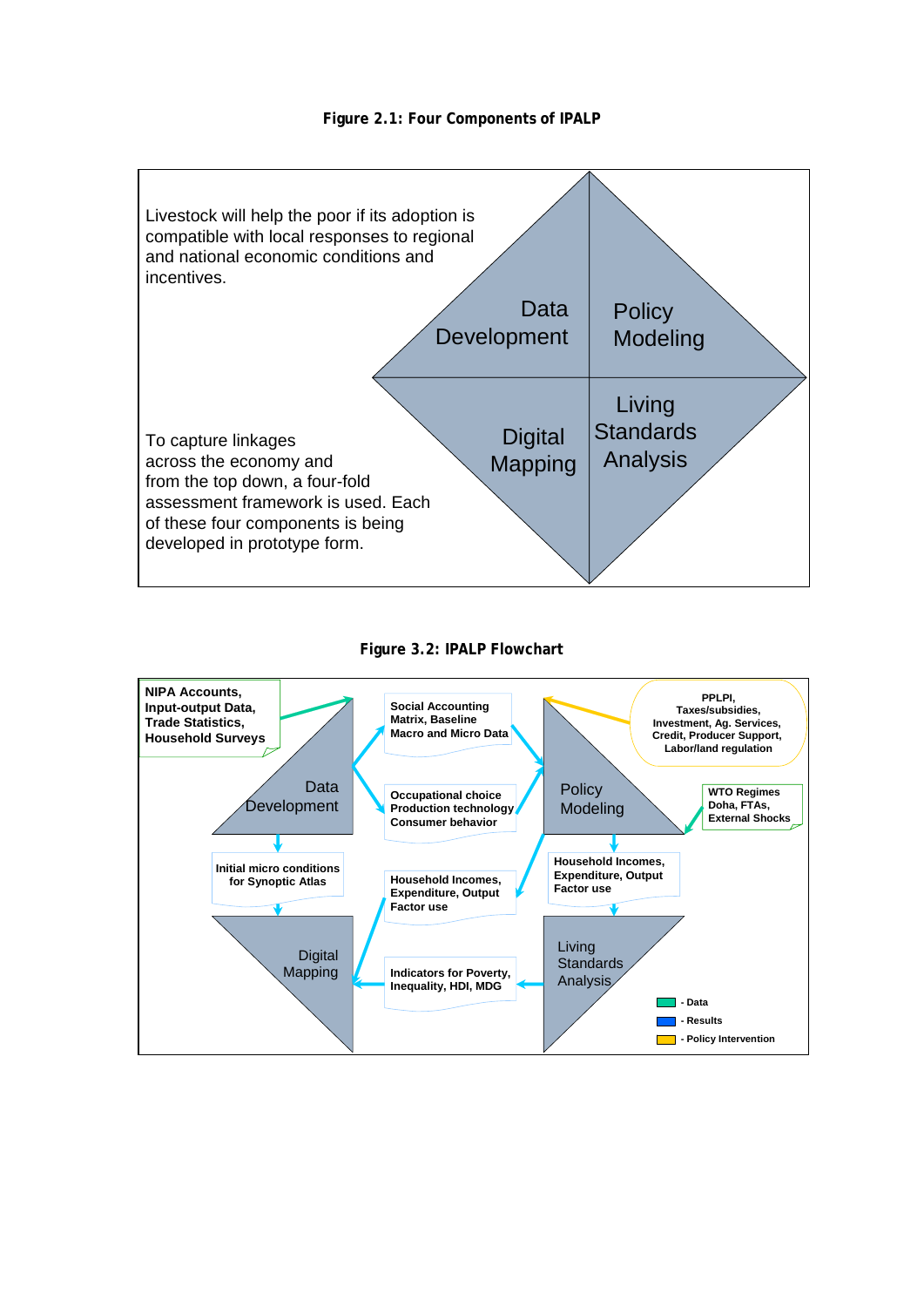#### **2.3. Prospective Work Plan**

<span id="page-7-0"></span>For modern development strategies, economic assessment plays an essential role in effective policy design, implementation, and ex post evaluation. For this reason, we plan to apply IPALP to a representative set of PPLPI cases in an initial phase and then, upon approval, more fully integrate this approach into the larger PPLPI universe.

In the initial phase, we plan to implement IPALP in one or two economies from each PPLPI hub. For each of these, a complete IPALP study will be produced along the lines discussed above. This will then be presented to the Steering Committee and to national stakeholders in a local seminar, accompanied by an IPALP Policy Brief designed for wider dissemination.<sup>[1](#page-7-1)</sup>

If a second phase of IPALP is approved, it is proposed to conduct IPALP studies for several economies within each hub, using the same dissemination model in each case, but followed by hub seminars bringing together PPLPI staff and national stakeholders to present general conclusions. Finally, all this work can be drawn together in a global synthesis study and workshop or symposium (in addition the usual annual reports to the Steering Committee).

# **3. DATA RESOURCES**

-

It is well known that the quality of economic analysis or any other empirical policy support, regardless of its sophistication, relies in an ultimate sense upon the accuracy, timeliness, and relevance of data resources. We are fortunate in modern times that standards for collection and recording of economic data have advanced dramatically. At the aggregate level, the UN sponsored SNA system (UN:1968) has achieved nearly universal comparability of national income and product data, including relatively detailed production information in the form of input-output accounts. These standards have also been adopted and extended in trade statistics, making multilateral reconciliation and comparison much easier (UNCTAD: 1990, Hertel et al: 1998). At more detailed levels, rapid proliferation of Living Standards Measurement Survey (LSMS) data sets has opened new horizons for empirical microeconomics, especially in developing countries where data constraints have been most binding.

The IPALP approach relies on timely and accurate at all levels, from the most aggregate GDP statistics to household expenditure surveys. In this section, we review the main sources and explain how they are adapted for use with our analytical methods.

<span id="page-7-1"></span><sup>&</sup>lt;sup>1</sup> Policy briefs will summarise the main results and conclusions of each IPALP study in about 10-20 pages of non-technical discussion and descriptive tables and maps.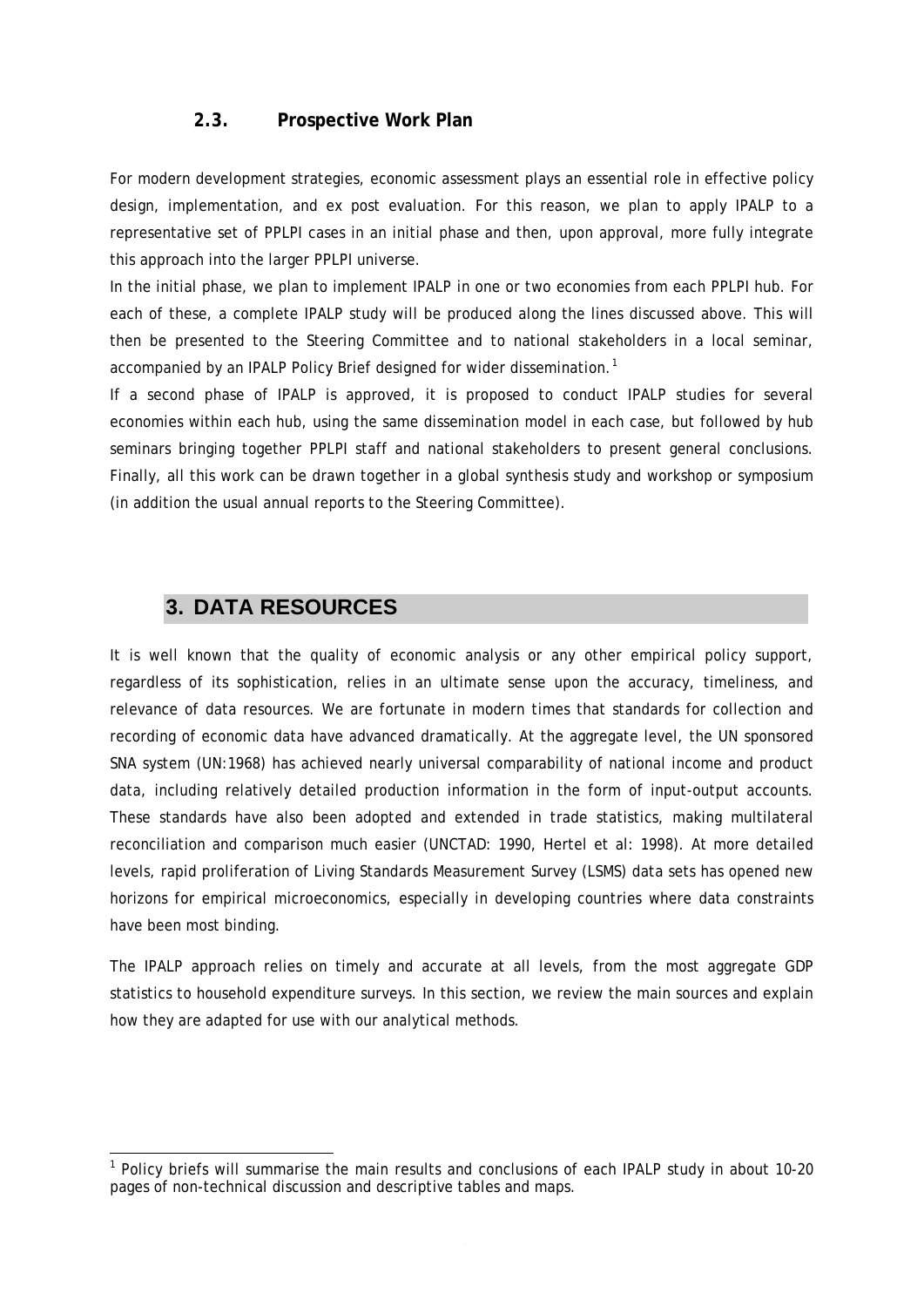#### **3.1. Household Surveys**

<span id="page-8-0"></span>Under the auspices of a variety of bilateral and multilateral institutions, as well as from the impetus of national governments and independent researchers, the number of detailed and rigorously sampled household surveys has increased dramatically in recent years. For developing countries in particular, this trend holds new promise for gaining insight into the determinants of living standards and the circumstantial and behavioral conditions that explain initial conditions and invite policy makers to facilitate improvements.

A good example of this trend is the Living Standards Measurement Study (LSMS) system underwritten and propagated by the World Bank. This system and others like it have directly and, through the propagation of standards and distribution of sampling tools, indirectly supported scores of large and small scale surveys around the world. These surveys significantly increase the body of evidence needed to improve our understanding of development generally and poverty in particular, and it is essential for ambitious international policies like PPLPI to leverage these information resources to improve effectiveness.

IPALP strives to do exactly this by recruiting local survey resources in PPLPI countries and incorporating them directly into project assessment. In each case, the extensive micro data already available will be used to sharpen our insights about the economic role of livestock and how PPLPI's direct effects will be dispersed across the local, regional, and national economies.

LSMS resources will vary from country to country, but most of the PPLPI economies have at least one recent nationally representative survey and some have more than one. In all cases, we begin with a comprehensive inventory of micro data of this kind and then apply the IPALP methods to those resources of the most direct relevance and value to the policies at hand.

# **3.2. Social Accounting Matrices**

Detailed and rigorous accounting practices always have been at the foundation of sound and sustainable economic policy. A consistent set of real data on the economy is likewise a prerequisite to serious empirical work with economic simulation model. For this reason, a complete general equilibrium modeling facility stands on two legs: a consistent economywide database and modeling methodology. This chapter gives an overview of the accounting conventions used in applied general equilibrium modeling. The discussion below gives general indications about the many sources of data, their unification in the Social Accounting Matrix (SAM) framework, and the numerical and statistical reconciliation procedures which are used. A typical database development project relies on an extensive applied and theoretical literature, and no attempt is made here to give an exhaustive survey.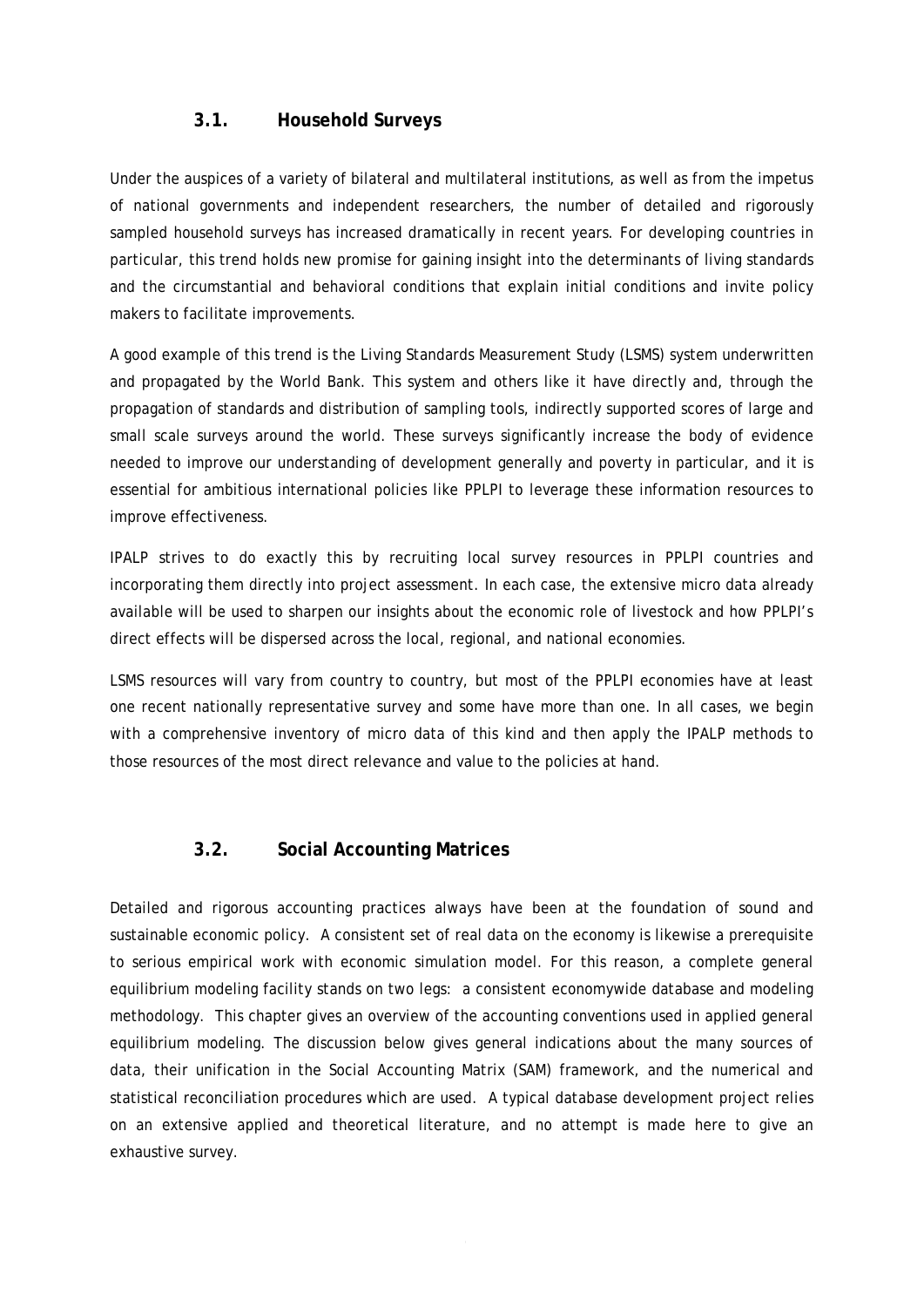The three governing criteria for development and maintenance of good economywide data are detail, consistency, and currency. Detail in the context of CGE models refers to industrial and domestic institutional (e.g. household) classification, and to capture this, the database should incorporate input-output accounts and other transactions tables. Economywide consistency is achieved primarily by reconciling the input-output accounting information with the standard National Income and Product Accounts (NIPA) such as those published for the United States. This reconciliation is accomplished and maintained with a SAM tableau, which details economywide transactions between firms, households, government, and other domestic and foreign institutions at a flexible level of disaggregation. This SAM and other components of the database are estimated to a uniform standard that is consistent with observable information in a single base year. As we shall see, two levels of resolution are generally used, one for macroeconomic aggregates and one for more detailed of microeconomic linkages.

The genesis of the SAM approach goes back to the Nobel Laureate Richard Stone's pioneering work on social accounting, and during the past 25 years a variety of formalizations have appeared in the academic literature (see e.g. UN:1964 and Stone: 1981). In essence, the SAM is an economywide accounting device that captures the many interdependencies among sectors and institutions in the economy. As such, the SAM becomes the basis for detailed multiplier analyses that go well beyond more traditional input-output multiplier analysis, and also forms the informational basis for the building and calibration of a variety of applied general equilibrium models. Such models are important analytical tools for policy support. They take explicit account of the importance of pricemediated resource allocation, the hallmark of a market economy, and are therefore well suited to analyze issues such as the impact of liberalization with respect to domestic and international markets.

The type of accounting used here is based on a fundamental principle of economics: for every income or receipt there is a corresponding expenditure or outlay. This principle underlies the double-entry accounting procedures that make up the NIPA accounts. A SAM is a form of singleentry accounting. SAMs also embody the fundamental principle, but they record transactions between accounts in a tableau or matrix format. The number of transactors or accounts constitutes the dimension of the square matrix. By convention, incomes or receipts are shown in the rows of the SAM while expenditures or outlays are shown in the columns. The special merit of SAMs is that they can provide a comprehensive and consistent record of the inter-relationships of an economy at the level of individual production sectors, factors, and general public and foreign institutions. They can be used to disaggregate NIPA accounts, and they can reconcile these with the economy's input-output accounts.

Traditionally, the database for models with sectoral detail was the input-output accounting matrix, which captures industry linkages through flows of intermediate and factor input. Although it provides sectoral disaggregation, an input-output model does not include enough institutional detail to provide a framework for considering the full impact of policy on an economy. Input-output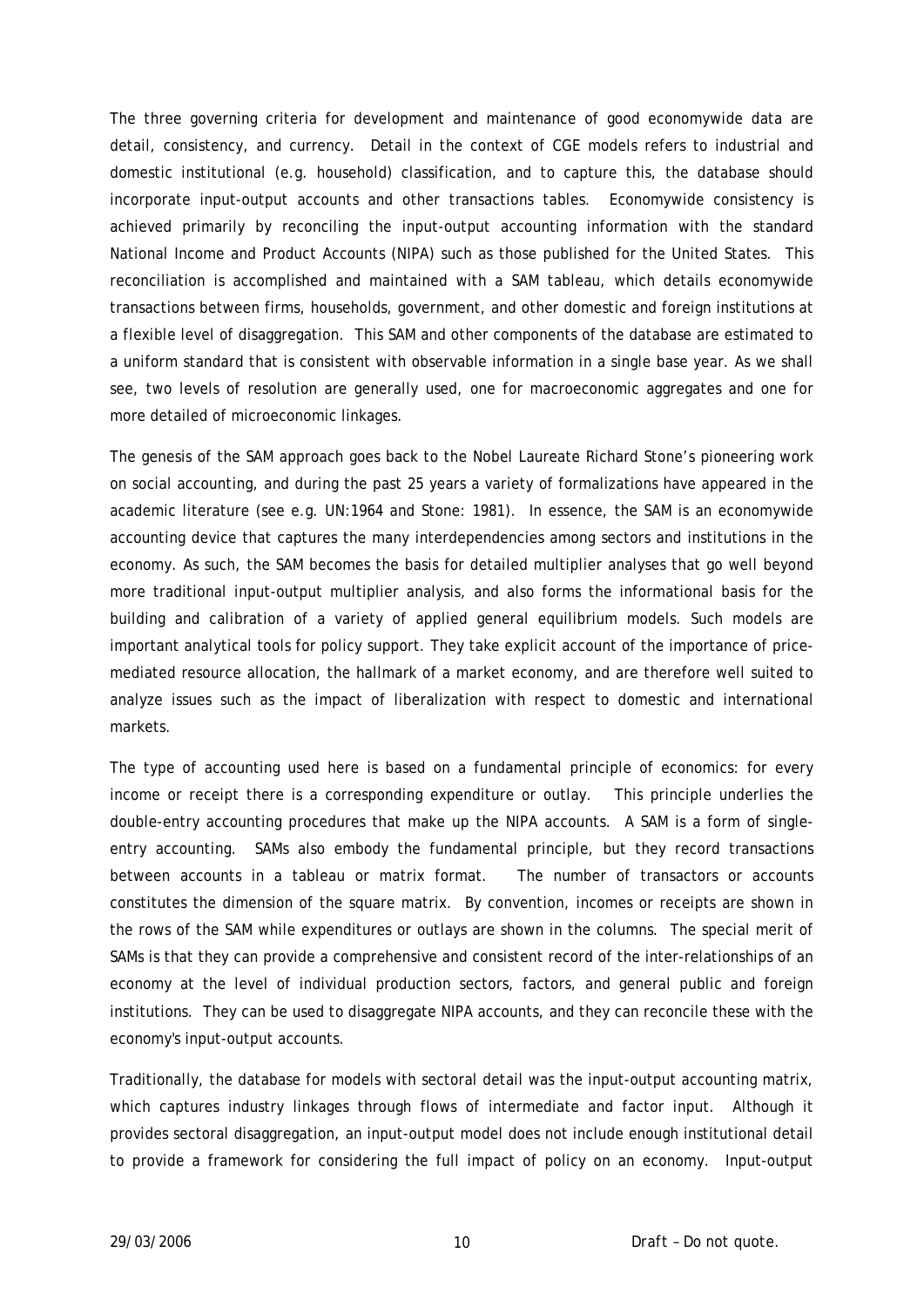accounts can be extended to capture income and expenditure flows between other institutions, such as households, government, and the rest of the world in a SAM. Indeed, the development of SAMs was motivated in part by the desire for a unified framework that reconciled input-output accounts with NIPA accounts. The SAM thus provides detail and an economywide policy perspective in a consistent accounting framework.

The first SAM was constructed in the 1960s as a part of the Cambridge Growth Project by Sir Richard Stone, Alan Brown, and their associates. The accounts were for the United Kingdom in 1960, and they provided the data base for the Cambridge Growth Model. Since that time, SAMs have been constructed for at least 50 countries and have supported work in input-output analysis, taxincidence studies, income distribution analysis, sectoral manpower planning, material-balance analysis, and computable general-equilibrium (CGE) modeling. This section introduces the concept of a SAM with macroeconomic emphasis. Next, we consider how the macroeconomic SAM can be disaggregated to provide a data facility for more detailed policy analysis.

#### *3.2.1. Macroeconomic SAMs*

From the macroeconomic perspective, a SAM is essentially a double entry representation of the usual macroeconomic accounting identities, and it is used to calibrate the aggregate consistency of the more detailed activity, commodity, factor, and other institutional accounts in the disaggregated SAM. Table 3.1 depicts an open-economy "MacroSAM" with a government sector in terms of the macro accounting identities. Note that in this case intermediate goods are netted out and factor income and transfers are conferred directly to households.<sup>[2](#page-10-0)</sup>

<span id="page-10-0"></span> 2 See Reinert and Roland-Holst (1997) for a more extensive introduction to MacroSAMs and SAM estimation.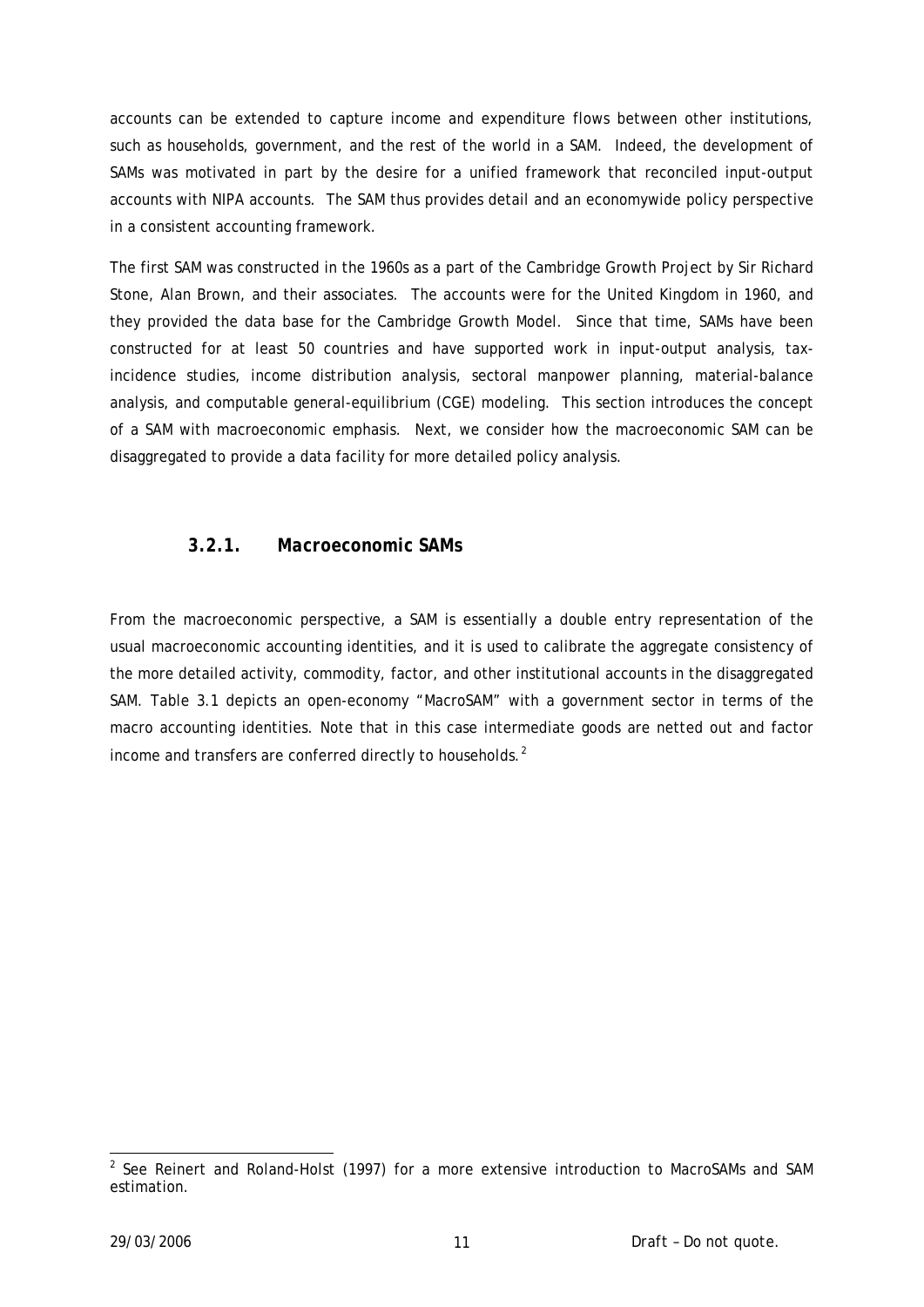#### **Table 3.1: An Open-Economy MacroSAM with a Government Sector**

|                   |              |             | Expenditures              |                |                           |          |
|-------------------|--------------|-------------|---------------------------|----------------|---------------------------|----------|
| Receipts          | $\mathbf{1}$ | 2           | 3                         | $\overline{4}$ | 5                         | Total    |
| 1. Suppliers      |              | $\mathsf C$ | G                         | J.             | $\mathsf E$               | Demand   |
| 2. Households     | Υ            |             |                           |                |                           | Income   |
| 3. Government     |              | T           |                           |                |                           | Receipts |
| 4. Capital Accnt. |              | $S_h$       | $\mathsf{S}_{\mathsf{g}}$ |                | $\mathsf{S}_{\mathsf{f}}$ | Savings  |
| 5. Rest of World  | M            |             |                           |                |                           | Imports  |
| Total             | Supply       | Expenditure | Expenditure               | Investment     | <b>ROW</b>                |          |

Additional Variables:

 $t_{42} = S_h =$  private savings  $t_{32}$  = T = tax payments  $t_{43} = S_g =$  government savings  $t_{15}$  = E = exports  $t_{45} = S_f =$  foreign savings  $t_{51}$  = M = imports  $t_{13} = G =$  government spending

Accounting Identities:

| (GNP)               |
|---------------------|
| (Income)            |
| (Govt. Budget)      |
| (Saving-Investment) |
| (Trade Balance)     |
|                     |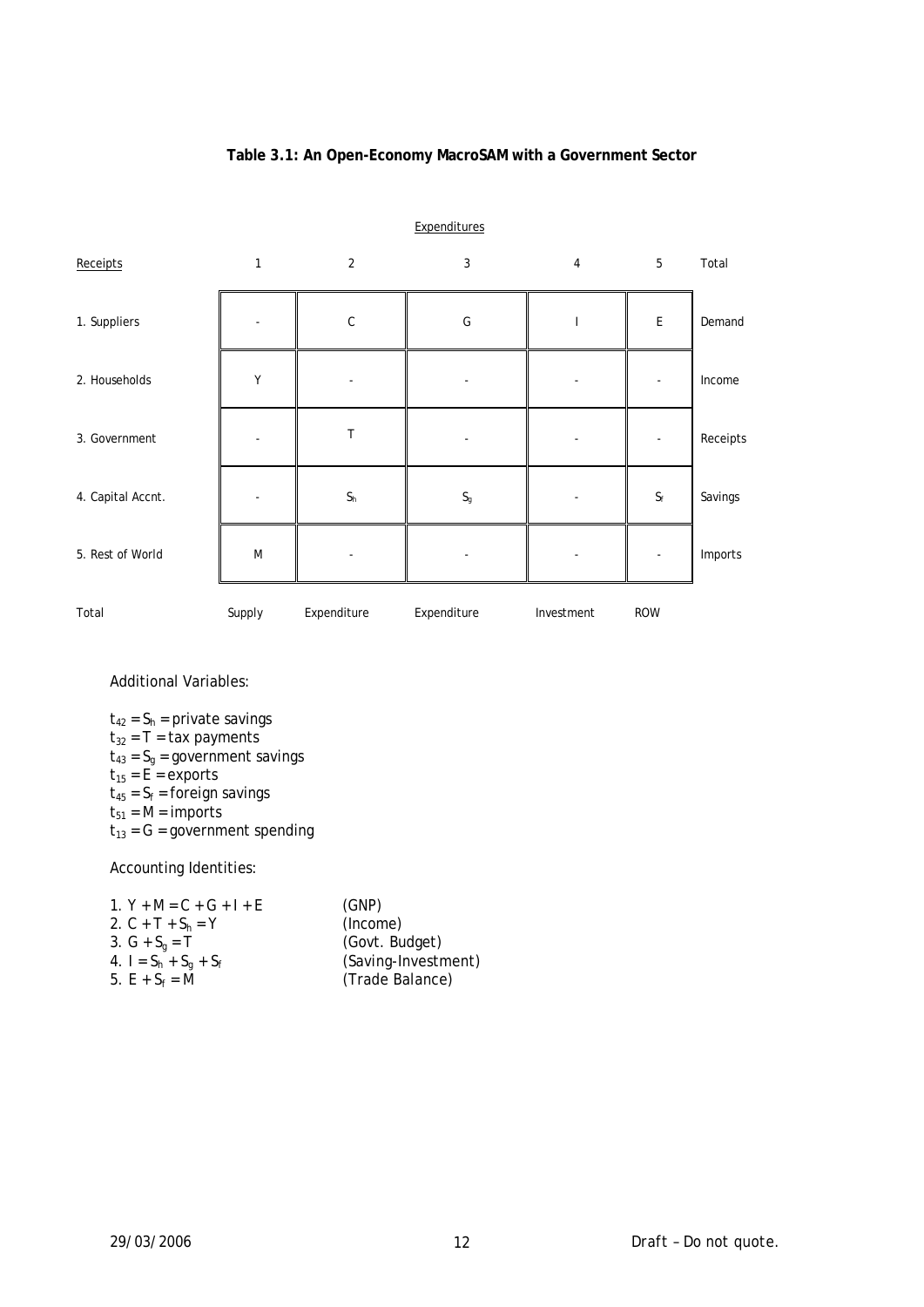## *3.2.2. MacroSAM Construction*

This section described how to actually construct a national MacroSAM. Almost all the necessary aggregated data for such an exercise should be available in published form. In what follows, reference is made to the individual cells in Table 3.2 above, which contains a schematic MacroSAM. It has nine rows and nine columns. Corresponding rows and columns share the same label. For example, row three and column three are both labelled "factors". In the MacroSAM, entries are in the form of macroeconomic aggregates, and the row/column labels are defined below. The definitions in Table 3.3 are designed so as to provide information on how the SAM is structured and give a sense of how the SAM can be disaggregated to illustrate more economic detail. $3$ 

 In a social accounting matrix (SAM), rows track receipts, while columns track expenditures. Hence, row and column sums represent, respectively, total receipts and total payments by a given account/institution. In the tradition of double entry accounting, row sums must equal column sums. Consider, for example, the second row/column, labelled Commodities. The row sum represents total demand for marketed goods and services in purchaser prices (i.e., producer prices plus a margin to cover trade and transport margins, costs of bringing the commodities from the producer to the consumer), comprised of intermediate demand from activities, private consumption of marketed commodities by households, state consumption, investment demand and exports. Accounting rules dictate that demand for commodities must equal supply, which appears as the Commodities column sum.

 Total supply is composed of market sales of commodities by the Activities account, consumption taxes and import tariffs levied by government, as well as imports from the rest of the world (ROW). Marketed production may be either consumed domestically or exported.

<span id="page-12-0"></span><sup>-</sup> $3$  For detailed discussion on the methodology of SAM construction, see e.g. Reinert and Roland-Holst (1997). This sub-section also draws upon Arndt et al. (1998).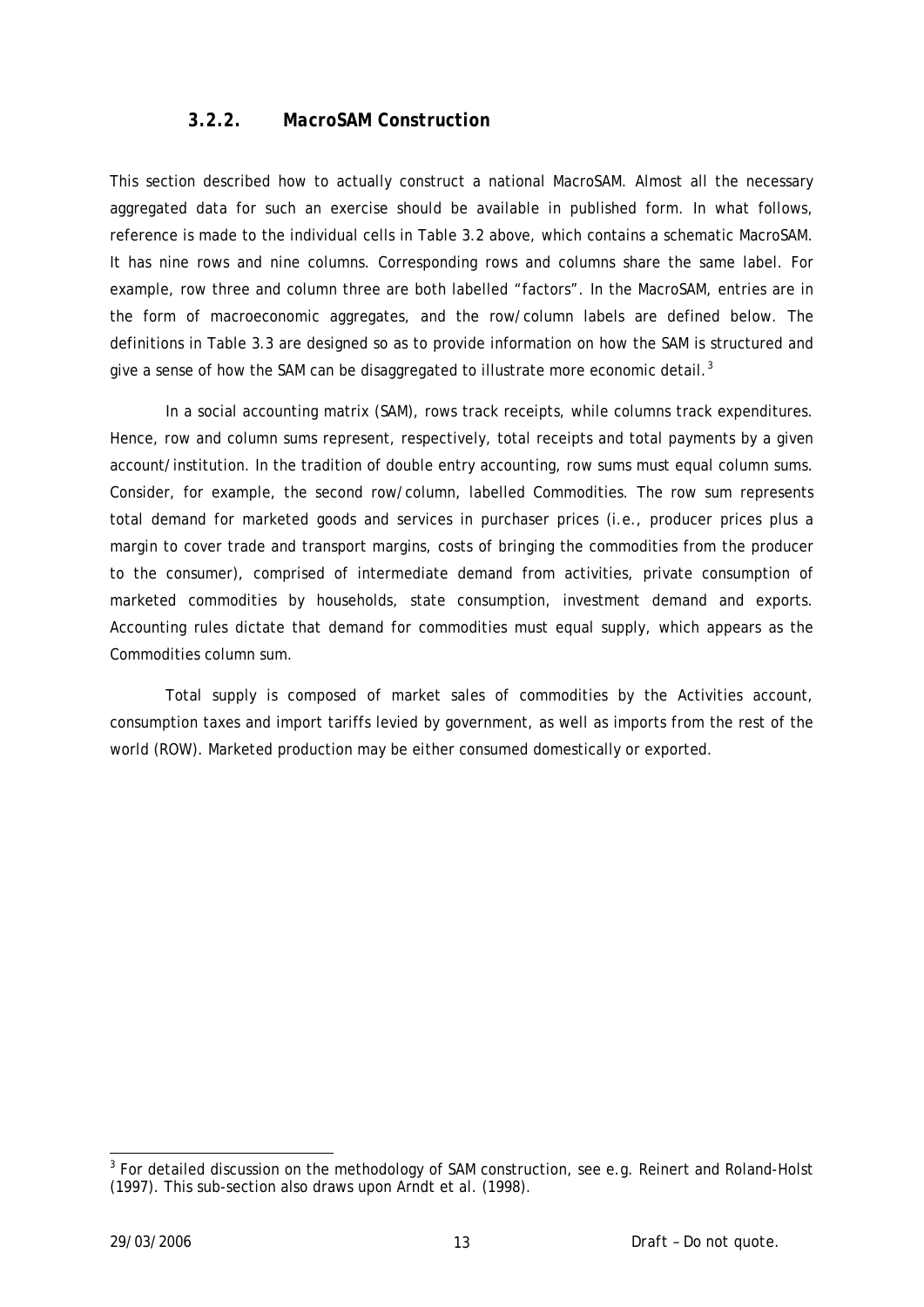#### **Table 3.2: A Schematic MacroSAM**

|                                           | Expenditures                  |                                                       |                                                              |                                                 |                                                  |                                                                       |                             |                                                 |                                |
|-------------------------------------------|-------------------------------|-------------------------------------------------------|--------------------------------------------------------------|-------------------------------------------------|--------------------------------------------------|-----------------------------------------------------------------------|-----------------------------|-------------------------------------------------|--------------------------------|
| Receipts                                  | $\mathcal{I}$ .<br>Activities | $\mathfrak{2}$ .<br>Commodities                       | 3.<br>Factors                                                | $\overline{4}$ .<br>Private<br>Households       | 5.<br>Enterprises                                | 6.<br>Recurrent<br>State                                              | 7.<br>Investment<br>Savings | 8.<br>Rest of<br>World                          | 9.<br>Total                    |
| $\mathcal{I}$ .<br>Activities             |                               | Marketed<br>Production                                |                                                              |                                                 |                                                  |                                                                       |                             |                                                 | <b>Total Sales</b>             |
| 2.<br>Commodities                         | Intermediate<br>Consumption   |                                                       |                                                              | Private<br>Consumption                          |                                                  | State<br>Consumption                                                  | Investment                  | Exports                                         | Total<br>Commodity<br>Demand   |
| 3.<br>Factors                             | Value Added                   |                                                       |                                                              |                                                 |                                                  |                                                                       |                             |                                                 | Value Added                    |
| $\overline{4}$ .<br>Private<br>Households |                               |                                                       | Wages,<br><b>Salaries</b><br>and<br>Other<br><b>Benefits</b> |                                                 | Distributed<br>Profits and<br>Social<br>Security | Social<br>Security and<br>Other Current<br>Transfers to<br>Households |                             | Net Foreign<br>Transfers<br>to<br>Households    | Private<br>Household<br>Income |
| 5.<br>Enterprises                         |                               |                                                       | Gross<br>Profits                                             |                                                 |                                                  |                                                                       |                             | Net Foreign<br>Transfers<br>to<br>Enterprises   | Enterprise<br>Income           |
| 6.<br>Recurrent State                     | Indirect<br>Taxes             | Consumption<br>Taxes plus<br>Import<br><b>Tariffs</b> | Factor<br><b>Taxes</b>                                       | Income<br>Taxes                                 | Enterprise<br>Income<br>Taxes                    |                                                                       |                             | Net Foreign<br>Transfers<br>to State            | State<br>Revenue               |
| $\overline{7}$ .<br>Investment<br>Savings |                               |                                                       |                                                              | Household<br>Savings                            | Retained<br>Earnings &<br>Enterprise<br>Savings  | <b>State Savings</b>                                                  |                             | Net Capital<br>Inflows<br>(=Foreign<br>Savings) | <b>Total Savings</b>           |
| 8.<br>Rest of World                       |                               | Imports                                               |                                                              |                                                 |                                                  |                                                                       |                             |                                                 | Imports                        |
| 9.<br>Total                               | Total<br>Payments             | Total<br>Commodity<br>Supply                          | Total<br>Factor<br>Payments                                  | Allocation of<br>Private<br>Household<br>Income | Total<br>Enterprise<br>Expenditure               | Allocation of<br>State<br>Revenue                                     | Total<br>Investment         | Total<br>Foreign<br>Exchange                    |                                |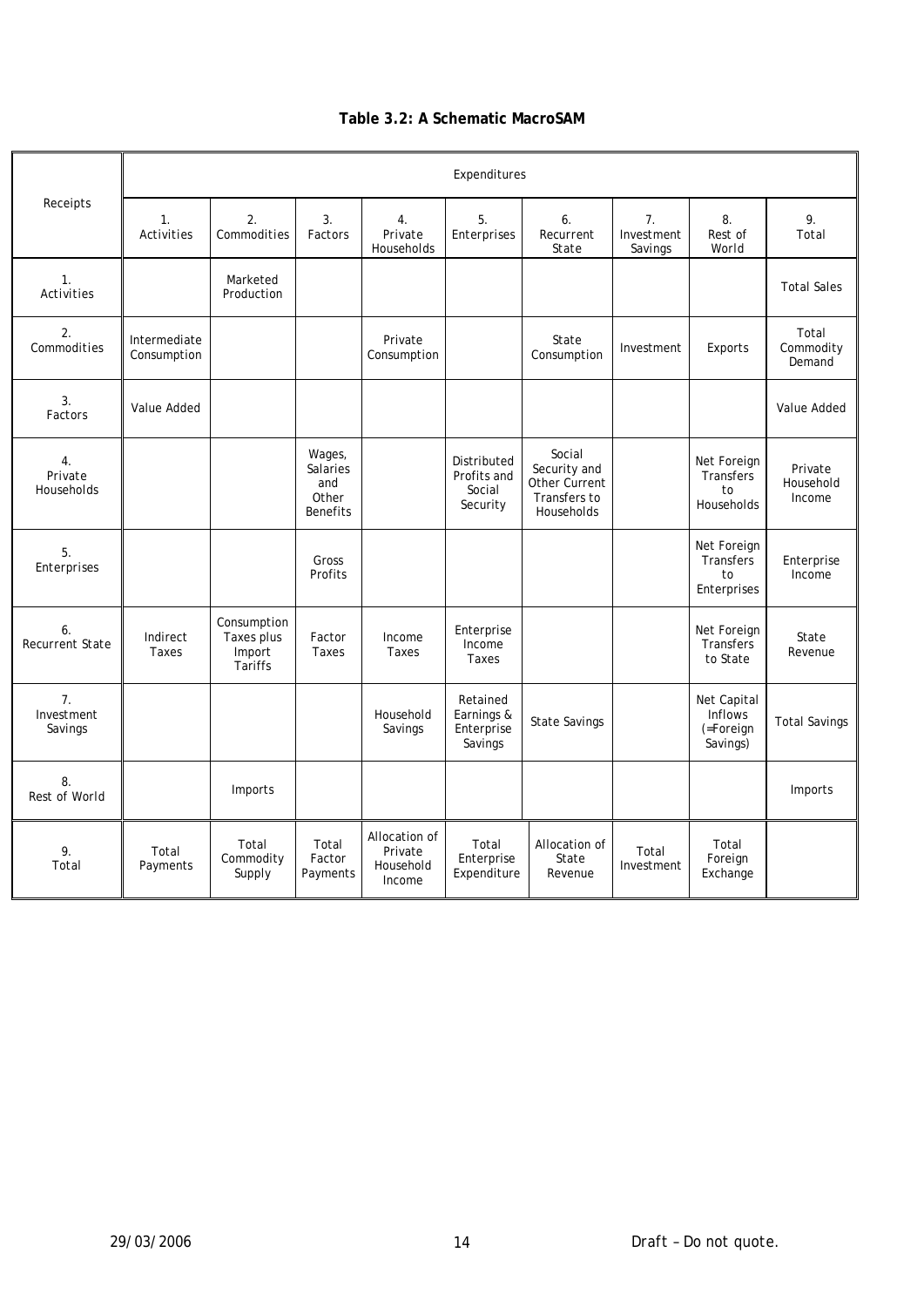| <b>Accounts</b>           | <b>SAM Definitions</b>                                                                                                                                                                                                                                                                                                                                                                                                                                                                                                                                                                                                                                                                 |
|---------------------------|----------------------------------------------------------------------------------------------------------------------------------------------------------------------------------------------------------------------------------------------------------------------------------------------------------------------------------------------------------------------------------------------------------------------------------------------------------------------------------------------------------------------------------------------------------------------------------------------------------------------------------------------------------------------------------------|
| 1. Activities             | In the activity row, goods and non-factor services (valued at producer prices) are produced<br>for sale in the commodity market. More than one activity can in principle produce the<br>same commodity. This is so when different technologies are used. For example, rice might<br>be produced by small traditional farmers, requiring limited inputs, and more commercially<br>oriented enterprises that employ greater quantities of inputs thus obtaining higher yields.<br>Hence, the commodity Rice can be produced (in the column) by two activities - one<br>traditional and one modern. This possibility is not allowed for in disaggregating the<br>MacroSAM presented here. |
| 2. Commodities            | Commodities are supplied in the column (to the commodity market) by activities in the<br>form of marketed production at producer prices and from the rest of world in the form of<br>imports of goods and non-factor services. Domestic agents demand commodities valued at<br>purchaser prices in the row for intermediate consumption, private consumption, state<br>consumption, and investment. Exports are demanded by the rest of the world. Marketed<br>goods are formed in the commodity column by adding taxes/tariffs to the price of goods<br>supplied from domestic production activities and goods imported from the rest of the<br>world.                                |
| 3. Factors                | Factors typically include labour, capital, and land, but in some cases the necessary data on<br>returns to land are not available. Total payments to factors from productive activities (in<br>the row) comprise value added, whereas the supply of factor inputs enters in the activity<br>column. Factor income is distributed (in the column) as returns to labour and capital in the<br>form of wages, salaries and other benefits, gross profits and factor taxes.                                                                                                                                                                                                                |
| 4. Households             | In more detailed SAMs, household accounts attempt to capture the characteristics of<br>different policy relevant socio-economic groups of the population. Households differ<br>principally in terms of factor ownership and consumption patterns. Total income (in the<br>row) consists of wages, including other benefits, distributed profits from enterprises, social<br>security payments, and net transfers from abroad. Income is allocated (in the column) to<br>consumption, income taxes and household savings.                                                                                                                                                               |
| 5. Enterprises            | Enterprises earn profits and receive foreign transfers (in the row). This income is<br>distributed (in the column) to households, withheld as retained earnings or paid as taxes.<br>Enterprises may be public (SOEs), private domestically owned enterprises, or foreign-<br>invested companies.                                                                                                                                                                                                                                                                                                                                                                                      |
| 6. Recurrent<br>State     | The state is an institution that levies a variety of taxes to obtain revenue (in the row) and<br>spends a recurrent budget (in the column) on public current and capital expenditure and a<br>diverse set of transfer payments. The difference between recurrent spending and total tax<br>revenue represents state savings.                                                                                                                                                                                                                                                                                                                                                           |
| 7. Investment<br>/Savings | The capital account captures the balance between investment (in the column) and total<br>savings (in the row). The latter include household savings, retained earnings, state savings,<br>and net capital inflows (foreign savings) defined below.                                                                                                                                                                                                                                                                                                                                                                                                                                     |
| 8. Rest of World (ROW)    | This account reflects the balance between foreign exchange receipts (in the column) for<br>goods, services, remittances, and other international transfers and imports of goods and<br>non-factor services from the rest of the world (in the row). The net capital inflow cell<br>captures in principle the sum of balance of payments entries not appearing elsewhere in<br>the row or column.                                                                                                                                                                                                                                                                                       |
| 9. Total                  | Sums of columns and rows. Row sums must by definition equal column sums.                                                                                                                                                                                                                                                                                                                                                                                                                                                                                                                                                                                                               |

#### **Table 3.3: Account Definitions for the MacroSAM**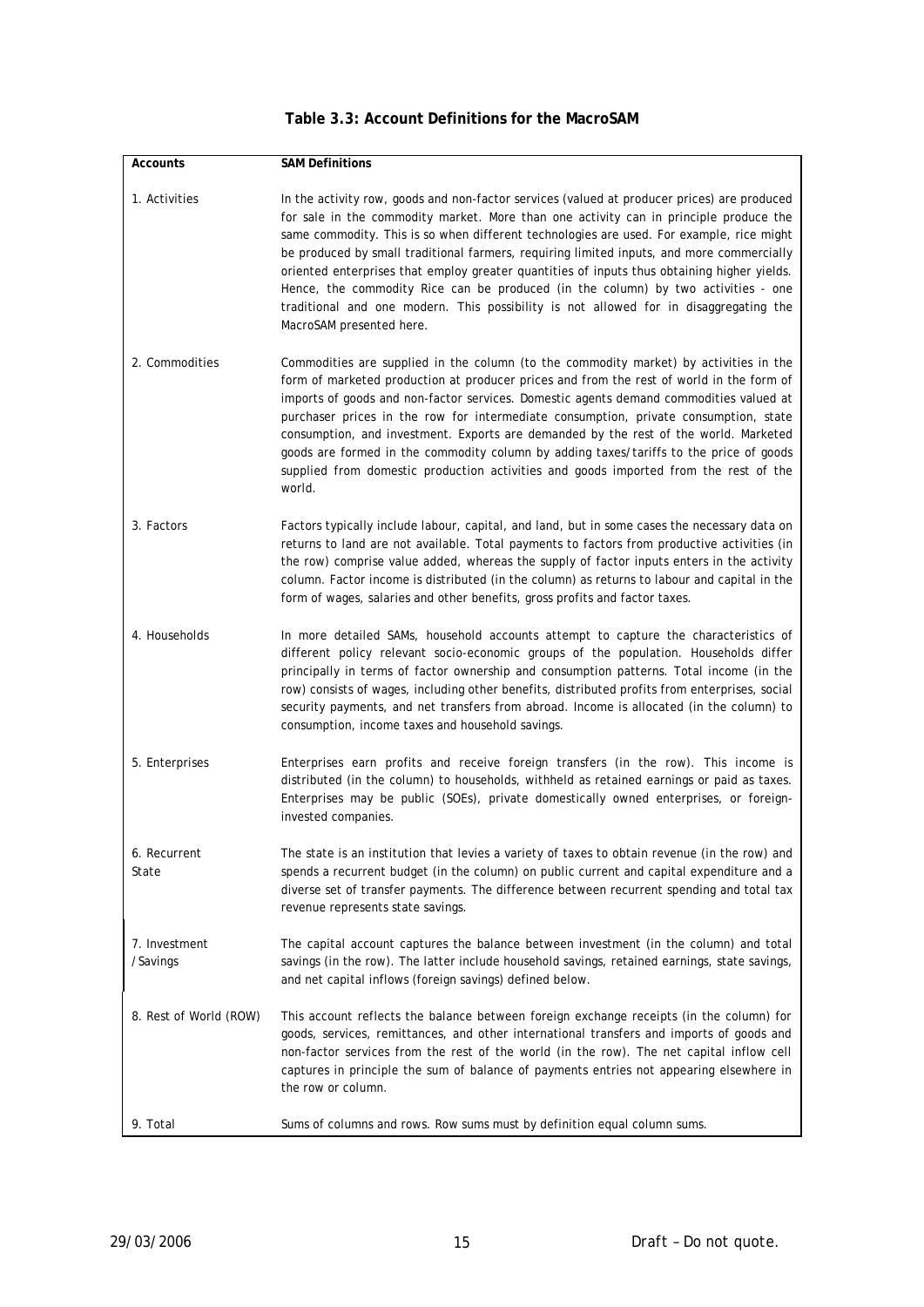GDP at market prices can be found as the sum of the following cells (referred to as T(i,j) for the entry in row i and column j of table T):

GDP =  $T(3,1)$  +  $T(6,1)$  +  $T(6,2)$ , equivalent to value added at factor prices plus indirect taxes (output taxes), import tariffs and consumption taxes.

Alternatively, GDP at market prices may be found as:

GDP =  $T(2,4) + T(2,6) + T(2,7) + T(2,8) - T(8,2)$ , equivalent to the sum of household and state consumption, investment and exports minus imports.

 As discussed further below published data are not completely consistent using these two approaches due to (i) a statistical errors, and (ii) the common practice of adding in all production taxes (i.e., also factor taxes in cell  $(6,3)$ ) in the value added figure published.<sup>[4](#page-15-0)</sup>

 The macroeconomic SAM in Table 3.2 treats exports in a manner that is consistent with the consolidated version of the reduced SNA SAM matrix procedure. Exports could alternatively be extracted from marketed production in the commodities column and placed in the activities row and sold to the rest of the world. Consequently, in this formulation marketed production would only refer to commodities produced by domestic firms and consumed on the domestic market. This is sometimes convenient as the column sum of the commodities account would correspond to total absorption. Comparison of the magnitude of consumption taxes relative to total absorption would also be a simple matter.

 However, in the SNA and in the SAM structure employed here, exports are included in the so-called "goods and services" account as commodities adding to demand alongside other cells in the commodity row. Hence, the SNA "goods and services" total does not correspond to a concept of absorption in the domestic economy. In addition, since exports are passed to the rest of world through the commodities accounts, the domestic figures in cell (1,2) refer to total marketed sales of activities at producer prices regardless of whether those sales are destined for domestic or international markets.

The MacroSAM thus obtained provides a consistent set of aggregate consistency totals for the more detailed MicroSAM discussed in the next section. Generally speaking, a MacroSAM should be balanced (i.e. row and column sums made equal) by detailed inspection and judgment regarding individual accounting entries. As we shall see, the vastly larger scale of the MicroSAM makes such inspection prohibitively complex, and recourse must be taken to statistical procedures.

1

<span id="page-15-0"></span><sup>&</sup>lt;sup>4</sup> A complete discussion of the economic relationships embodied in a SAM can be found in Pyatt and Round (1985).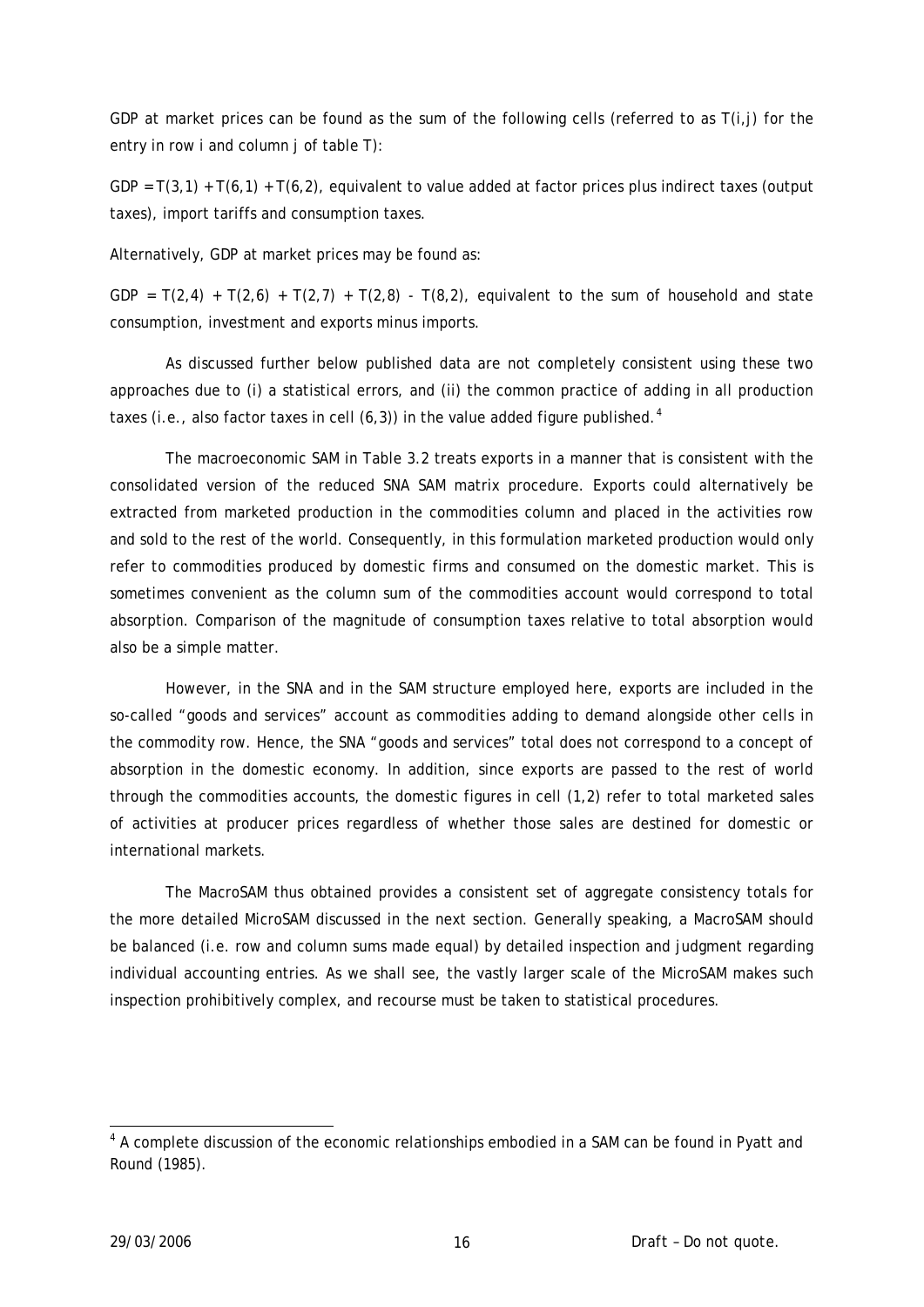#### *3.2.3. Microeconomic SAMs*

The MacroSAM provides a convenient framework for collection and appraisal of aggregate economic data, it lacks the resolution necessary to understand and favorably influence the determinants of poverty. Although it may be widespread in many developing countries, the experience of poverty is ultimately microeconomic in nature and policies designed to overcome it need to trace incidence to the household level.

#### **Production Activities and Commodities**

Disaggregation of production activities is generally based on traditional input-output accounts. This choice is partly one of expedience, since these detailed accounts are generally already available. It is also important to conform to existing production accounts, however, if IPALP is to contribute effectively to policy dialogue. Standardized industry classifications are so pervasive in national, regional, and even local economic management (statistics, taxes, regulation, etc.) that political economy is essentially structured by these categories. For these reasons, most micro SAMs maintain full input-output detail in their base data and we conform to this practice in IPALP.

Having said this, traditional SNA production accounting has some important shortcomings in the context of rural development. As we shall argue below in the econometric section, rural households do not closely resemble the neo-classical firm model that underlies these accounts, producing a single output with compensated factors of production. In reality rural households are generally multi-output enterprises that use factors informally and can consume a large fraction of their own output. We shall have more to say about this below, but in developing countries farm households require special treatment, and this is of essential relevance to livestock programs.

#### **Factors of Production**

Factor aggregation begins with the input-output accounts, usually distinguishing only between labor and capital. To more completely understand links between economic activity and household welfare, we obviously need greater detail in both occupational status and asset ownership. Simply put, economic policies will benefit households if they raise returns to the asset classes associated with them, preferably by direct ownership. For the poor, these assets are usually confined to material factors such as land, unskilled labor, and livestock. Thus if we want to understand income determination we need detailed information about factors of production.

In the case of labor, greater detail can be very useful in revealing labor market dynamics and how the poor find ways to participate in growth outside the farm sector.

#### **Households**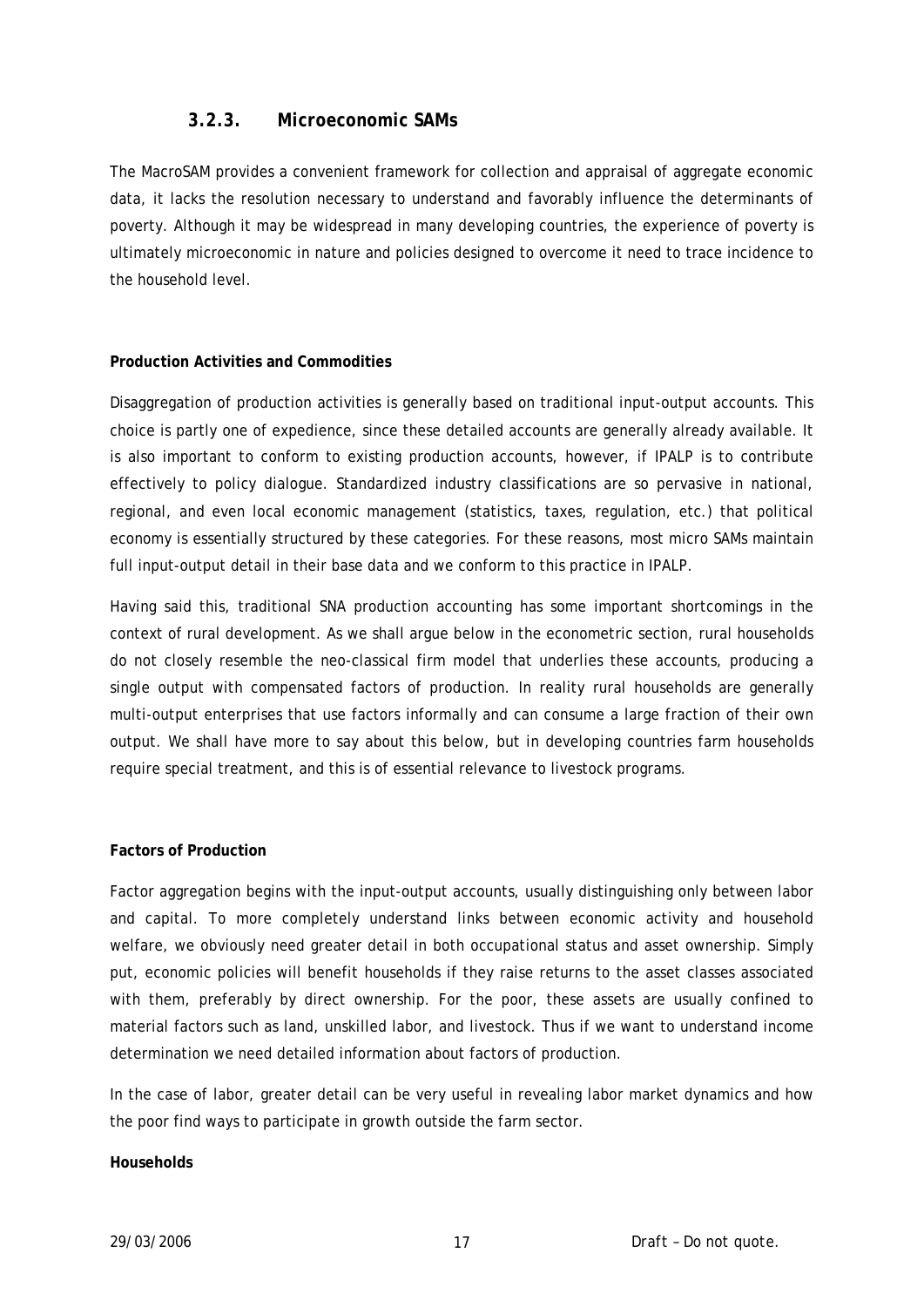In the MacroSAM, households are represented by singular aggregates for personal consumption, tax payment, savings, factor and other income, and transfers with respect to the rest of the world. If we are to better understand the microeconomic incidence of policies, this information needs to be disaggregated to a degree that captures essential differences between economic institutions/agents. For the IPALP research agenda, such heterogeneity obviously includes household and per capita income differences, but equally essential are the determinants of these income differences. Such defining characteristics include differences in economic activities, asset/resource holdings, and geographic location.

Most LSMS style surveys have well-defined sections detailing characteristics like this. One important case is consumption expenditures, including expenditures on food, non-food, and durables. In this case, observed consumption vectors for home-produced and marketed goods at commodity aggregations comparable with the input-output tables helps us understand how households are embedded in both net production and consumption. Food and Non-food 'expenditures' on homeproduced and marketed goods need to be attributed directly to the different household categories, based on a mapping between the designated SAM households and LSMS survey households. The resulting mapping between the detailed input-output commodities and those of the LSMS then itemize the most important component of final demand, net of subsistence production.

As a practical matter, it is necessary to choose an appropriate level of detail for household categories. Assuming that LSMS data are available, we have considerable discretion about this, with a continuum of aggregation possibilities between the MacroSAM and a fully inclusive implementation of the LSMS sample. At this point, the IPALP facility departs from standards adopted elsewhere in the modeling literature. Generally speaking, there are two established approaches in this context. The first implements a national SAM/CGE approach based on highly aggregated household categories, representing generic dichotomies such as rural/urban, farm/non-farm. At the other extreme is the so-called micro-simulation approach, which incorporates full LSMS samples into a two-stage simulation approach.

Arguments in support of the first approach generally appeal to expedience, yet they lack the resolution necessary to identify detailed welfare incidence. The micro-simulation approach claims to fully utilize available microeconomic information, but in the end only captures a small subset of economic variables endogenously and imputes the rest of the adjustment process in ways that lack transparency and statistical justification.

The IPALP approach strives for a middle way between these two approaches. In essence, we seek a level of statistical detail that is adequate to explain relevance distributional outcomes, but within a unified analytical framework. More aggregated approaches lack the data resolution needed to explication distribution, while traditional micro-macro models lack formal consistency needed to obtain conclusive links between national policies and local impacts.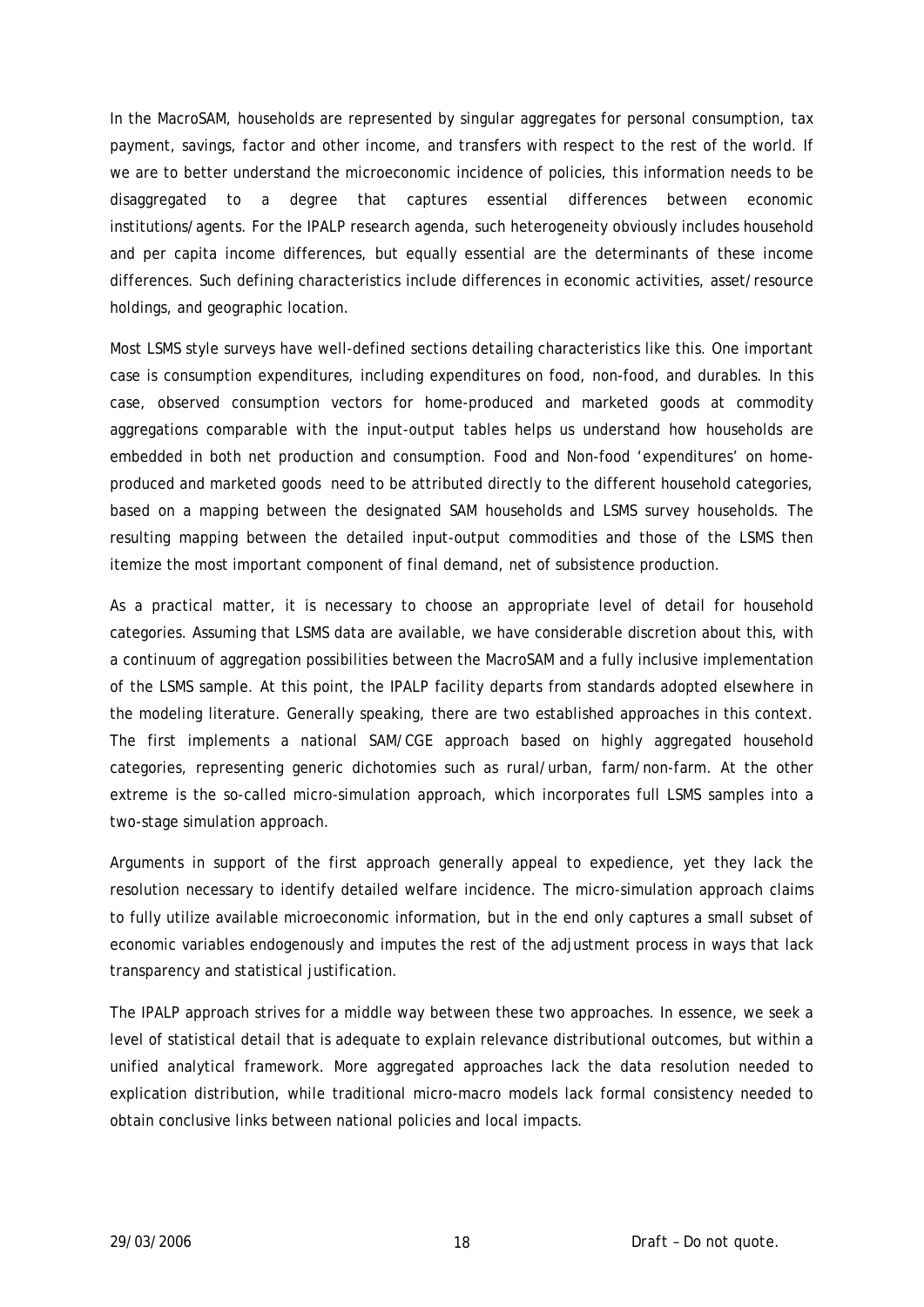Returning to the issue of household resolution, let us remind ourselves that most LSMS samples have household weights exceeding 1,000. In practice, this means that so-called micro-macro models are using primary household data that represent three orders of magnitude in aggregation. Generally speaking, this sampling resolution may be appropriate for the full sample questionnaire (up to 500 variables), but there is no reason why this level of "aggregation" is optimal for economic modeling. In the latter exercise, we generally focus upon 10-20 endogenous variables. According to our own work with bootstrap and Monte Carlo techniques, most of the variance in distributionally relevant economic variables can be explained with a relatively aggregate representative sample of a given LSMS.

In the case of Vietnam, for example, we found that the 2002 LSMS sample of 60,000 households could be aggregated into less than 1,000 representative households without statistically significant loss of explanatory power among the variables most important to household income and its determination. This includes consideration of geographic factors, which are parting of statistical significance and also of policy important in their own right. In the Vietnamese case, we found that 600 representative households (rural-urban income deciles, by (30) provinces), explained over 95% of the variation in incomes in the full LSMS sample.

Representative aggregation such as this enables us to incorporate detailed households into national modeling specifications, at once reconciling the need for detail with formal consistency in model specification. In practice, the optimal level of representative aggregation will depend upon the other data available and the nature of the policy research at hand. Our experience indicates, however, that the desire for detailed incidence analysis and tractable modeling can be reconciled. The following figure gives a general example of such a representative sampling procedure. Most LSMS samples include household observations across the economy, reflecting diverse locational, demographic, and economic information. Base on our bootstrap studies, we have found that variables associated with general location, rural/urban status, and income decile or quintile are the most influential determinants of economic participation and its consequences for living standards. For this reason, we use a blend of these criteria that depends upon the application at hand. Figure 3.1 presents a schematic for this kind of representative household decomposition. In each empirical case, we will bootstrap the LSMS to determine the optimal level of disaggregation. We know from the outset, however, that economic and locational variable will both play a role. The former are obvious, since they are essential determinants in the economic analysis. The latter must be taken into account for two reasons. Firstly, location is a proxy for much more complex economic variables including asset/resource holdings and distribution margins. Seconding, and at least as importantly, location is an essential component of political economy. In this example, households are averaged by (n) provinces, across deciles of income in rural and urban settings. This example yields a 20n set of representative households, with average characteristics for all other variables (questionnaire items). Simply put, these categories are policy relevant and explain most of the functional differences in economic participation.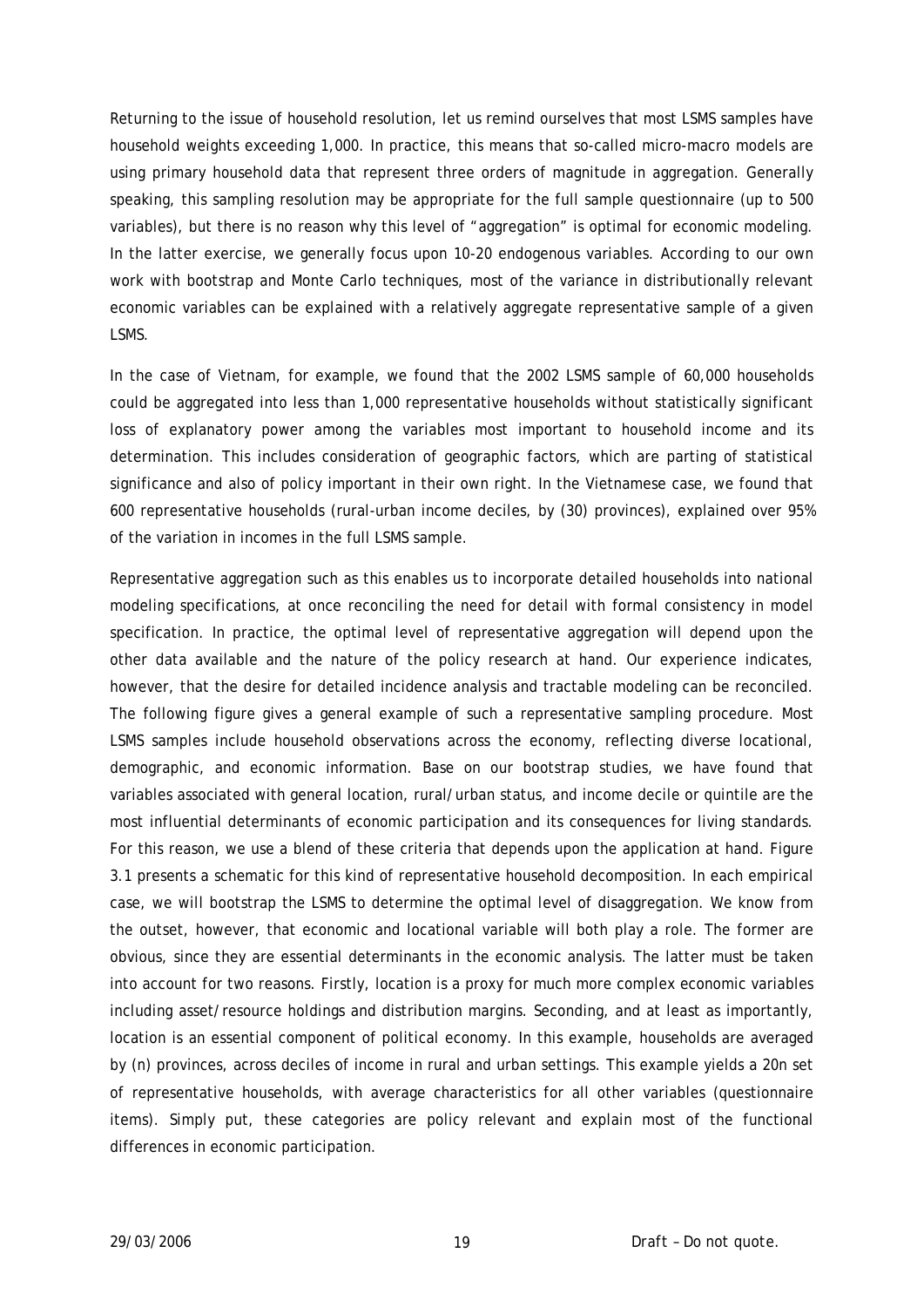In the Vietnamese case already mentioned, this would yield a 20x30=600 household SAM and CGE model. Our statistical analysis indicates that variation among these 600 categories, in response to changes policy and exogenous variables that would affect all households, captures over 95 percent of the variation explained by the full LSMS, and does so within a singular and consistent modeling framework.



#### **Figure 3.1: Illustration of a Sample Household Disaggregation**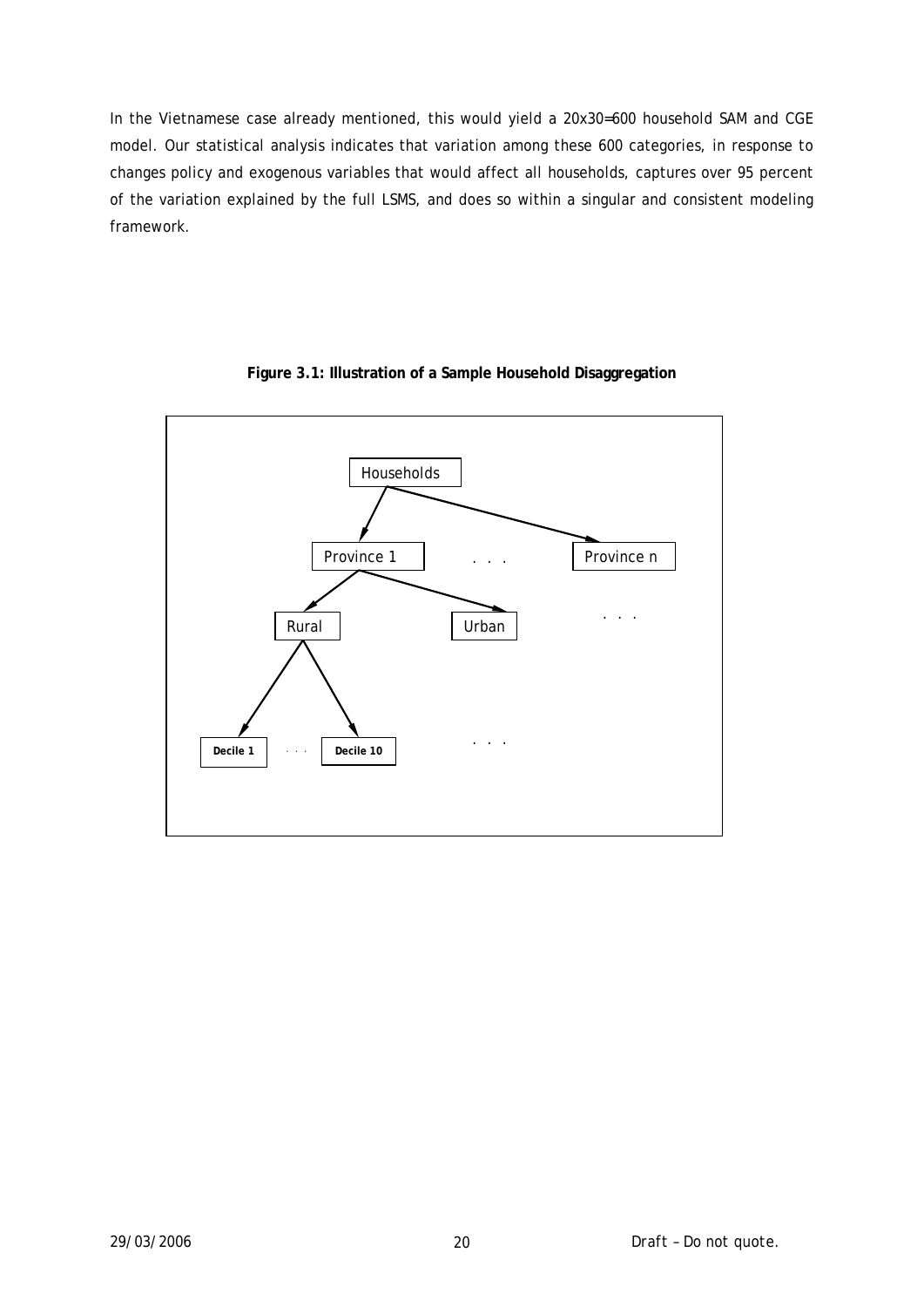#### **Other Private Institutions**

In the context of SAM accounting, the main private institutions distinct from households are enterprises. Generally speaking, Enterprises act as an intermediary of financial flows, fiscal incidence, and factor income allocation. In developed countries, most households receive income from non-human factors as these are mediated (i.e. after taxes and expatriated profits) by enterprises. Apart from their role in dispersing income to households, however, enterprises are primarily of interest as targets for non-distortionary taxation.

#### **Public Institutions**

In addition to the basic fiscal statistics included in NIPA accounts, and the transfer data included in household surveys, it may be desirable to include more detailed information on government balance sheets. This is particularly the case for governments that have extensive foreign borrowing, complex industrial subsidy or enterprise schemes, or incentive based systems of discriminatory taxation.

#### **Capital Account**

The capital account category encompassed the balance sheets of the entire financial system. Depending upon the degree to which financial transfers, intermediation, or savings flows are important to a given development policy, it may be desirable to disaggregate this account beyond consolidated savings and investment.

If this is desired, a matrix of flow of funds can be inserted into the real SAM by replacing the Capital Account institution, i.e. the column of investments and the row of savings. However, unlike the real SAM data, statistical offices in many countries may not publish complete flow of funds statistics in double entry or matrix format. The data for the construction of the flow-of-fund matrix thus have to be compiled from various sources. First, savings and investments data are derived from the real SAM, which is necessary to guarantee the consistency between the real economy and the financial sector. The assets and liabilities of commercial banks and the monetary authority (i.e., the central bank) are first to be recorded. Next, data on foreign portfolio investments, direct investments, and debts are usually collected from various international publications. Government's equity participation can be represented by the development expenditures of the central government, the data of which are available from the national budget. Finally, the exchange rate data are needed to convert transactions denominated in foreign currency. This can be collected from the IMF's International Financial Statistics.

#### **Trade Accounts**

Traditional input-output tables include a single export and import vector to capture trade with an aggregate partner called the Rest of the World (ROW). In many applications, it is desirable to identify origin and destination of trade more specifically, including the possibility of differential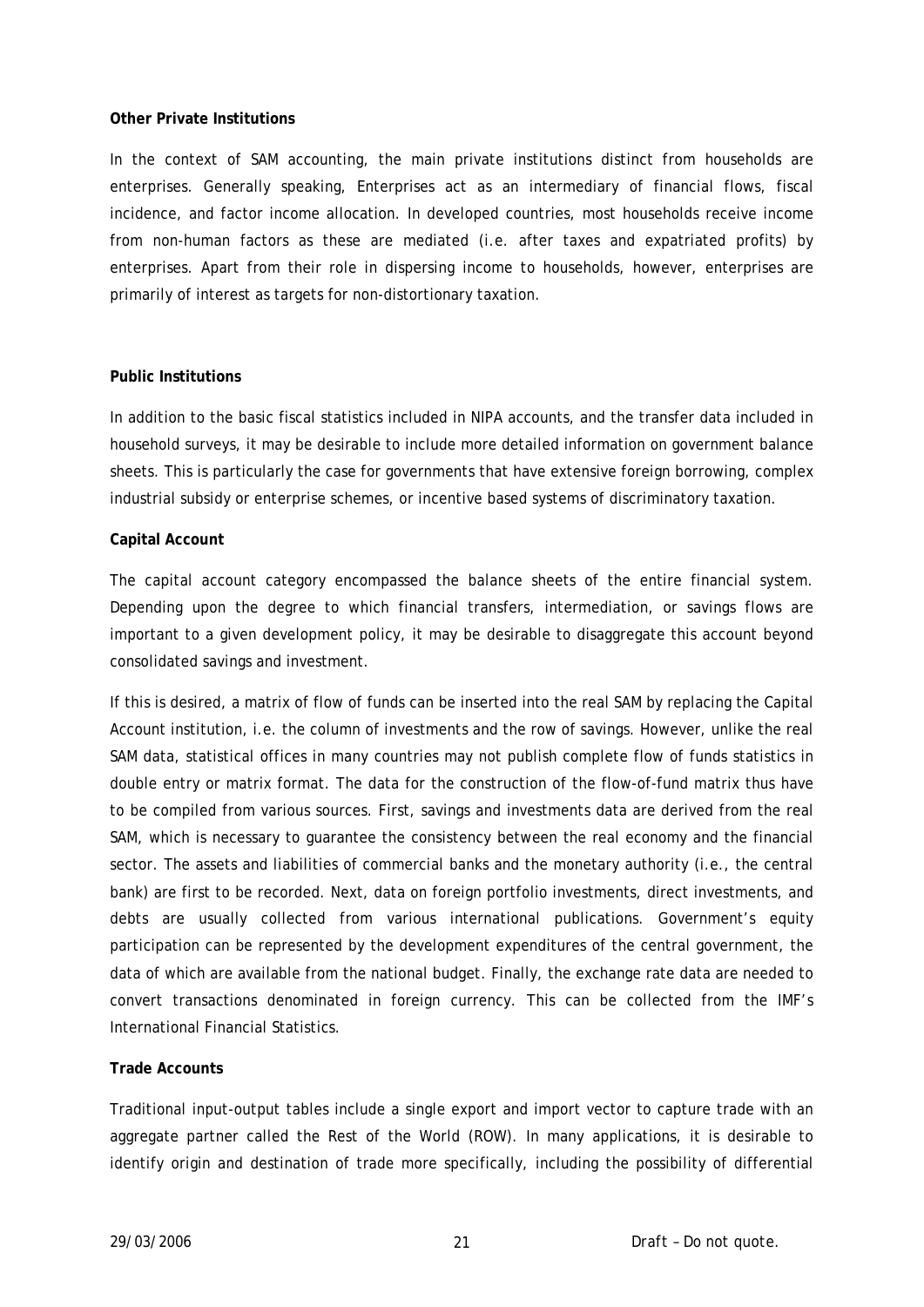taxes/subsidies on this trade. This is particularly important at a time when bilateral and other FTA agreements are proliferating so rapidly. To achieve this, the simple trade accounts must be disaggregated. Some developing countries have such detailed data in customs authorities, but these are rarely in a directly useable form. Fortunately, UNCTAD and other multilateral agencies have achieved a relatively reliable standard with the COMTRADE database, and this is serviceable in most cases. It might also be possible to corroborate this information with the more sophisticated GTAP database (see Hertel et al: 1998), which includes more extensive information on trade barriers.

#### **Data Inventory**

Each case study will have its own special data characteristics, but there are general categories that should be consulted and represented in any economywide SAM with data resolution sufficient to analyze poverty. The list below is not exhaustive, but represents the generic categories of data that need to be considered in any such exercise.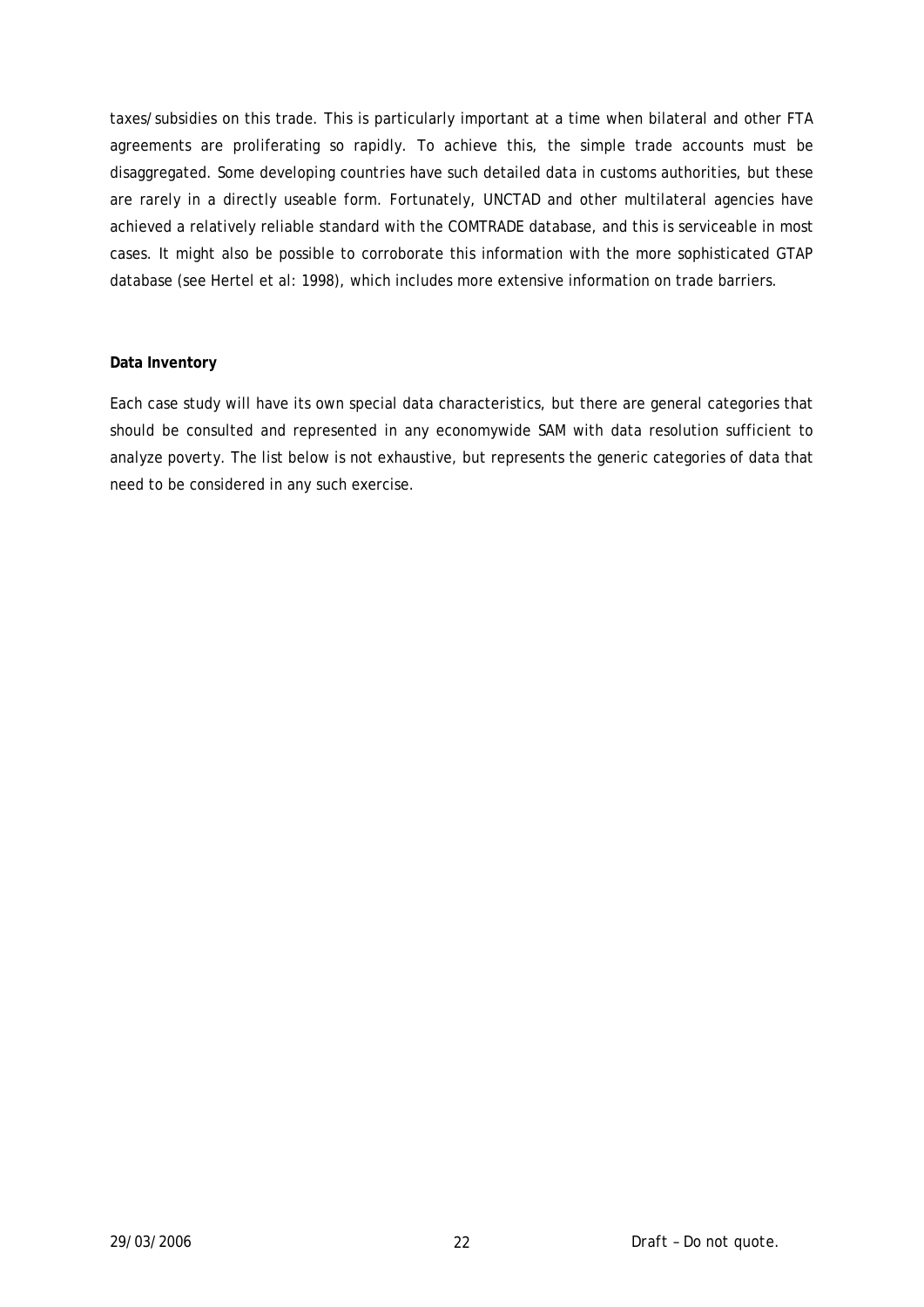# **Checklist for Primary MicroSAM Data Components**

|                | <b>Accounts</b>                            | Description                                                                                                                                                                                                                                                                                                                                                                 | <b>Sources</b>                                                                                                                                                                                                                                                                                                                                                                                                                                                                                                       |
|----------------|--------------------------------------------|-----------------------------------------------------------------------------------------------------------------------------------------------------------------------------------------------------------------------------------------------------------------------------------------------------------------------------------------------------------------------------|----------------------------------------------------------------------------------------------------------------------------------------------------------------------------------------------------------------------------------------------------------------------------------------------------------------------------------------------------------------------------------------------------------------------------------------------------------------------------------------------------------------------|
| 1              | Industry                                   | Input-output tables: use and make tables are needed to<br>capture differences in tax and margin incidence                                                                                                                                                                                                                                                                   | SNA, ISIC, NAICS classified industry<br>accounts. Maintained by most national                                                                                                                                                                                                                                                                                                                                                                                                                                        |
| $\overline{2}$ | <b>Gross Output</b><br>and Value Added     | Sectoral statistics, which may differ from the industry<br>accounts if a later year SAM is desired and the Input-<br>output tables need to be updated<br>Value added should be disaggegated by labor and capital<br>at a minimum, and may include depreciation.                                                                                                             | statistical bureaus<br>Generally maintained annually as part<br>of NIPA.                                                                                                                                                                                                                                                                                                                                                                                                                                             |
| 3              | Trade                                      | Import and Export flows by commodity, including<br>separate account for trade taxes/subsidies and margins                                                                                                                                                                                                                                                                   | This data is generally maintained by<br>trade ministries, and may or may not<br>include bilateral partner (origin and<br>destination) disaggregation.<br>Alternatively, partner disaggregation<br>from the UN COMTRADE database or<br>possibly GTAP. This is unlikely,<br>however, to be consistent with official<br>government data and we need the<br>latter as a control for the overall<br>domestic accounts                                                                                                     |
| $\overline{4}$ | <b>Final Demand</b>                        | Includes private and public consumption and investment<br>outlays by commodity category, inventory changes may<br>also be included.                                                                                                                                                                                                                                         | These are generally maintained annually<br>at some level of aggregation on an<br>annual basis. Apart from years that<br>input-output tables are created, they<br>may require disaggregation to match<br>the industry accounts for a later year.                                                                                                                                                                                                                                                                      |
| 5              | National Income<br>and Product<br>Accounts | These correspond to all the macroeconomic aggregates<br>for the reference year, according to UN SNA standards.<br>These supply the basic data to the MacroSAM and act as<br>macro control totals and accounting entries in MicroSAM,<br>including in particular the lower right quadrant of inter-<br>institutional transfers.                                              | NIPA accounts are generally maintained<br>annually at the national level.                                                                                                                                                                                                                                                                                                                                                                                                                                            |
| 6              | Employment                                 | This is not strictly needed for the SAM, but provides an<br>important consistency check for value added<br>disaggregation and in any case is required to implement<br>the CGE model.                                                                                                                                                                                        | Employment statistics are generally<br>maintained by human resource<br>ministries. Sectoral detail needs to<br>conform to industry/commodity<br>aggregation, occupational detail to the<br>household survey extract.                                                                                                                                                                                                                                                                                                 |
| 7              | Capital Stock                              | As with employment, only needed for indirect use with<br>the SAM, but necessary for modeling. This may be<br>available by type of capital (i.e. public, private domestic,<br>private foreign). Factor/profit taxes are also desirable.                                                                                                                                      | This may be available from statistical<br>bureaus, the industry ministry or the<br>central bank.                                                                                                                                                                                                                                                                                                                                                                                                                     |
| 8              | Household Data                             | Household data are the main difference between SAM and<br>Input-Output accounts, and they significantly increase the<br>policy relevance of incidence analysis because they<br>capture detailed effects on final consumers and incomes<br>of demographic groups. This data are best derived from<br>very detailed, nationally representative LSMS household<br>survey data. | Generally, we want to define a suitable<br>sub-sample stratification of the<br>household surveys with the dual<br>objectives of parsimony and policy<br>relevance. This must take account of<br>three components: relative income<br>status, functional income determinants,<br>and location. We at least require a<br>rural/urban distinction. While it is not<br>necessary to maintain the whole LSMS<br>sample for direct analysis, it should be<br>available for ex post imputation,<br>mapping extensions, etc. |

#### **Data Reconciliation**

It is apparent from the discussion above that SAMs are intended to achieve a consistent synthesis of related by highly diverse data sources. Compiling these sources into a framework with unified account classifications is the first step, but it then becomes necessary to reconcile the diversity of the underlying entries so they reflect a single, consistent double entry accounting system. Of course such a process entails estimation and its attendant informational compromises, but we are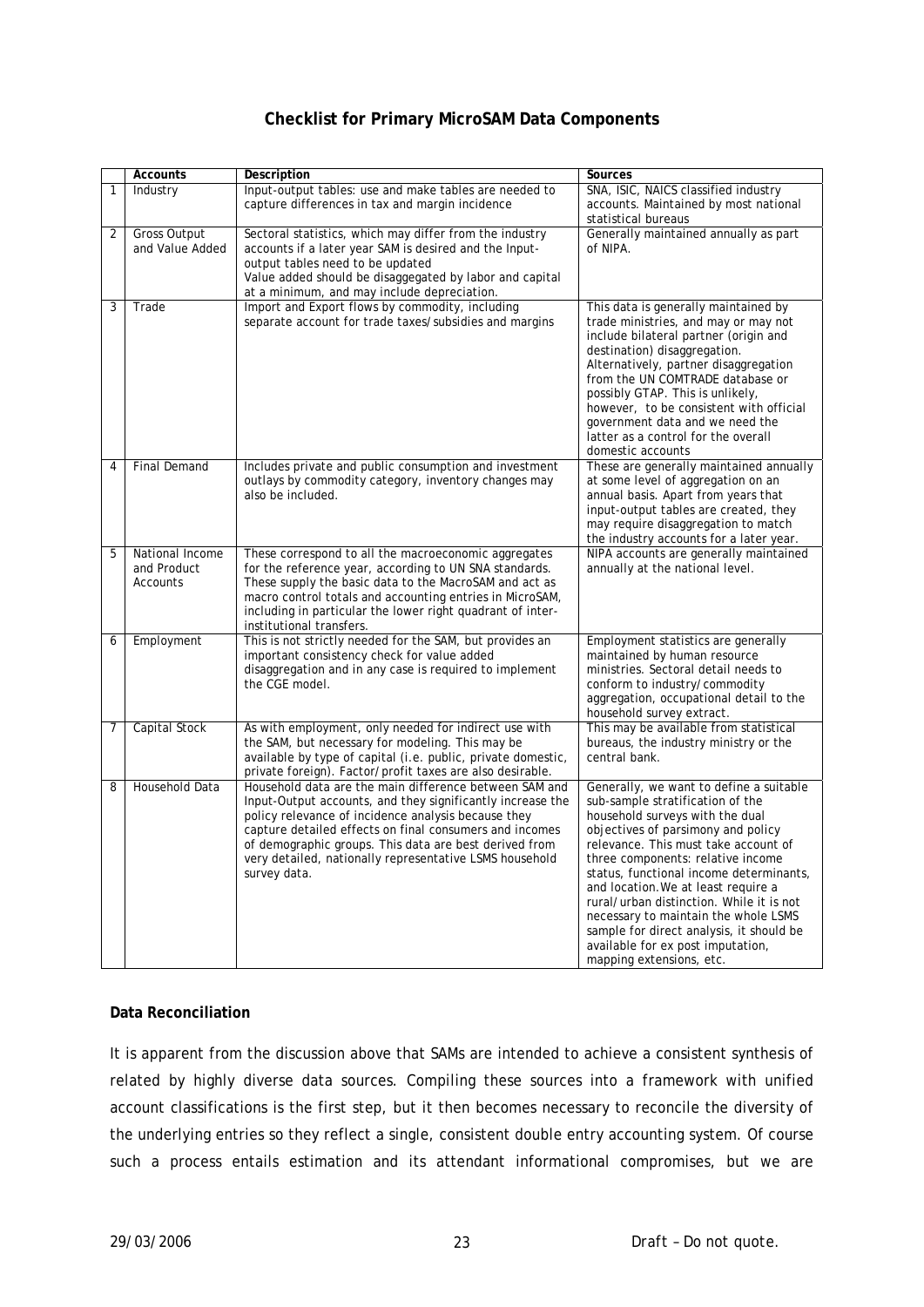fortunate to have advanced statistical procedures that help us minimize the cost of such losses of precision. Historically, most SAMs and other tabular economic accounts were reconciled by a linear normalization procedure calls the RAS method, developed by Bacharach (1970) and Stone himself (Stone:1980). In this section, we present a more complex but intellectually defensible statistical procedure. The latter method, call Maximum-Entropy Tabular Reconciliation (METR) is the standard we apply to IPALP data. For those who wish to explore the subject further, references are also provided.

# *3.2.4. Statistical MicroSAM Balancing - Maximum Entropy Tabular Reconciliation (METR)*

While the linear reconciliation approach to SAM balancing is intuitive and easy to implement, it lacks any inferential basis, including uncertainty measurements or the capacity to take account of prior information. For this reason, IPALP relies on a more advanced method, termed Maximum Entropy Tabular Reconciliation (METR). This approach originates from the entropy control estimation techniques of information theory (see e.g. Kapur and Kesavan 1992, and Golan et al. 1996) and has been applied to social accounting matrix estimation in e.g. Robinson et al. (1998) and Robinson and El-Said (2000). This section provides a general overview of this reconciliation strategy, but interested readers should consult the literature on this topic before attempting application to large accounting systems.

The entropy technique is a method of solving underdetermined estimation problems. The problem is underdetermined because, for an *n* x *n* matrix, we are seeking to identify  $n^2$  unknown, non-negative parameters, i.e. the cells of the SAM. However, there are only *2n-1* independent row and column adding-up restrictions. In other words, restrictions must be imposed on the estimation problem so that we have enough information to obtain a unique solution and to provide enough degrees of freedom. The underlying philosophy of entropy estimation is to use *all* and *only* the information available for the problem at hand: the estimation procedure should not ignore any available information nor should it add any false information. [5](#page-23-0)

In the case of SAM estimation, 'information' may be the knowledge that there is measurement error concerning the variables, and that some parts of the SAM are known with more certainty than others. There may be a prior in the form a SAM from a previous year, whereby the entropy problem is to estimate a new set of coefficients 'close' to the prior using new information to update it. Furthermore, 'information' could consist of moment constraints on e.g. row and column sums, e.g. the average of the column sums. In addition to the row and column sums, 'information' may also

<span id="page-23-0"></span> 5 See Shannon (1948) and Theil (1967), who motivate these statistical ideas from their roots in information theory.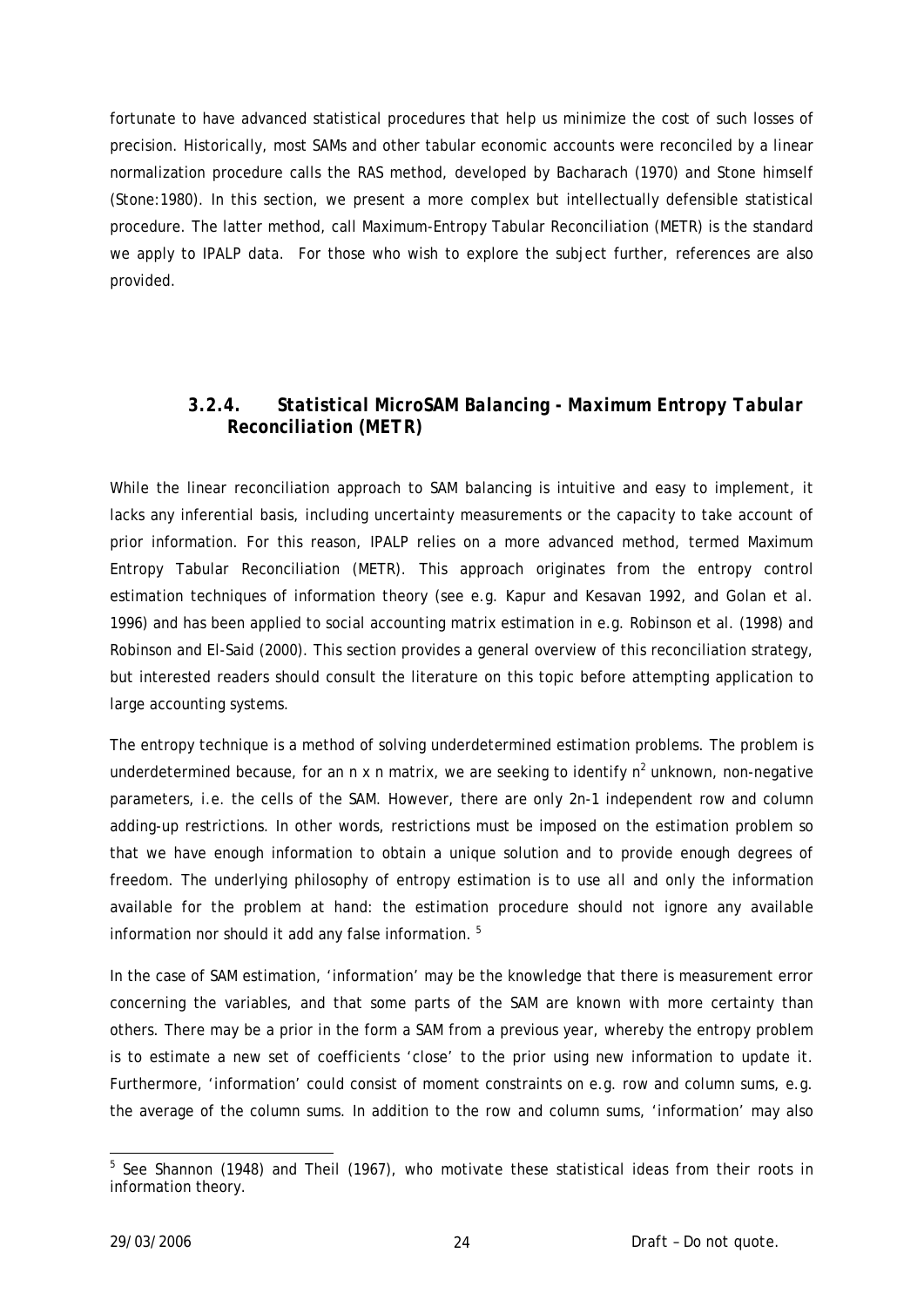consist of certain economic aggregates such as total value-added, aggregate consumption, investment, government consumption, exports and imports. Such information may be incorporated as linear adding-up restrictions on the relevant elements of the SAM. In addition to equality constraints such as these, information may also be incorporated in the form of inequality constraints placing bounds the mentioned macro aggregates. Finally, one may want to restrict cells that are zero in the prior to remain so also after the entropy balancing procedure.

Following Robinson et al. (2000) and Robinson and El-Said (2000), let the SAM be defined as a matrix T with elements  $T_{i,j}$  representing a payment from the column account j to the row account i. As mentioned above, social accounting matrices are consistent accounting frameworks that do not allow leakages. In other words, every row sum in the SAM must equal the corresponding column sum:

(i) 
$$
y_i = \sum_j T_{i,j} = \sum_j T_{j,i}
$$

Dividing each cell entry in the matrix by its respective column total generates a matrix of column coefficients A:

$$
A_{i,j} = \frac{T_{i,j}}{y_j}
$$

It is assumed that the entropy problem starts with a prior,  $\overline{A}$ , which perhaps is a SAM from a previous year, or as in this case, a raw and unbalanced assembly of the SAM accounting components described in the previous section.  $\overline{A}$  represents the starting point from which the cross-entropy balancing procedure departs in deriving the new matrix of coefficients  $A^*$ . The entropy problem is to find a new set of A coefficients which minimize the so-called Kullback-Leibler (1951) measure of the 'cross entropy' (CE) distance between the prior  $\overline{A}$  and the new estimated coefficient matrix A<sup>\*</sup>.

$$
\min_{\{A\}} I = \left[ \sum_i \sum_j A_{i,j} \ln \frac{A_{i,j}}{\overline{A}} \right] = \left[ \sum_i \sum_j A_{i,j} \ln A_{i,j} - \sum_i \sum_j A_{i,j} \ln \overline{A} \right]
$$

subject to

$$
\sum_j A_{i,j} y_i^*
$$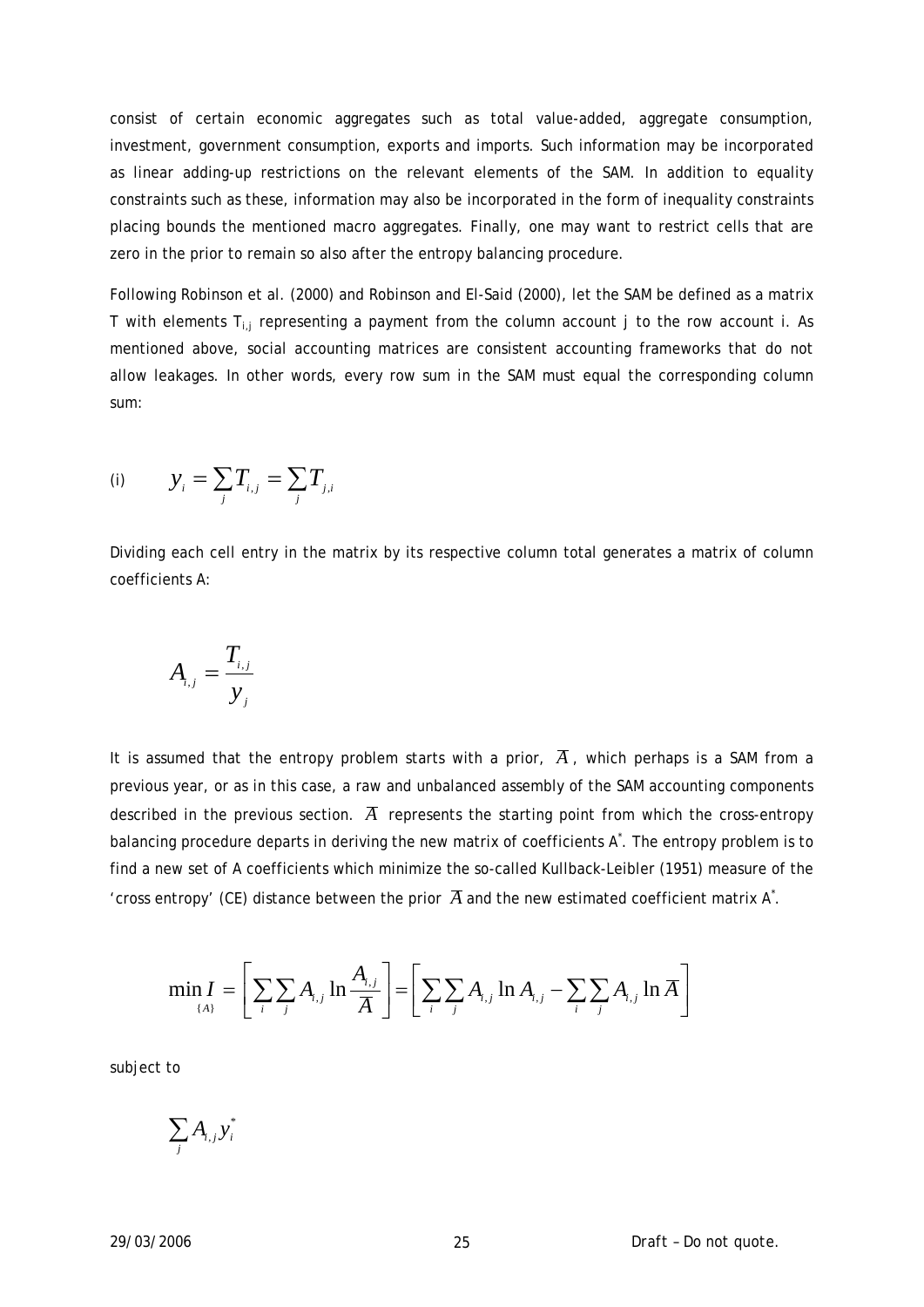$$
\sum_{j} A_{j,i} = 1 \ and \ 0 \le A_{j,i} \le 1
$$

Analogous to Walras' Law in general equilibrium theory, note that one equation can be dropped in the second set of constraints: If all but one column and row sum are equal, the last one must also be equal. The solution of the above problem is solved by setting up the Langrangian. The *k* macro aggregates can be added to the set of constraints on the problem above as follows:

$$
\sum_{i} \sum_{j} G_{i,j}^{(k)} T_{i,j} = \gamma^{(k)}
$$

where *G* is an *n* x *n* aggregator matrix with ones for cells that represent the macro constraints and zeros otherwise, and  $\gamma$  is the value of the aggregate constraint.

As mentioned above, in the real world one faces economic data measured with error. The cross entropy problem can also be formulated as an 'error-in-variables' system where the independent variables are measured with noise. If, for example, we assume the known column sums are measured with error, the row/column consistency constraint can be written as:

$$
y = \overline{x} + e
$$

where y is the vector of row sums and  $\bar{x}$ , the known vector of column sums, is measured with error  $e$ . The prior estimate of the column sums could be the initial column sums, the average of the initial column and row sums, or e.g. the row sums.

Following Golan et al. (1996) the errors are written as weighted averages of known constants *v*:

$$
\boldsymbol{e}_{_{i}}=\sum_{_{w}}W_{_{i}}\overline{V}_{_{i,w}}
$$

where *w* is a set of weights that fulfill the following constraints:

$$
\sum_{w} w_{i,w} = 1 \ and \ 0 \leq w_{i,w} \leq 1
$$

In the estimation problem the weights are treated as probabilities to be estimated, and the prior for the error distribution in this case is chosen to be a symmetric distribution around zero with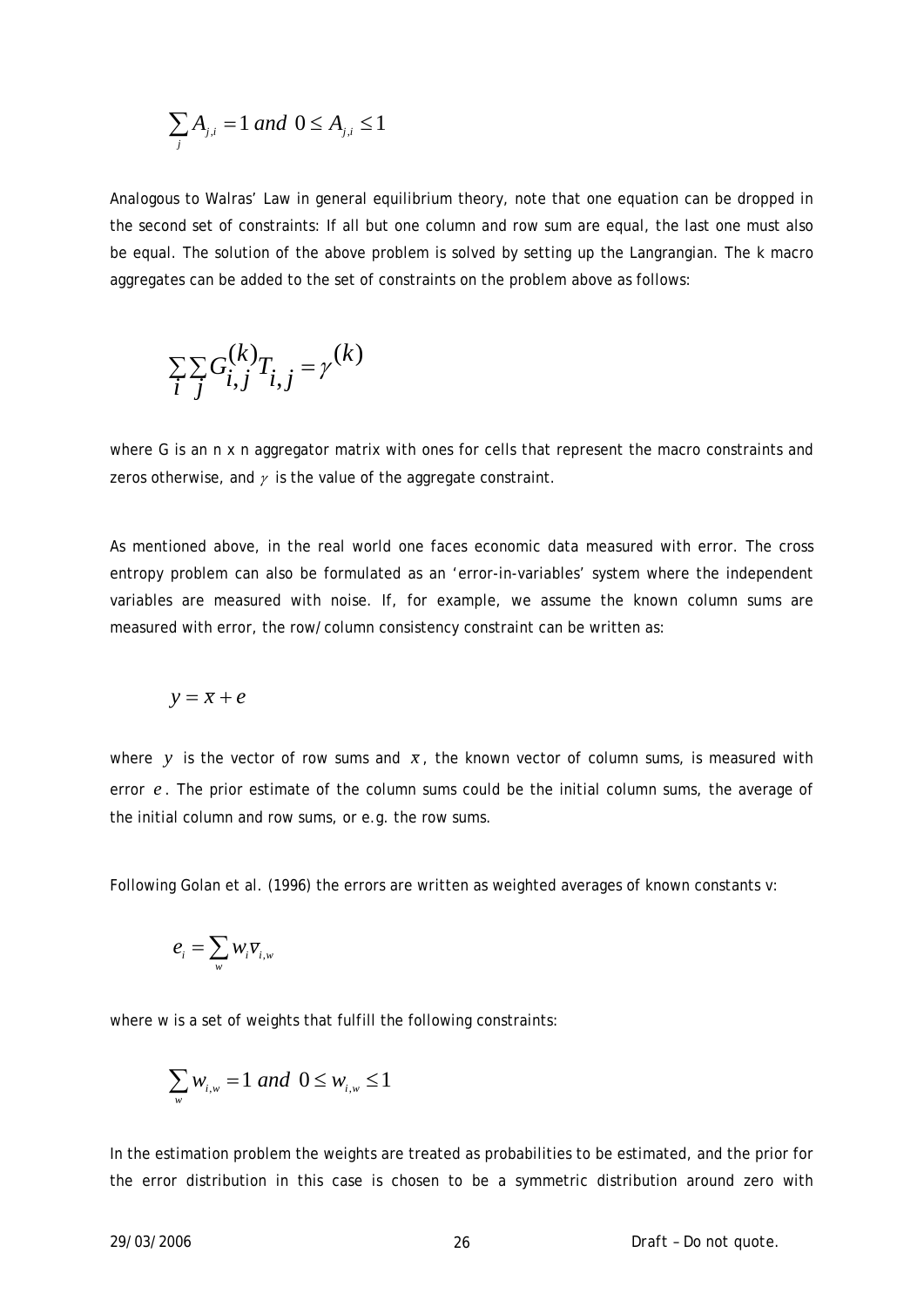predefined lower and upper bounds, and using either three or five weights. Naturally, not only the column and row sums can be measured with error. The macro aggregates by which we constrain our estimation problem may also be measured with error and so we can operate with two sets of errors with separate weights *w1*'s on the column sum errors, and weights *w2*'s on the macro aggregate errors. The optimization problem in the 'errors-in-variables' formulation is now the problem of finding *A*'s, *w1*'s and *w2*'s that minimize the cross entropy measure including a terms for the error weights:

$$
\min_{\{A,w\},w2\}} I = \left[ \sum_{i} \sum_{j} A_{i,j} \ln A_{i,j} - \sum_{i} \sum_{j} A_{i,j} \ln \overline{A} \right] +
$$
  

$$
\left[ \sum_{i} \sum_{w} w1_{i,w} \ln w1_{i,w} - \sum_{i} \sum_{w} w1_{i,w} \ln \overline{w1}_{i,j} \right] +
$$
  

$$
\left[ \sum_{i} \sum_{w} w2_{i,w} \ln w2_{i,w} - \sum_{i} \sum_{w} w2_{i,w} \ln \overline{w2}_{i,j} \right]
$$

The cross-entropy measures reflect how much the information we have introduced has moved our solution estimates away from the inconsistent prior, whilst also accounting for the imprecision of the moments assumed to be measured with error. Hence if the information constraints are binding, the distance from the prior will increase. If they are not binding, the cross entropy distance will be zero.

The IPALP application of the cross entropy estimation to a raw and unbalanced MicroSAM uses the 'error-in-specification' formulation described above, and the standard errors for both the column sum and macro aggregate constraints have been set to 1%. The prior for the column sums equal to the average of the initial column and row sums since that there is no *a priori* belief that the one should be more accurate than the other. In addition to the column constraints, a number of macro aggregates have been introduced as constraints on the estimation process. The total value of factor payments is fixed to the aggregate value as specified in the MacroSAM. In other words total GDP at factor costs is constrained to its original value. Furthermore, the foreign trade entries are constrained to their macro aggregates, as are the entries for total private consumption, total government consumption and total investments. Hence also total GDP at market prices and measured from the expenditure side is also bound to the macro figures, taking into account the margin allowed for measurement errors.

For the IPALP approach, we have also developed computer software to implement METR. While RAS methods can be carried out in ordinary spreadsheet applications, METR requires dedicated higher level programming to implement its optimization features.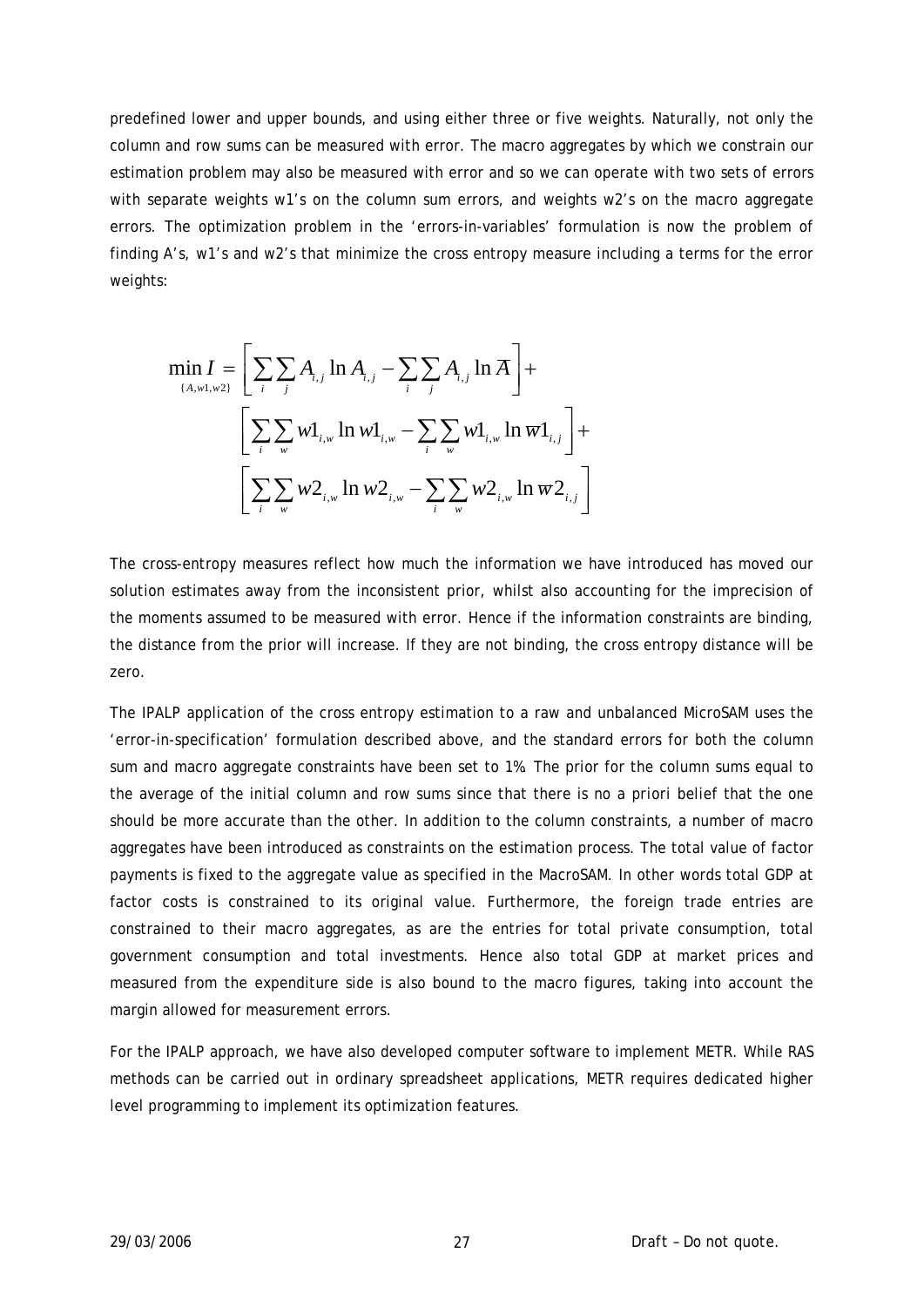# <span id="page-27-0"></span>**4. ECONOMIC SIMULATION MODELING**

As a central component of the IPALP methodology, we use general equilibrium models to shed light on the local impacts of national and international polices, evaluating how these events can be influenced by PPLPI and related development initiatives. In an era of globalization, there is a generally held belief that greater external orientation can confer aggregate growth benefits. Despite this apparent consensus, however, the detailed incidence of trade and growth, among many economywide trends, is not so easy to generalize. Indeed, policies targeted at poverty alleviation in particular need a solid empirical basis to identify the detailed components of the adjustment process.

In today's world, economic linkages are so complex that it is unlikely that policy makers relying on intuition alone will achieve anything approaching optimality. Indeed, much evidence now suggest that indirect effects of many policies outweigh direct effects and, if not adequately understood, can substantially offset or even reverse them. Because of their abilities to capture exactly such linkages, computable general equilibrium (CGE) models have become preferred tools for tracing supply and demand linkages across extended chains of price-directed exchange. Because of their detailed behavioral specification, these models are particularly good at elucidating adjustments in income distribution and economic structure. In this section, we document the basic CGE framework used in all IPALP case studies.

# **4.1. A Prototype Model for Economywide Macro and Micro Assessment**

The following sections present a prototype model for the economic model we use to trace linkages between livestock development and the rest of the economy. The prototype has some key features for assessing structural and poverty impacts:

- Labor markets disaggregated by occupation
- Land and capital markets disaggregated by type of capital/land
- A production structure which differentiates the substitutability of different occupation groups, e.g. unskilled labor on the one hand, and skilled labor and capital on the other hand
- Differentiation of production of similar goods (e.g. small and large scale farms, or public versus private production)
- Detailed income distribution
- Intra-household transfers (e.g. urban to rural), transfers from government, and remittances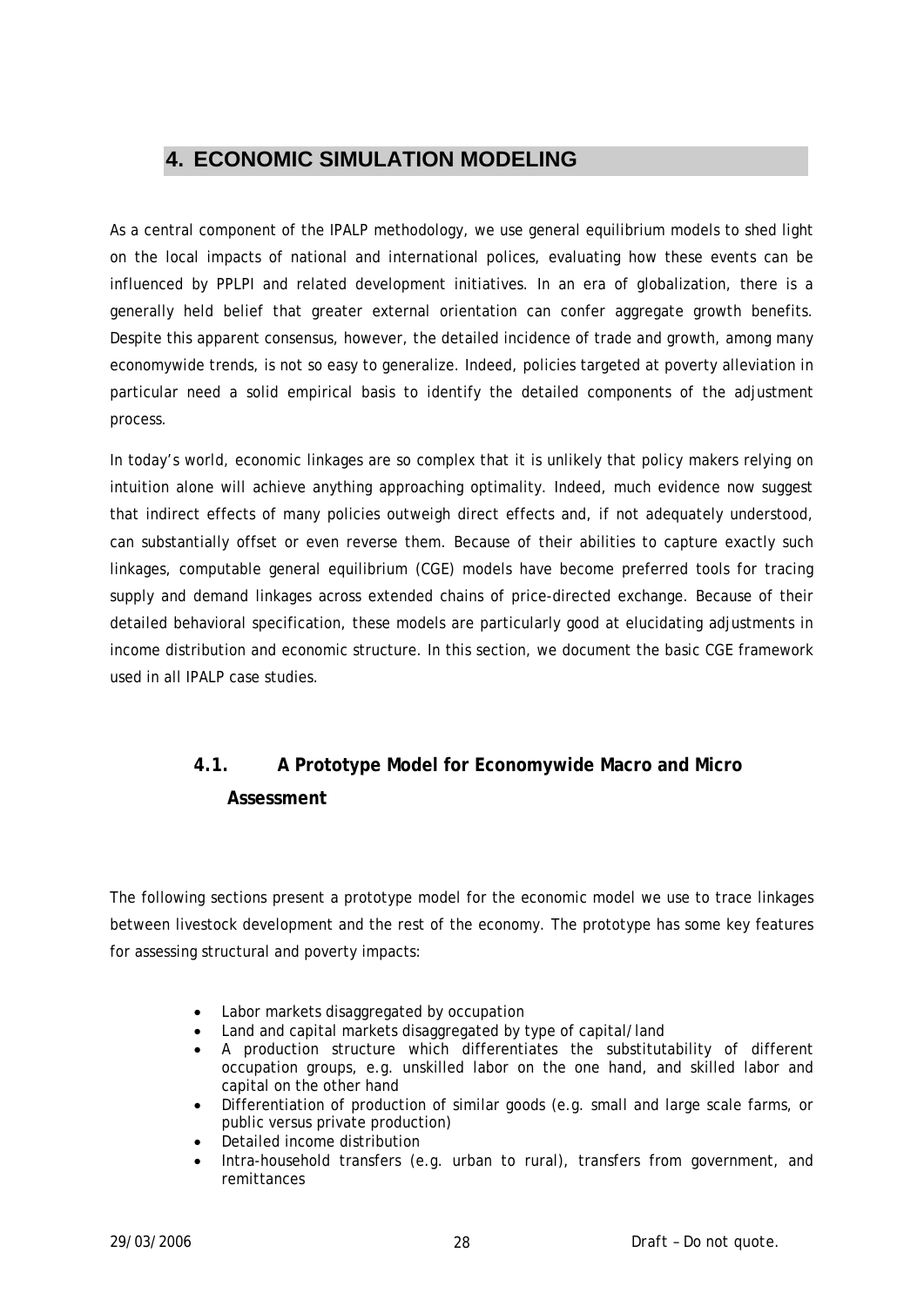- Multiple households
- A tiered structure of trade (taking account of both domestic and foreign markets)
- Possibility of influencing export prices
- Internal domestic trade and transport margins
- Various potential factor mobility assumptions

The rest of the document proceeds to describe all of the model details using the standard circular flow description of the economy. It starts with production (*P*), income distribution (*Y*), demand (*D*), trade (*T*), domestic trade and transport margins (*M*), goods market equilibrium (*E*), macro closure (*C*), factor market equilibrium (*F*), macroeconomic identities (*I*), and growth (*G*).

Table 1 describes the indices used in the equations. Note that the model differentiates between production activities, denoted by the index *i*, and commodities, denoted by the index *k*. In many models, the two will overlap exactly. However, this differentiation allows for the same commodity to be produced by one or more sectors, and to differentiate these commodities by source of production. For example, it could be used in a model of economies in transition where commodities produced by the public sector have a different cost structure than commodities produced by the private sector, and the commodities themselves could be differentiated by consumers.<sup>[6](#page-28-0)</sup> Another example, could be small- versus large-scale agricultural producers.

|    | Production activities                                                                           |
|----|-------------------------------------------------------------------------------------------------|
| k  | Commodities                                                                                     |
|    | Labor skills                                                                                    |
| ul | Unskilled labor                                                                                 |
| sI | Skilled labor <sup>a</sup>                                                                      |
| kt | Capital types                                                                                   |
| It | Land types                                                                                      |
| e  | Corporations                                                                                    |
| h  | <b>Households</b>                                                                               |
| f  | Final demand accounts <sup>b</sup>                                                              |
| m  | Trade and transport margin accounts <sup>c</sup>                                                |
| r  | Trading partners                                                                                |
|    | Notes: a. The unskilled and skilled labor indices, ul and sl, are subsets of I, and their union |
|    | composes the set indexed by /.                                                                  |
|    | b. The standard final demand accounts are ' $Gov$ ' for government current expenditures,        |
|    | 'Zlp' for private investment, 'Zlg' for public investment, 'TMG' for international export of    |
|    | trade and transport services, and 'DST' for changes in stocks.                                  |
|    | c. The standard trade and transport margin accounts are 'D' for domestic goods, 'M' for         |
|    | imported goods, and 'X' for exported goods.                                                     |
|    |                                                                                                 |

Table 1: Indices used in the model

<span id="page-28-0"></span><sup>-</sup>6 The model allows for perfect substitution, in which case consumers are indifferent regarding who produces the good. An example might be electricity.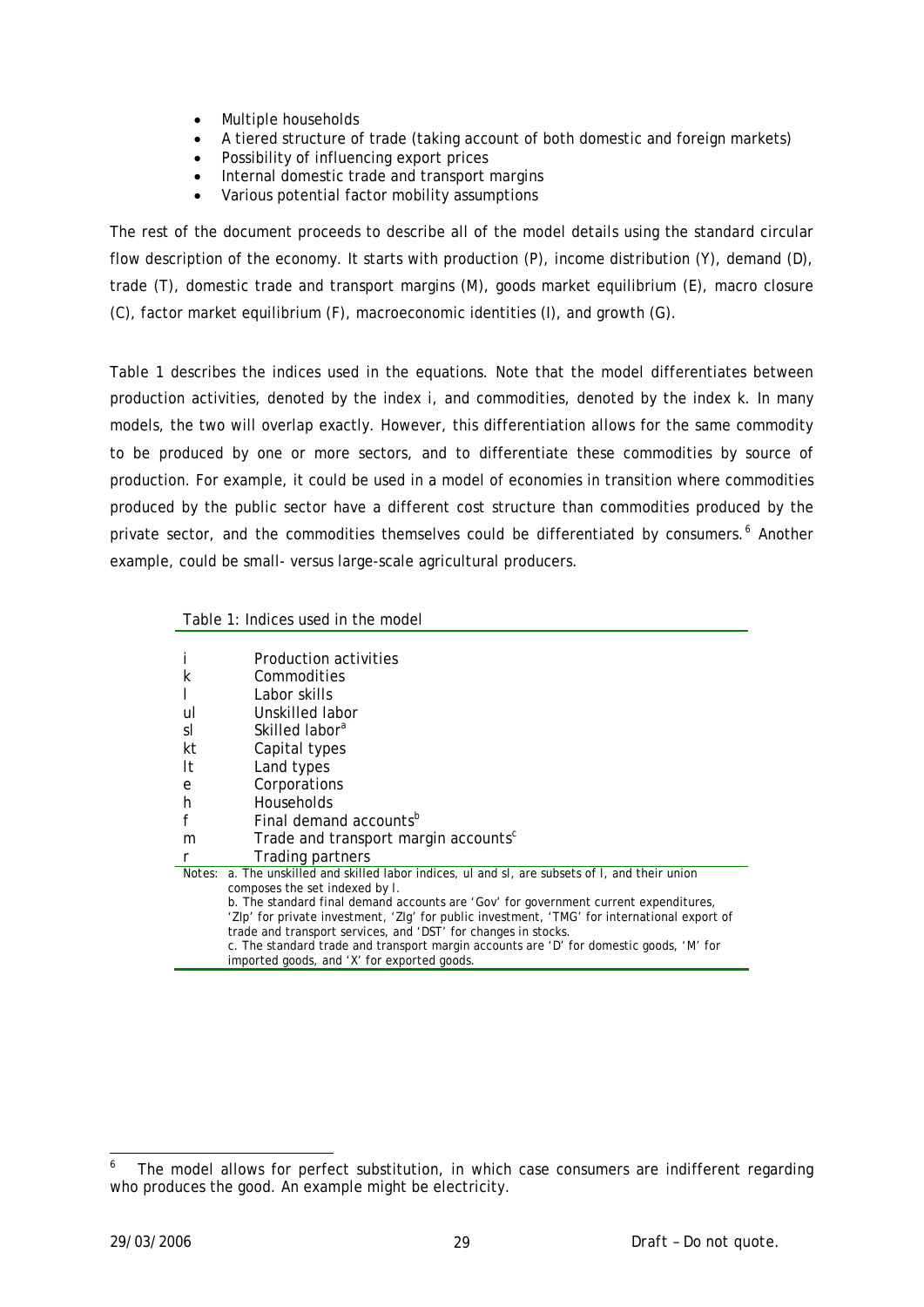# <span id="page-29-0"></span>**4.2. Model Equations**

#### *4.2.1. Production*

Production, like in most CGE models, relies on the substitution relations across factors of production and intermediate goods. The simplest production structure has a single constant-elasticity-ofsubstitution (CES) relation between capital and labor, with intermediate goods being used in fixed proportion to output. In the production structure described below, there are multiple types of capital, land and labor, and they are combined in a nested-CES structure which is intended to represent the various substitution possibilities across these different factors of production. Typically, intermediate goods will enter in fixed proportion to output, though at the aggregate level, the model allows for a degree of substitutability between aggregate intermediate demand and value added.<sup>[7](#page-29-1)</sup> The decomposition of value added has several components (see *figure* 1 for the a representation of the multiple nests). First, land is assumed to be a substitute for an aggregate capital labor bundle.<sup>[8](#page-29-2)</sup> The latter is then decomposed into unskilled labor on the one hand, and skilled labor cum capital on the other hand. This conforms to recent observations which suggest that capital and skilled labor are complements which can substitute for unskilled labor. The four aggregate factors—unskilled and skilled labor, land and capital, are decomposed by type in a final CES nest.

All sectors are assumed to operate under constant returns to scale and cost optimization. Production in each sector is modeled by a series of nested CES production functions, which are intended to represent the different substitution and complementarity relations across the various inputs in each sector. There are material inputs that generate the input/output table, as well as factor inputs representing value added.

Three different production archetypes are defined in the model—crops, livestock, and all other goods and services. The CES nests of the three archetypes are graphically depicted in Figures 1 through 3. Sectors are differentiated by different input combinations (share parameters) and substitution elasticities within each one of the main production archetypes. The former are largely determined by base year data, and the latter are given values by the modeler.

-

<span id="page-29-1"></span><sup>7</sup> Deviations from this structure might include isolating some key inputs, for example energy, or agricultural chemicals in the case of crops, and feed in the case of livestock.

<span id="page-29-2"></span><sup>8</sup> In some sectors the model also allows for a sector-specific factor of production, for example, coal mining and oil production require reserves which cannot be used for any other activity. In this case, the nesting follows the same general structure as depicted in Figure 1.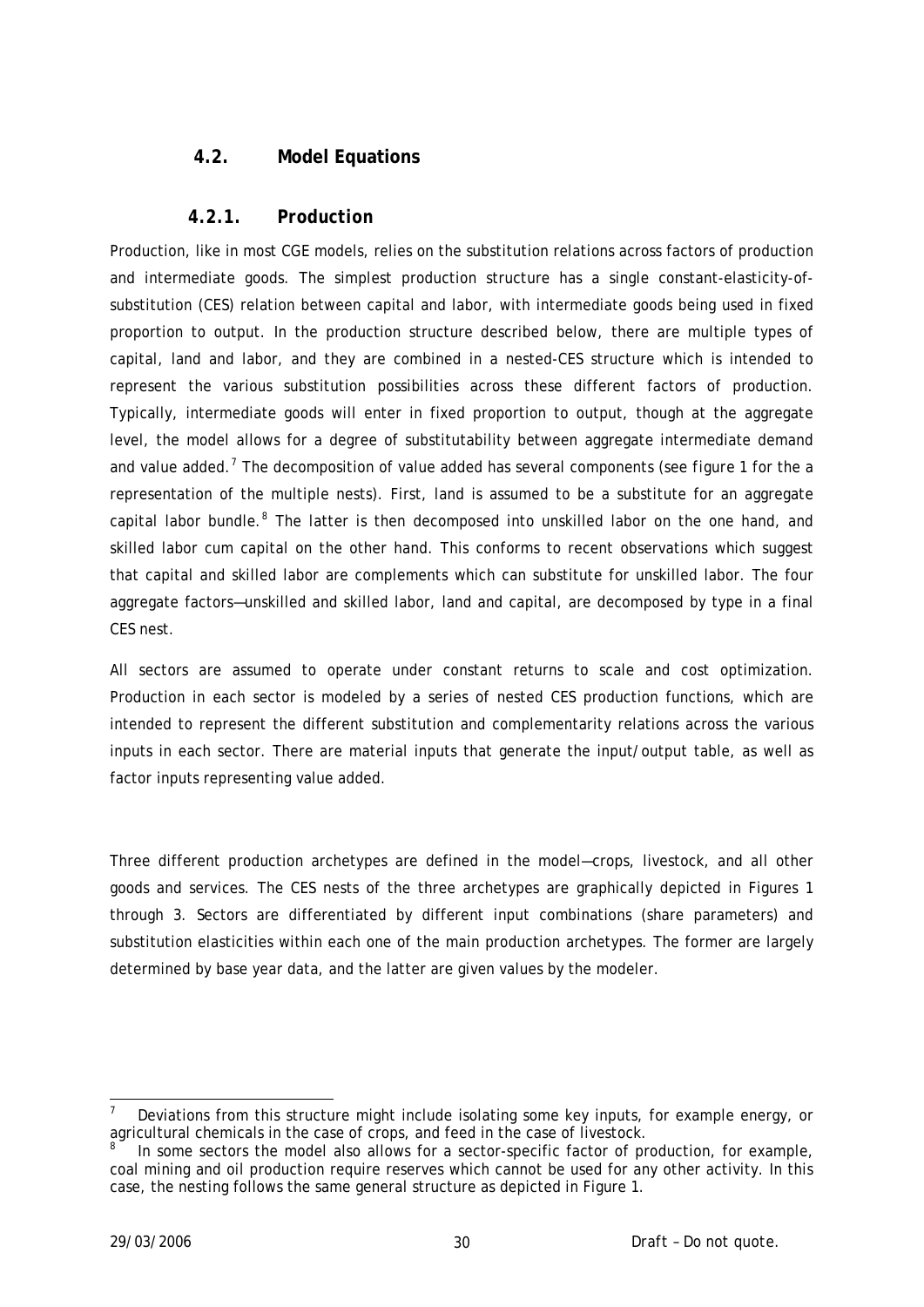The key feature of the crop production structure is the substitution between intensive cropping versus extensive cropping, i.e. between fertilizer and land (see Figure 1).<sup>[9](#page-30-0)</sup> Livestock production captures the important role played by feed versus land, i.e. between ranch-versus range-fed production (see Figure 2).<sup>[10](#page-30-1)</sup> Production in the other sectors more closely matches the traditional role of capital/labor substitution, with energy introduced as an additional factor of production (see Figure 3). Labor can have three different skill levels—unskilled, skilled, and highly skilled. The first two are substitutable and combined in a CES aggregation function as a single labor bundle. Highly skilled labor is combined with capital to form a physical plus human capital bundle.<sup>[11](#page-30-2)</sup>

In each period, the supply of primary factors-capital, labor, and land-is usually predetermined.<sup>[12](#page-30-3)</sup> However, the supply of land is assumed to be sensitive to the contemporaneous price of land. Land is assumed to be partially mobile across agricultural sectors. Some of the natural resource sectors also have a sector specific factor whose contemporaneous supply is price sensitive.

The model includes adjustment rigidities. An important feature is the distinction between *old* and *new* capital goods. In addition, capital is assumed to be partially mobile, reflecting differences in the marketability of capital goods across sectors.<sup>[13](#page-30-4)</sup>

Once the optimal combination of inputs is determined, sectoral output prices are calculated assuming competitive supply (zero-profit) conditions in all markets. (A fixed markup has been introduced in the model allowing for assessing the impacts of greater competitiveness.)

# *4.2.2. Top-level nest and producer price*

The top-level nest has output, *XP*, produced as a combination of value added, *VA*, and an aggregate demand for goods and non-factor services, *ND*. In most cases, the substitution elasticity will be assumed to be zero, in which case the top-level CES nest is a fixed-coefficient Leontief production function. Equations (P-1) and (P-2) represent the optimal demand conditions for the generic CES production function, where *PND* is the price of the *ND* bundle, *PVA* is the aggregate price of value added, PX is the unit cost of production, and  $\sigma^p$  is the substitution elasticity. If the latter is zero, both *ND* and *VA* are used in fixed proportions to output, irrespective of relative prices. Equation (P-3) represents the unit cost function, *PX*. It is derived from the CES dual price formula. The model assumes constant-returns-to-scale and perfect competition in all sectors. Hence, the producer price, PP, is equal to the unit cost, adjusted for a producer tax/subsidy, τ<sup>ρ</sup>, equation (P-4).

-

<span id="page-30-0"></span><sup>9</sup> In the original GTAP data set, the fertilizer sector is identified with the crop sector, i.e. chemicals, rubber, and plastics.

<span id="page-30-1"></span> $10$  Feed is represented by three agricultural commodities in the base data set: wheat, other grains, and oil seeds.

<span id="page-30-2"></span><sup>&</sup>lt;sup>11</sup> The level of highly skilled capital is user-determined in the current version of the model.

<span id="page-30-3"></span><sup>&</sup>lt;sup>12</sup> Capital supply in each period is somewhat influenced by the level of contemporaneous investment if the gap size between periods is greater than 1.

<span id="page-30-4"></span><sup>13</sup> For simplicity, it is assumed that old capital goods supplied in second-hand markets and new capital goods are homogeneous. This formulation makes it possible to introduce downward rigidities in the adjustment of capital without increasing excessively the number of equilibrium price to be determined by the model (see Fullerton, 1983).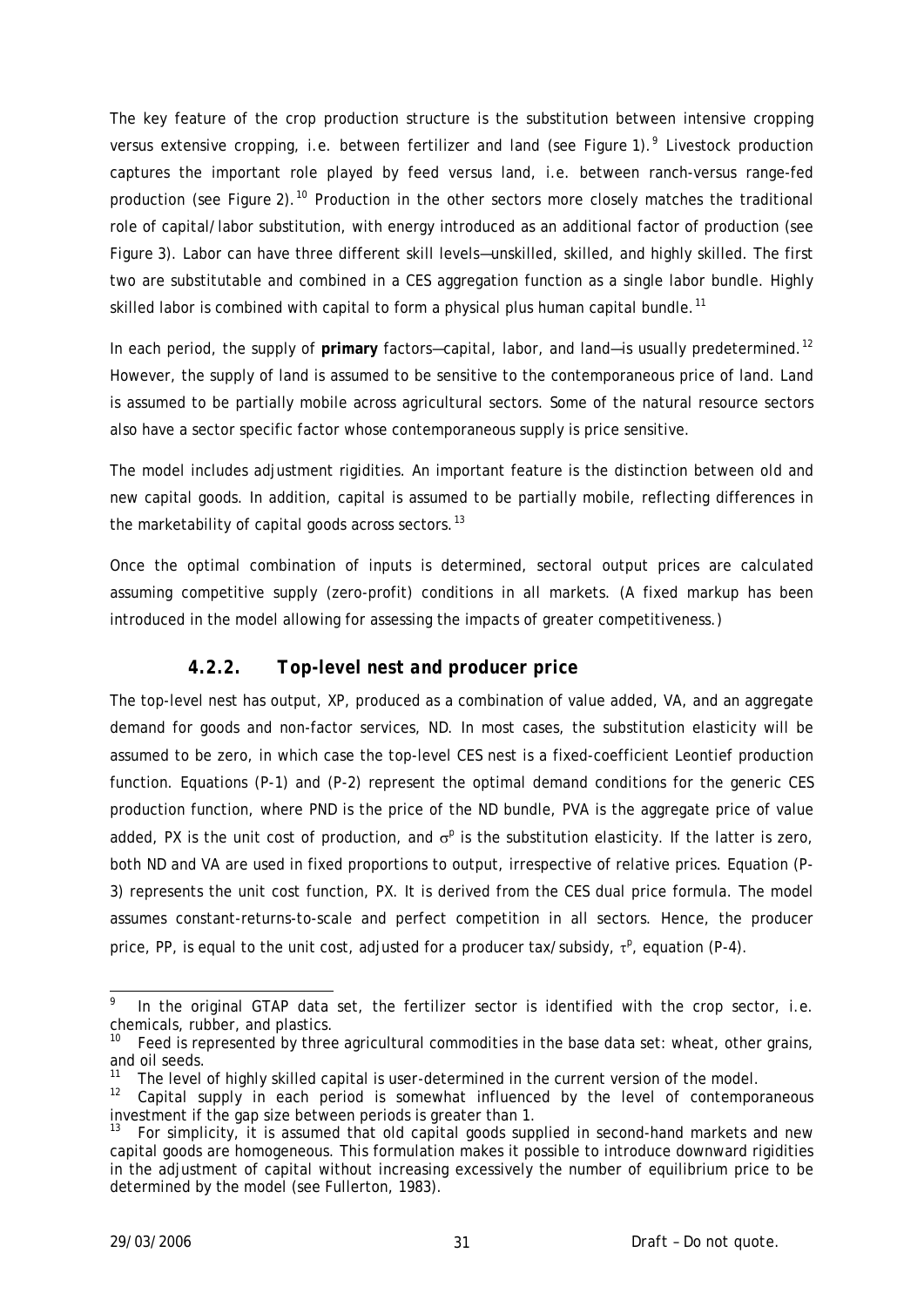$$
ND_i = \alpha_i^{nd} \left( \frac{PX_i}{PND_i} \right)^{\sigma_i^p} XP_i
$$
 (P-1)

$$
VA_i = \alpha_i^{va} \left(\frac{PX_i}{PVA_i}\right)^{\sigma_i^p} XP_i
$$
 (P-2)

$$
PX_i = \left[\alpha_i^{nd} PND_i^{1-\sigma_i^p} + \alpha_i^{va} PVA_i^{1-\sigma_i^p}\right]^{1/(1-\sigma_i^p)}
$$
\n
$$
PIN_i = \left(\alpha_i, \beta_i\right) \cdot \text{DIV}_i
$$
\n
$$
PIN_i = \left(\alpha_i, \beta_i\right) \cdot \text{DIV}_i
$$

$$
PP_i = \left(1 + \tau_i^p\right)PX_i\tag{P-4}
$$

#### *4.2.3. Second-level production nests*

The second-level nest has two branches. The first decomposes aggregate intermediate demand, *ND*, into sectoral demand for goods and services, *XAp*. The model explicitly assumes a Leontief structure. Thus equation (P-5) describes the demand for good *k* by sector *j*, where the coefficient *a* represents the proportion between *XAp* and *ND*. The price of the *ND* bundle, *PND*, is the weighted average of the price of goods and services, *PA*, using the technology coefficients as weights, equation (P-6). The so-called Armington price is multiplied by a sector and commodity specific indirect tax, τ<sup>cp</sup>.

$$
XAp_{k,j} = a_{k,j} N D_j
$$
\n
$$
PND_j = \sum_k a_{k,j} \left(1 + \tau_{k,j}^{cp}\right) PA_k
$$
\n
$$
(P-6)
$$

The second branch decomposes the aggregate value added bundle, *VA*, into three components: aggregate demand for capital and labor, KL, aggregate land demand, TT<sup>d</sup>, and a sector-specific resource, *NR*, [14](#page-31-0) see equations (P-7) through (P-9). The relevant component prices are *PKL*, *PTT* and *PR*, respectively, and the substitution elasticity is given by  $σ<sup>v</sup>$ . Equation (P-9) allows for the possibility of factor productivity changes as represented by the λ parameter. The price of value added, *PVA*, is the CES aggregation of the three component prices, as defined by equation (P-10).

<span id="page-31-0"></span> $14$ The latter will typically be zero in most sectors.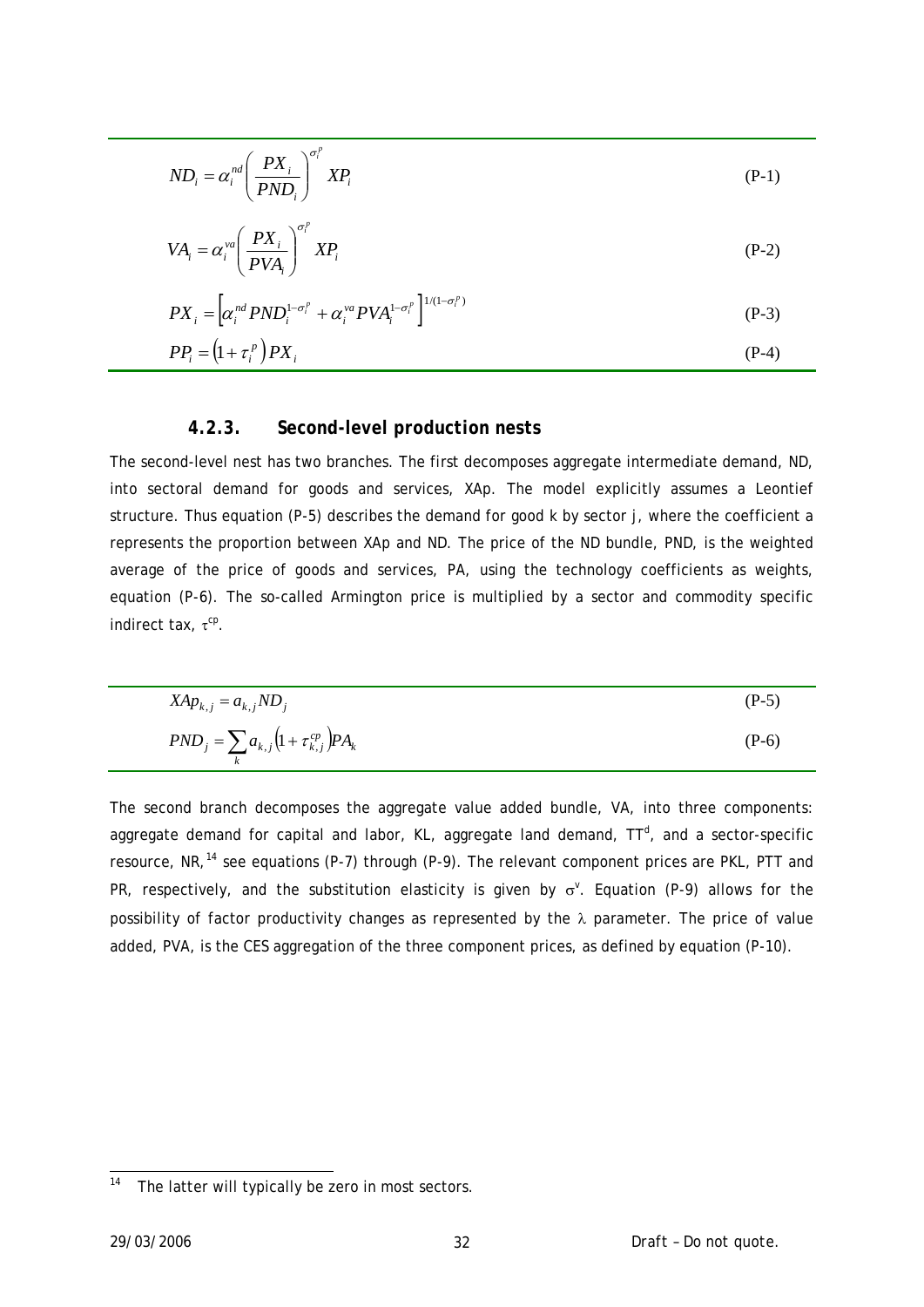$$
KL_i = \alpha_i^{kl} \left(\frac{PVA_i}{PKL_i}\right)^{\sigma_i^{v}} VA_i
$$
 (P-7)

$$
TT_i^d = \alpha_i^n \left(\frac{PVA_i}{PTT_i}\right)^{\sigma_i^v} VA_i
$$
 (P-8)

$$
NR_i^d = \alpha_i^{nr} \left(\lambda_i^{nr}\right)^{\sigma_i^{v}} \left(\frac{PVA_i}{PR_i}\right)^{\sigma_i^{v}} VA_i
$$
\n
$$
(P-9)
$$

$$
PVA_i = \left[\alpha_i^{kl} PKL_i^{1-\sigma_i^{v}} + \alpha_i^{tt} PTT_i^{1-\sigma_i^{v}} + \alpha_i^{nt} \left(\frac{PR_i}{\lambda_i^{nt}}\right)^{1-\sigma_i^{v}}\right]^{1/(1-\sigma_i^{v})}
$$
(P-10)

#### *4.2.4. Third-level production nest*

The third-level nest decomposes the aggregate capital-labor bundle, *KL*, into two components. The first is the aggregate demand for unskilled labor, *UL*, with an associated price of *PUL*. The second is a bundle composed of skilled labor and capital, *KSK*, with a price of *PKSK*. Equations (P-11) and (P-12) reflect the standard CES optimality conditions for the demand for these two components, with a substitution elasticity given by σ*kl*. The price of capital-labor bundle, *PKL*, is defined in equation (P-13).

$$
UL_i = \alpha_i^u \left(\frac{PKL_i}{PUL_i}\right)^{\sigma_i^u} KL_i
$$
 (P-11)

$$
KSK_i = \alpha_i^{ksk} \left(\frac{PKL_i}{PKSK_i}\right)^{\sigma_i^{kl}} KL_i
$$
 (P-12)

$$
PKL_i = \left[\alpha_i^u PUL_i^{1-\sigma_i^{kl}} + \alpha_i^{ksk} PKSK_i^{1-\sigma_i^{kl}}\right]^{1/(1-\sigma_i^{kl})}
$$
\n
$$
(P-13)
$$

#### *4.2.5. Fourth-level production nest*

The fourth-level nest decomposes the capital-skilled labor bundle into a capital component,  $KT^d$ , and a skilled labor component, *SKL*. Equations (P-14) and (P-15) represent the optimality conditions where the relevant component prices are *PKT* and *PSKL*, and the substitution elasticity is given by σ*ks*. Equation (P-16) determines the price of the *KSK* bundle, *PKSK*.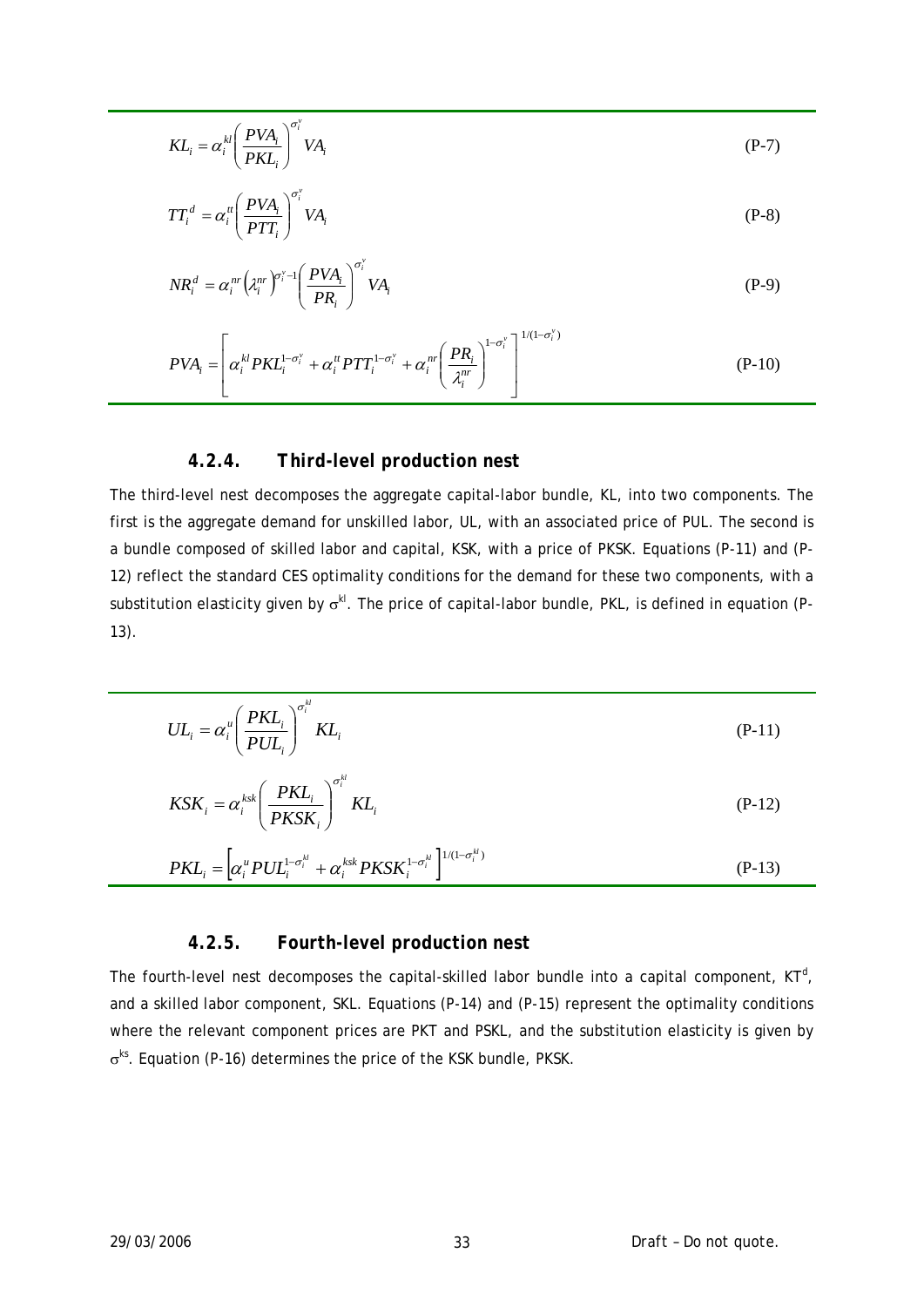$$
SKL_i = \alpha_i^s \left(\frac{PKSK_i}{PSKL_i}\right)^{\sigma_i^{ks}} KSK_i
$$
 (P-14)

$$
KT_i^d = \alpha_i^{kt} \left(\frac{PKSK_i}{PKT_i}\right)^{\sigma_i^{ks}} KSK_i
$$
 (P-15)

$$
PKSK_i = \left[\alpha_i^s PSKL_i^{1-\sigma_i^{ks}} + \alpha_i^{kt} PKT_i^{1-\sigma_i^{ks}}\right]^{1/(1-\sigma_i^{ks})}
$$
\n
$$
(P-16)
$$

#### *4.2.6. Demand for labor by sector and skill*

Equations (P-17) and (P-18) decompose the demands for aggregate unskilled and skilled labor, respectively, across their different components. The variable *L<sup>d</sup>* represents labor demand in sector *i* for labor of skill level *l*. The relevant wage is given by *W* which is allowed to be both sector and skill-specific. The respective cross-skill substitution elasticities are  $\sigma^u$  and  $\sigma^s$ . Both equations (P-17) and (P-18) incorporate sector and skill specific labor productivity, represented by the variable  $\lambda'$ . The aggregate unskilled and skilled price indices are determined in equations (P-19) and (P-20), respectively *PUL* and *PSKL*.

$$
L_{i,ul}^{d} = \alpha_{i,ul}^{l} \left(\lambda_{i,ul}^{l}\right)^{\sigma_{i}^{u} - l} \left(\frac{PUL_{i}}{W_{i,ul}}\right)^{\sigma_{i}^{u}} UL_{i}
$$
 for  $ul \in \{\text{Unskilled labor}\}$  (P-17)  

$$
L_{i,sl}^{d} = \alpha_{i,sl}^{l} \left(\lambda_{i,sl}^{l}\right)^{\sigma_{i}^{s} - l} \left(\frac{PSKL_{i}}{W_{i,sl}}\right)^{\sigma_{i}^{s}}
$$
  $SKL_{i}$  for  $sl \in \{\text{Skilled labor}\}$  (P-18)

$$
PUL_i = \left[ \sum_{ul \in \{\text{Unskilled labor}\}} \alpha_{i,ul}^l \left( \frac{W_{i,ul}}{\lambda_{i,ul}^l} \right)^{1 - \sigma_i^u} \right]^{1/(1 - \sigma_i^u)}
$$
\n
$$
\left[ \sum_{\substack{u \in \{\text{Unskilled labor}\}} \alpha_{i,ul}^l \text{max} \right]^{1/(1 - \sigma_i^s)}}
$$
\n
$$
\left[ \sum_{\substack{u \in \{\text{Unskilled labor}\}} \alpha_{i,ul}^l \text{max} \right]^{1/(1 - \sigma_i^s)}}
$$

$$
PSKL_i = \left[ \sum_{sl \in \{ \text{Skilled labor} \}} \alpha_{i, sl}^l \left( \frac{W_{i, sl}}{\lambda_{i, sl}^l} \right)^{1 - \sigma_i^s} \right]^{1/(1 - \sigma_i^s)}
$$
(P-20)

#### *4.2.7. Demand for capital and land across types*

The aggregate land and capital bundles,  $KT<sup>d</sup>$  and  $TT<sup>d</sup>$  respectively, are disaggregated across types, leading to type- and sector-specific capital and land demand,  $K^d$  and  $T^d$ . The decomposition is represented in equations (P-21) and (P-23), where the respective prices are *R* and *PT* which are both type- and sector-specific. The equations also incorporate productivity factors. Equations (P-22) and (P-24) represent the price indices for aggregate capital and land, respectively *PKT* and *PTT*.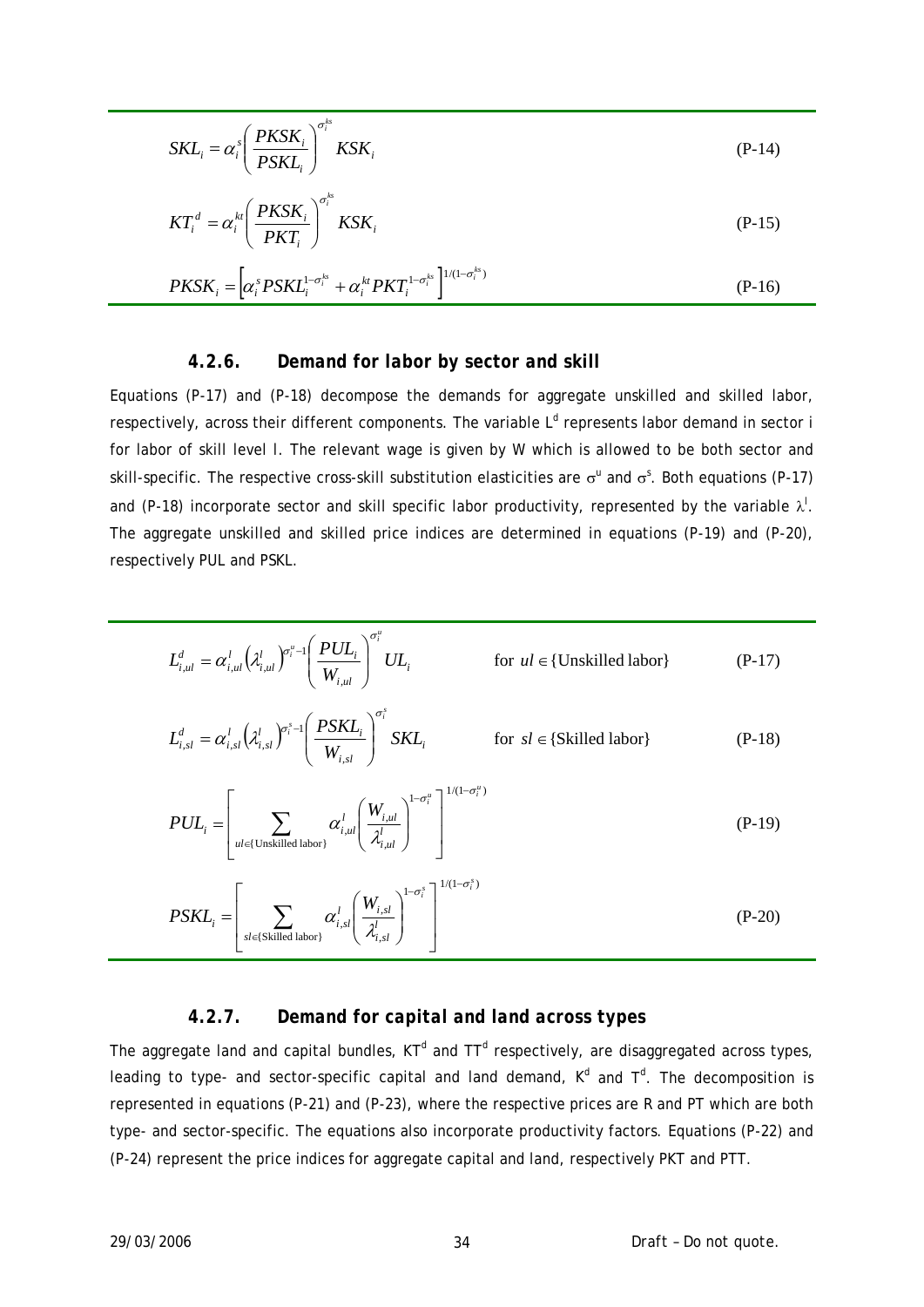$$
K_{i,kt}^{d} = \alpha_{i,kt}^{k} \left(\lambda_{i,kt}^{k}\right)^{\sigma_{i}^{k}-1} \left(\frac{PKT_{i}}{R_{i,kt}}\right)^{\sigma_{i}^{k}} KT_{i}^{d}
$$
\n
$$
PKT_{i} = \left[\sum_{kt} \alpha_{i,kt}^{k} \left(\frac{R_{i,kt}}{\lambda_{i,kt}^{k}}\right)^{1-\sigma_{i}^{k}}\right]^{1/(1-\sigma_{i}^{k})}
$$
\n
$$
\left(\sum_{i} \alpha_{i,kt}^{k} \left(\frac{R_{i,kt}}{\lambda_{i,kt}^{k}}\right)^{1-\sigma_{i}^{k}}\right]^{1/(1-\sigma_{i}^{k})}
$$
\n
$$
\left(\sum_{i} \alpha_{i,kt}^{k} \left(\frac{R_{i,kt}}{\lambda_{i,kt}^{k}}\right)^{1-\sigma_{i}^{k}}\right)
$$
\n
$$
\left(\sum_{i} \alpha_{i,kt}^{k} \left(\frac{R_{i,kt}}{\lambda_{i,kt}^{k}}\right)^{1-\sigma_{i}^{k}}\right)
$$
\n
$$
\left(\sum_{i} \alpha_{i,kt}^{k} \left(\frac{R_{i,kt}}{\lambda_{i,kt}^{k}}\right)^{1-\sigma_{i}^{k}}\right)
$$
\n
$$
\left(\sum_{i} \alpha_{i,kt}^{k} \left(\frac{R_{i,kt}}{\lambda_{i,kt}^{k}}\right)^{1-\sigma_{i}^{k}}\right)
$$
\n
$$
\left(\sum_{i} \alpha_{i,kt}^{k} \left(\frac{R_{i,kt}}{\lambda_{i,kt}^{k}}\right)^{1-\sigma_{i}^{k}}\right)
$$
\n
$$
\left(\sum_{i} \alpha_{i,kt}^{k} \left(\frac{R_{i,kt}}{\lambda_{i,kt}^{k}}\right)^{1-\sigma_{i}^{k}}\right)
$$
\n
$$
\left(\sum_{i} \alpha_{i,kt}^{k} \left(\frac{R_{i,kt}}{\lambda_{i,kt}^{k}}\right)^{1-\sigma_{i}^{k}}\right)
$$
\n
$$
\left(\sum_{i} \alpha_{i,kt}^{k} \left(\frac{R_{i,kt}}{\lambda_{i,kt}^{k}}\right)^{1-\sigma_{i}^{k}}\right)
$$
\n
$$
\left(\sum_{i} \alpha_{i,kt}^{k} \left
$$

$$
T_{i,lt}^d = \alpha_{i,lt}^t \left( \lambda_{i,lt}^t \right)^{\sigma_i^t - 1} \left( \frac{PTT_i}{PT_{i,lt}} \right)^{\sigma_i} TT_i^d
$$
 (P-23)

$$
PTT_i = \left[\sum_{l} \alpha_{i,l}^k \left(\frac{PT_{i,l}}{\lambda_{i,l}^k}\right)^{1-\sigma_i^t}\right]^{1/(1-\sigma_i^t)}
$$
\n
$$
(P-24)
$$

#### *4.2.8. Commodity aggregation*

Each activity produces a single commodity, *XP*, indexed by *i*. Consumption goods, indexed by *k*, are a combination of one or more produced goods. Aggregate domestic supply of good *k*, *X*, is a CES combination of one or more produced goods *i*. In many cases, the CES aggregate is of a single commodity, i.e. there is a one-to-one mapping between a consumed good and its relevant production. There are cases, however, where it is useful to have consumed goods be an aggregation of produced goods, for example when combining similar goods with different production characteristics (e.g. public versus private, commercial versus small-scale, etc.) Equation (P-25) represents the optimality condition of the aggregation of produced goods into commodities. The producer price is *PP*, and the price of the aggregate supply is *P*. The degree of substitutability across produced commodities is σ<sup>c</sup>. Equation (P-26) determines the aggregate supply price, *P*. The model allows for perfect substitutability, in which case the law of one price holds and the produced commodities are simply aggregated to form aggregate output.<sup>[15](#page-34-0)</sup>

$$
\begin{cases}\nXP_i = \alpha_{i,k}^c \left(\frac{P_k}{PP_i}\right)^{\sigma_k^c} X_k & \text{if } \sigma_k^c \neq \infty \\
PP_i = P_k & \text{if } \sigma_k^c = \infty\n\end{cases}
$$
\n
$$
\begin{cases}\nP_k = \left[\sum_{i \in K} \alpha_{i,k}^c PP_i^{1-\sigma_k^c}\right]^{1/(1-\sigma_k^c)} & \text{if } \sigma_k^c \neq \infty \\
X_k = \sum_{i \in K} XP_i & \text{if } \sigma_k^c = \infty\n\end{cases}
$$
\n
$$
(P-26)
$$

<span id="page-34-0"></span><sup>15</sup> 15 Electricity is a good example of a homogeneous output but which could be produced by very different production technologies, e.g. hydro-electric, nuclear, thermal, etc.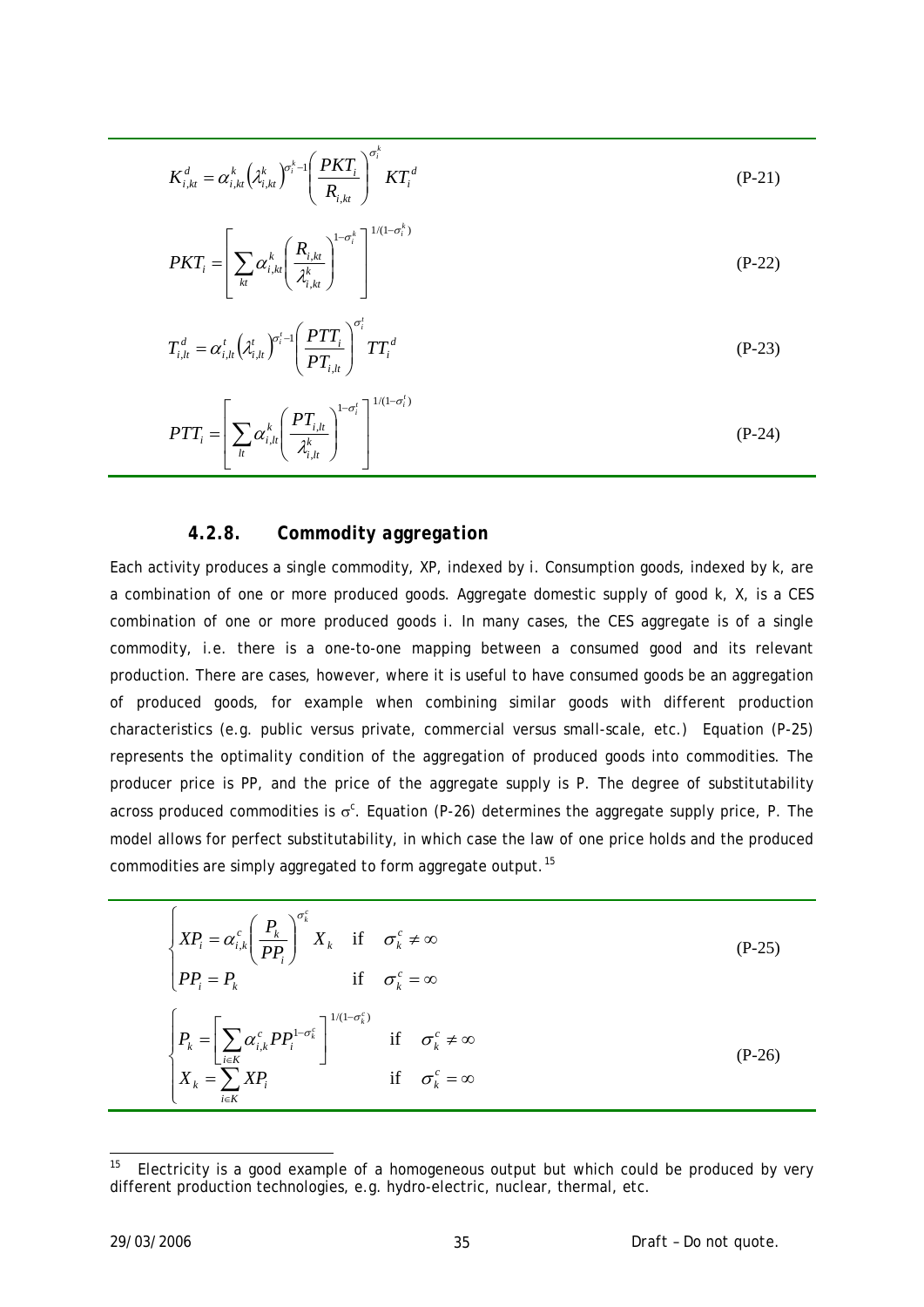#### **4.3. Income distribution**

<span id="page-35-0"></span>The prototype model has a rich menu of income distribution channels—factor income and intrahousehold, government and foreign transfers (i.e. remittances). The prototype also includes corporations used as a pass-through account for channeling operating surplus.

#### *4.3.1. Factor income*

There are four broad factors—a sector specific resource, land, labor and capital—the latter three which can be sub-divided into various types. Equations (Y-1) through (Y-3) determine aggregate netincome from labor, *LY*, capital, *KY*, and land, *TY*, each indexed by its sub-types. The fourth equation determines aggregate income from the sector-specific resource. These are net incomes because the model incorporates factor taxes designated by τ<sup>*fl*</sup>, τ<sup>*ft*</sup>, τ<sup>*ft*</sup> and τ<sup>*fr*</sup> respectively.<sup>[16](#page-35-1)</sup>

| $LY_l = \sum_i \frac{W_{i,l}L_{i,l}^d}{1 + \tau_{i,l}^d}$               | $(Y-1)$ |
|-------------------------------------------------------------------------|---------|
| $KY_{kt} = \sum_{i} \frac{R_{i,kt} K_{i,kt}^{d}}{1 + \tau_{i,t}^{fk}}$  | $(Y-2)$ |
| $TY_{lt} = \sum_{i} \frac{PT_{i,lt}T_{i,lt}^{d}}{1 + \tau_{i,lt}^{ft}}$ | $(Y-3)$ |
| $RY = \sum_i \frac{PR_i R_i^d}{1 + \tau_i^{fr}}$                        | $(Y-4)$ |

#### *4.3.2. Distribution of profits*

All of labor, land and sector-specific factor income is allocated directly to households.<sup>[17](#page-35-2)</sup> Profits (aggregated with income from the sector-specific resouce), on the other hand, are distributed to three broad accounts, enterprises, households, and the rest of the world (ROW). Equation (Y-5) determines the level of profits distributed to enterprises, TR<sup>E</sup>. Equation (Y-6) represents the level of profits distributed directly to households, TR<sup>H</sup>. And, equation (Y-7) determines the level of factor income distributed abroad,  $TR^W$ . Note that the three share parameters,  $\varphi^E$ ,  $\varphi^H$ , and  $\varphi^W$  sum to unity.

-

<span id="page-35-1"></span><sup>16</sup> The factor taxes are type- and sector-specific. Note as well that the relevant factor prices represent the perceived cost to employers, not the perceived remuneration of workers.

<span id="page-35-2"></span>Depending on the structure of the final SAM, land and or income from the sector-specific resource may also pass through corporate accounts.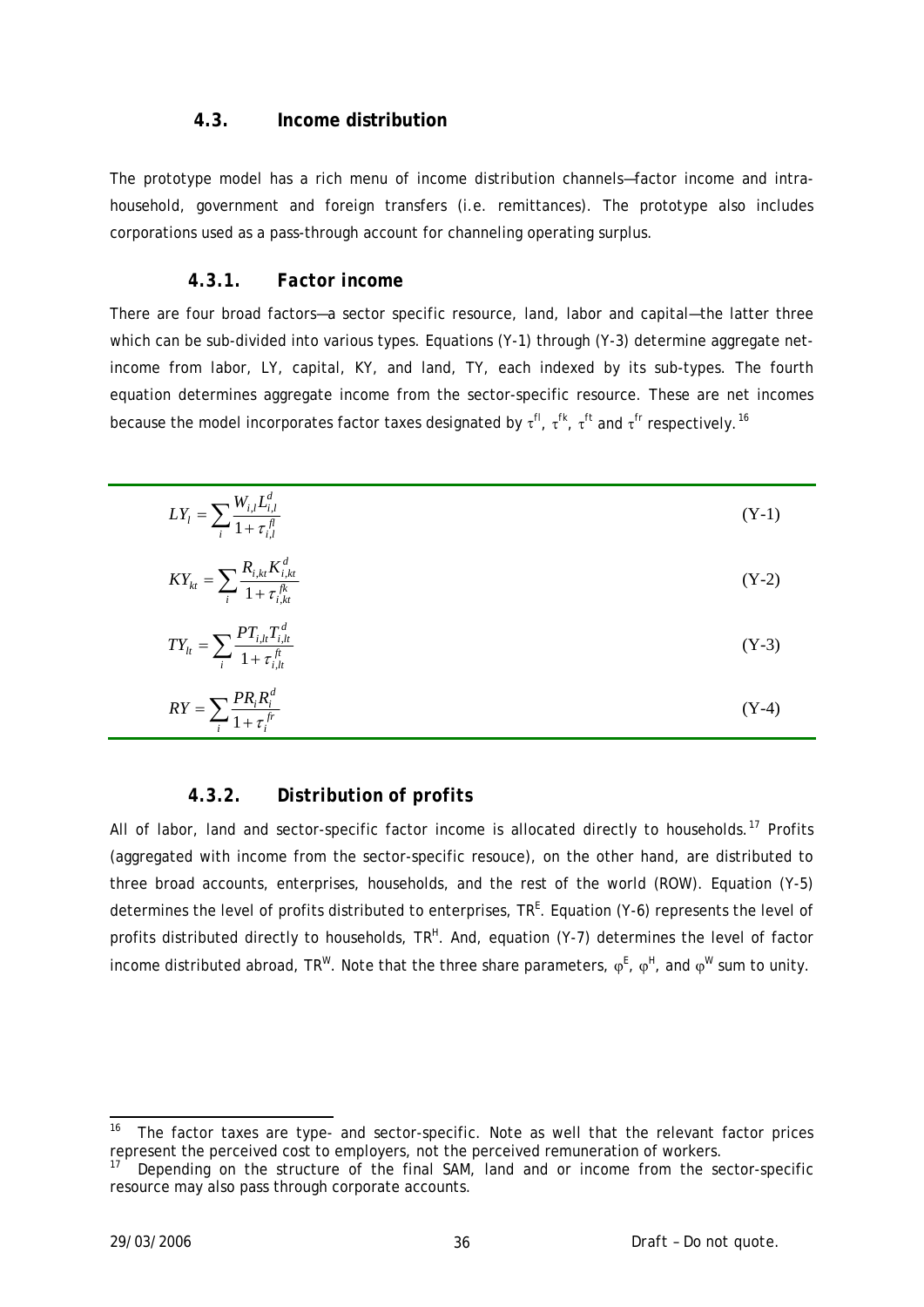| $TR_{k,kt}^E = \varphi_{k,kt}^E KY_{kt}$ | $(Y-5)$ |
|------------------------------------------|---------|
| $TR_{k,kt}^H = \varphi_{k,kt}^H KY_{kt}$ | $(Y-6)$ |
| $TR_{k,kt}^W = \varphi_{k,kt}^W KY_{kt}$ | $(Y-7)$ |

#### *4.3.3. Corporate income*

Corporate income, TR<sup>E</sup>, is split into four accounts. First, the government receives its share through the corporate income tax, κ<sup>c</sup>. The residual is split into three: retained earnings, and income distributed to households and the rest of the world. Equation (Y-8) determines corporate income of enterprise *e*, *CY*. It is the sum, over possible capital types, of shares of distributed profits (to corporations).<sup>[18](#page-36-0)</sup> Equation (Y-9) determines retained earnings, i.e. corporate savings,  $S<sup>c</sup>$ , where the rate of retained earnings is given by  $s^c$ . Equations (Y-10) and (Y-11) determine the overall transfers to households and to ROW. Note that the two share parameters,  $\varphi^H$  and  $\varphi^W$ , and the retained earnings rate,  $s^c$ , sum to unity.

| $CY_e = \sum_{kt} \varphi_{kt,e}^e TR_{k,kt}^E$                 | $(Y-8)$  |
|-----------------------------------------------------------------|----------|
| $S_e^c = s_e^c \left(1 - \kappa_e^c\right) C Y_e$               | $(Y-9)$  |
| $TR_{c.e}^H = \varphi_{c.e}^H \left(1 - \kappa_e^c\right) CY_e$ | $(Y-10)$ |
| $TR_{c,e}^{W} = \varphi_{c,e}^{W} (1 - \kappa_e^c) C Y_e$       | $(Y-11)$ |

#### *4.3.4. Household income*

Aggregate household income, *YH*, is composed of eight elements: labor, land and sector-specific factor remuneration, distributed capital income and corporate profits, transfers from government and households, and foreign remittances, equation (Y-12).<sup>[19](#page-36-1)</sup> Government transfers, in the standard closure, are fixed in real terms and are multiplied by an appropriate price index to preserve model homogeneity. Remittances, are fixed in international currency terms, and are multiplied by the exchange rate,  $ER$ , to convert them into local currency terms.<sup>[20](#page-36-2)</sup>

<span id="page-36-0"></span><sup>18</sup> <sup>18</sup> The share parameters,  $\varphi^e$ , sum to unity.

<span id="page-36-2"></span><span id="page-36-1"></span><sup>19</sup> All share parameters within the summation signs sum to unity.<br>20  $\mu$  and the summation signs sum to unity.

*ER* measures the value of local currency in terms of the international currency.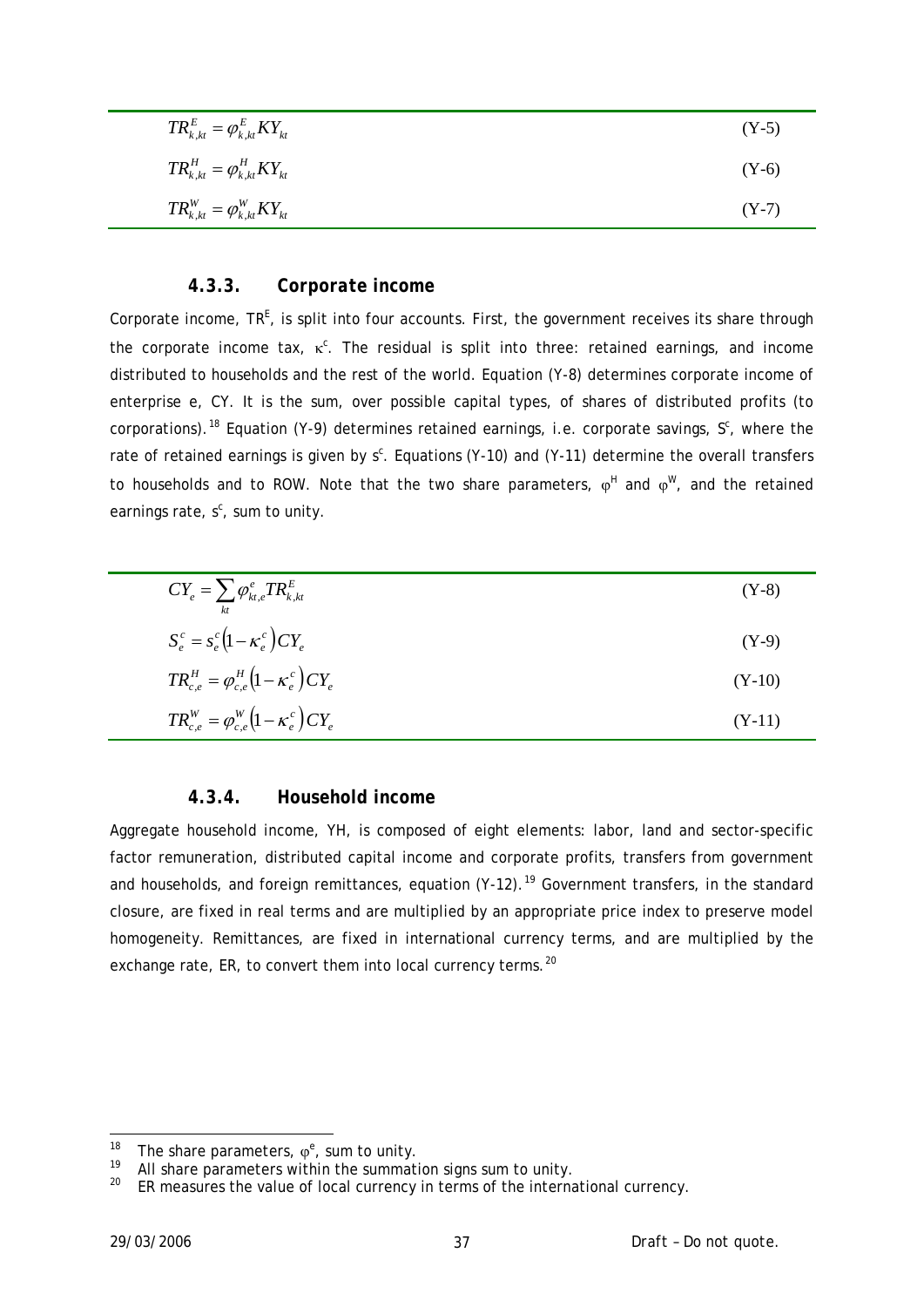$$
YH_{h} = \sum_{l} \varphi_{l,l}^{h} LY_{l} + \sum_{kl} \varphi_{kt,l}^{h} TR_{k,kt}^{H} + \sum_{l} \varphi_{lt,l}^{h} TY_{lt} + \varphi_{nr,h}^{h} RY
$$
  
\n
$$
+ + \sum_{l} \varphi_{e,h}^{h} TR_{c,e}^{H} + \varphi_{LEV} TR_{g,h}^{h} + \sum_{l} TR_{h,h'}^{h} + ER \sum_{r} TR_{r,h}^{h}
$$
  
\n
$$
YD_{h} = (1 - \lambda^{h} \kappa_{h}^{h}) YH_{h} - TR_{h}^{H}
$$
  
\n
$$
TR_{h}^{H} = \varphi_{h,h}^{H} (1 - \lambda^{h} \kappa_{h}^{h}) YH_{h}
$$
  
\n
$$
TR_{h,r}^{H} = \varphi_{h,h}^{h} TR_{h}^{H}
$$
  
\n
$$
(Y-13)
$$
  
\n
$$
TR_{h,r}^{V} = \varphi_{h,r}^{W} TR_{h}^{H}
$$
  
\n
$$
(Y-16)
$$

Disposable income, *YD*, is equal to after-tax income, less household transfers, equation (Y-13), where the household tax rate is κ<sup>*h*</sup>. It is multiplied by an adjustment factor, λ<sup>*h*</sup>, which is used for model closure. In the standard closure, government savings (or deficit), is held fixed, and the household tax schedule adjusts (uniformly) to achieve the given government fiscal balance. In other words, under this closure rule, the relative tax rates across households remain constant.<sup>[21](#page-37-0)</sup> Aggregate household transfers,  $TR^H$ , is a share of after tax income, equation (Y-14). This is transferred to individual households and abroad, respectively TR<sup>h</sup> and TR<sup>w</sup>, using constant share equations, (Y-15) and (Y-16).

### **4.4. Domestic final demand**

Domestic final demand is composed of two broad agents—households and other domestic final demand. The model incorporates multiple households. Household demand has a uniform specification, however, with household-specific expenditure parameters. The other domestic final demand categories, in the standard model, include government current expenditures, *Gov*, private and public investment expenditures, *ZIp* and *ZIg*, exports of international trade and transport services, *TMG*, and changes in stocks, *DST*. The other domestic final demand categories, indexed by *f*, are also assumed to have a uniform expenditure function, but with agent-specific expenditure parameters. Demand at the top-level, reflects demand for the Armington good. The latter are added up across all activities in the economy and split into domestic and import components at the national level.<sup>[22](#page-37-1)</sup>

#### *4.4.1. Household expenditures*

Households have a tiered demand structure, see figure 2. At the top-level, households save a constant share of disposable income, with the savings rate given by  $s<sup>h</sup>$ . At the next level, residual

<span id="page-37-1"></span><span id="page-37-0"></span> $21$ An alternative would be to use an additive factor, which would adjust the average tax rates, not the marginal tax rates.

There are few SAMs, which would allow for agent-specific Armington behavior.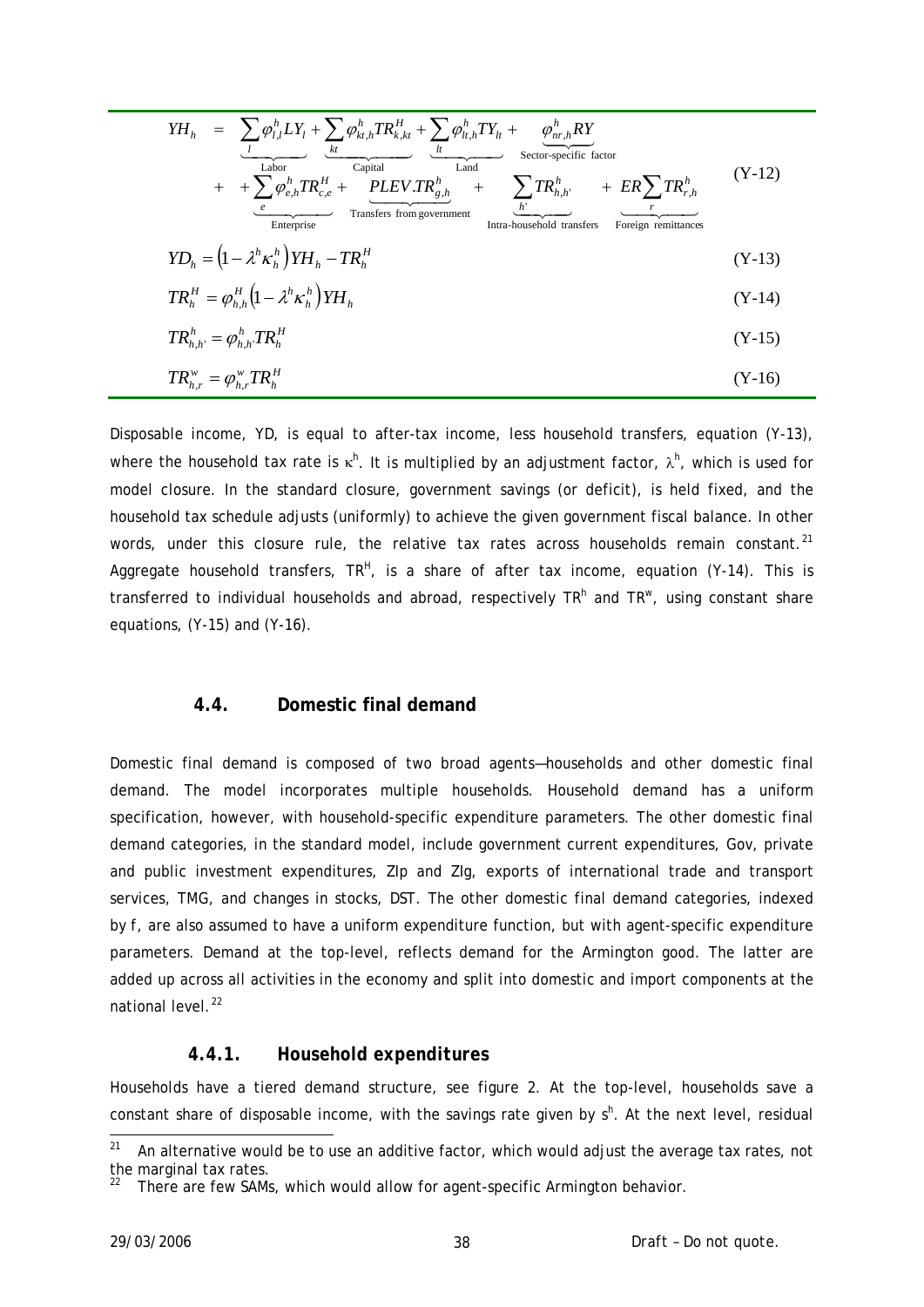income is allocated across goods and services,  $XAC$ , using the linear expenditure system (LES).<sup>[23](#page-38-0)</sup> Equation (D-1) represents the LES demand function. Household consumption is the sum of two components. The first, θ, is referred to as the subsistence minimum. The second is a share of real supernumerary income. Supernumerary income is equal to residual disposable income, subtracting savings and aggregate expenditures on the subsistence minima from disposable income. The next level, undertaken at the national level, is the decomposition of Armington demand, *XAc*, into its domestic and import components, see below. Equation (D-2) determines household saving, S<sup>h</sup>, by residual. The consumer price index, *CPI*, is defined in equation (D-3). Note that the consumer price is equal to the economy-wide Armington price, *PA*, multiplied by a household and commodity specific ad valorem tax, τ<sup>cc</sup>.

$$
XAc_{k,h} = \theta_{k,h} + \frac{\mu_{k,h}}{(1 + \tau_{k,h}^{cc})PA_k} \left( (1 - s_h^h)YD_h - \sum_{k'} (1 + \tau_{k',h}^{cc})PA_k \theta_{k'} \right)
$$
(D-1)

$$
S_h^h = Y D_h - \sum_k (1 + \tau_{k,h}^{cc}) P A_k X A c_{k,h}
$$
 (D-2)

$$
CPI_h = \frac{\sum_{k} (1 + \tau_{k,h}^{cc}) P A_k X A c_{k,h,0}}{\sum_{k} (1 + \tau_{k,h,0}^{cc}) P A_{k,0} X A c_{k,h,0}}
$$
(D-3)

#### *4.4.2. Other domestic demand accounts*

The other domestic final demand accounts all use a CES expenditure function (with the option of having fixed volume or value expenditure shares with an elasticity of 0 or 1, respectively). Equation (D-4) determines the expenditure share on goods and services, *XAf*. Equation (D-5) defines the expenditure price index, *PF*. And equation (D-6) defines the value of expenditures, *YF*. Model closure is discussed below.

$$
XAf_{k,f} = \alpha_{k,f}^f \left( \frac{PF_f}{(1 + \tau_{k,f}^{cf})PA_k} \right)^{\sigma_f^f} XF_f \quad \text{for } f \in \{\text{Other final demand}\}
$$
\n
$$
PF_f = \left[ \sum_k \alpha_f^f \left( (1 + \tau_{k,f}^{cf})PA_k \right)^{1-\sigma_f^f} \right]^{1/(1-\sigma_f^f)} \quad \text{for } f \in \{\text{Other final demand}\}
$$
\n
$$
YF_f = PF_f XF_f \quad \text{for } f \in \{\text{Other final demand}\}
$$
\n(D-6)

<span id="page-38-0"></span> $23$ This class of models often uses the so-called extended linear expenditure system, which integrates household savings directly in the utility function. However, this can create calibration problems for households without savings.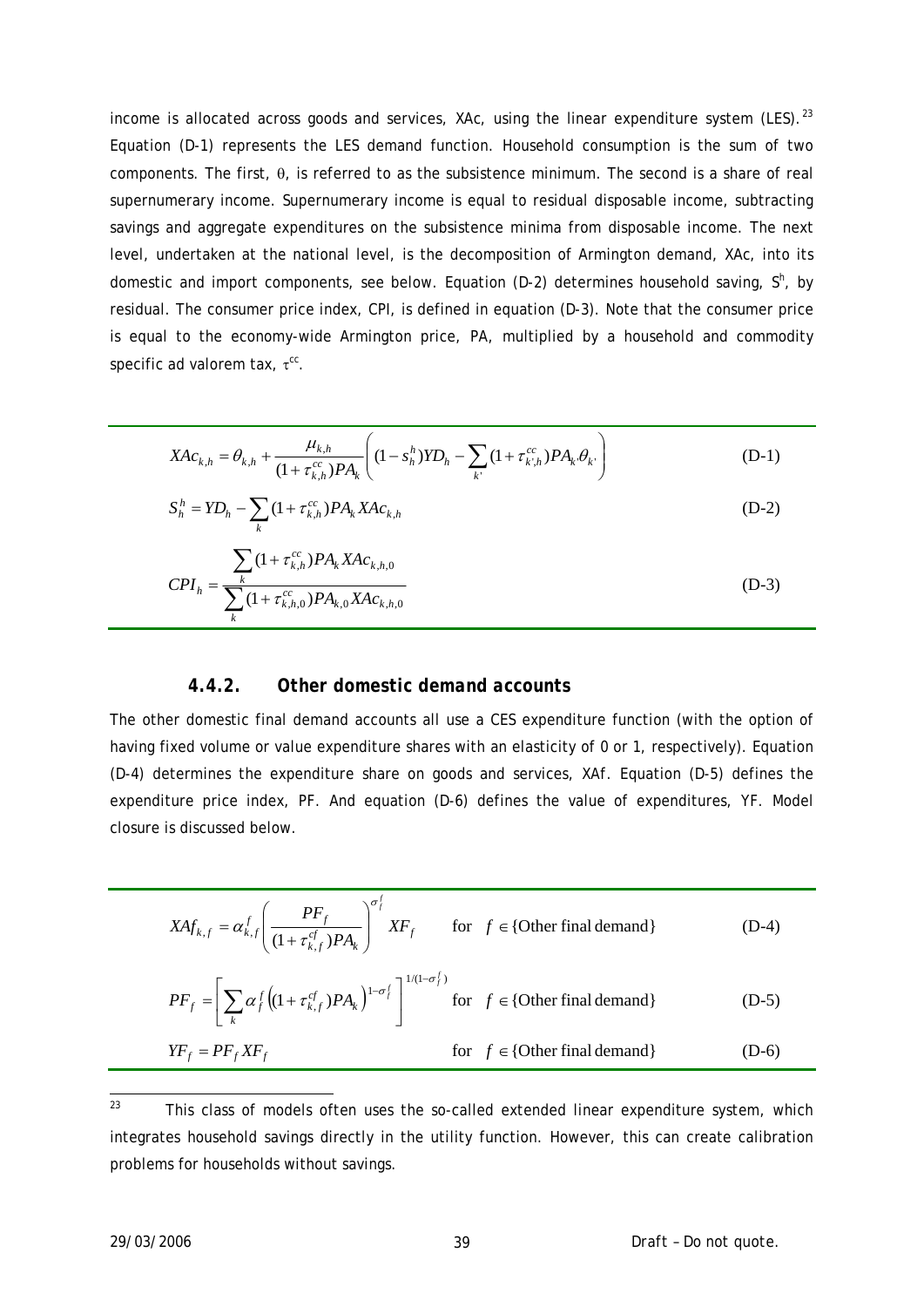#### **4.5. Trade equations**

This section discusses the modeling of trade. There are three sections—import demand, and export supply and demand. The first two use a tiered structure. Import demand is decomposed in two steps. The top tier disaggregates aggregate Armington demand into two components—demand for the domestically produced good and aggregate import demand. At the second tier, the aggregate import demand is allocated across trading partners. Both of these tiers assume that goods indexed by *k* are differentiated by region of origin, i.e. the so-called Armington assumption. A CES specification is used to model the degree of substitutability across regions of origin. The level of the elasticities will often be determined by the level of aggregation. Finely defined goods, such as wheat, would typically have a higher elasticity than more broadly defined goods, such as clothing. At the same time, non-price barriers may also inhibit the degree of substitutability, for example prohibitive transport barriers (inexistent or few transmission lines for electricity), or product and safety standards. Export supply is similarly modeled using a two-tiered constant-elasticity-oftransformation specification. This permits imperfect supply responses to changes in relative prices. Finally, the small-country assumption is relaxed for exports with the incorporation of export demand functions.

## *4.5.1. Top-level Armington nest*

National demand for the Armington good, *XA*, is the sum of Armington demand over all domestic agents: intermediate demand, household and other domestic final demand, and demand generated by the internal trade and transport sector, *XAmg*, equation (T-1). Aggregate Armington demand is then allocated between domestic and import goods using a nested CES structure. Equation (T-2) represents demand for the domestically produced good, XD<sup>d</sup>, where the top-level Armington elasticity is given by  $\sigma^m$ . Note that the price of the domestic good is equal to the producer price, *PD*, adjusted by the internal trade and transport margin, τ *mg*. Demand for aggregate imports, *XMT*, is determined in equation (T-3). The price of aggregate imports is given by *PMT*. [24](#page-39-0) The Armington price, *PA*, is defined in equation (T-4), using the familiar CES dual price aggregation formula.

$$
XA_{k} = \sum_{j} XAp_{k,j} + \sum_{h} XAc_{k,h} + \sum_{f} XAf_{k,f} + \sum_{m} \sum_{k'} XAmg_{k,k',m}
$$
 (T-1)

$$
XD_k^d = \alpha_k^d \left( \frac{PA_k}{\left(1 + \tau_{k,D}^{mg}\right) PD_k}\right)^{\sigma_k^m} XA_k \tag{T-2}
$$

$$
XMT_k = \alpha_k^m \left(\frac{PA_k}{PMT_k}\right)^{\sigma_k^m} XA_k \tag{T-3}
$$

-

<span id="page-39-0"></span>It includes the trade and transport margins, sales tax, and import tariffs.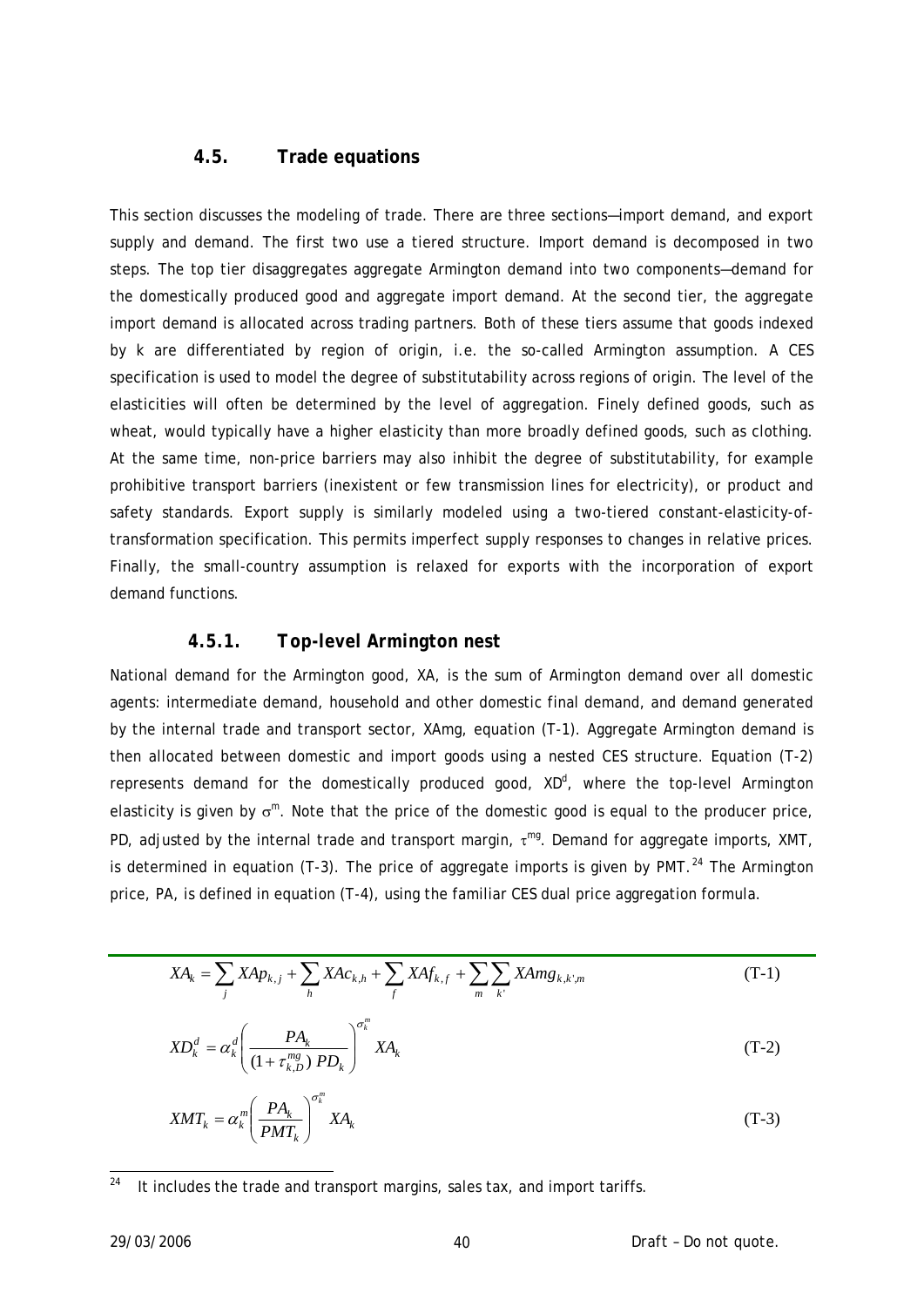$$
PA_{k} = \left[\alpha_{k}^{d}\left((1+\tau_{k,D}^{mg})\;PD_{k}\right)^{1-\sigma_{k}^{m}} + \alpha_{k}^{m}PMT_{k}^{1-\sigma_{k}^{m}}\right]^{1/(1-\sigma_{k}^{m})}
$$
(T-4)

#### *4.5.2. Second-level Armington nest*

At the second level, aggregate import demand, *XMT*, is allocated across trading partners using a CES specification. Equation (T-5) defines the domestic price of imports, *PM*. [25](#page-40-0) It is equal to the world price (in international currency), *WPM*, multiplied by the exchange rate, and adjusted for by the import tariff, τ *<sup>m</sup>*, i.e. *PM* represents the port-price of imports, tariff-inclusive. The tariff rate is both sector- and region of origin-specific. Equation (T-6) represents the import of commodity *k* from region *r*, *XM*, where the inter-regional substitution elasticity is given by σ*<sup>w</sup>*. The relevant consumer price includes the internal trade and transport margin, τ *mg*. The aggregate price of imports, *PMT*, is defined in equation (T-7).

$$
PM_{k,r} = ERWPM_{k,r}(1+\tau_{k,r}^m)
$$
\n
$$
(T-5)
$$

$$
XM_{k,r} = \alpha_{k,r}^{w} \left( \frac{PMT_k}{(1 + \tau_{k,M}^{mg}) P M_{k,r}} \right)^{\sigma_k^{w}} XMT_k
$$
 (T-6)

$$
PMT_k = \left[ \sum_r \alpha_{k,r}^w \left( (1 + \tau_{k,M}^{mg}) P M_{k,r} \right)^{1 - \sigma_k^w} \right]^{1/(1 - \sigma_k^w)}
$$
(T-7)

#### *4.5.3. Top-level CET nest*

Domestic production is allocated across markets using a nested CET specification. At the top nest, producers allocate production between the domestic market and aggregate exports. At the second nest, aggregate exports are allocated across trading partners. The model allows for perfect transformation, i.e. producers perceive no difference across markets. In this case, the law-of-oneprice holds. Equation (T-8) represents the link between the domestic producer price, *PE*, and the world price, *WPE*. Export prices are both sector- and region-specific. The FOB price, *WPE*, includes domestic trade and transport margins, τ *mg*[26](#page-40-1), as well as export taxes/subsidies, τ *e* . Equations (T-9) and (T-10) represent the CET optimality conditions. The first determines the share of domestic supply, *X*, allocated to the domestic market, *XD*<sup>S</sup>. The second determines the supply of aggregate exports, *XET*. PET represents the price of aggregate export supply. The transformation elasticity is given by σ*<sup>x</sup>* . The model allows for perfect transformation. In this case, the optimal supply conditions are replaced by the law-of-one price conditions. Equation (T-11) represents the CET aggregation function. In the case of finite transformation, it is replaced with its equivalent, the CET dual price

 $25$ 

<span id="page-40-1"></span><span id="page-40-0"></span><sup>&</sup>lt;sup>25</sup> *PM* and *WPM* are indexed by both commodity,  $k$ , and trading partner,  $r$ .<br><sup>26</sup> Note that the domestic trade and transport margins are differentiated for three different goods: domestically produced goods sold to the domestic market, exported goods, and imported goods.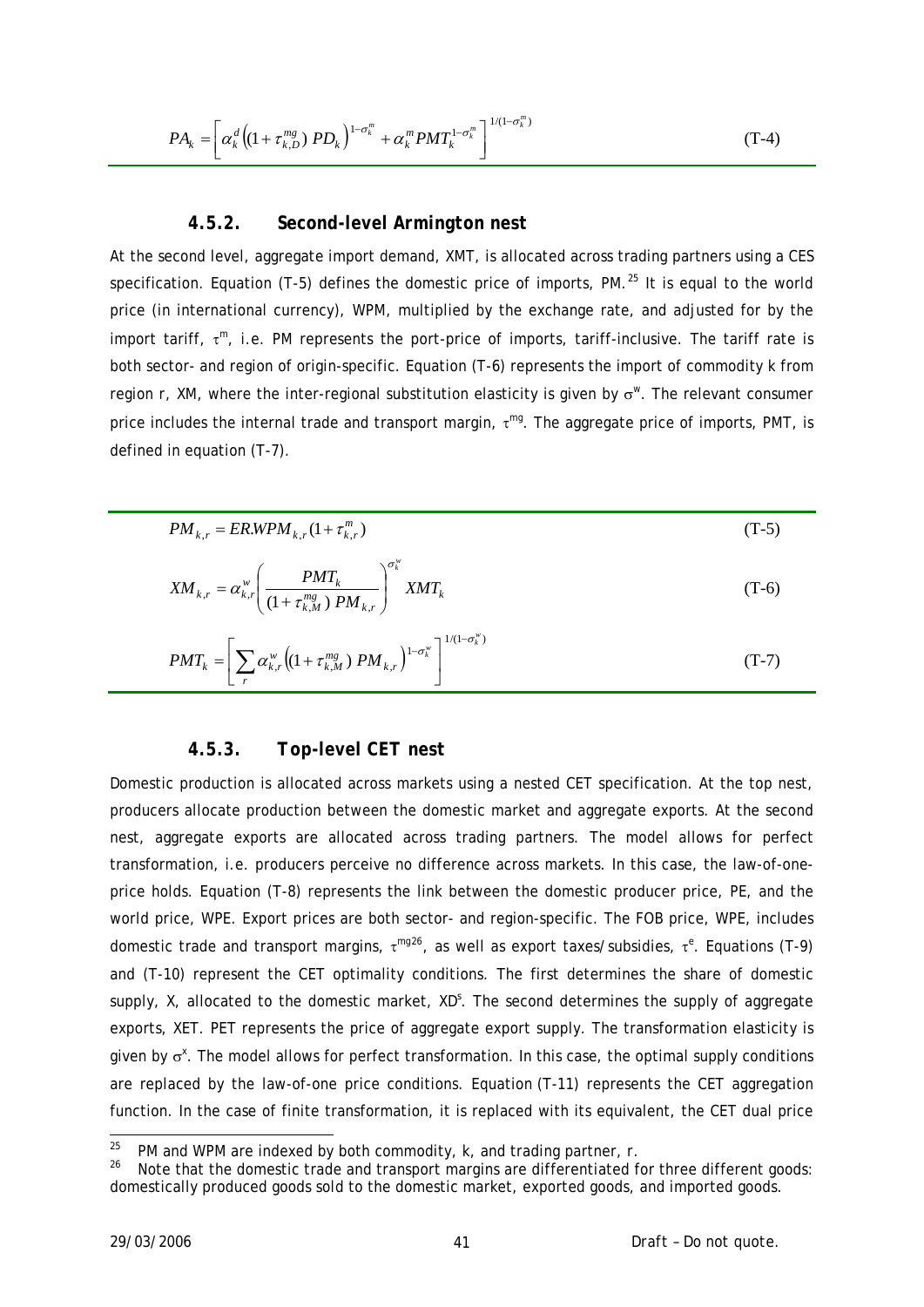aggregation function. In the case of infinite transformation, the primal aggregation function is used, where the two components are summed together since there is no product differentiation.

$$
PE_{k,r}\left(1+\tau_{k,X}^{mg}\right)\left(1+\tau_{k,r}^{e}\right)=ER.WPE_{k,r}
$$
\n(T-8)  
\n
$$
\begin{cases}\nXD_{k}^{s} = \gamma_{k}^{d}\left(\frac{PD_{k}}{P_{k}}\right)^{\sigma_{k}^{x}}X_{k} & \text{if } \sigma_{k}^{x} \neq \infty \\
PD_{k} = P_{k} & \text{if } \sigma_{k}^{x} = \infty\n\end{cases}
$$
\n(T-9)  
\n
$$
\begin{cases}\nXET_{k} = \gamma_{k}^{e}\left(\frac{PET_{k}}{P_{k}}\right)^{\sigma_{k}^{x}}X_{k} & \text{if } \sigma_{k}^{x} \neq \infty \\
PET_{k} = P_{k} & \text{if } \sigma_{k}^{x} = \infty\n\end{cases}
$$
\n(T-10)  
\n
$$
\begin{cases}\nP_{k} = \left[\gamma_{k}^{d}PD_{k}^{1+\sigma_{k}^{x}} + \gamma_{k}^{e}PET_{k}^{1+\sigma_{k}^{x}}\right]^{1/(1+\sigma_{k}^{x})} & \text{if } \sigma_{k}^{x} \neq \infty \\
X_{k} = XD_{k}^{s} + XET_{k} & \text{if } \sigma_{k}^{x} = \infty\n\end{cases}
$$
\n(T-11)

### *4.5.4. Second-level CET nest*

The second-level CET nest allocates aggregate export supply, *XET*, across the various export markets, *XE*. Equation (T-12) represents the optimal allocation decision, where σ*<sup>z</sup>* is the transformation elasticity. Equation (T-13) represents the CET aggregation function, where again, the CET dual price formula is used to determine the aggregate export price, *PET*. As above, the model allows the transformation elasticity to be infinite.

$$
\begin{cases}\nXE_{k,r} = \gamma_{k,r}^{x} \left(\frac{PE_{k,r}}{PET_k}\right)^{\sigma_k^{z}} XET_k & \text{if } \sigma_k^{z} \neq \infty \\
PE_{k,r} = PET_k & \text{if } \sigma_k^{z} = \infty\n\end{cases}
$$
\n(T-12)\n
$$
\begin{cases}\nPET_k = \left[\sum_{r} \gamma_{k,r}^{x} PE_{k,r}^{1 + \sigma_k^{z}}\right]^{1/(1 + \sigma_k^{z})} & \text{if } \sigma_k^{z} \neq \infty \\
XET_k = \sum_{r} XE_{k,r} & \text{if } \sigma_k^{z} = \infty\n\end{cases}
$$
\n(T-13)

## *4.5.5. Export demand*

Export, *ED*, demand is specified using a constant elasticity function, equation (T-14). If the elasticity, η*<sup>e</sup>* , is finite, demand decreases as the international price of exports, *WPE*, increases. The numerator contains an exogenous export price competitive index. If the latter increases relative to the domestic export price, market share of the domestic exporter would increase. The model allows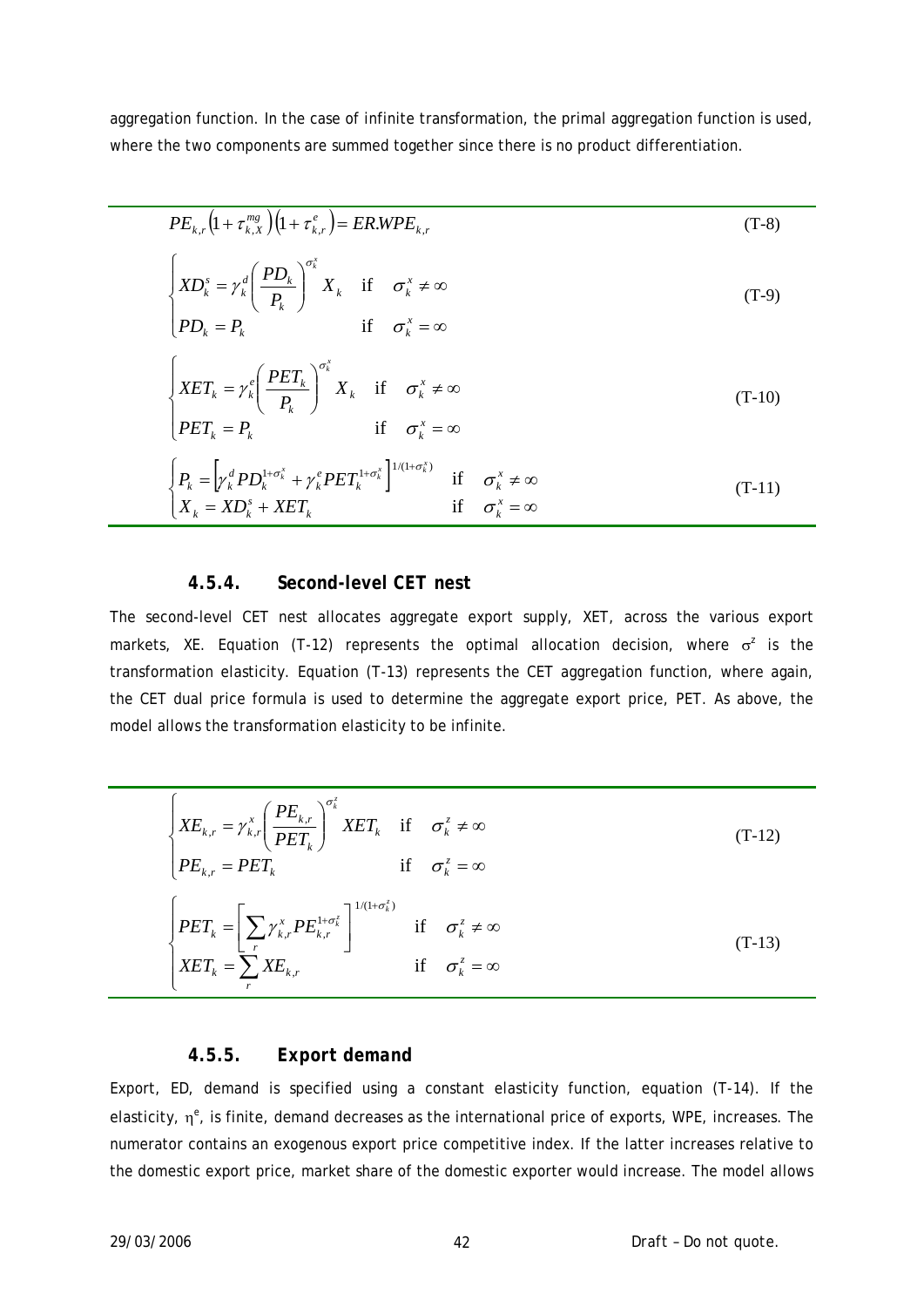for infinite demand elasticity. This represents the small-country assumption. In this case, the domestic price of exports (in international currency units) is constant. If the two CET elasticities are likewise infinite, then the domestic producer price is also equal to the world price of exports (adjusted for taxes and trade and transportation margins).

$$
\begin{cases}\nED_{k,r} = \alpha_{k,r}^e \left(\frac{\overline{WPE}_{k,r}}{WPE_{k,r}}\right)^{\eta_{k,r}^e} & \text{if } \eta_{k,r}^e \neq \infty \\
WPE_{k,r} = \overline{WPE}_{k,r} & \text{if } \eta_{k,r}^e = \infty\n\end{cases} \tag{T-14}
$$

#### **4.6. Domestic trade and transportation margins**

The marketing of each good—domestic, imports, and exports—is associated with a commodity specific trade margin.<sup>[27](#page-42-0)</sup> Equations (M-1) through (M-3) define the revenues associated with the domestic trade and transport margins. Domestically produced goods sold domestically generate  $Y_{n,D}^{mg}$ . Imported goods generate  $Y_{n,M}^{mg}$ . And exported goods generate  $Y_{n,X}^{mg}$ . Equation (M-4) defines the volume of margin services. The production of the trade and transport services follows a Leontief technology. Equation (M-5) defines the demand for goods and services. In other words, to deliver commodity *k*' (in either sector *D*, *M*, or *X*) requires an input from commodity *k*, the level of which is fixed in proportions to the overall volume of delivering commodity  $k$  in the economy,  $XT_{k}^{mg}$ . Equation (M-6) is the expenditure deflator,  $PT_{k'}^{mg}$ , for individual trade margin activities.

| $YT_{k,D}^{mg} = \tau_{k,D}^{mg} PD_k X D_k^d$           | $(M-1)$ |
|----------------------------------------------------------|---------|
| $YT_{k,M}^{mg} = \sum \tau_{k,M}^{mg} PM_{k,r}XM_{k,r}$  | $(M-2)$ |
| $YT_{k,X}^{mg} = \sum \tau_{k,X}^{mg} PE_{k,r} XE_{k,r}$ | $(M-3)$ |
| $XT_{k,m}^{mg} = YT_{k,m}^{mg} / PT_{k,m}^{mg}$          | $(M-4)$ |
| $X\!Amg_{k,k',m} = \alpha_{k,k',m}^{mg} X T_{k',m}^{mg}$ | $(M-5)$ |
| $PT_{k,m}^{mg} = \sum \alpha_{k,k,m}^{mg} P A_k$         | $(M-6)$ |

<span id="page-42-0"></span><sup>27</sup> The model does not include international trade and transport margins. A change in the latter could be simulated by a change in the relevant world price index, *WPM* or *WPE* .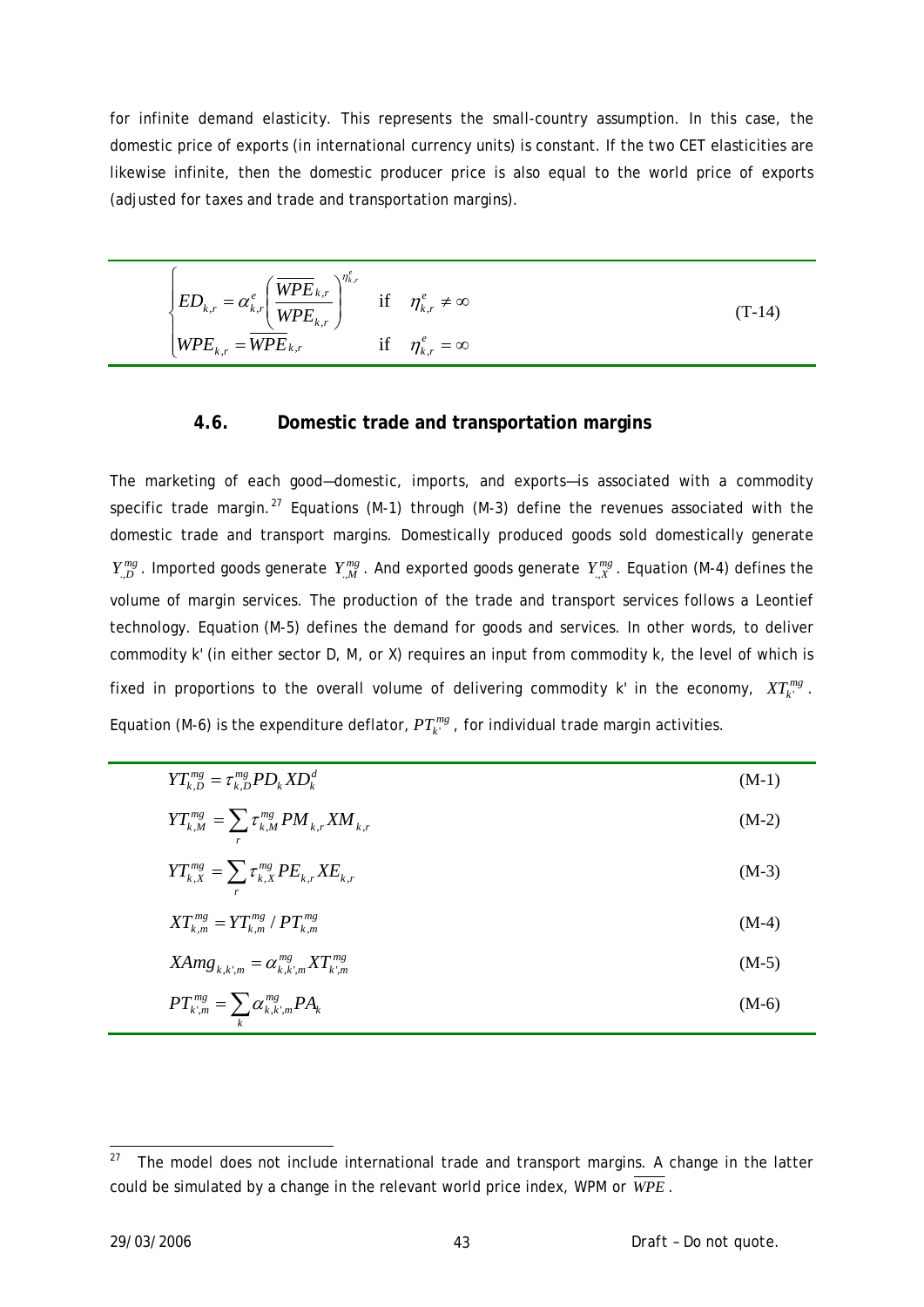## **4.7. Goods market equilibrium**

There are three fundamental commodities in the model—domestic goods sold domestically, imports (by region of origin), and exports (by region of destination). All other goods are bundles (i.e. are defined using an aggregation function) and do not require supply/demand balance. The smallcountry assumption holds for imports, and therefore any import demand can be met by the rest of the world with no impact on the price of imports. Therefore, there is no explicit supply/demand equation for imports.<sup>[28](#page-43-0)</sup> Equation (E-1) represents equilibrium on the domestic goods market, and essentially determines, *PD*, the producer price of the domestic good. Equation (E-2) defines the equilibrium condition on the export market. With a finite export demand elasticity, the equation determines *WPE*, the world price of exports. With an infinite export demand elasticity, the equation trivially equates export demand to the given export supply.

| $XD_k^d = \mathsf{XD}_k^s$ | $(E-1)$ |
|----------------------------|---------|
| $ED_{k,r} = XE_{k,r}$      | $(E-2)$ |

## **4.8. Macro closure**

Macro closure involves determining the exogenous macro elements of the model. The standard closure rules are the following:

- Government fiscal balance is exogenous, achieved with an endogenous direct tax schedule
- Private investment is endogenous and is driven by available savings
- The volume of government current and investment expenditures is exogenous
- The volume of demand for international trade and transport services is exogenous
- The volume of stock changes is exogenous
- The trade balance (i.e. capital flows) is exogenous. The real exchange rate equilibrates the balance of payments.

These are further detailed below.

## *4.8.1. Government accounts*

Equation (C-1) defines total government revenues, *GY*. There are 10 components: revenues from the production tax, sales tax, import tax, export tax, land, capital and wage tax, corporate and household direct taxes, and transfers from the rest of the world. Equation (C-2) defines the government's current expenditures, *GEXP*. It is the sum of three components: expenditures on goods

<span id="page-43-0"></span><sup>28</sup> 28 One could rather easily add an import supply equation and an equilibrium condition.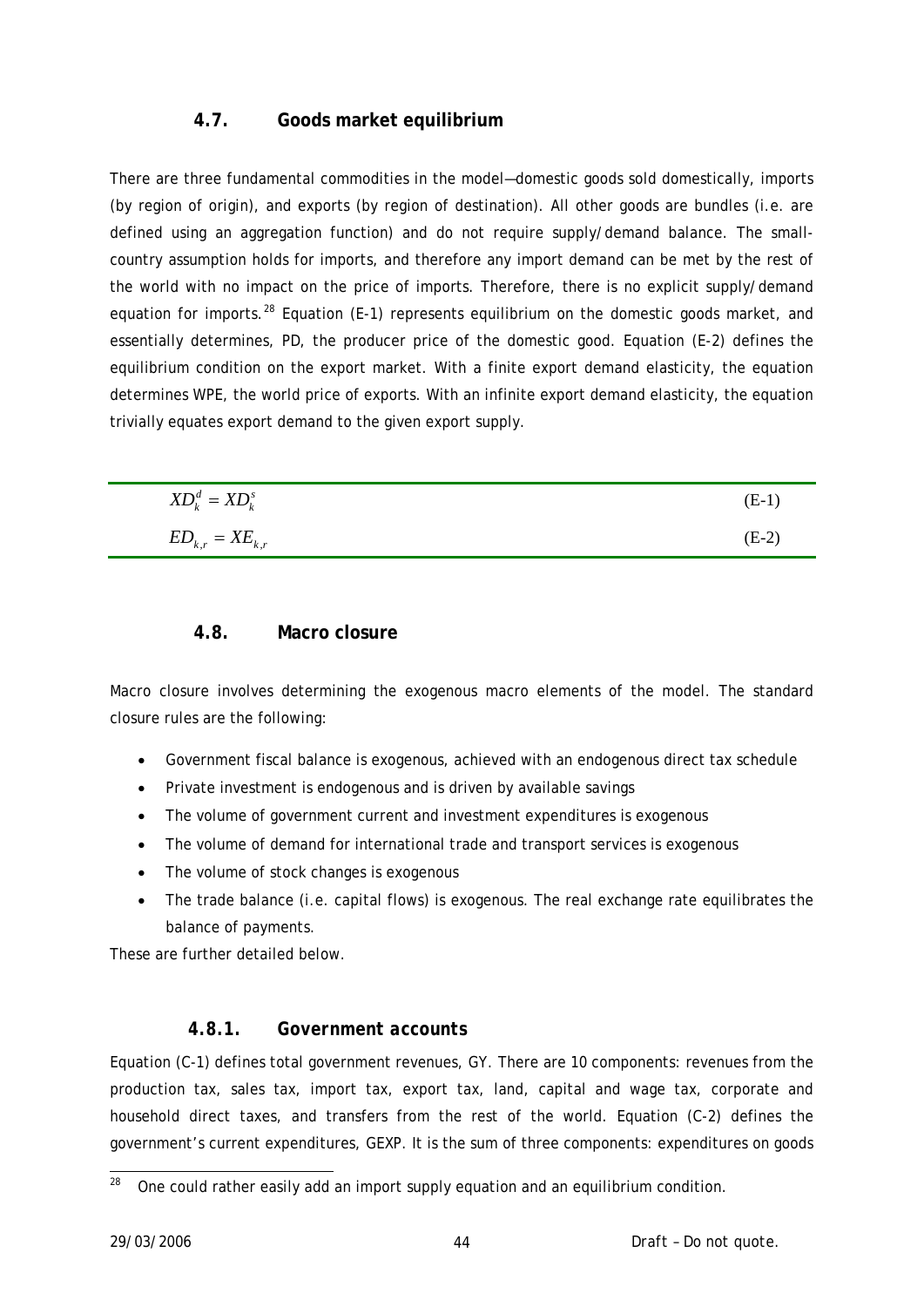and services, transfers to households, and transfers to ROW. Government savings (on current operations),  $\mathcal{S}$ , is defined in equation (C-3), as the difference between revenues and current expenditures. Real government savings, *RSg*, is defined in equation (C-4). It is this latter which essentially determines the level of direct household taxation since *RSg* is exogenous in the standard closure.

$$
GY = \sum_{k} \sum_{j} \tau_{k,j}^{cp} P A_{k} X A p_{k,j} + \sum_{k} \sum_{h} \tau_{k,h}^{cc} P A_{k} X A c_{k,h} + \sum_{k} \sum_{f} \tau_{k,f}^{cf} P A_{k} X A f_{k,f}
$$
  
\nSales tax on intermediate demand  
\n
$$
+ \underbrace{ER \sum_{k} \sum_{r} \tau_{k,r}^{m} W P M_{k,r} X M_{k,r}}_{\text{Import tartiff revenues}} + \underbrace{\sum_{k} \sum_{r} \tau_{k,r}^{e} (1 + \tau_{k,X}^{mg}) P E_{k,r} X E_{k,r}}_{\text{Support tax revenues}}
$$
  
\n
$$
+ \underbrace{\sum_{h} \sum_{i} \tau_{i,h}^{fn} P T_{i,h} T_{i,h}^{d}}_{\text{Land tax}} + \underbrace{\sum_{k} \sum_{i} \tau_{i,k,h}^{fk} R_{i,k,h} K_{i,k}^{d}}_{\text{Capital tax}} + \underbrace{\sum_{i} \sum_{j} \tau_{i,h}^{fn} P T_{i,h} T_{i,h}^{d}}_{\text{Capital tax}}
$$
  
\n
$$
+ \underbrace{\sum_{i} \tau_{i}^{fp} P X_{i} X P_{i}}_{\text{Land tax}} + \underbrace{\sum_{k} \sum_{r} \tau_{i,k,h}^{fk} R_{i,k,h} K_{i,k}^{d}}_{\text{Capital tax}} + \underbrace{\sum_{i} \sum_{j} \tau_{i,h}^{fn} W_{i,j} L_{i,j}^{d}}_{\text{Population tax}} + \underbrace{\sum_{i} \tau_{i}^{fp} P X_{i} X P_{i}}_{\text{Condition tax}} + \underbrace{\sum_{i} \tau_{i}^{e} P X_{i} X P_{i}}_{\text{Coriprate tax}}
$$
  
\n
$$
+ \underbrace{\sum_{i} \tau_{i}^{p} P X_{i} X P_{i}}_{\text{Production tax}} + \underbrace{\sum_{i} \kappa_{e}^{c} C Y_{e}}_{\text{Coriprate tax}}
$$
  
\n
$$
+ \underbrace{\sum_{i} \tau_{i}^{p} P X_{i} X P_{i}}_{\text{Coriprate tax}}
$$
  
\n
$$
GEXP = Y F_{Gov} + PLEV \sum_{h} T R_{g,h}^{H} + ER \sum_{r} T R_{g,r}^{W}
$$
  
\n
$$
S^{g} =
$$

#### *4.8.2. Investment and macro closure*

Equation (C-5) defines the investment savings balance. In the standard closure, it determines the level of private investment since public investment and stock changes are exogenous. These three components are financed by aggregate savings defined over corporations, households, and the government, and adjusted by foreign savings. The latter is fixed (in international currency terms). Equations (C-6) through (C-9) define the exogenous volumes of public current and investment expenditures, exports of international trade and transport services and stock changes. The aggregate price level, *PLEV*, is the average absorption (Armington) price, equation (C-10). Equation (C-11) represents the balance of payments (in international currency terms). It can be shown to be redundant, and is dropped from the model specification.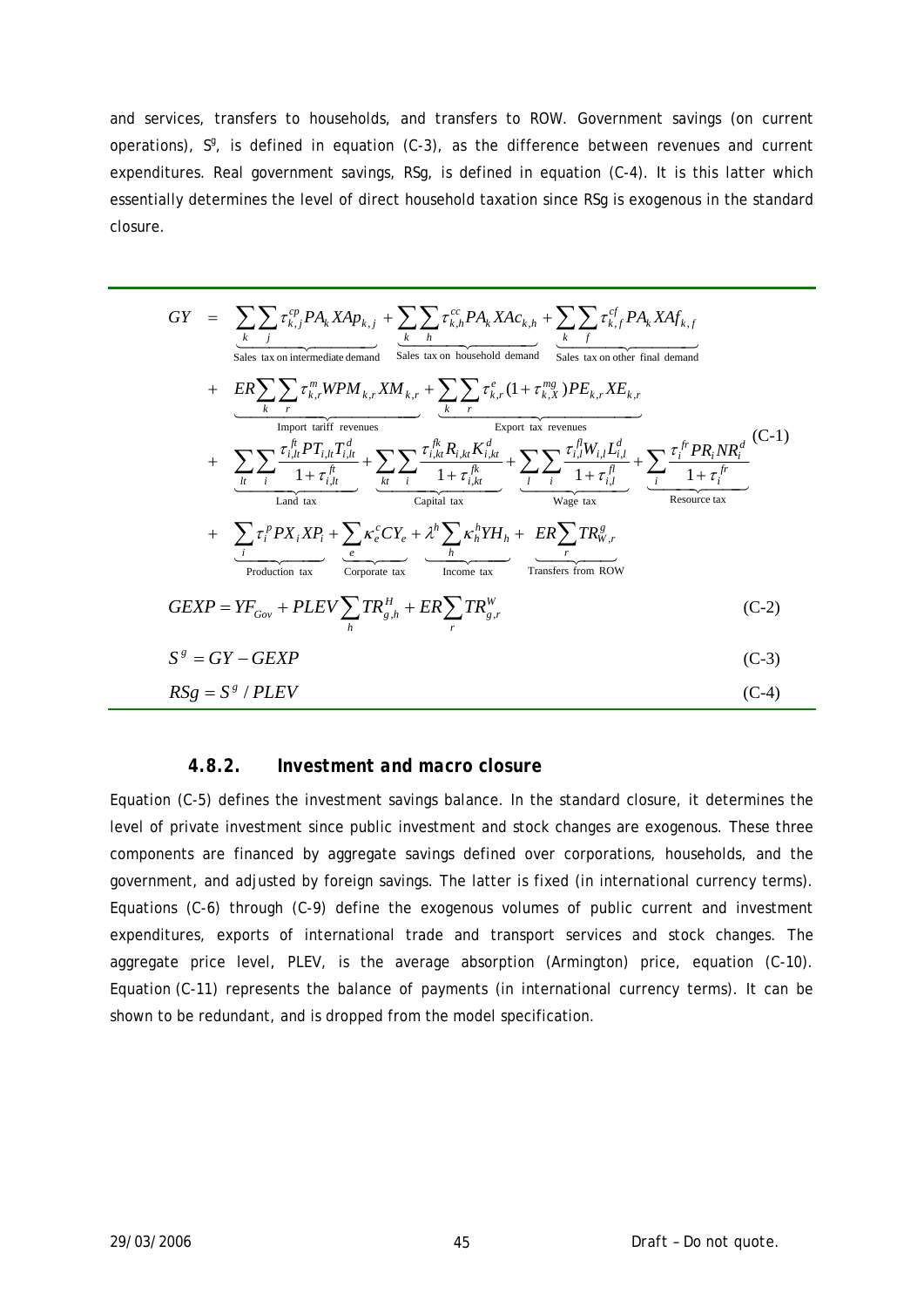$$
YF_{Zlp} + YF_{Zlg} + YF_{DST} = \sum_{e} S_e^c + \sum_{h} S_h^h + S^g + ER \cdot \sum_{r} S_r^f
$$
 (C-5)

$$
XF_{Gov} = \overline{XF}_{Gov} \tag{C-6}
$$

$$
XF_{Zlg} = \overline{XF}_{Zlg} \tag{C-7}
$$

$$
XF_{TMG} = \overline{XF}_{TMG} \tag{C-8}
$$

$$
XF_{DST} = \overline{XF}_{DST} \tag{C-9}
$$

$$
PLEV = \frac{\sum_{k} PA_{k} X A_{k,0}}{\sum_{k} PA_{k,0} X A_{k,0}}
$$
 (C-10)

$$
BoP = \sum_{r} \sum_{k} WPE_{k,r} XE_{k,r} + YF_{TMG} + \sum_{h} TR_{W,h}^{h} + TR_{W}^{g} + S^{f}
$$
  

$$
- \sum_{r} \sum_{k} WPM_{k,r} XM_{k,r} - \frac{\sum_{kt} TR_{k,kt}^{W} + \sum_{e} TR_{c,e}^{W} + \sum_{h} TR_{g}^{W}}{ER} - TR_{g}^{W}
$$
  

$$
\equiv 0
$$
 (C-11)

## **4.9. Factor market equilibrium**

The following sections describe the standard factor market equilibrium conditions.<sup>[29](#page-45-0)</sup>

## *4.9.1. Labor markets*

Labor markets are assumed to clear. Equation (F-1) sets aggregate demand, by skill-level, to aggregate supply, L<sup>s</sup>. This equation determines the equilibrium wage,  $W^{2,30}$  $W^{2,30}$  $W^{2,30}$  Equation (F-2) equates sectoral wages to the equilibrium wage, i.e. the model assumes uniform wages across sectors.  $31$ 

| $L_l^s = \sum L_{i.l}^d$ | $(F-1)$ |
|--------------------------|---------|
| $W_{i,l} = W_l^e$        | $(F-2)$ |

<span id="page-45-0"></span><sup>29</sup> More detailed analysis may require more market segmentation, e.g. rural versus urban labor markets, though so of this segmentation can be picked up by the data itself.

<span id="page-45-1"></span><sup>&</sup>lt;sup>30</sup> Market structure can emulate perfect market segmentation by an appropriate definition of labor skills. For example, unskilled rural labor can assume to be only employed in rural sectors, whereas unskilled urban labor is only employed in urban sectors. Perfect market segmentation, as modeled here, does not allow for migration.

<span id="page-45-2"></span><sup>&</sup>lt;sup>31</sup> Quite a few alternatives could be used allowing for sector-specific wages, for example union wage bargaining models, efficiency wages, etc.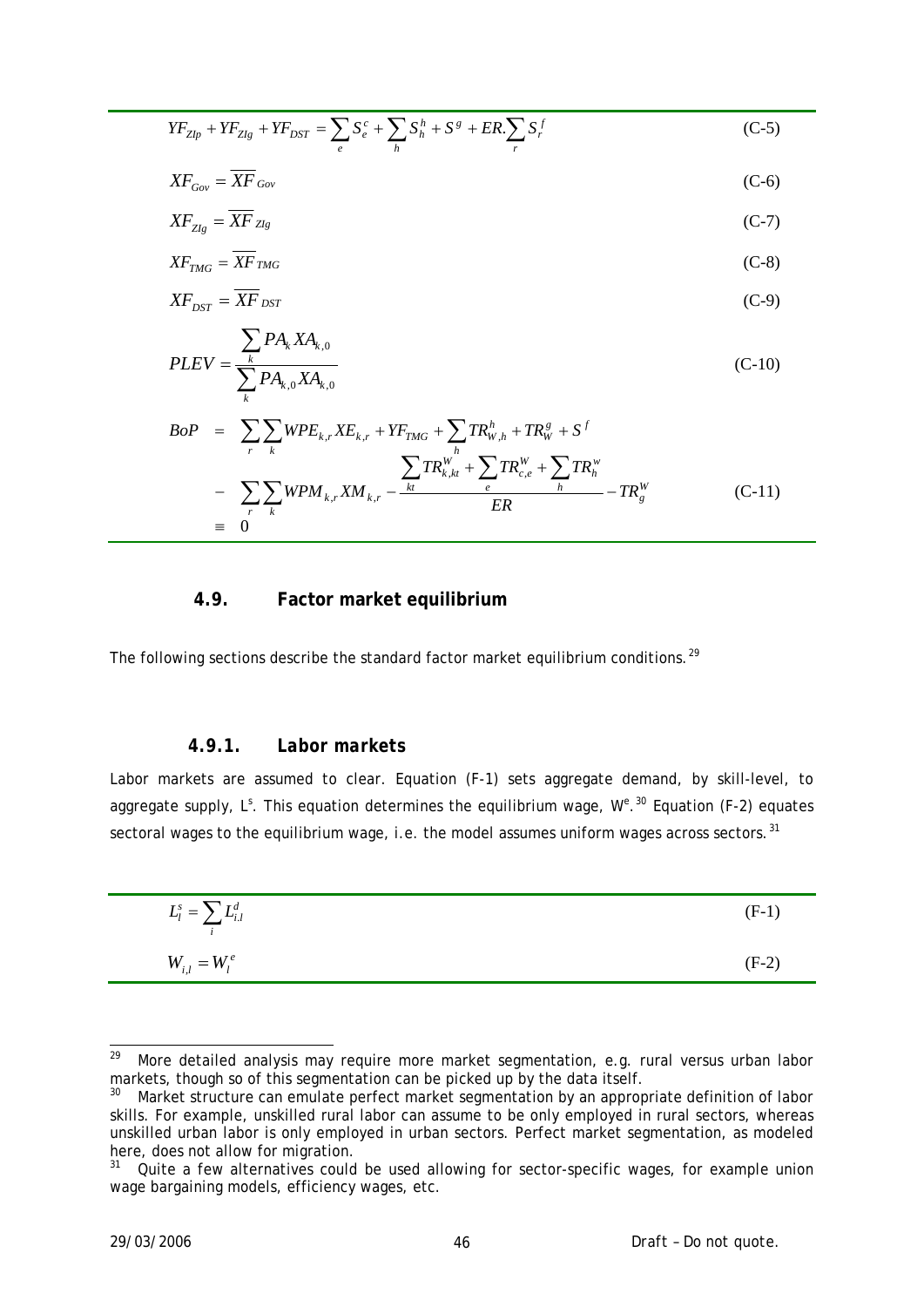### *4.9.2. Capital market*

Equilibrium on the capital market allows for both limiting cases—perfect capital mobility and perfect capital immobility, or any intermediate case. Aggregate capital,  $K^s$ , is allocated across sectors and type according to a nested CET system. At the top-level, the aggregate investor allocates capital across types, according to relative rates of return. Equation (F-3) determines the optimal supply decision, where  $TK^s$  is the supply of capital of type  $kt$ , with an average return of *PTK*. *PK* is the aggregate rate-of-return to capital. If the supply elasticity is infinite, the law-of-oneprice holds. Equation (F-4) represents the top-level aggregation function, replaced by the CET dual price function in the case of a finite transformation elasticity. Perfect capital mobility is represented by setting  $\omega^{kt}$  to infinity. Perfect immobility is modeled by setting the transformation elasticity to 0.

$$
\begin{cases}\nTK_{kt}^{s} = \gamma_{kt}^{tks} \left(\frac{PTK_{kt}}{PK}\right)^{\omega^{kt}} K^{s} & \text{if } \omega^{kt} \neq \infty \\
PTK_{kt} = PK & \text{if } \omega^{kt} = \infty\n\end{cases}
$$
\n(F-3)\n
$$
\begin{cases}\nPK = \left[\sum_{kt} \gamma_{kt}^{tks} PTK_{kt}^{1+\omega^{kt}}\right]^{1/(1+\omega^{kt})} & \text{if } \omega^{kt} \neq \infty \\
K^{s} = \sum_{kt} TK_{kt}^{s} & \text{if } \omega^{kt} = \infty\n\end{cases}
$$
\n(F-4)

At the second level, capital by type, TK<sup>o</sup>, is allocated across sectors using another CET function. Equation (F-5) determines the optimal allocation of capital of type  $kt$  to sector  $i$ ,  $K^s$ , where the transformation elasticity is ω*<sup>k</sup>* . Equation (F-6) represents the CET aggregation function. The equilibrium return to capital, *R*, is determined by equation capital supply to demand, equation (F- $7)$ .  $32$ 

$$
\begin{cases}\nK_{i,kt}^{s} = \gamma_{i,kt}^{k} \left(\frac{R_{i,kt}}{PTK_{kt}}\right)^{\omega^{k}} TK_{kt}^{s} & \text{if } \omega^{k} \neq \infty \\
R_{i,kt} = PTK_{kt} & \text{if } \omega^{k} = \infty\n\end{cases}
$$
\n
$$
\begin{cases}\nPTK_{kt} = \left[\sum_{i} \gamma_{i,kt}^{k} R_{i,kt}^{1+\omega^{k}}\right]^{1/(1+\omega^{k})} & \text{if } \omega^{k} \neq \infty \\
TK_{kt} = \sum_{i} K_{i,kt}^{s} & \text{if } \omega^{k} = \infty\n\end{cases}
$$
\n
$$
K_{i,kt}^{d} = K_{i,kt}^{d}
$$
\n(F-7)

<span id="page-46-0"></span> $32\,$ If the transformation elasticity is infinite, equation (F-5) determines the sector- and typespecific rate of return using the law-of-one price, and equation (F-7) trivially sets capital supply equal to capital demand.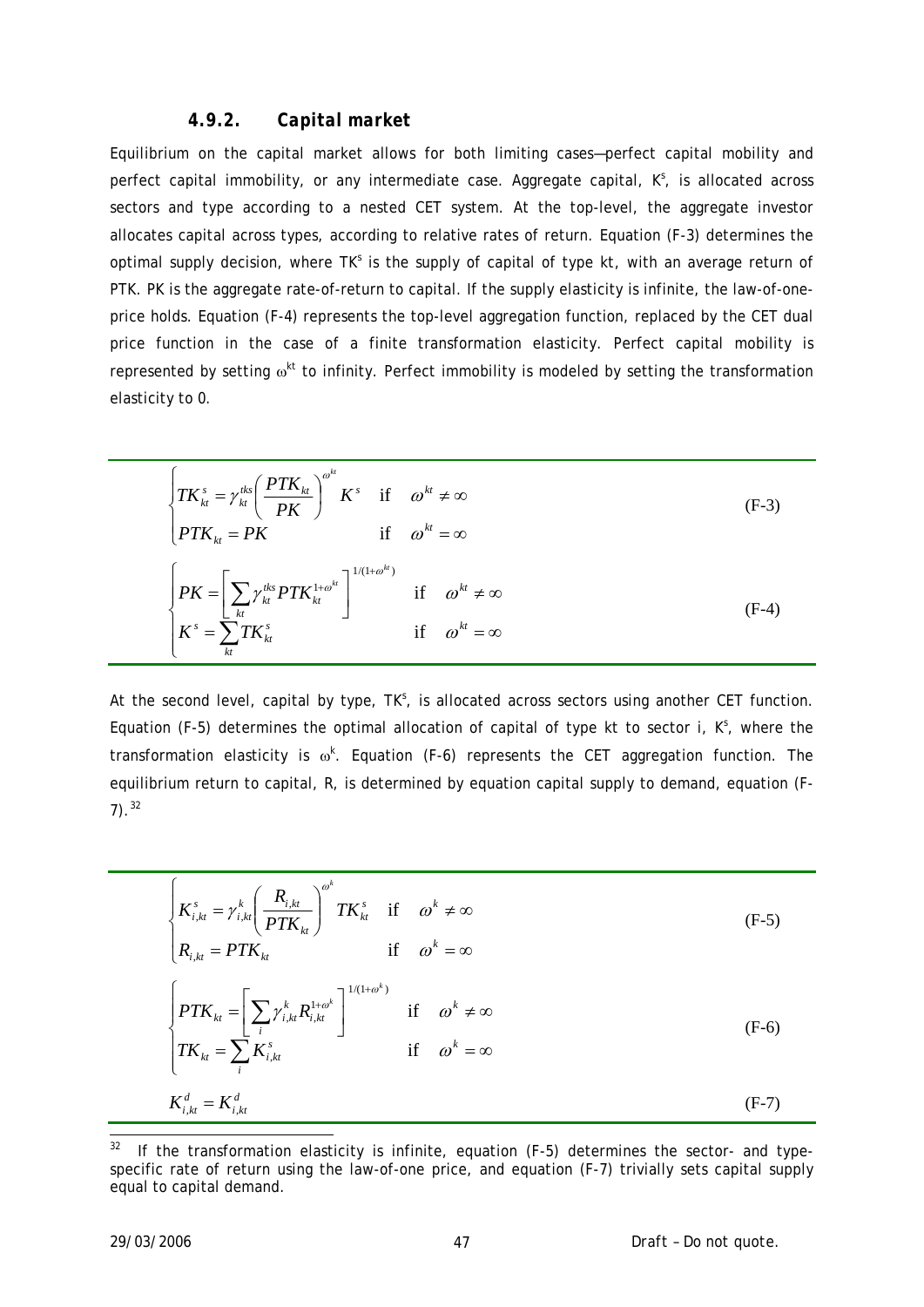## *4.9.3. Land market*

Land market equilibrium is specified in an analogous way to the capital market with a tiered CET supply system. The first tier allocates total land across types. This could have a zero transformation elasticity if for example land used for rice production could not be used to produce other commodities. Their respective prices are *PLAND* and *PTT*<sup>5</sup>.

$$
\begin{cases}\nTT_{lt}^{s} = \gamma_{lt}^{tts} \left(\frac{PTT_{lt}^{s}}{PLAND}\right)^{\omega^{tl}} LAND & \text{if } \omega^{tl} \neq \infty \\
PTT_{lt}^{s} = PLAND & \text{if } \omega^{tl} = \infty\n\end{cases}
$$
\n
$$
\begin{cases}\nPLAND = \left[\sum_{l} \gamma_{lt}^{tts} \left(PTT_{cl}^{s}\right)^{1+\omega^{tl}}\right]^{1/(1+\omega^{tl})} & \text{if } \omega^{tl} \neq \infty \\
LAND = \sum_{l} TT_{lt}^{s} & \text{if } \omega^{tl} = \infty\n\end{cases}
$$
\n
$$
(F-9)
$$

Equations (F-10) and (F-11) determine the optimality conditions at the second and final tier, determining land supply (by type and) by sector of use. Land market equilibrium is represented by equation (F-12).

$$
\begin{cases}\nT_{i,lt}^s = \gamma_{i,lt}^t \left(\frac{PT_{i,lt}}{PTT_{lt}^s}\right)^{\omega_{lt}^t} TT_t^s & \text{if } \omega_{lt}^t \neq \infty \\
PT_{i,lt} = PTT_t^s & \text{if } \omega_{lt}^t = \infty\n\end{cases}
$$
\n
$$
\begin{cases}\nPTT_{lt}^s = \left[\sum_i \gamma_{i,lt}^t PT_{i,lt}^{1+\omega_t^t}\right]^{1/(1+\omega_{lt}^t)} & \text{if } \omega_{lt}^t \neq \infty \\
TT_t^s = \sum_i T_{i,lt}^s & \text{if } \omega_{lt}^t = \infty\n\end{cases}
$$
\n
$$
T_{i,lt}^s = T_{i,lt}^d
$$
\n
$$
(F-12)
$$

## *4.9.4. Natural resource market*

The market for natural resources differs from the others in the sense that there is no inter-sectoral mobility, i.e. this is a sector specific resource. There is therefore a sector specific supply curve (eventually flat).<sup>[33](#page-47-0)</sup> Equation (F-13) describes the sector-specific supply function, or NR<sup>S</sup>. Equation (F-14) then determines the equilibrium price, *PR*.

<span id="page-47-0"></span><sup>33</sup> 33 More realistic models allow for kinked supply curves. It is typically easier to take resources out of production than to bring them online—the latter requiring new investments and/or new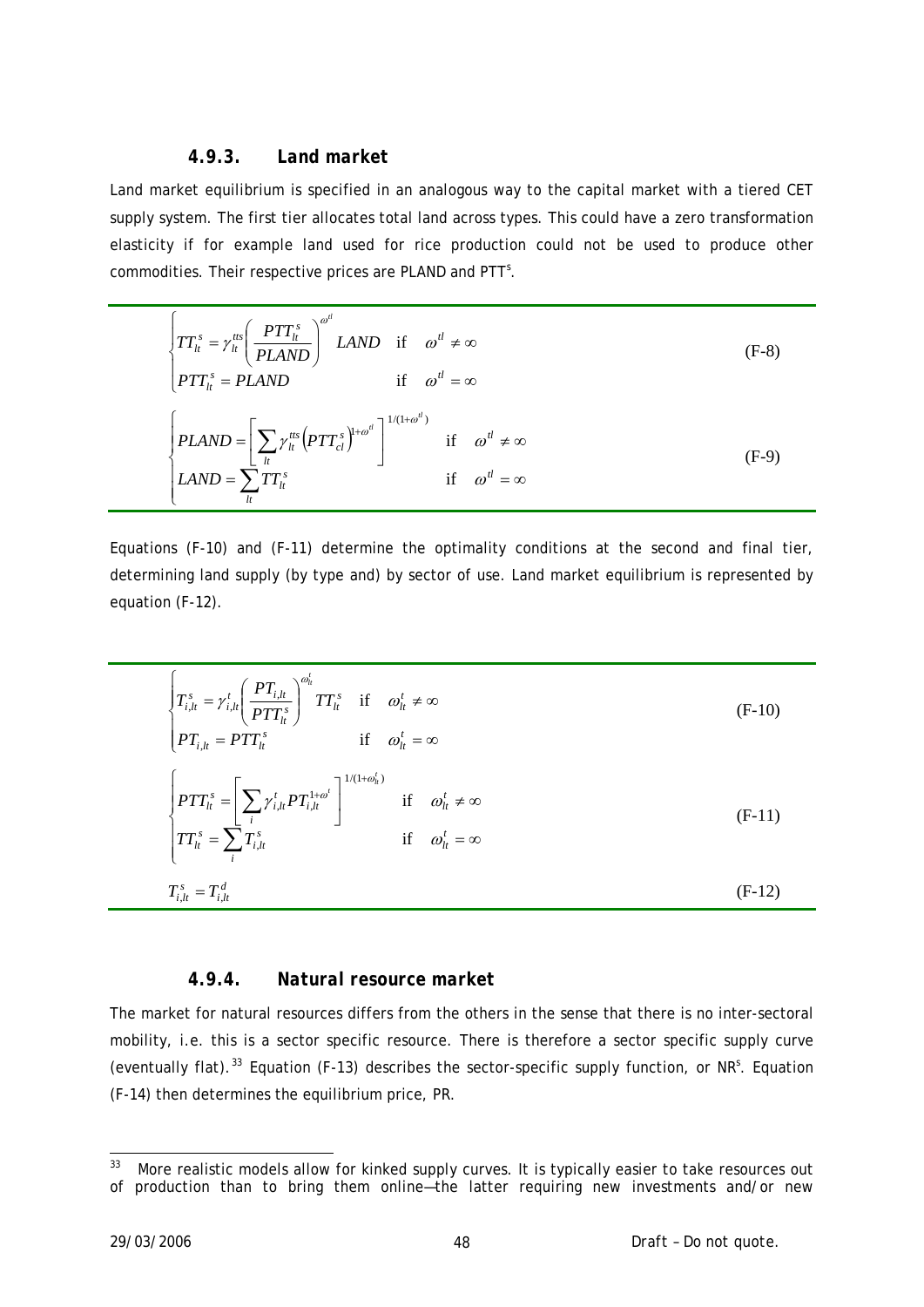$$
\begin{cases}\nNR_i^s = \gamma_i^{nr} \left(\frac{PR_i}{PLEV}\right)^{\omega^{nr}} & \text{if } \omega^{nr} \neq \infty \\
PR_i = PLEV.PR_{i,0} & \text{if } \omega^{nr} = \infty\n\end{cases}
$$
\n
$$
NR_i^d = NR_i^s
$$
\n(F-14)

#### **4.10. Macroeconomic identities**

The macroeconomic identities are not normally needed for the model specification, i.e. they could be calculated at the end of a simulation. In the case of dynamic scenarios, one or more of them could be used to calibrate dynamic parameters to a given set of exogenous assumptions. For example, the growth of GDP could be made exogenous. In this case, a growth parameter, typically a productivity factor, would be endogenous and set to target the given growth path of GDP.

Equations (I-1) and (I-2) define nominal and real GDP, respectively, at market prices. Equation (I-3) is the GDP at market price deflator. Similarly, equations (I-4) and (I-5) define nominal and real GDP at factor cost. Note that real GDP at factor cost is evaluated in efficiency units.<sup>[34](#page-48-0)</sup> Equation (I-6) defines the GDP at factor cost deflator.

$$
GDPMP = \sum_{k} \sum_{h} (1 + \tau_{k,h}^{cc}) P A_k X A c_{k,h} + \sum_{k} \sum_{f} (1 + \tau_{k,f}^{cf}) P A_k X A f_{k,f} + ER \sum_{k} \sum_{r} WPE_{k,r} X E_{k,r} - \sum_{k} \sum_{r} P M_{k,r} (1 + \tau_{k,M}^{mg}) X M_{k,r}
$$
(I-1)

$$
RGDPMP = \sum_{k} \sum_{h} (1 + \tau_{k,c,0}^{cc}) P A_{k,0} X A c_{k,h} + \sum_{k} \sum_{f} (1 + \tau_{k,f,0}^{cf}) P A_{k,0} X A f_{k,f}
$$
  
+  $ER_0 \sum_{k} \sum_{r} W P E_{k,r,0} X E_{k,r} - \sum_{k} \sum_{r} P M_{k,r,0} (1 + \tau_{k,M,0}^{mg}) X M_{k,r}$  (I-2)

$$
PGDPMP = GDPGMP / RGDPMP
$$
 (I-3)

$$
GDPFC = \sum_{l} \sum_{i} W_{i,l} L_{i,l}^{d} + \sum_{kt} \sum_{i} R_{i,kt} K_{i,kt}^{d} + \sum_{lt} \sum_{i} PT_{i,lt} T_{i,lt}^{d} + \sum_{i} PR_{i} NR_{i}^{d}
$$
(I-4)

$$
RGDPFC = \sum_{i} \sum_{i} W_{i,i,0} \lambda_{i,l}^{l} L_{i,l}^{d} + \sum_{k} \sum_{i} R_{i,k,t,0} \lambda_{i,kt}^{k} K_{i,kt}^{d}
$$
  
+ 
$$
\sum_{i} \sum_{i}^{l} PT_{i,t,0} \lambda_{i,lt}^{t} T_{i,lt}^{d} + \sum_{i}^{l} PR_{i,0} \lambda_{i}^{r} NR_{i}^{d}
$$
 (I-5)

$$
PGDPFC = GDPGFC / RGDPFC
$$
 (I-6)

-

exploration. Thus a so-called down supply elasticity would be higher than a so-called up supply elasticity.

<span id="page-48-0"></span><sup>&</sup>lt;sup>34</sup> So is nominal GDP at factor cost, but the efficiency factors cancel out in the equation since the nominal wage is divided by the efficiency factor to derive the efficiency wage.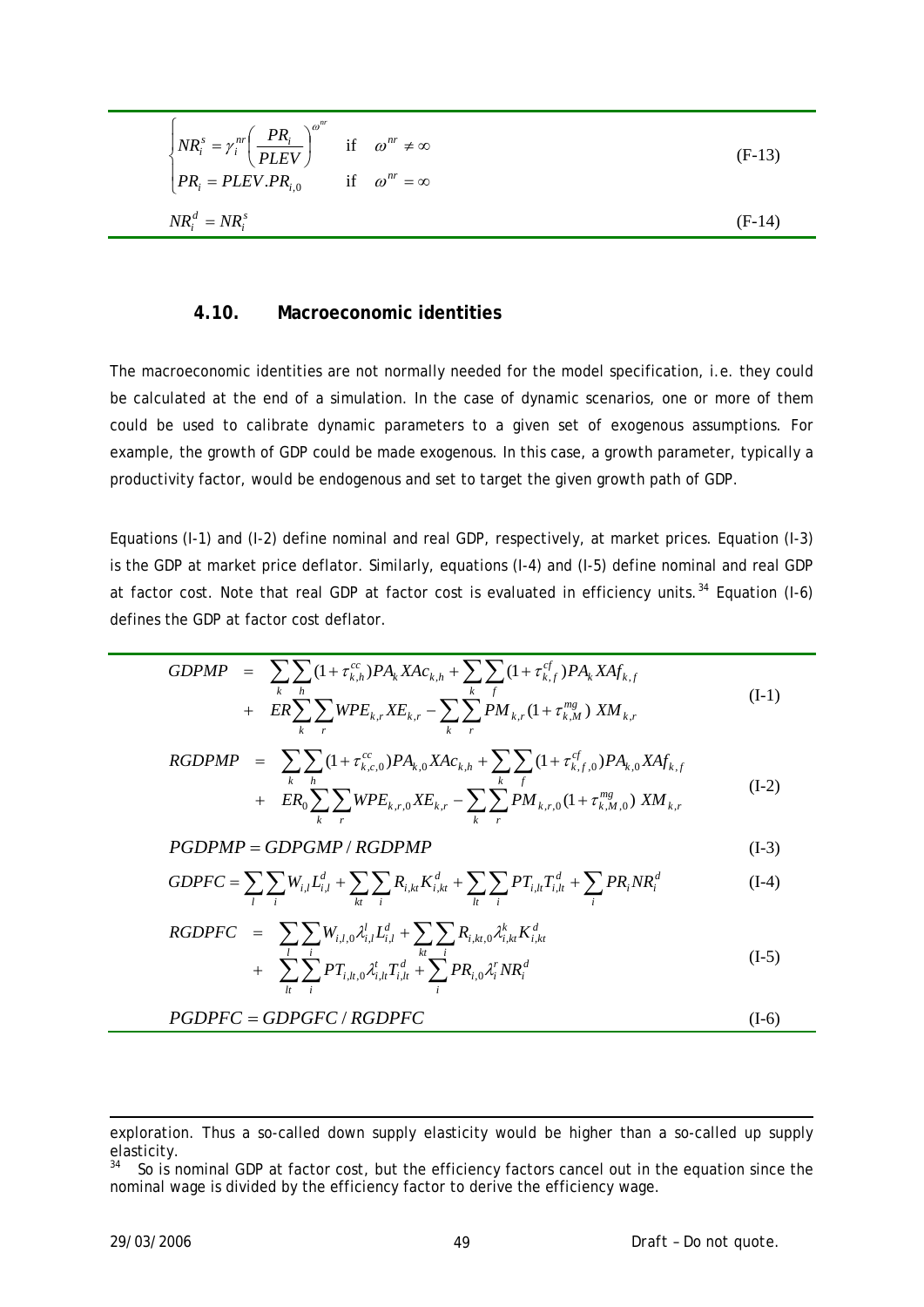## **4.11. Growth equations**

In a simple dynamic framework, equation (G-1) defines the growth rate of GDP at market price. Equation (G-2) determines the growth rate of labor productivity. The growth rate has two components, a uniform factor applied in all sectors to all types of labor, gl, and a sector- and skillspecific factor, xl. In defining a baseline, the growth rate of GDP is exogenous. In this case, equation (G-1) is used to calibrate the gl parameter. In policy simulations, gl is given, and equation (G-1) defines the growth rate of GDP. Other elements of simple dynamics include exogenous growth of labor supply, exogenous growth rates of capital and land productivity (typically 0), and investment driven capital accumulation, equation  $(G-3)$ .<sup>[35](#page-49-0)</sup>

| $RGDPMP = (1 + g^y) RGBPMP_1$                                        | $(G-1)$ |
|----------------------------------------------------------------------|---------|
| $\lambda'_{ip,l} = (1 + \gamma^l + \chi'_{ip,l}) \lambda'_{ip,l,-1}$ | $(G-2)$ |
| $K^s = (1 - \delta)K_{-1}^s + XF_{Zlp,-1}$                           | $(G-3)$ |

<span id="page-49-0"></span><sup>35</sup> Note that public investment, in this version of the model, has no impact on production technology.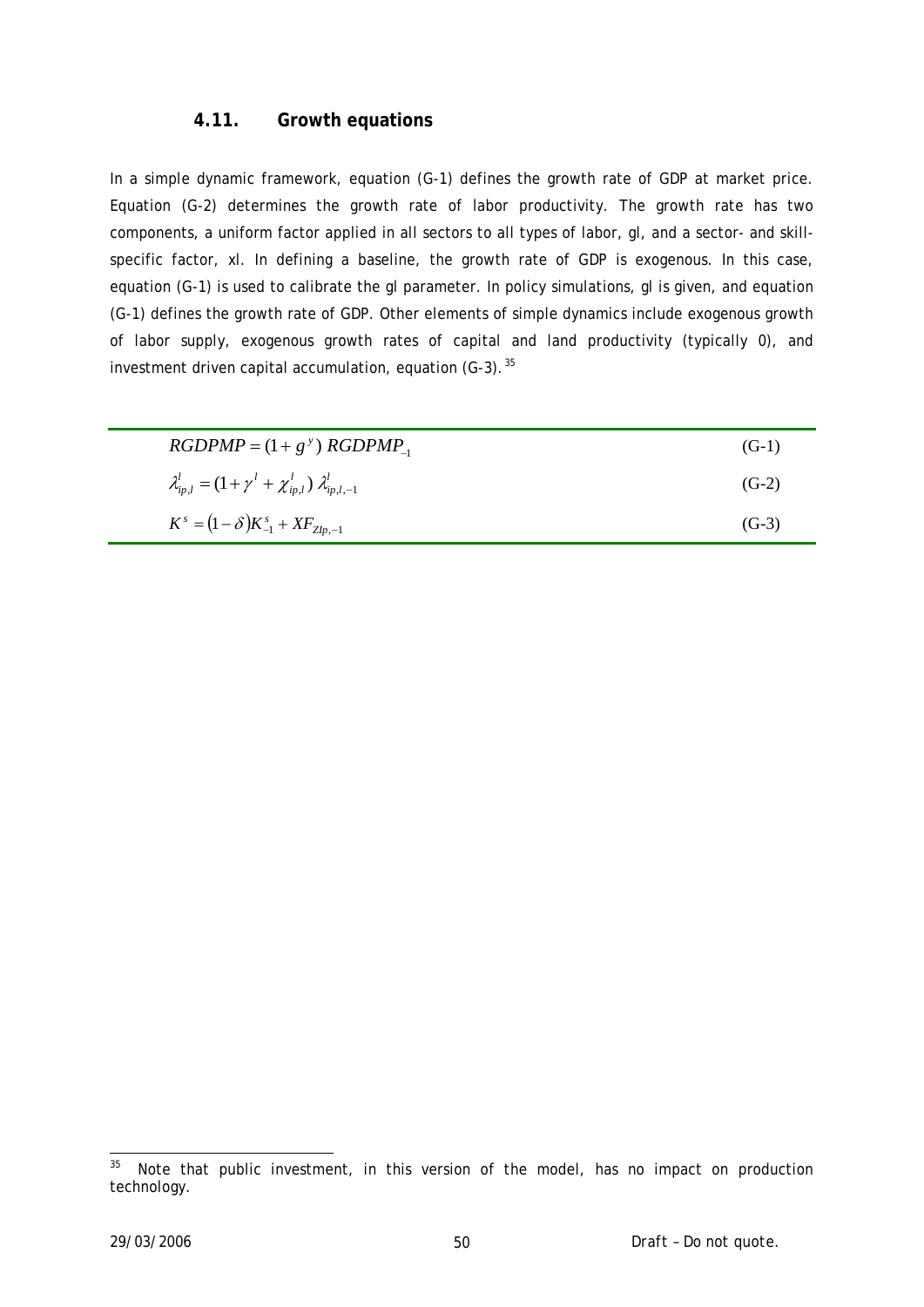

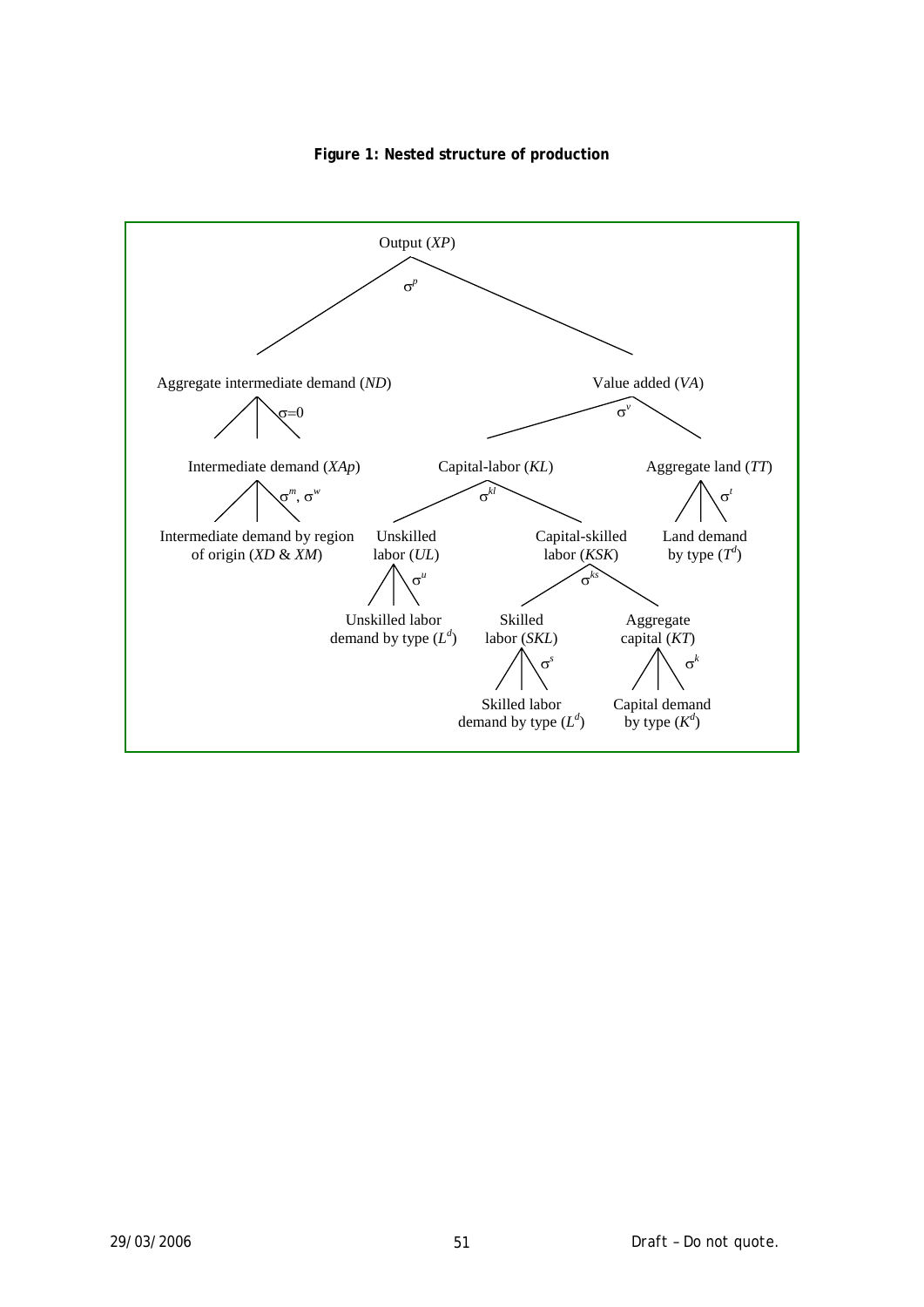

#### **Figure 2: Nested structure of consumer demand**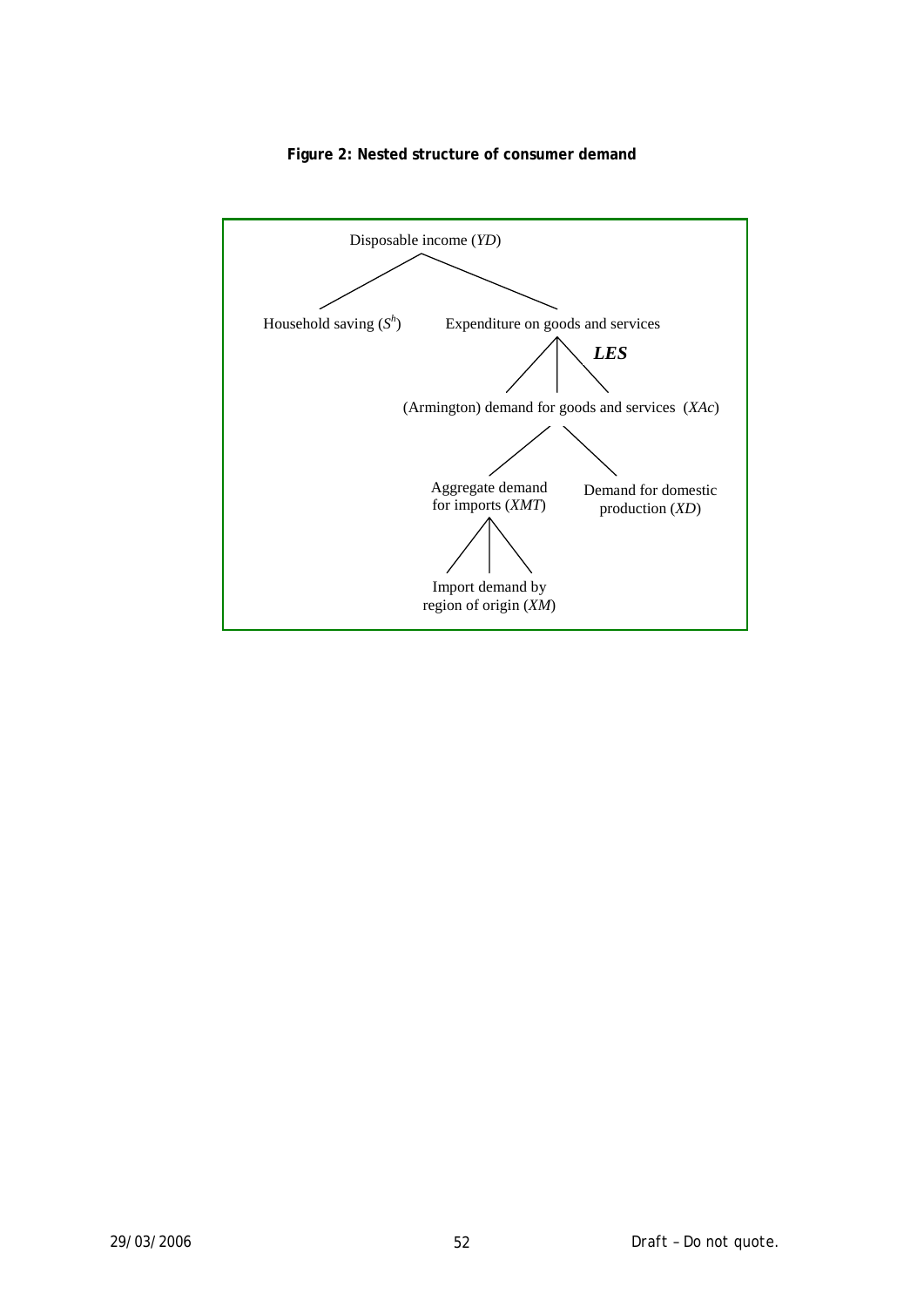# **5. ECONOMETRIC ESTIMATION**

As the previous sections have made clear, IPALP relies on a data intensive research strategy using economic models with high levels of institutional detail. To achieve the most productive synthesis of these extensive datasets and relatively complex simulation models, we rely on a combination of traditional calibration and direct econometric estimation of the underlying behavioral relationships. Calibration is generally a simple matter of fitting economic share parameters (e.g. input-output coefficients) to the baseline equations. To capture more complex interactions, however, we need a variety of functional forms that are best estimated directly from local data resources. This is particularly the case for households, and even more so for the rural poor, whose responses and welfare are the focal point of IPALP. By more rigorous modeling of household level production systems, agricultural marketing, and labor use at home and elsewhere, we can better identify household income opportunities and the role of livestock in local production and markets. In this section, we review our approach to three of the most important behavioral components of the model, household production responses, labor supply, and consumption.

## **5.1. Production Response**

Traditional economywide models have generally failed to recognize that agricultural production in developing countries bears little resemblance to a neoclassical/leontief specification of production. In this framework, a single representative production activity (for each agricultural product or sector) combines constant share inputs with factors of production recruited from national labor, capital and (sometimes) land markets. This activity then maximizes profits and some portion of its factor income accrues to rural households who make their expenditure decisions independently.

In reality, most rural households in the developing world are combined production and consumption units. Their factors largely belong to them and a significant part of their output is retained for own consumption. Although evidence indicates that even remote households are aware of local market signals, more remote areas exhibit higher levels of self-sufficiency. This may be partly because of price biases such as those described above, or because of other behavioural characteristics. The consequence in any case is that more careful specification of rural household behavior is needed to model their supply and input use responses.

While we make no pretence to definitive treatment of this, we believe that joint specification of production and consumption can shed important light on rural economic participation, particularly household decisions in response to changing prices and emergent market opportunities. Economywide CGE models use (combined Leontief and CES) industrial technology at the sectoral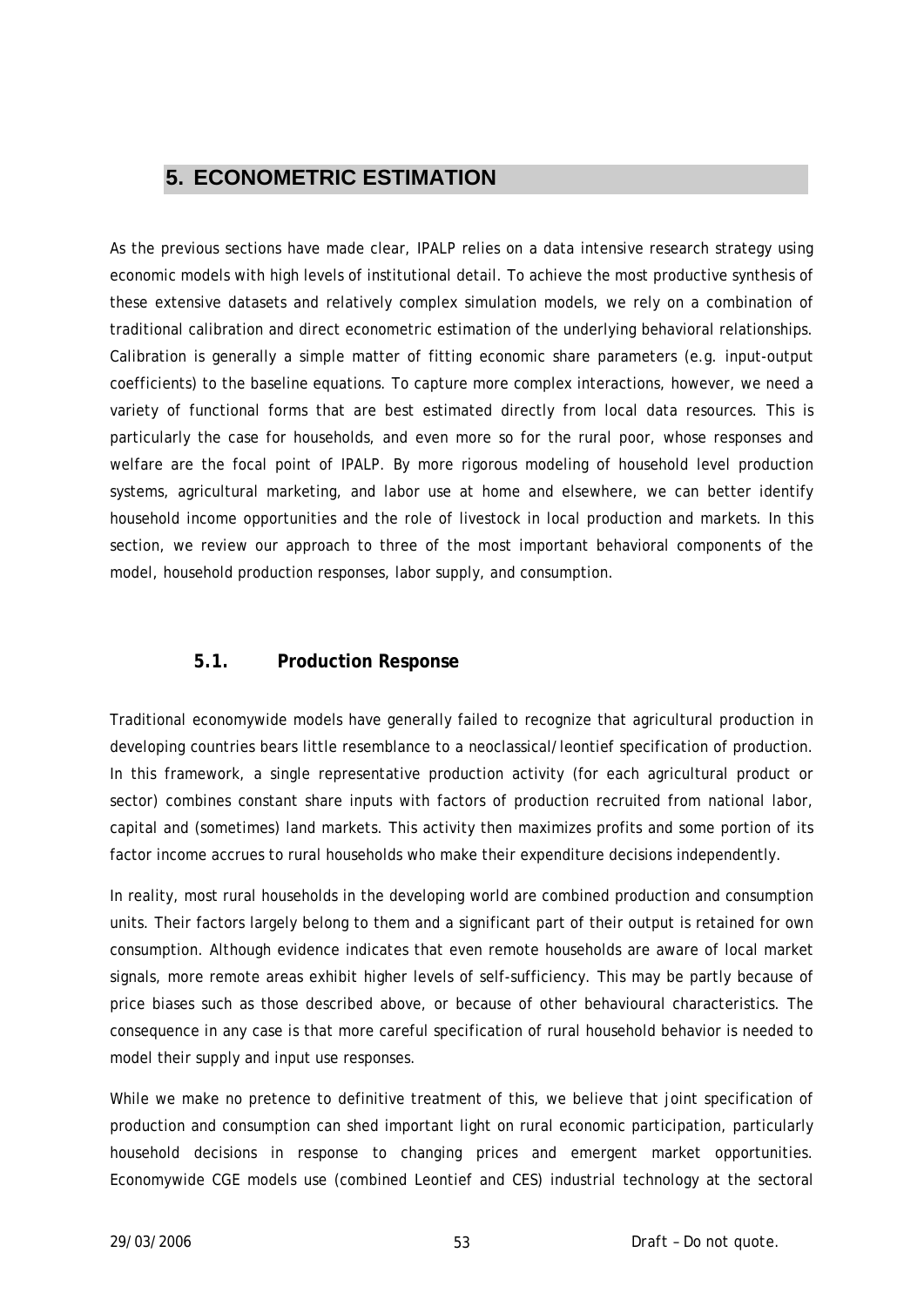level, which bears little resemblance to the microeconomics of household production decisions. Standard micro-simulation techniques, including all the antecedents to our approach, have relied on human capital based specification of household profits. While these components are important to wealth determination, household agricultural technologies are in fact very dependent on the quantity and quality of non-human factors and inputs, and this needs to be estimated more directly.

Households are assumed to be characterized by the representative attribute vectors  $x_i$  drawn from the VHLSS. This means the sample is stratified into household categories representing a discrete partition of each component in  $x_i$  as defined in the previous section. With the characteristics come econometrically estimated functions for significant behavioural relationships, including consumption, household production, and labor supply. Consumption is calibrated to a standard ELES form, whereas we model household production with two alternative specifications. and production arising from a household profit function. For calibrating consumption, we assume households divide output between own use and the market. To calibrate production, we are fortunate to have estimates of both types of household production in the SAM. Activities with no own production in the base data will be assumed to be produced by standard neoclassical enterprises.

Where data are available on own production for market, we want to specify, estimate, and implement household productions at the micro level and aggregate them consistently with the macro data. At the micro level, the production function F() of equation 4.2 above is estimated using a flexible functional form representing a multi-input, multi-output production technology.<sup>[36](#page-53-0)</sup> In particular, consider a production unit using variable inputs  $x \in R^n$  available at prices w∈R<sup>n</sup>, together with a quasi-fixed input H∈R to produce outputs y∈R<sup>m</sup> for sale at given prices  $p \in R^m$ . Define the  $(m+n)x1$  vector  $q' = (p \ w)$  and the corresponding quantity vector  $u' = (-y x)$ , and suppose that the producer adjusts variable inputs and outputs to maximize profit  $\pi$  = py - wx = qu. With this specification, we can consider the variable profit function given by

$$
\pi(p, w, H) = \max_{y, x} \{ py - wx \mid (x, y, H) \in T \}
$$

where T⊂R<sup>n+m+1</sup> is a well behaved production possibility set. For practical estimation, we use duality relationships to obtain a generalized profit function of the Generalized Leontief (GL) form

$$
\pi(q,H) = \sum_{i=1}^{m+n} \sum_{j=1}^{m+n} \alpha_{ij} q_i^{1/2} q_j^{1/2} + \sum_{l=1}^{m+n} \alpha_{lkl} q_l H^{1/2}, \ \alpha_{ij} = \alpha_{ji}
$$

which in turn extends to a CET-CES-GL $^{37}$  $^{37}$  $^{37}$  form for profit maximizing outputs and input demands given by

-

<span id="page-53-0"></span><sup>&</sup>lt;sup>36</sup> Here we follow a long list of contributions, including Gorman (1968), Diewert (1973), MacFadden (1978), and most recently Behrman et al (1989). The approach currently under development could be extended to include non-homogeneous inputs, as described in an annex below, but this was infeasible in the present timetable.

<span id="page-53-1"></span><sup>&</sup>lt;sup>37</sup> This extended acronym stands for Constant Elasticity of Transformation (in output), Constant Elasticity of Substitution (between inputs) and Generalized Leontief (also between inputs).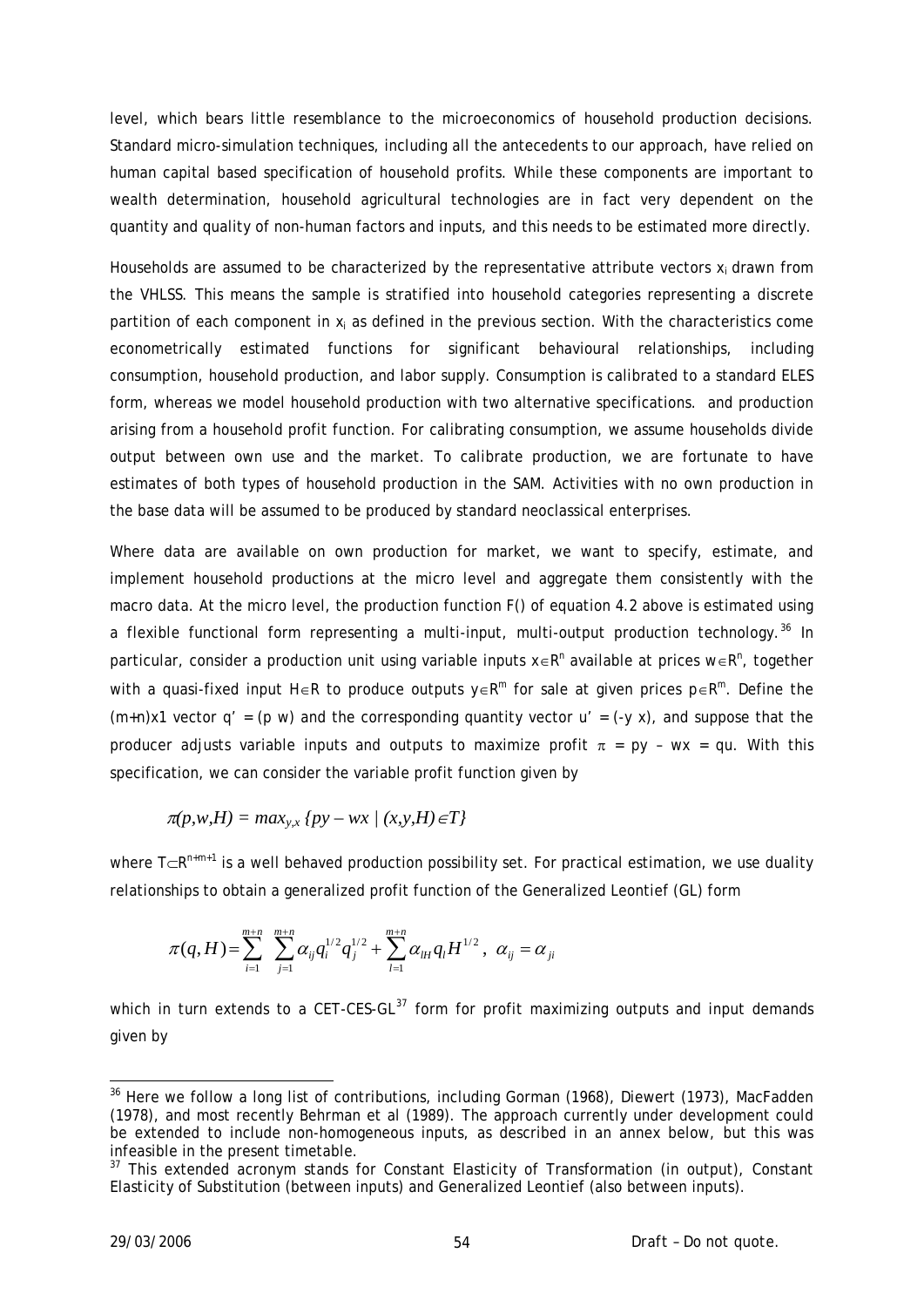$$
u^{i}(q,H) = \alpha_{ii}q_{i}^{\varepsilon}} \left( \sum_{j=1}^{m+n} \alpha_{ii}q_{i}^{\varepsilon} \right)^{\frac{1-\varepsilon}{\varepsilon}} + \sum_{j=1}^{m+n} \alpha_{ij}q_{i}^{1/2}q_{j}^{1/2} + \alpha_{iH}q_{i}H^{1/2}, \ i = 1,...,m+n
$$

This reduced for yields both outputs  $u^{i}(q,H) = y^{i}(q,H)$  and inputs  $u^{i}(q,H) = -x^{i}(q,H)$ . For econometric estimation, we implement this functional form at the lth household level in the kth province as follows:

$$
u_{il} = \mu_{ik} + f_{il}(q_{lk} H_l; \alpha_i) + v_{il}
$$

where

 n = Cereals, Livestock, OthAg m = Labor, Livestock, OthInputs  $H = I$  and

Formally, we estimate equation (4.9) with a nonlinear generalized least squares estimator  $\alpha = \{\alpha_i\}$ which is the solution to

$$
\inf_{a} \left[ [u - \mu - f(q, H; \alpha)]^{\mathrm{T}} \Psi^{-1} [u - \mu - f(q, H; \alpha)] \right]
$$

where Ψ is based on the nonlinear least squares residuals from estimates of the system  $u_{ii}$  above.<sup>[38](#page-54-0)</sup>

#### **5.2. Labor Supply**

The second primary channel for improving rural incomes is the labor market, which can provide cash employment for farm residents locally and, if they are willing to migrate, regionally, nationally, and even internationally. In developing countries, off-farm employment, including distant migration, is a primary means for rural households to participate in urban-centered growth stemming from external liberalization and other national reforms. Direct local earnings are important and many rural communities exhibit complex markets for off-farm employment, including both cash and inkind compensation. Generally speaking, however, the primary driver of rising living standards in this channel is remittances from workers who migrate to regional or national urban markets. Not only does this migration provide rural households with access to more dynamic economic growth trends, but cash remittances overcome many obstacles to local capital accumulation, investment, and

-

<span id="page-54-0"></span><sup>&</sup>lt;sup>38</sup> This estimation has presented extreme difficulty until recently because of the prevalence of limit observations (zero inputs or outputs) in the sample. To control for these censored observations, as well as to allow for a general heteroscedastic structure, we are using the unconditional variances (based on both limit and non-limit observations) as a second order Taylor series approximation based on the consistent nonlinear least squares residuals. This procedure has ameliorated estimation problems for the majority of provinces, and we are currently refining if further to cover the others. Complete results will be forthcoming.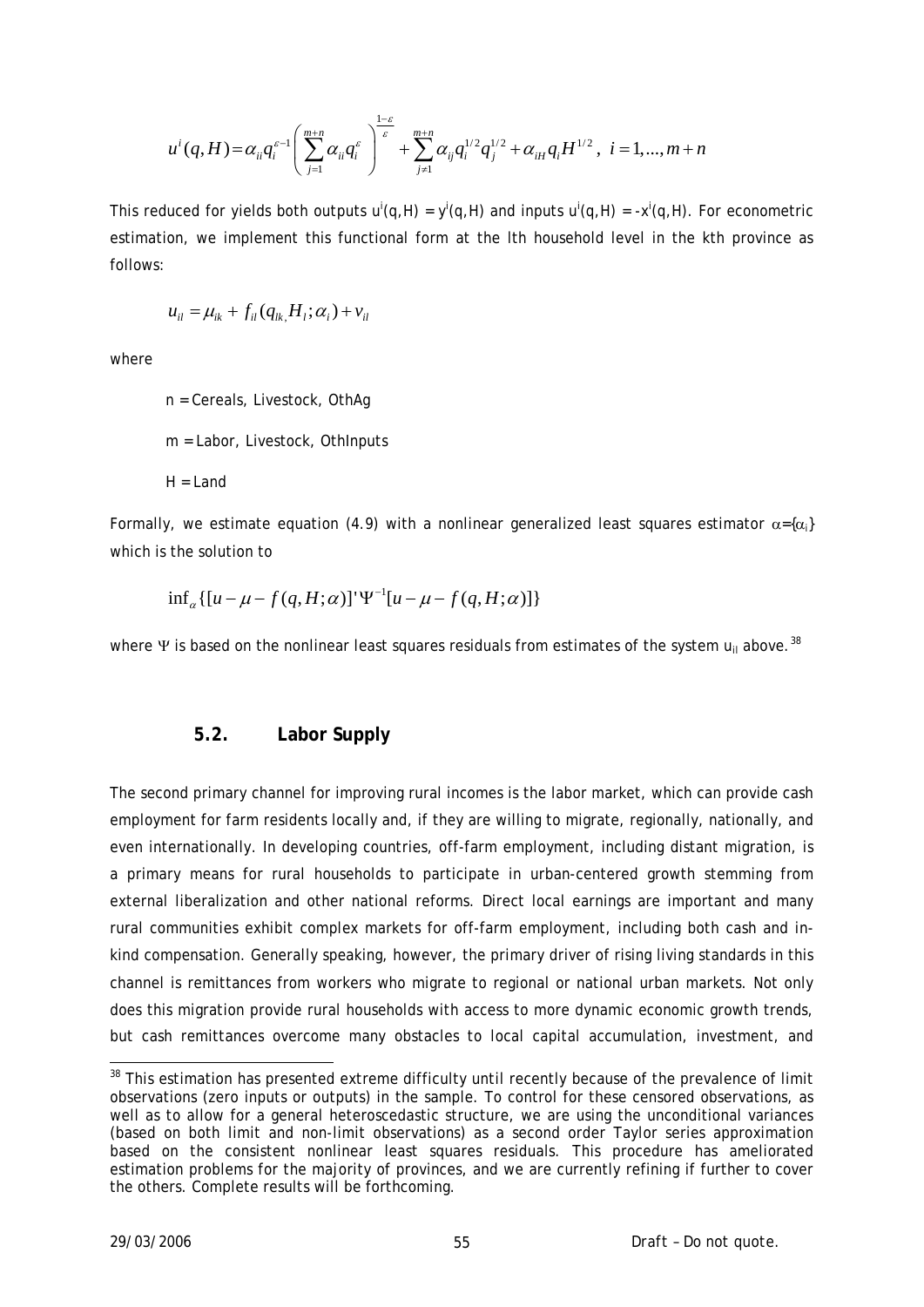enterprise development. These new sources of savings also reduce the vulnerability of rural households to economic shocks and thereby reduce their relative risk aversion, promoting adoption of new practices and other forms of entrepreneurial risk taking. This latter category surely includes livestock development.

Finally, we have seen in the previous section that complex links exist between labor income and livestock. In particular, it appears from the econometric analysis that remittances are strongly associated with emergence into marketable livestock production. Conversely, increasing livestock holdings and income can liberate household members to move to off-farm employment. Animal traction to some extent substitutes directly for labor, and livestock's many contributions to farm income and productivity free workers indirectly.

All in all, the labor-livestock link is a two-way street, and policies to promote livestock development should be grounded in a better understanding of the ways in which household allocate labor across its alternative uses. We do precisely this with the econometric component of IPALP, using detailed occupational choice models such as the examples calibrated for NMR in the annexes. Ultimately, these are intended for use in micro-simulation, where we model individual household responses to external policies and events. For PPLPI, the immediate objective is to develop smallholder livestock capacity. The ultimate objective, however, is poverty alleviation, and between the two is a complex chain of household responses, with many indirect linkages that can cumulatively outweigh the direct ones. For example, more marketable livestock may raise farm income by a certain amount. If this enterprise change permits household members to work in the formal sector, the resulting income effect could be much greater. Conversely, migrant remittances may be used for complementary investments which multiply the gains from direct livestock assistance. In any case, more effective livestock assistance can benefit from a better understanding of linkages between itself and the two main channels of rural income generation.

To better understand this important microeconomic behavior, we use LSMS survey data to formally estimate labor supply. Consider a given household h which can supply k varieties of labor (occupational classes in the SAM accounts). For an individual household, the problem is to maximize income

$$
\max \sum_{i=1}^k w_i L_{hi}
$$

subject to

$$
L_h = \left[ \sum_{i=1}^n \alpha_{hi} \lambda_{hi} L_{hi}^{\nu} \right]^{1/\nu}
$$

where L*hi* represents labor supplied to market *i* at wage w*i*, and Lh is aggregate supply for household h. We also want to discriminate between  $\alpha_{hi}$ , a standard calibrated share parameter, and  $\lambda_{hi}$ , which represents a "technology" of labor supply, such as education or training. The relevant reduced forms are then given by: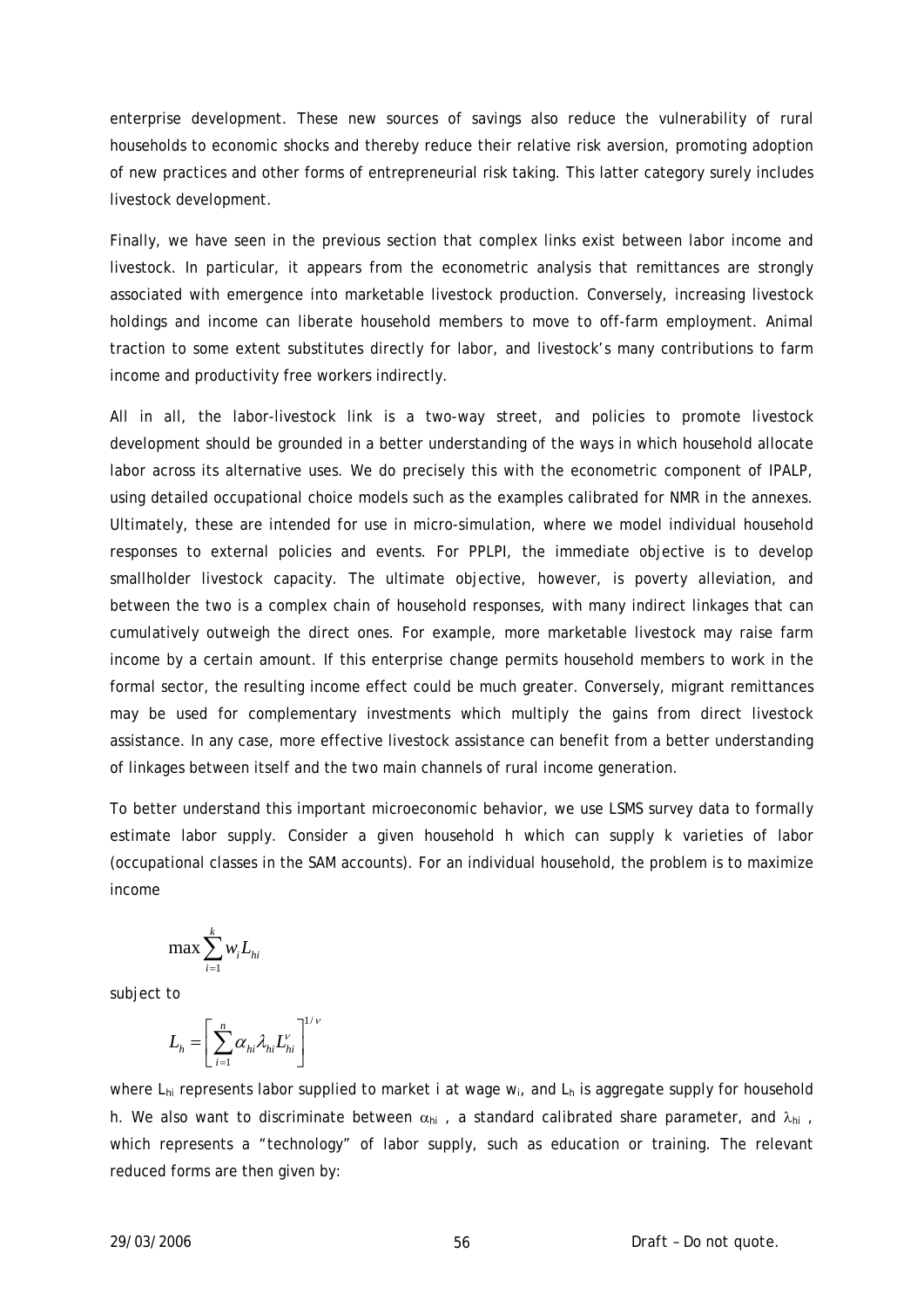$$
w_h = \left[\sum_i \alpha_{hi} \lambda_{hi} w_{hi}^{1+\omega}\right]^{1/(1+\omega)}
$$
  

$$
L_{hi} = \alpha_{hi} \lambda_{hi} \left(\frac{w_{hi}}{w_h}\right)^{\omega} L_h
$$

where we have the following relation between the CET transformation elasticity and the primal and dual share parameters:

$$
\omega = \frac{1}{v-1} \Longleftrightarrow v = \frac{\omega+1}{\omega}
$$

and

$$
\omega > 0
$$
  

$$
\gamma_{hi} = g_i^{-\omega} \Leftrightarrow g_i = \gamma_{hi}^{-1/\omega}
$$

where  $\gamma_{hi} = \alpha_{hi} \lambda_{hi}$ . The parameter  $\omega$  is the transformation elasticity which is either estimated econometrically or designated by the user. The other parameters can be calibrated using the base year values for the variables and the transformation elasticity. Typically in the model implementation there is no need for the CET primal exponent ν, nor the primal share parameters, the  $\alpha_{hi}$ . When we ignore technology ( $\lambda_{hi}$  =0), and simply want to calibrate  $\gamma_i$  from the initial employment data, this is readily done by inverting the first order conditions as

$$
\gamma_i = \left(\frac{L_{hi,0}}{L_{h,0}}\right)\left(\frac{w_0}{w_{hi,0}}\right)^{\omega}
$$

If we are to capture the real heterogeneity of household labor responses, however, these equations need to be estimated directly from micro data such as the LSMS. We are currently experimenting with a number of CET specifications for this purpose, and will implement the most efficacious one in the IPALP studies.

### **5.3. Expenditure Behavior**

In the standard specification of the CGE model, household consumption and savings behavior are determined jointly as the outcome from maximizing a utility function, using the Extended Linear Expenditure System (ELES). For a given household and a single commodity (i), this results in the following equations:

$$
XAc_i = \theta_i + \frac{\mu_i}{PAc_i} \left( Y - \sum_j \theta_j PAc_j \right) = \theta_i + \frac{\mu_i Y^*}{PAc_i}
$$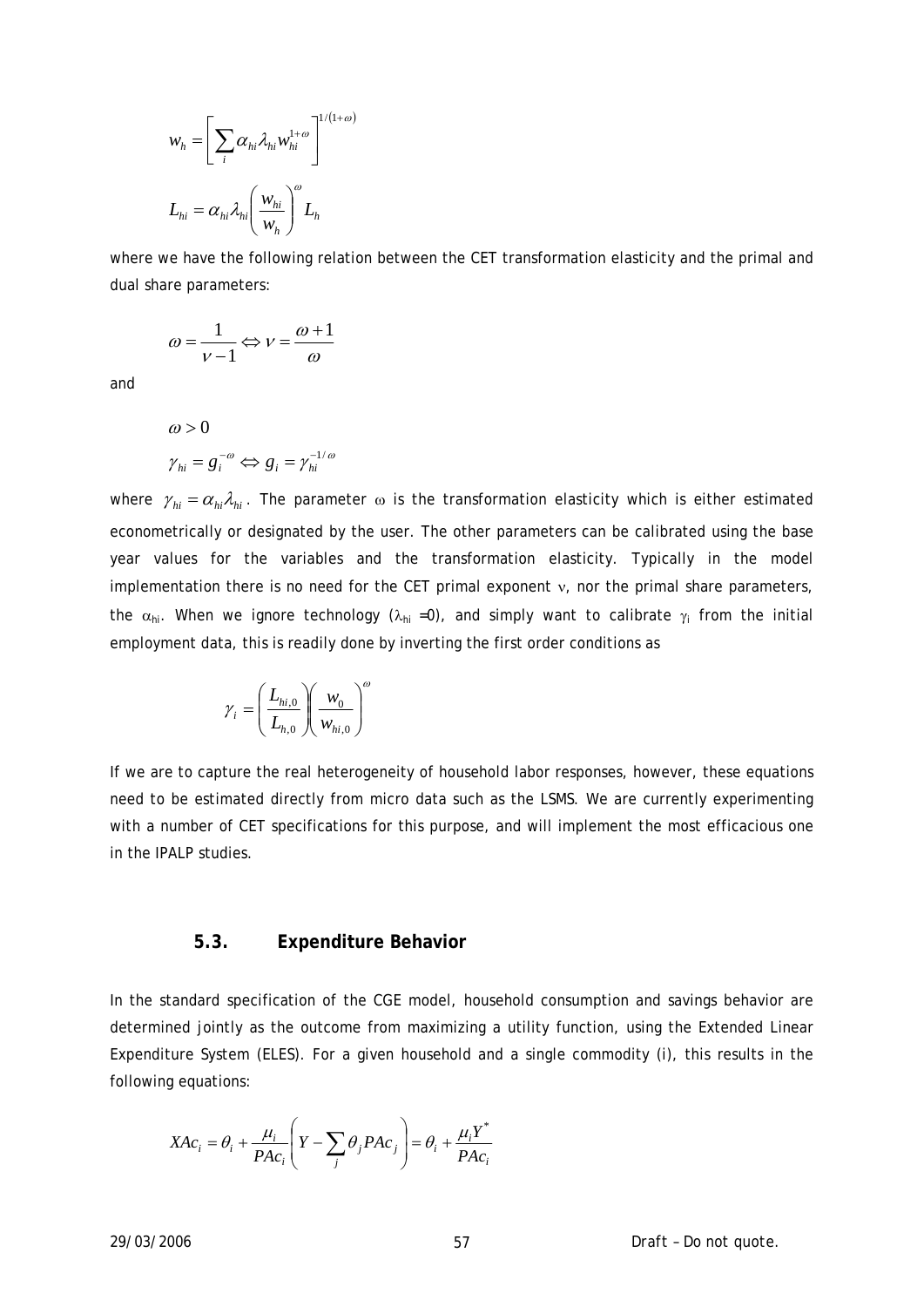$$
\theta_i = \eta_i + \omega(Xh_i)
$$
  
\n
$$
\theta_i = \eta_i + \omega(q_{ik}, Hi_i)
$$

$$
S^h = \left(1 - \sum_i \mu_i\right) Y^* = Y - \sum_i P A c_i X A c_i
$$

where *Y* is total disposable income, *XAc* is consumer demand (at the Armington level), *PAc* is the vector of consumer prices, and  $S^h$  is household saving. Consumer demand is the sum of two components, a subsistence and own-produced minimum (or floor consumption), θ, and a share, μ, of committed expenditures (or supernumerary income), Y, defined as residual income after aggregate expenditures on the subsistence minima. The minimum  $\theta$  is in turn a combination of a true subsistence minimum and CET share of own-output allocated to household consumption. The latter are determined endogenously in response to varying prices and wages. For households with own production, the intercept of this function is  $\eta$ , meaning that own needs are met before market goods are purchased.

This functional form is normally calibrated to aggregate consumption data when the model is implemented, but we are currently experimenting with direct econometric estimation at the provincial level. Results will be forthcoming, and these will shed more detailed light on rural consumption patterns and cost of living determinants. Meanwhile, however, simulations can be undertaken with the calibrated version.

Note that by assumption, the floor savings level is 0, and that savings is determined in nominal terms. For the purposes of welfare evaluation, the consumer price level is used as a proxy for the 'price' of savings. Savings can be regarded as claims to a future bundle of consumption goods with the expected price given by the current consumption price index.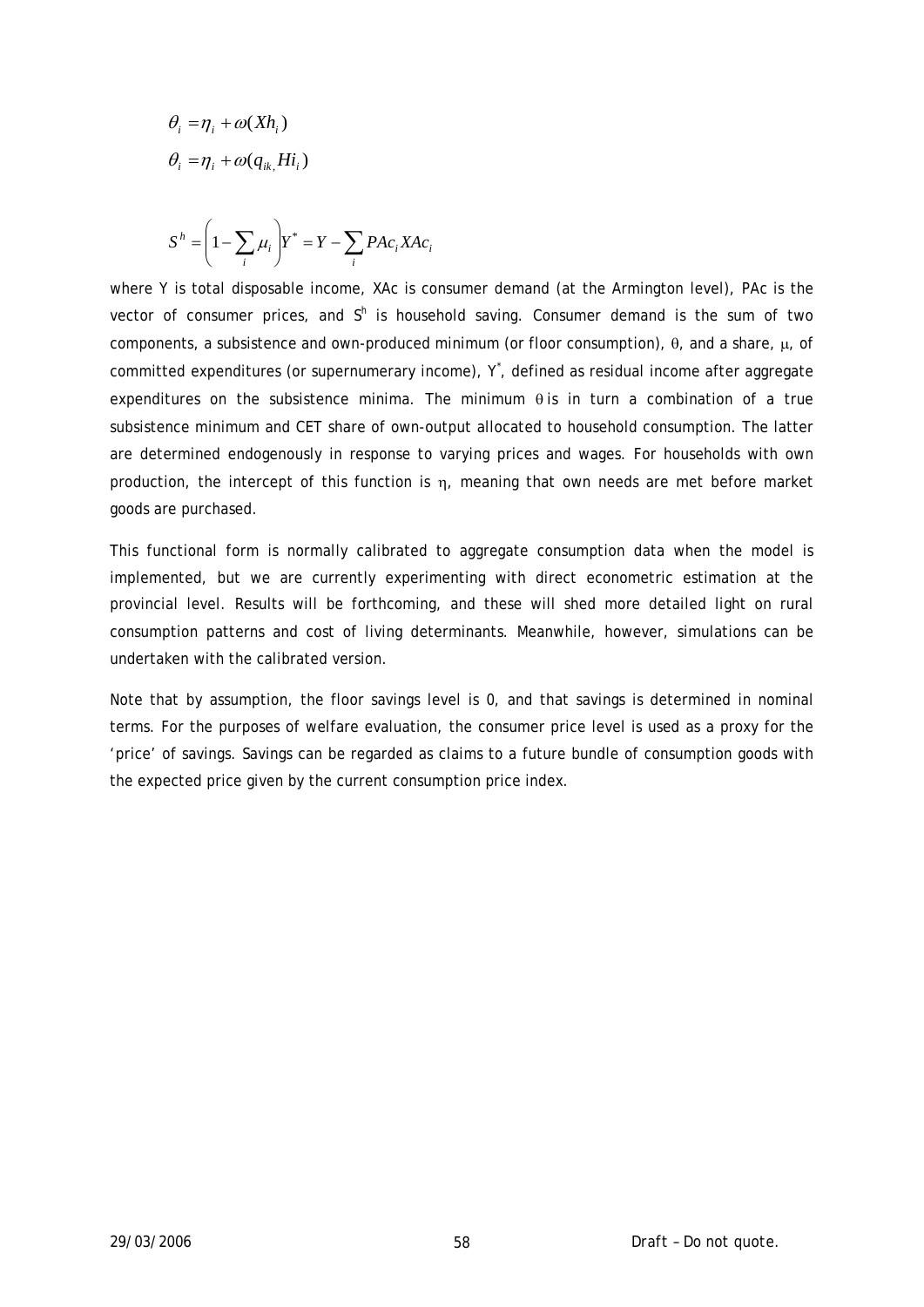# **6. MEASURING POVERTY AND OTHER LIVING STANDARD IMPACTS**

Significant progress has been made in recent years on methods for ex post analysis of income distribution and poverty. The advent of decomposable measures has inspired an extensive analytical literature and a broad spectrum of practical measurement tools.<sup>[39](#page-58-0)</sup> In this project, we exploit that literature and link it explicitly to the modeling framework, enabling a wide range of scenario analysis with endogenously determined distribution and incidence measures. There is precedent for this approach in more aggregated context, but the present effort seeks to capture more detailed institutional characteristics and market segmentation.<sup>[40](#page-58-1)</sup>

In the IPALP approach, we want to elucidate incidence by exploiting new work on measures of poverty and income distribution. At the same time, we hope to extend these contributions by incorporating the novel features of our own modeling approach. In particular, the CGE model is intended to capture the process by which national level policies (e.g. livestock promotion, WTO accession, etc.) transmits economic effects across the national economy and, in particular, to microeconomic institutions. Detailed model results, including modeling of labor supply and production that give detailed information about induced adjustments in factor and product markets. Finally, we want to present a set of incidence measures that incorporate broader considerations such as those reflects in the UN Human Development Indices (HDI) and Millennium Development Goal (MDG) measures. Moreover, these measures are endogenous to the model, allowing them to vary directly from scenario to scenario rather than post-processing them.<sup>[41](#page-58-2)</sup>

By applying established measures to new microeconomic incidence results, we hope to improve general understanding about the determinants of human welfare, particularly among the rural poor who are the primary targets of the PPLPI initiative. By extending these measures to encompass a broader spectrum of structural features and welfare characteristics, we want to advance the same objective but also contribute to poverty research generally.

# **6.1. Generalized Poverty and Inequality Measures**

Two of generalized entropy measures of inequality (Theil: 1967),

-

<span id="page-58-0"></span> $39$  See e.g. Bourguignon: 1979, Foster et al: 1984, and Kanbur: 1984, followed by many contributions including Ravaillion (examples follow) and others.

<span id="page-58-1"></span><sup>40</sup> See e.g. Datt et al (2003).

<span id="page-58-2"></span><sup>&</sup>lt;sup>41</sup> Several attempts have been made to assess CGE scenarios with ex post poverty and inequality measures. In addition to the present exercise, only one, a new manuscript by Ravallion and Lokshin (2004), link the two approaches directly.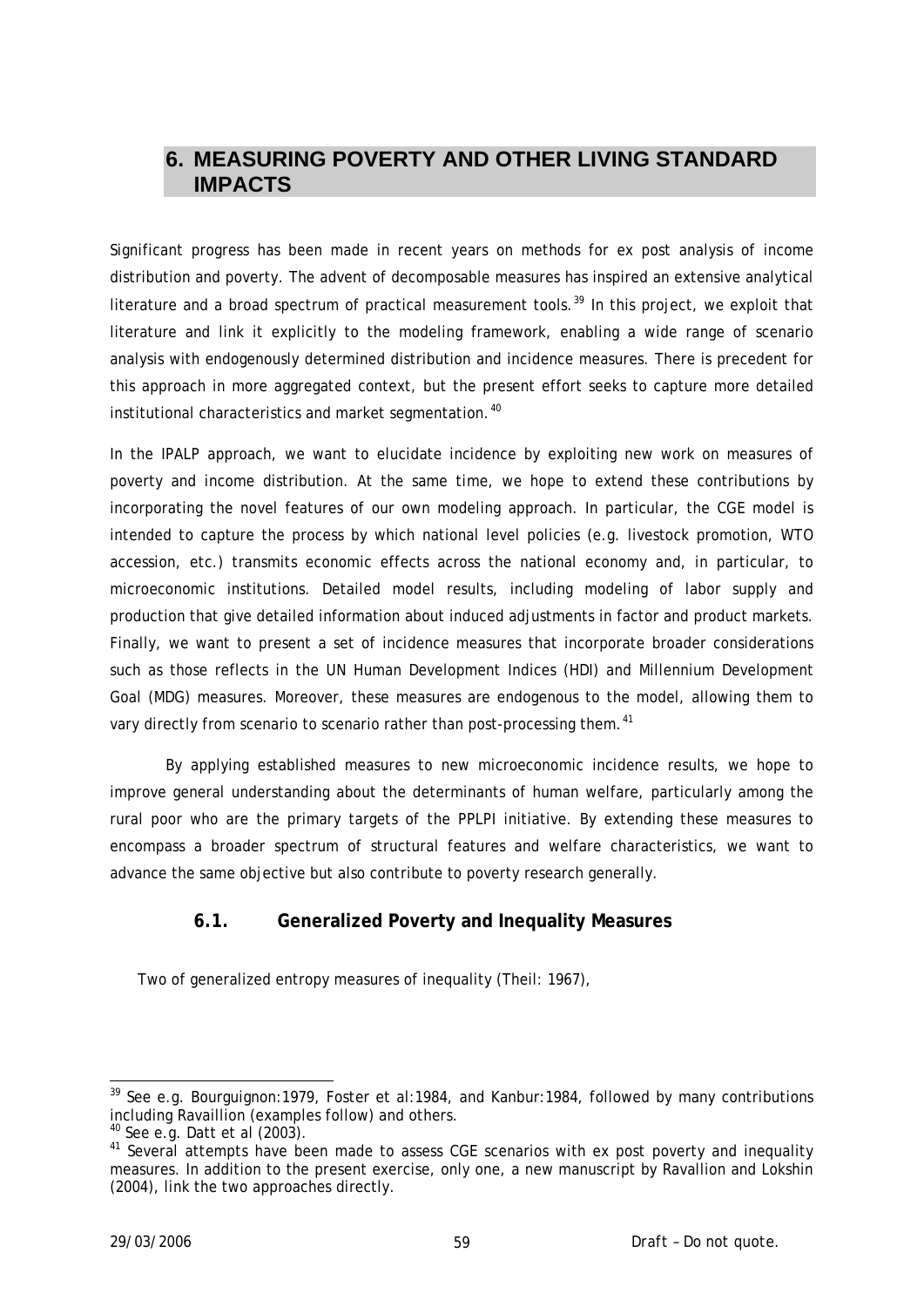1.  $GE(0) = \frac{1}{W} \sum w_i \log \frac{y_i}{y_i}$ *W*  $GE(0) = \frac{1}{W} \sum_{i} w_i \log \frac{y_i}{n}$ , the mean log deviation, where y<sub>i</sub> is income of household i, w<sub>i</sub> is their sample weight, and W is the total population, and

2. 
$$
GE(1) = \frac{1}{W} \sum w_i \frac{y_i}{\overline{y}} \log \frac{y_i}{\overline{y}}
$$
, the Theil index of inequality

We also include the traditional index of inequality,

3. 
$$
Gini = \frac{W+1}{W-1} - \frac{2}{W(W-1)\bar{y}} \sum w_i y_i [\rho_i + 0.5(w_i - 1)] \text{ where } \rho_{i+1} = \rho_i + w_i
$$

Finally, three versions of the poverty index popularized by Foster, Greer, and Thorbecke (1984),

i.e. 
$$
P\alpha = \frac{1}{N} \sum_{i=1}^{N} \max \left[ 0, \left( \frac{z - y_i}{z} \right)^{\alpha} \right]
$$
 with defined powerty line  $z_i$ .

- 4. P0 = Headcount incidence of poverty
- 5. P1 = Depth of poverty
- 6. P2 = Severity of poverty

In addition to these traditional measures of poverty and inequality, we will implement a suite of livings standards indicators that have more recently emerged in the development policy literature. These include the United Nations Human Development Indicators (HDI) and a subset of the Millennium Development Goals (MDGs). In each case, these measures will be localized to the economy and target group under consideration and made endogenous to the policy simulations. In this way, we can use a variety of internationally accepted metrics for evaluating PPLPI and related policy initiatives.

## **6.2. Human Development Indicators**

## **6.3. Millennium Development Goals**

The Millennium Development Goals (MDGs) are a set of development indicators endorsed unanimously by the UN General Assembly in its 2000 Millennium Declaration (a complete list is given in an annex below). A number of these indicators are relevant to both the capacity to produce and benefits derived from livestock. As has been emphasized in flagship FAO publications (FAO:2004), these indicators are of immediate relevance to food security and therefore implicate the livestock directly in multilateral policy dialogue and development goal setting. Thus it would be desirable to incorporate these into the IPALP assessment indicators.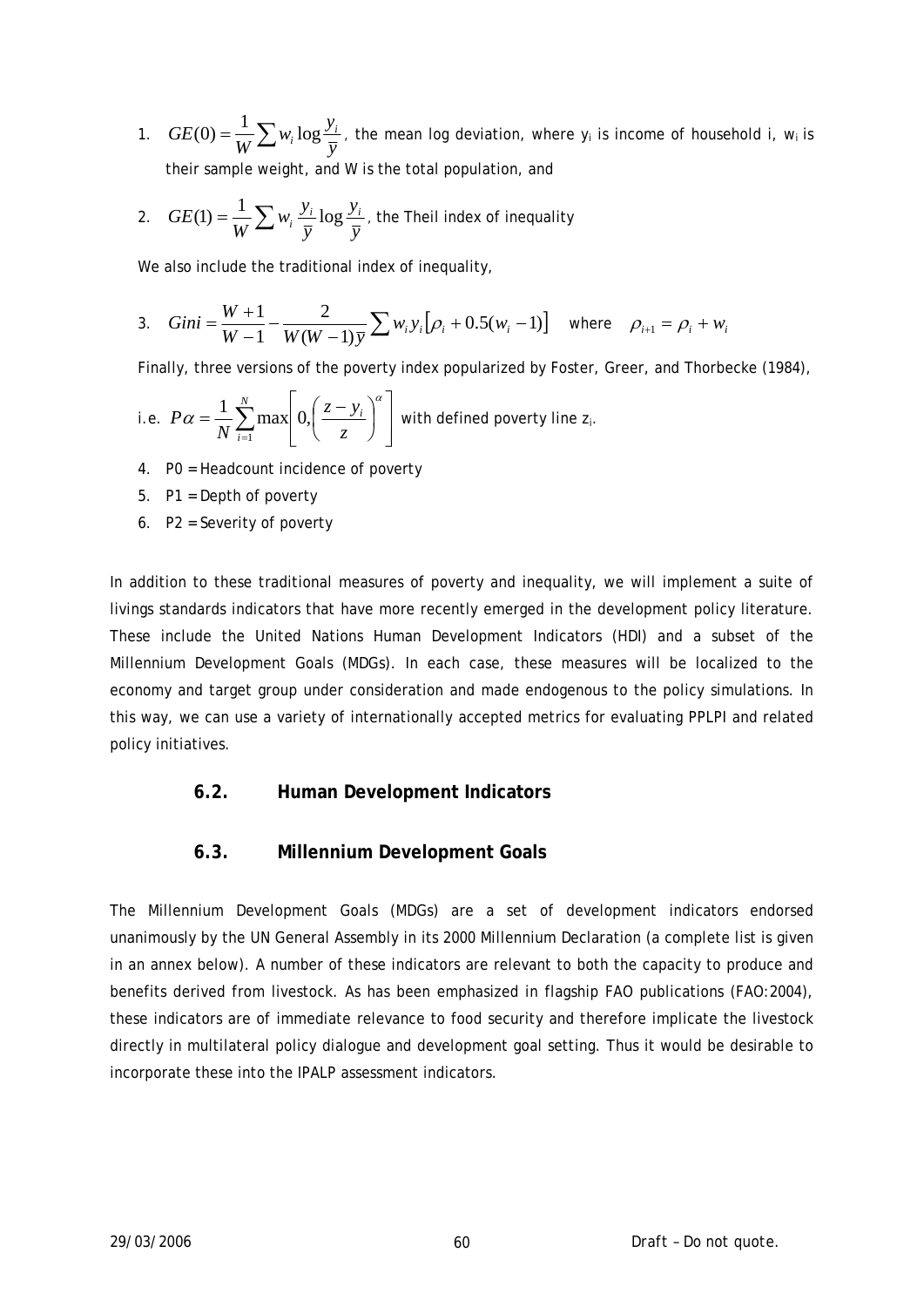# **7. DIGITAL MAPPING OF ECONOMIC CONDITIONS**

Digital mapping techniques are revolutionizing the empirical assessment of all kinds of data. In economics, mapping has demonstrated its ability to sharpen insights from empirical analysis and dramatically enlarge the audience for applied policy analysis. Mapping not only makes ex ante economic assessment more intuitive and compelling, but can contribute in essential ways to it makes can make essential contributions to policy implementation and effectiveness. From a political economy perspective, policy makers need to clearly identify stakeholders who will be positively and adversely affected, recruiting the former to support the policy and anticipating the adjustment needs of the latter. Because it facilitates more general understanding and dissemination of policy results, mapping can play a critical role in promoting development strategies like PPLPI.

For these reasons, digital mapping is one of the mainstays of IPALP, providing a geographic "window" to the economic assessment results we obtain from the economic datasets and models. Generally speaking, mapping results are developed and presented in two ways: as a local atlas of baseline economic conditions and as a geographic representation of policy simulation results. In this section, we summarize the basic approach and present a few examples.

# **7.1. A Synoptic Atlas of Rural Poverty, Market Participation, and Asset Ownership**

The IPALP approach is focused on a relatively specific set of policies and issues, and our application of mapping techniques is scaled to this research agenda. For that reason, the baseline mapping activity for IPALP represents only a synoptic atlas of each case, including primary characteristics of the rural poor and their economic activities. For all cases in the IPALP project, we strive to present a minimum set of maps covering essential initial conditions. This should include, but need not be limited to, the following: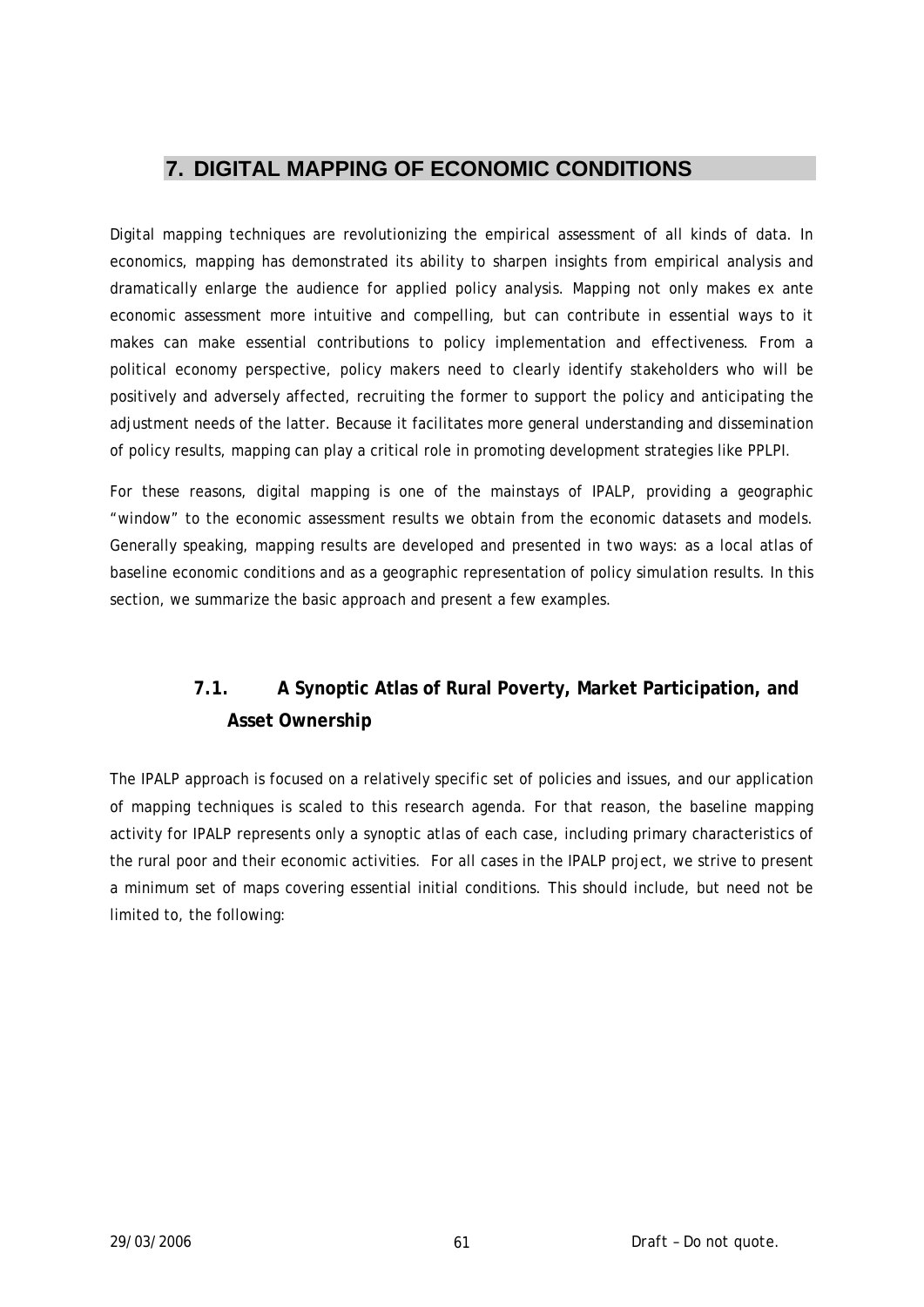## **Reference IPALP Map Portfolio**

|  | 1. Geographical Overview |                                                          |
|--|--------------------------|----------------------------------------------------------|
|  | 1.1                      | <b>Transportation network</b>                            |
|  | 1.2                      | Relief                                                   |
|  |                          | 2. General Demographic Characteristics                   |
|  | 2.1                      | Population density or Population distributions           |
|  | 2.2                      | Population 5 years of age and younger                    |
|  | 2.3                      | Population 65 years of age and older                     |
|  | 2.4                      | Dependency Ratio ((2.2+2.3)/Total)                       |
|  | 2.5                      | Average household size persons per household             |
|  |                          | 3. Literacy and Education                                |
|  | 3.1                      | Literate population 15 years of age and older            |
|  | 4. Economic Activities   |                                                          |
|  | 4.1                      | Economically active population 15 years of age and older |
|  | 4.2                      | Unemployed population 15 years of age and older          |
|  |                          | 5. Ethnicity and Religion                                |
|  | 5.1                      | Ethnicity                                                |
|  |                          | 6. Living Conditions                                     |
|  | 6.1                      | Average living space per capita                          |
|  | 6.2                      | Percent of households with access to clean water         |
|  | 6.3                      | Households with electricity                              |
|  |                          | 7. Poverty and Accessibility                             |
|  | 7.1                      | Incidence of poverty                                     |
|  | 7.2                      | Access to main urban areas                               |
|  |                          |                                                          |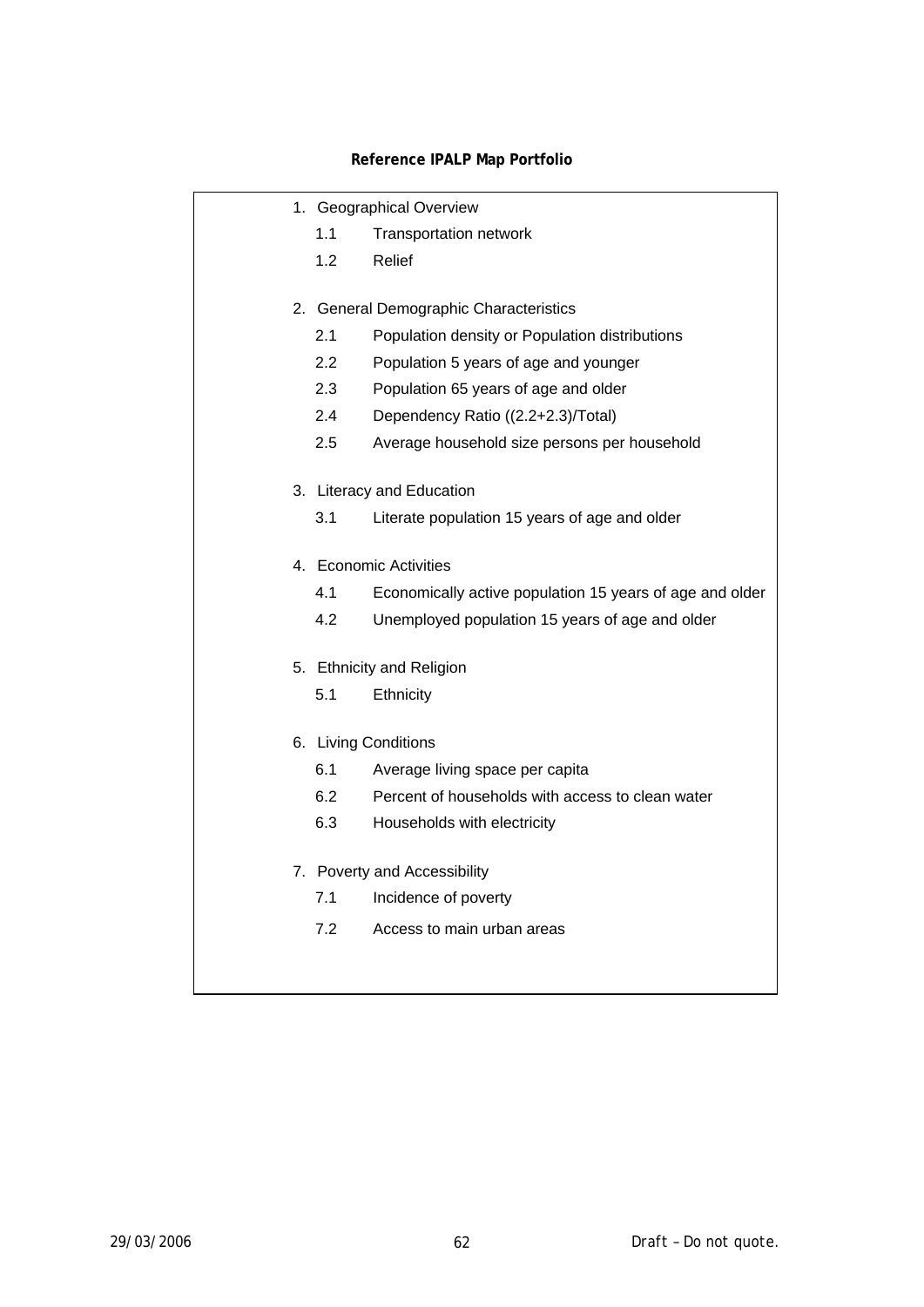# **7.2. Mapping Policy Outcomes**

While the synoptic atlas provides a revealing overview of existing economic conditions, the main objective of IPALP is to provide ex ante insight about the effects of actual or prospective economic policies, PPLPI being the primary example of this. To extend our insights in this way, we the primary assessment tools, economic models, with the descriptive facility provided by digital mapping. There are many ways of doing this, and our result mapping methods are still a work in progress. In this section, we summarize the general principles of the approach and present a few examples.

The primary outputs of IPALP's economic modeling are direct economic variables and indicators of human welfare. The former include detailed information on income, employment, production, consumption, while the latter include all the composite poverty, inequality, and human development indexes discussed above. Our results mapping approach will present these in a comparative manner, indicating graphically how the relevant indicators have changed as a result of policy or policies.

## *7.2.1. Mapping Methodology*

Geographic visualization of data within GIS is a powerful tool with the ability to analyze and display large amounts of data in an easy to read output format, supporting so the process of transforming data to information and to knowledge that is accessible also to a non-specialist audience such as e.g. policy-makers. IPALP is aiming at making best possible use of this tool to support the communication of potential alternative outcomes of policy adjustments in the livestock sector.

While the ability of current computing technology drastically increased the potentials of geovisualisation, basic conventions on cartographic visualization to convey the maximum amount of information through the maps, however, need to be considered. The conceptualization of socioeconomic phenomena as objects in spatial representation shall hereafter be explored, and basic mapping conventions relevant to the spatial visualization of socioeconomic outcome scenarios will be discussed.

Spatial representations in a GIS are always abstractions of selected aspects of a real world situation, where, in our case, socioeconomic attribute data are being linked to spatial objects for representation. Gatrell (1991) defined such spatial objects as entities with both a spatial location and geographically independent attribute characteristics. Such abstractions imply the importance of the questions about what exactly shall be represented, and for what purpose, and consequently, also about who makes those decisions. The high relevance of these issues particularly in its application to socioeconomic aspects shall be illustrated with a spatial visualization of the geographic distribution of poverty in Vietnam taken from Minot, Baulch, and Epprecht, (2003), as depicted in Fig. XXX: while both maps are based on the same estimates of commune-level poverty, each of them appears to indicate the location of geographical 'hotspots of poverty' in exact opposite places than the other map does. While the 'cause' of this apparent contradiction obviously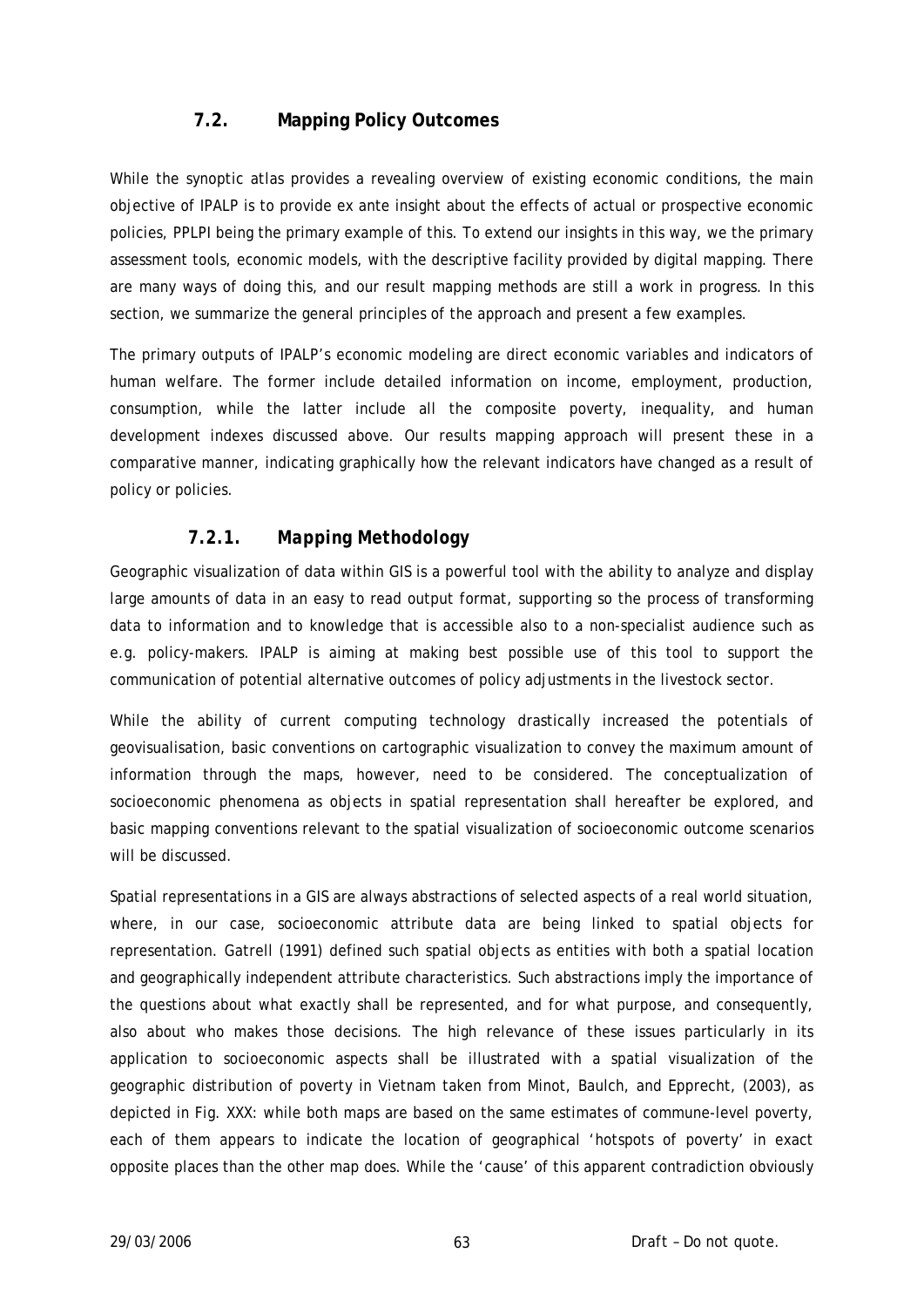lies in the underlying uneven population distribution, the example illustrated the importance of decisions on what shall be visualized, and for what purpose: Shall 'poverty density' be mapped to identify 'poor people', or do we want to identify 'poor areas' though a geographic depiction of 'poverty rates'?

While socioeconomic phenomena vary across space, their exact 'value' can typically not be measured and attributed to an exact location. It is generally not clear to what exact spatial unit they relate to. This implies the important question about how a particular socioeconomic data set shall be geo-referenced, that is, with what spatial entity it shall be associated. While the variety of socioeconomic phenomena is virtually unlimited, there is only a rather limited choice of spatial objects to which they can be related to.

This difficulty to exactly geo-reference each individual record means that indirect referencing in one way or another it is always necessary. This is usually done as aggregates of the individual records by, and linked to geographic areas such as administrative entities. While the administrative unit is often the areal unit (meaning the unit of geographic coverage or area) for which socioeconomic data is reported, visual representation of such data at administrative level might not always be without limitations. Unwin (1981) notes that the administrative unit as the spatial object for geo-referencing socioeconomic data is problematic because such geographic units are basically imposed rather than natural units, whereas the social phenomena might not at all be related to the location of the administrative boundaries.

Besides, the use of such aggregated data leads to problems known as ecological fallacy (Blalock 1964), where observed relationships between two variables at one level of aggregation are not valid at another level of aggregation. Furthermore, and related to the problem of ecological fallacy, spatial visualization of socioeconomic phenomena is also subject to problems of scale, and to what is known as the modifiable areal unit problem (MAUP): Aggregation of socioeconomic data to, and visualization of those aggregates at different levels of administration, for instance, may result in varying pictures of the 'reality' provided by the different maps. An example of that phenomenon related to geographic scale issues can for instance be found in Minot, Baulch, and Epprecht, (2003), where the geographic depiction of poverty rates at provincial level implies only moderate poverty rates in large parts of the country, while the depiction of those poverty rates at commune level reveal that in fact high poverty rates persist in many parts of the country, which were not necessarily identified as poor areas in the province-level map. Related to the scale issue is the above mentioned MAUP, extensively discussed e.g. in Openshaw and Taylor (1981) and Openshaw (1984). This problem has been known well before the development of modern GIS, and describes the implications of alternative choices of areal units for aggregation, or zoning and geo-referencing of data. A famous example of MAUP was dubbed 'gerrymandering' (e.g. Bivand 1998), referring to the deliberate redesigning of administrative units to benefit a particular political party, making reference to the re-districting of the state of Massachusetts in 1812 by the state's governor E. Gerry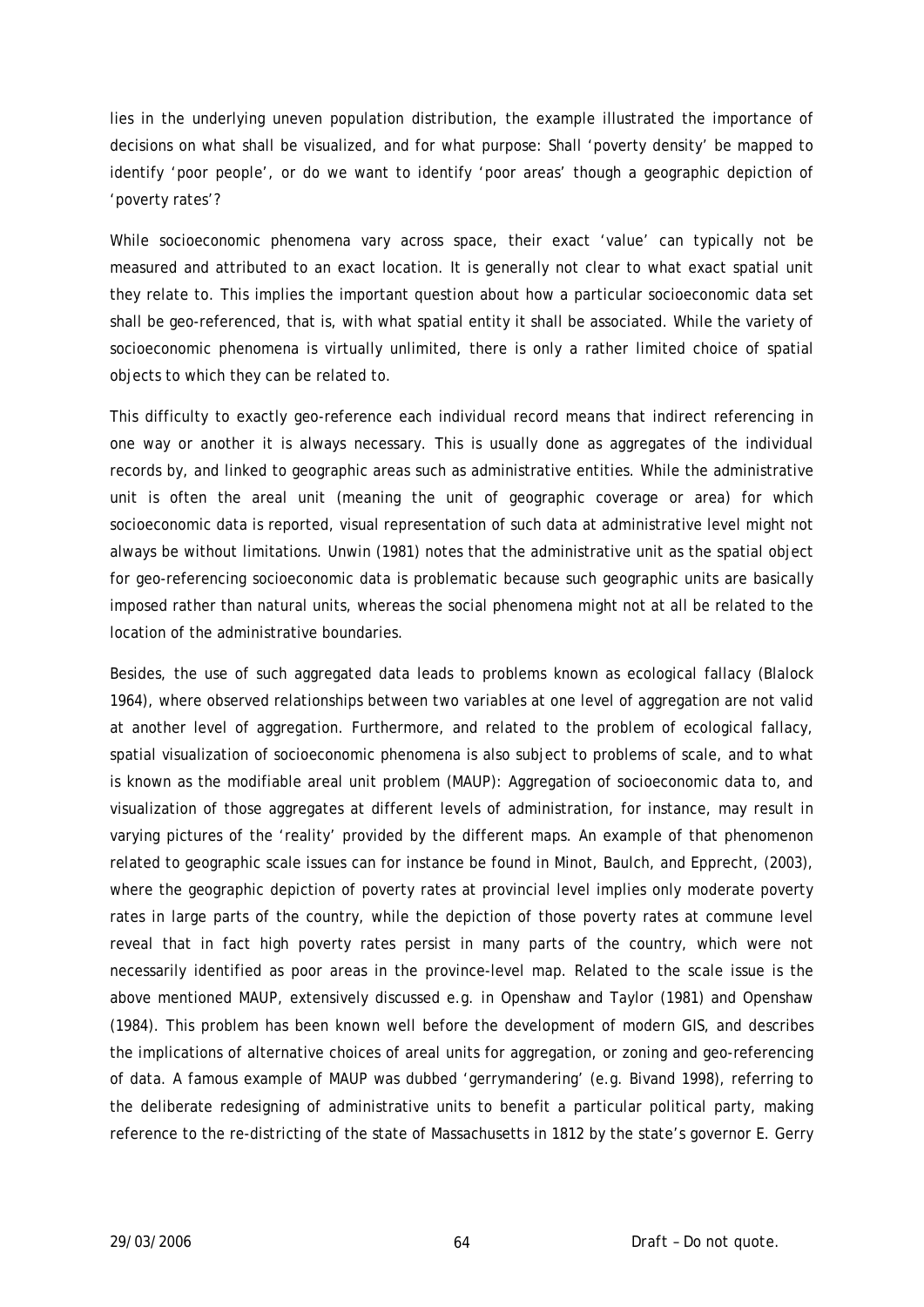in such a way as to benefit the Republican Party with respect to the number of representatives of the state that were sent to the House of Representatives.

While the above mentioned illustrates potential technical, conceptual, and possibly ethical difficulties, its main implication is the considerable responsibility of users to fully apprehend the implications of a chosen mapping approach, which inherently always represents a socioeconomic reality only selectively. While there is generally not only one "correct" mapping approach, it is important to carefully consider the respective nature of the data, and the purpose of the visual spatial representation when choosing a mapping method.

For the purpose of our results mapping component, thematic maps, i.e. graphic visualization of attribute data in space (as opposed to topographic maps, showing how objects are distributed in space, where special attention is given to the accurate representation of proportional relationships between objects), will form the basis. Different types of thematic maps have evolved over the years, each of them individually appropriate for specific types of information. Typically, five types of thematic maps can be differentiated:

- 1. Dot maps: In dot maps, each dot represents an equal number or quantity of the attribute that is being displayed. Geographic distributions and relative densities of absolute numbers such as populations of something can meaningfully be represented with dot maps. The dots are typically distributed randomly within the enumeration area (e.g. the province) for which the attribute exists. For an example of a typical application of dot mapping see e.g. the "poverty density map" in Minot, Baulch, and Epprecht, (2003).
- 2. Choropleth maps: In choropleth maps, the entire area is divided into discrete regions such as administrative entities, for which the attribute data exist. Political administrative maps are typical examples, where each country or province is depicted in a distinctive color, and colors change along the boundaries only. Though this can fallaciously imply some sort of uniformity within each entity, and sharp changes right along the borders, choropleth maps are frequently used for depicting socioeconomic data per administrative unit. Choropleth maps typically depict *relative* numbers (e.g. population density). For an example on typical choropleth maps see e.g. Epprecht and Heinimann (2004).
- 3. Isarithmic maps: Isarithmic maps represent trends in continuous data through lines of equal values. Typical examples include meteorological maps of atmospheric pressure (isobars) or temperature (isotherms) and elevation maps depicting contour lines of equal elevation. It is not common for socioeconomic data to be depicted as isarithmic maps.
- 4. Symbol maps: On symbol maps, the attributes are represented with symbols (e.g. circles) of varying size according to the respective attribute value. A special case of symbol maps is the graph map, where statistical graphs are used to show the attribute values of multiple attributes in space. The Digital Atlas of California is an example for the use of symbol maps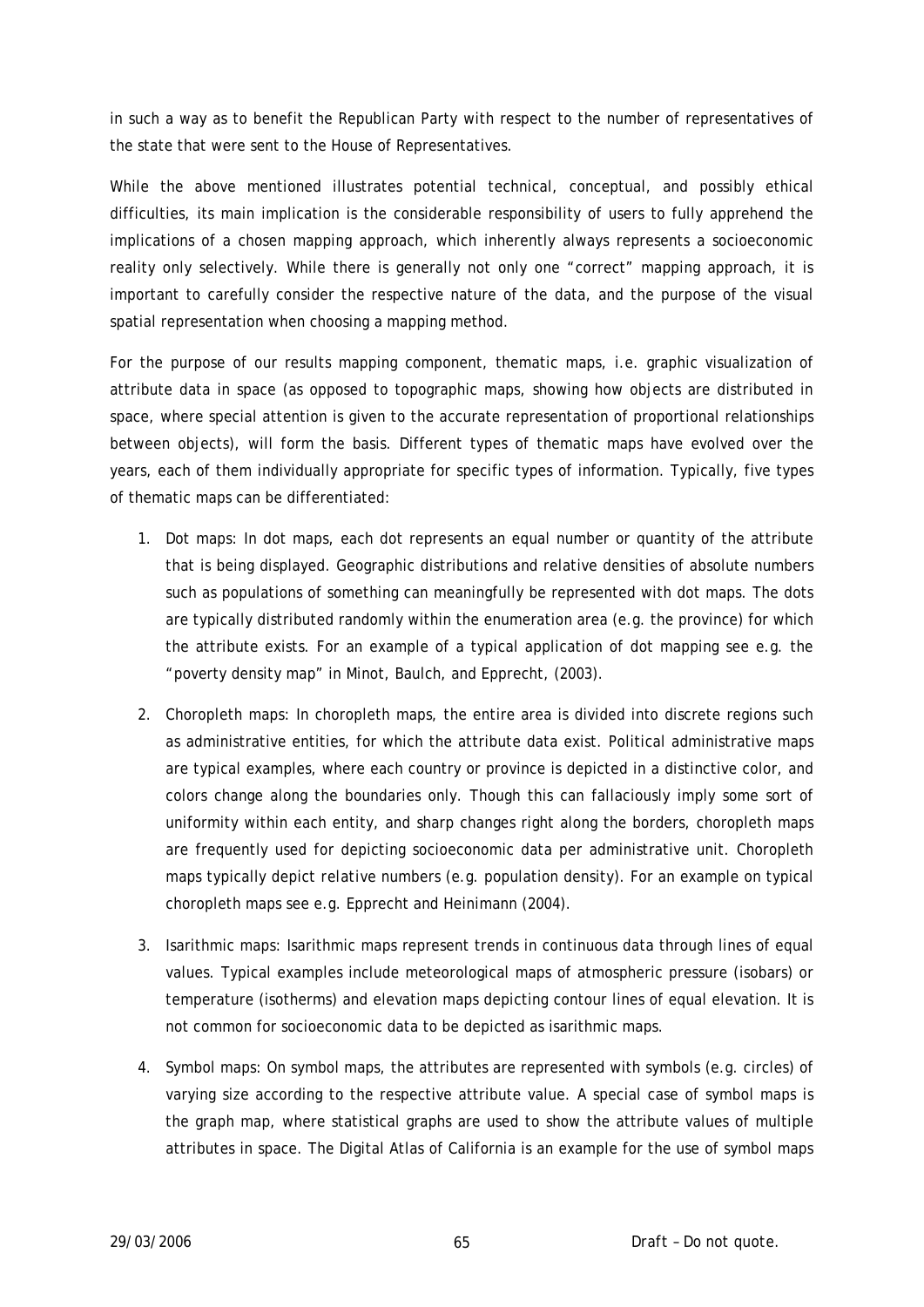for a geographic depiction socioeconomic data (Bowen, 2000), while an application of graph maps is provided e.g. in Minot, *et al* (2004).

5. Trend surfaces: Trend surface maps depicting continuous surfaces as a raster grid are used for visualizing individual values for hypothetically any point in space. Such surfaces are generally obtained either through remotely sensed data (e.g. elevation data), modeled data such as for instance 'accessibility' to certain services (see e.g. Epprecht and Heinimann, 2004), or through interpolation of attribute data of measurement points (e.g. air pollution).

Furthermore, recent advances in desktop GIS applications and geo-computation brought about increased exploration into new ways of analytical dynamic geographic visualization such as 3D visualizations, video animation, etc.<sup>[42](#page-65-0)</sup>

IPALP's result mapping component envisages various levels of spatial representation: geographic visualization of socioeconomic attribute data at administrative (province) level, discriminating between urban and rural areas, differentiated by income group, and as changes over time and in terms of alternative outcomes. Different forms of representation shall be used to maximize visualization of the results and alternative outcomes.

Choropleth thematic maps will represent the basis for the result mapping, and the results will be mapped at province level. Since many of the urban areas in the country are too small to distinctively be visible on national maps, depicting the urban-rural discrimination on two separate province-level choropleth maps appears appropriate. Visualization of the differentiation according to income level shall be achieved through separated parallel mapping of individual income quintiles, depicting the results for different income groups on a series of maps displayed parallel to each other. Similarly, the geographic visualization of alternative outcomes shall be achieved through a series of maps including *status quo* and potential different outcomes depending on the different policy adjustments.

Several methodological extensions to these outlined basic mapping approaches shall be explored: While choropleth mapping on administrative unit can give a good visual representation of the spatial distribution of the mapped phenomenon, this phenomenon might not, as mentioned earlier, be much related to the actual geographic shape of an administrative unit on which the data is mapped. Dasymetric mapping techniques can be used to delineate more appropriate areas on which the data can be mapped. Dasymetric mapping is basically an extension to choropleth mapping, whereas ancillary data is used to delineate potentially more meaningful boundaries of the spatial object associated with the attribute data to be mapped.

Furthermore, in order to 'combine' the two dimensions of 'income' and 'alternative outcomes', the potentials of 3D mapping shall be explored: The different income groups will be mapped separately on parallel displayed maps, whereas the changes in outcome of alternative scenarios shall be

<span id="page-65-0"></span><sup>-</sup> $42$  Slocum (2004) provides a good and comprehensive overview of different types of maps and their usage.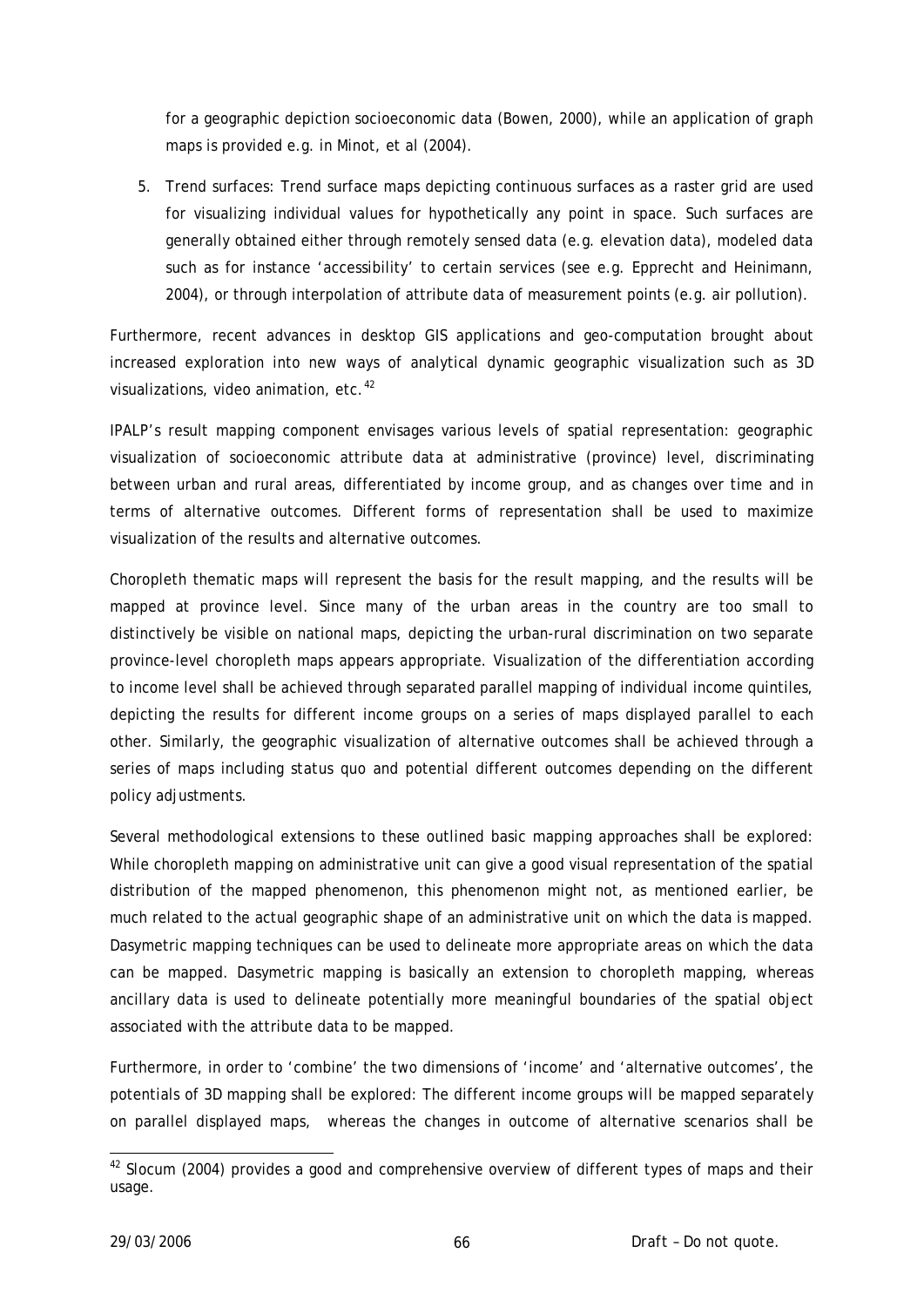visualized in these maps in z direction. Lastly, geo-visualization using GIF animated maps to visualize changes resulting from alternative scenarios can be envisaged for electronic visualization and dissemination.

The resolution of results mapping of course depends on resolution of the results, which in turn depends on all the data disaggregation issues raised in previous sections. At a minimum, we should recall the need to maintain detail at the provincial level, discriminating between rural and urban households, and identifying deciles or quintiles of income distribution. This resolution is the extent of our direct economic estimation. Beyond this, more detail can be imputed by two means. The first is small area estimation, a new and rapidly growing area combining mapping and econometric methods. In addition, we can also use spatial methods to impute more detail into maps of policy results.<sup>[43](#page-66-0)</sup> Since IPALP is rooted in economic analysis, however, this approach needs to be motivated explicitly in terms of economic behavior.

Small area estimation is a statistical method that synthesizes survey and census data and imputes economic characteristics to geographically small areas such as communes and districts. From original applications to detailed population imputation in the U.S, it was applied to estimate other demographic and economic variables such as income, cropping patterns, and adjustment factors for census weighting schemes (Ghosh and Rao,1994).

In developing countries, small area estimation is being applied extensively and intensively, from poverty studies to analysis of agricultural biotech adoption. In the former context, household or community welfare indexes are regressed on a set of variables common to the census and the LSMS or other survey. The coefficients thus obtained are then used to impute the (dependent) economic variables across the more detailed census sample. Examples include Bigman et al. (2000) for Burkina Faso, and Bigman and Fofack (2000b) for India. Vietnam has so far two poverty maps, one based on the community level data method (Minot,2000), and the other based on the individual level (Minot and Baulch, 2003).

The household level approach was first applied to Ecuador (Hentschel et al., 2000). Elbers, Lanjouw and Lanjouw (ELL) rigorously studied the statistical models underlying this approach and proposed a variety of estimation strategies (Elbers et al., 2000, 2003) that have been applied elsewhere. Alderman et al. (2002) study the case in South Africa and find that the income from the census data provides only a weak proxy for the average income or poverty rates at either the provincial level or at lower levels of aggregation. Demombynes et al. (2002) compared the experience of poverty mapping from Ecuador, Madagascar and South Africa. In Asia, Fujii (2003) made the first application of these techniques in Cambodia.

Elbers et al. (2002) have also demonstrated how to decompose inequality estimates into progressively more disaggregated spatial units. Their results for three countries, Ecuador, Madagascar, and Mozambique, suggest that, even at a very high level of spatial disaggregation, the

-

<span id="page-66-0"></span><sup>&</sup>lt;sup>43</sup> See Davis (2002) for a survey of various imputation methods.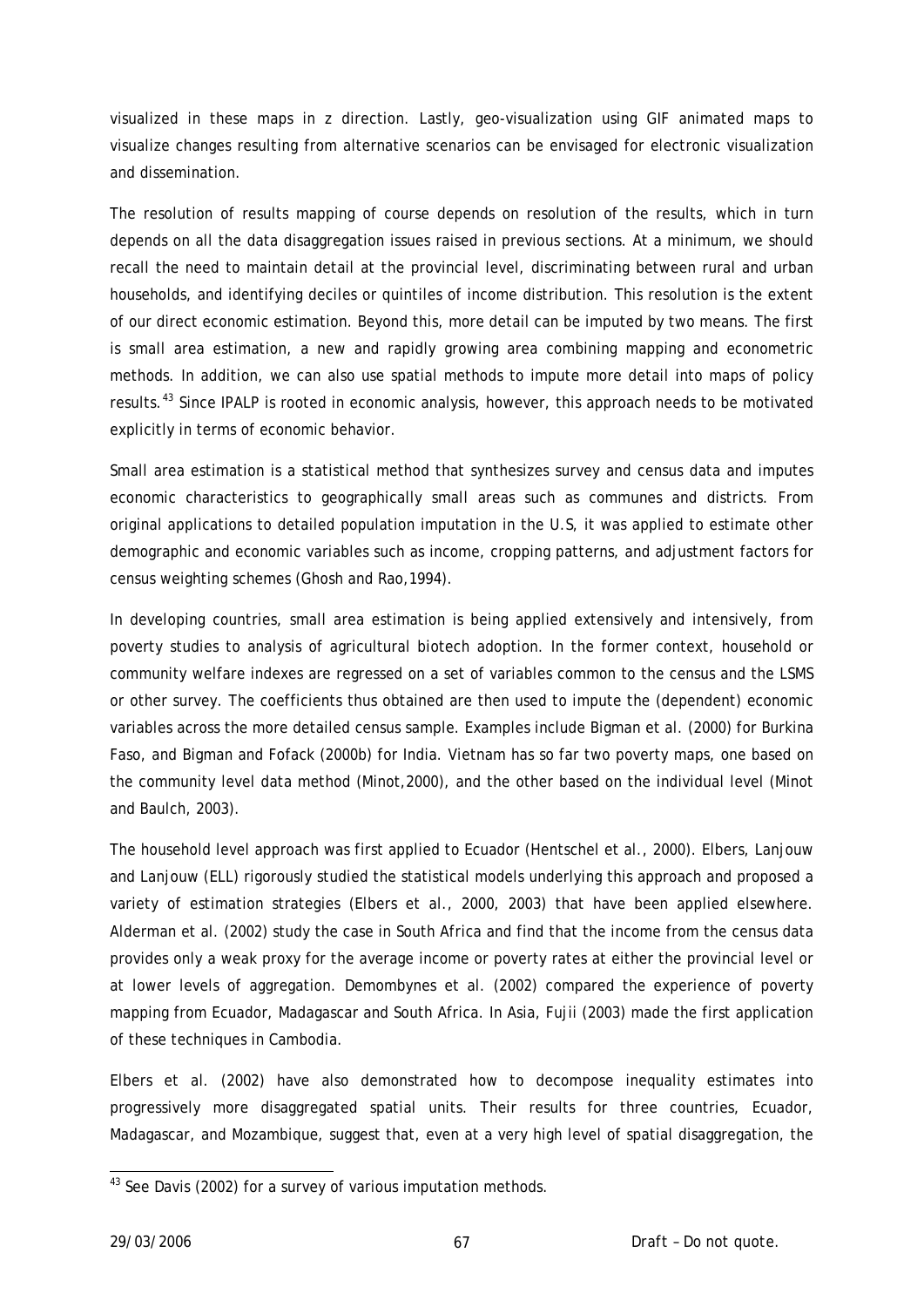contribution to overall inequality of within-community inequality remains high. Elbers et al (2001) use a large sample data instead of the census. Fujii et al. (2002) applied the ELL approach to the nutritional status of children under five.

Small area estimation enriches the mapping approach by more intensively using demographic and other data resources, but it still presents only a static picture of the conditions under consideration. In particular, policy makers can assess initial conditions in great detail, but currently lack the ability to evaluate detailed composition of hypothetical shocks or alternative responses. Linking the mapping techniques described above our CGE simulation model enables the IPALP approach to trace out the actual effects of policies before they are implemented.

# **8. CONCLUSIONS**

This report summarizes work in progress to develop empirical tools for Integrated Poverty Assessment of Livestock Promotion (IPALP). By using a broad spectrum of analytical tools for economic evaluation of PPLPI, we can gain greater insight into livestock's contributions to rural household welfare, improve effectiveness of policy implementation, and provide a broader context for public and private recognition of the program's achievements.

As a supporting activity, IPALP recognizes the significance of livestock promotion in a constellation of economic activities linking rural households to a wider economic universe. Livestock policy can decisively influence microeconomic opportunities and decisions, and likewise other economic events and behavior will influence household responses to livestock initiatives. An integrated approach to assessment is needed to identify such chains of influence and make sure that this form of assistance achieves its fullest potential.

The IPALP method elucidates these issues from two perspectives: a comprehensive evaluation of initial (macro and micro) conditions and simulation analysis of scenarios for PPLPI and related policy options to improve those conditions for target populations. Using a combination of intensive data analysis and advanced methods of economic modeling and digital mapping, the result is a practical road map of economic conditions and development options that is designed for direct policy support and extensive dissemination. By making both the initial conditions of the poor and the potential of livestock policy more widely understood, we hope to advance not only the goals of PPLPI, but the agenda for poverty alleviation generally. The unmet needs of world's rural poor majority require better development policies, and better research support will help achieve this.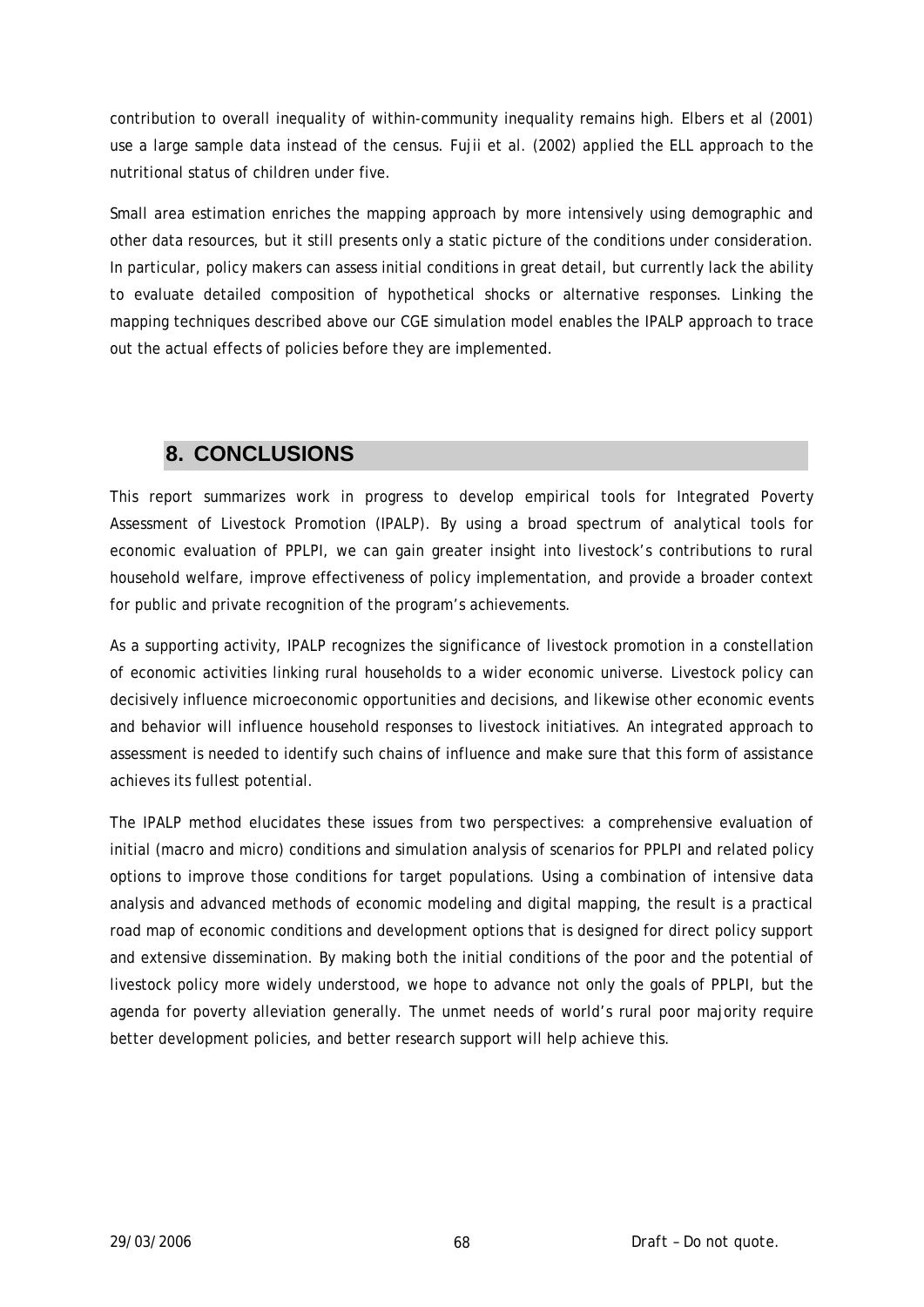## **9. REFERENCES**

- Alatas, V. and F. Bourguignon. 2000. "The evolution of the distribution of income during Indonesian fast growth: 1980-1996". Mimeo. Princeton University.
- Alderman, H., M. Babita, G. Demombynes, N. Makhatha, and B. ¨ Ozler (2002) 'How small can you go? combining census and survey data for mapping poverty in South Africa.' Journal of African Economies 11, 169–200
- Arndt, C., A. Cruz, H. T. Jensen, S. Robinson and F. Tarp (1998), Social Accounting Matrices for Mozambique: 1994-95, IFPRI Trade and Macroeconomics Division Discussion Paper No. 28, Washington, International Food Policy Research Institute (IFPRI).
- Atkinson, A. B., and A. Brandolini (2001): Promise and Pitfalls in the Use of Secondary" Data-Sets: Income Inequality in OECD Countries," Journal of Economic Literature, 39, 3.
- Auffret, P. (2003), 'Trade reform in Vietnam: opportunities with emerging challenges'. Policy Research Working Paper No 3076, World Bank.
- Bacharach, M.O.L., Biproportionate Matrices and Input-Output Change, Cambridge University Press, Cambridge, 1970.
- Baker, J., and Grosh, M., 1994. Poverty Reduction Through Geographic Targeting: How Well
- Bales, S. (2000), Vietnams Labor Situation and Trends: Analysis based on the 1992-93 and 1997-98 Vietnam Living Standards Survey, Background Paper for the Vietnam Development Report 2000, World Bank, Hanoi.
- Banerjee, A., and A. Newman (1993) "Occupational Choice and the Process of Development," Journal of Political Economy, 101, 1, 274-98.
- Banerjee, A., and E. Duflo (2000): Inequality and Growth: What Can the Data Say?," NBER Working paper no. 7793.
- Bautista, R. (2000), Agriculture-Based Development: A SAM Perspective on Central Viet Nam, TMD Discussion Paper No. 51, International Food Policy Research Institute (IFPRI), Washington, D.C.
- Bivand R. 1998: A review of spatial statistical techniques for location studies. Norwegian School of Economics and Business Administration, Bergen.
- Blalock M.1964: Causal inferences in nonexperimental research. Chapel Hill, University of North Carolina.
- Booth, A. 1998. "The Impact of the Crisis on Poverty and Equity". ASEAN Economic Bulletin. Vol. 15, No. 3.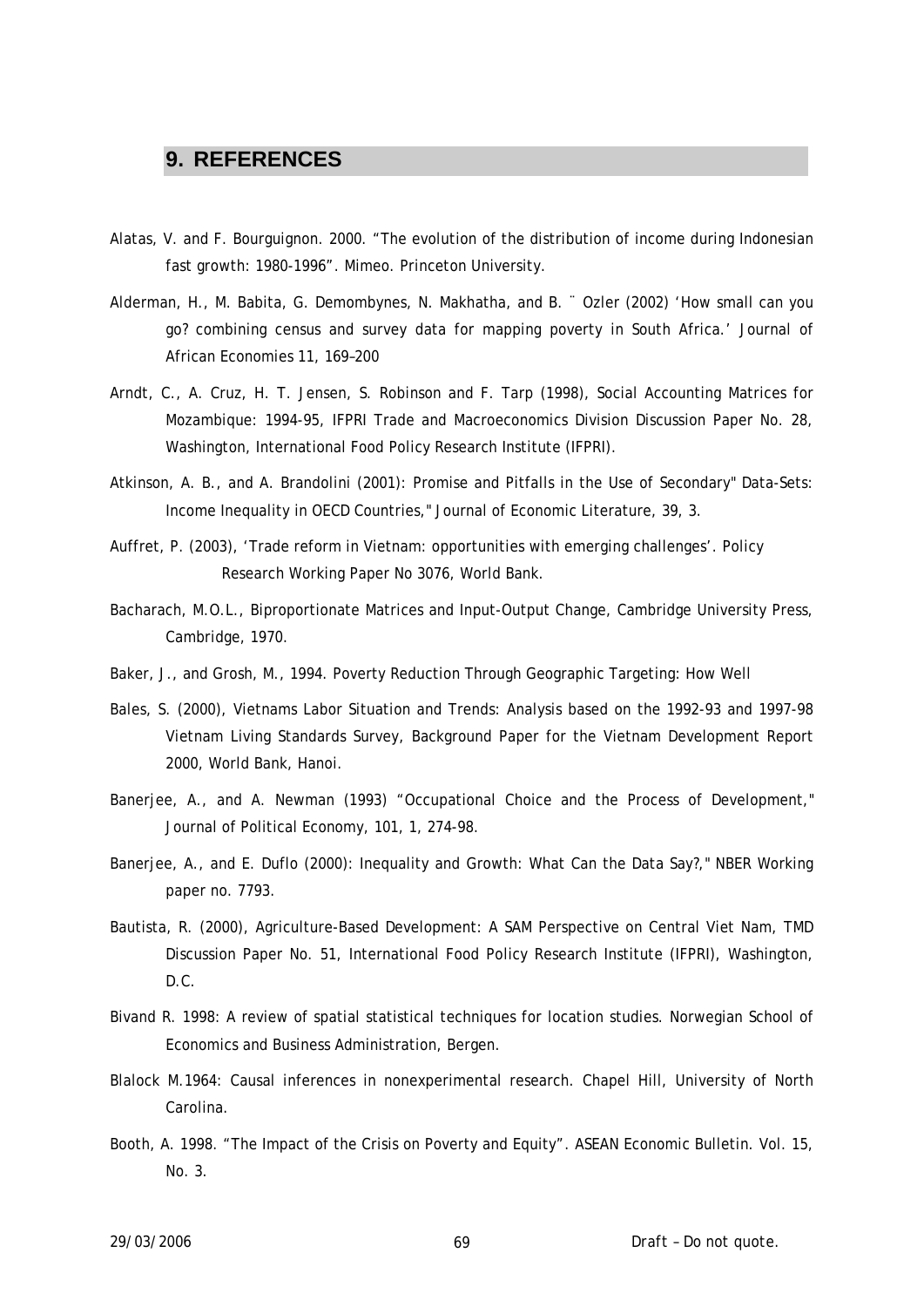Bourguignon, F., 1979, "Decomposable Income Inequality Measures", Econometrica, 47: 901-20.

- Bourguignon, F., J. de Melo and Akiko Suwa, 1991, "Modeling the effects of adjustment programs on income distribution", World Development, 19(11): 1527-1544.
- Bowen W., 2000: Digital Atlas of California, California State University, Northridge. (<http://130.166.124.2/CApage1.html>)

British Department of International Development (DFID), State Bank of Vietnam.

- Brooke, A., D. Kendrick, and A. Meeraus, GAMS: A User's Guide, The Scientific Press, Redwood City, California, 1988.
- Byron, R., "The Estimation of Large Social Accounting Matrices," Journal of the Royal Statistical Society, Series A, 141:3, 1978, 359-367.
- Carson, C.S., "GNP: An Overview of Source Data and Estimating Methods," Survey of Current Business, 67:7, July 1987, 103-127.
- Chesher, A., and C. Schluter (2002): Welfare Measurement and Measurement Error," Review of Economic Studies, forthcoming.
- Chiang, A.C., Fundamental Methods of Mathematical Economics, McGraw-Hill, New York, 1974.
- Chris Elbers, Tomoki Fujii, Peter Lanjouw, Berk Özler, and Wesley Yin (2004) "How Much Does Disaggregation Help?" World Bank Policy Research Working Paper 3419, October.
- Coady, D. and Morley, S., 2003. From Social Assistance to Social Development: Targeted
- Cogneau, D. and A.S. Robilliard. 2000. "Growth, Distribution and Poverty in Madagascar: Learning from a Microsimulation Model in a General Equilibrium Framework". IFPRI TMD DP no. 61 and DIAL DT/2001/14.
- Cowell, F., and M.-P. Victoria-Feser (1996) "Robustness Properties of Inequality Measures," Econometrica, 64, 1, 77-101.
- Dasgupta, I., and Kanbur, R., 2003. Community and Anti-Poverty Targeting. Unpublished
- Datt, G., and M. Ravallion [1992], "Growth and Redistribution Components of Changes in Poverty Measures: A Decomposition with Applications to Brazil and India in the 1980s." Journal of Development Economics v38, n2 (April 1992): 275-95
- Datt, G., Krishnan Ramadas, Dominique van der Mensbrugghe, Thomas Walker, and Quentin Wodon, [2003] "Predicting the effect of aggregate growth on poverty," The World Bank, Mimeo.
- De Janvry, A., Sadoulet, E., Calva, L.F., and Solaga, I., 2003. Concept Paper and Terms of
- Deaton, A. (1997): The Analysis of Household Surveys: A Microeconometric Approach to Development Policy. Washington, D.C.: The Johns Hopkins University Press for the World Bank.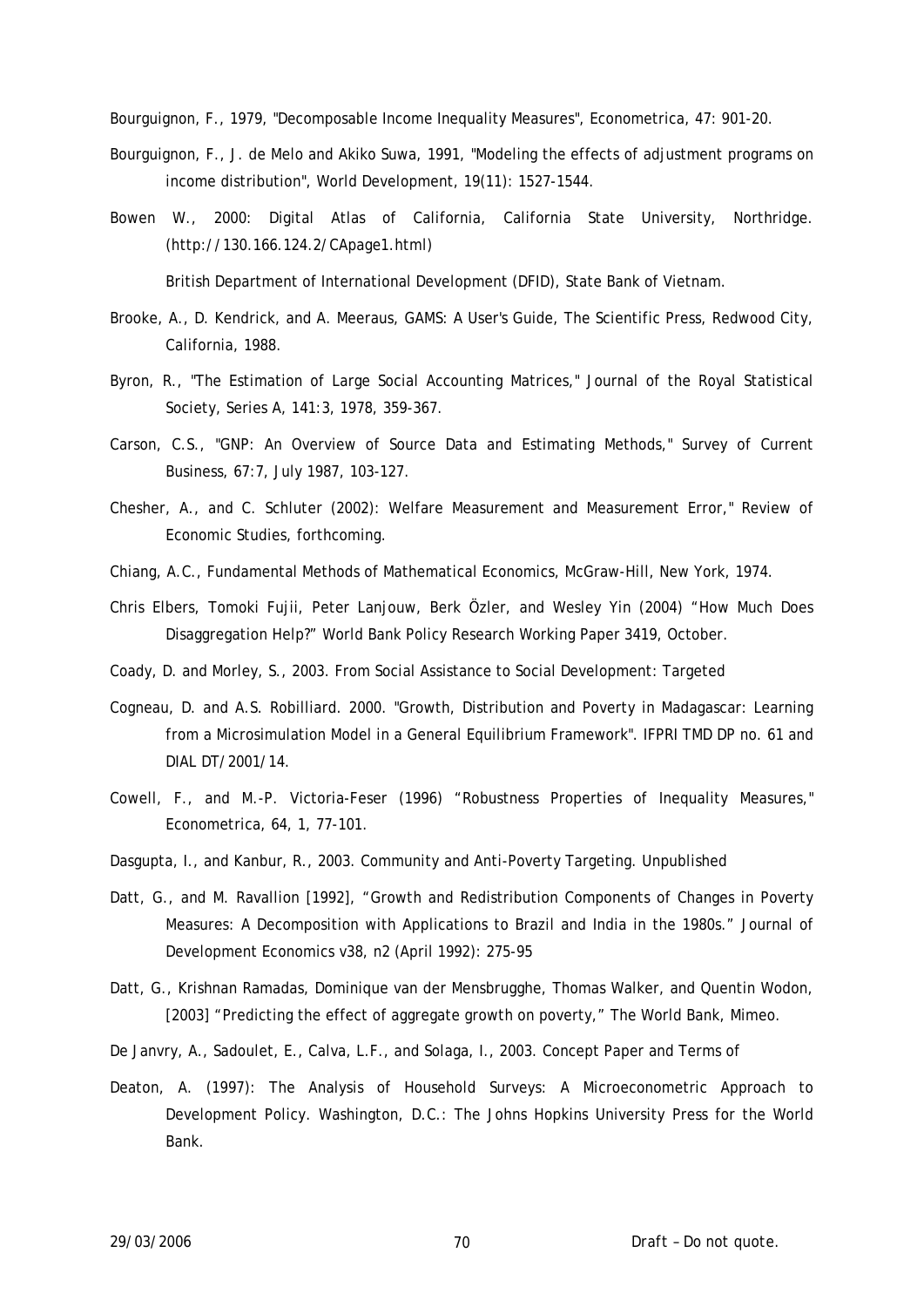- Deininger, K., and L. Squire (1996): A New Data Set Measuring Income Inequality," The World Bank Economic Review, 10, 565-91.
- Delgado C., M. Rosegrant, H. Steinfeld, S. Ehui, and C. Courbois (1999), 'Livestock to 2020: the next food revolution. Food, agriculture, and the environment discussion paper
- Demombynes, G., C. Elbers, J. O. Lanjouw, P. Lanjouw, J. Mistiaen, and, B. Ozier (2002): Producing an Improved Geographic Profile of Poverty: Methodology and Evidence from Three Developing Countries," WIDER Discussion Paper no. 2002/39, The United Nations.
- Demombynes, G., Elbers, C., Lanjouw, J.O., Lanjouw, P., Mistiaen, J. and Özler, B., 2002.
- Dervis, K., J. de Melo, and S. Robinson, General Equilibrium Models for Development Policy, Cambridge University Press, Cambridge, 1982.
- Does It Work? World Development 22(7): 983-995.
- Dornbusch, R., Open Economy Macroeconomics, Basic Books, New York, 1980.
- Duclos, J., Makdissi, P., and Wodon, Q., 2003. Poverty-Efficient Transfer Programs: the Role of Targeting and allocation Rules. CIRPÉE Working Paper 03-05.
- Education Subsidies in Developing Countries (Center for Global Development and
- Elbers, C., and P. Lanjouw (2001), "Intersectoral Transfer, Growth, and Inequality in Rural Ecuador," World Development, 29, 3, 481-96.
- Elbers, C., J.O. Lanjouw, and P. Lanjouw (2003) 'Micro-level estimation of poverty and inequality.' Econometrica 71(1), 355–364
- Elbers, C., Lanjouw, P., Mistiaen, J., Özler, B., and Simler, K., 2004. Unequal Inequality of Poor Communities. World Bank Economic Review (forthcoming).
- Epprecht M., Heinimann A., editors. 2004: Socioeconomic Atlas of Vietnam A Depiction of the 1999 Population and Housing Census. Swiss National Centre of Competence in Research (NCCR) North-South, University of Berne, Berne. 168pp
- Fafchamps, Marcel, and Agnes R. Quisumbing (1998). Human Capital, Productivity, And Labor Allocation In Rural Pakistan, FCND Discussion Paper No. 48, IFPRI, Washington.
- FAO 2004. The State of Food Insecurity in the World 2004. Monitoring progress towards the World Food Summit and Millennium Development Goals, United Nations Food and Agriculture Organization: Rome.
- FAO (2003). Food and Agriculture Indicators. Country: Vietnam.
- FAOSTAT (2003). Agriculture Data. FAOSTAT Internal.
- Fields, G. (2001), "Economic Growth and Inequality: A Review of the Empirical Evidence," Chapter 3 in Distribution and Development: A New Look at the Developing World. Russel Sage Foundation and MIT Press.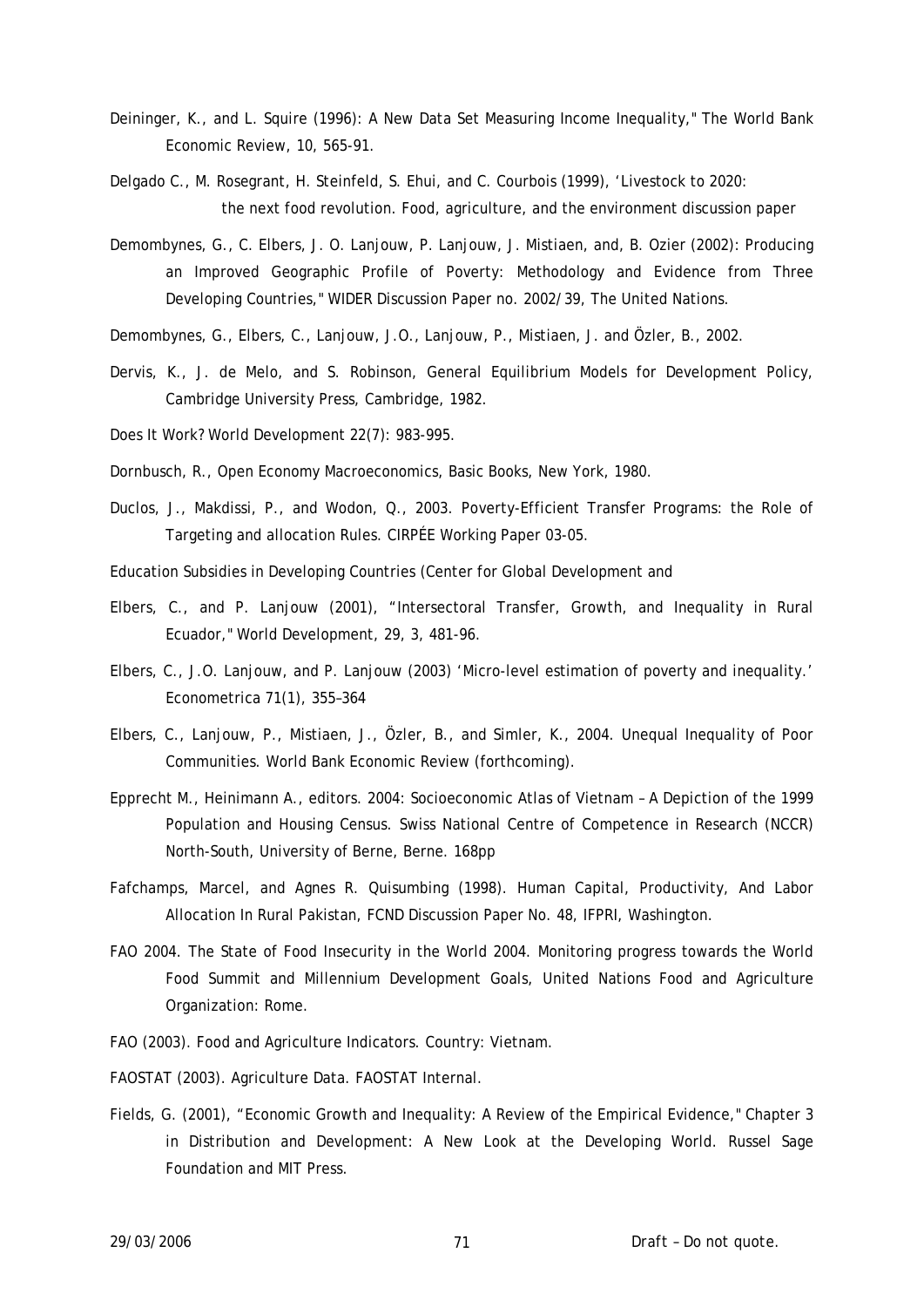- Foster, J., J. Greer and E. Thorbecke, 1984, "A Class of Decomposable Poverty Measures", Econometrica 52: 761-5.
- Frankenberg E., D. Thomas, and K. Beegle. 1999. "The Real Cost of Indonesia's Economic Crisis: Preliminary Findings from the Indonesia Familiy Life Surveys. International Labour Organization (ILO). 1998. Employment Challenges for the Indonesian Economic Crisis. Jakarta: ILO and United Nations Development Program.
- Fujii, T., 2003. Commune-level Estimation of Poverty Measures and its Application in Cambodia. Unpublished manuscript, Dept. of Agriculture and Resource Economics, UC Berkeley.
- Fukase, E., and W. Martin (2000), 'A quantitative evaluation of Vietnam's accession to the ASEAN Free Trade Area (AFTA)'. Development Research Group, World Bank.
- Gatrell A. 1991: Concepts of space and geographical data. In Maguire D. J., Goodchild M. F., Rhind D. W. (eds) Geographical information systems: principles and applications. Harlow, Longman, New York, John Wiley & Sons Inc. Vol 1: 119-34
- Gelbach, J. and Pritchett, L., 2002. Is More for the Poor Less for the Poor? The Politics of Means-Tested Targeting. Topics in Economic Analysis and Policy, Vol 2(1).
- Glewwe, P., 1992. Targeting Assistance to the Poor. Journal of Development Economics 38: 297-321.
- Grosh, M. & Glewwe, P. A (1996) "Guide to Living Standards Surveys and Their Data Sets." LSMS Working Paper #120, The World Bank.
- GSO (2000), Vietnam Living Standards Survey, General Statistics Office, Hanoi.
- Hanson, K. and S. Robinson, "Data, Linkages, and Models: U.S. National Income and Product Accounts in the Framework of a Social Accounting Matrix," unpublished paper, July 1988.
- Henderson, J.M. and R.E. Quandt, Microeconomic Theory, McGraw-Hill, New York, 1980.
- Hentschel, J. and Lanjouw, P., 1996. Constructing an Indicator of Consumption for the Analysis of Poverty: Principles and Illustrations with Reference to Ecuador. LSMS Working Paper No.124, DECRG-World Bank: Washington DC.
- Hentschel, J., Lanjouw, J.O., Lanjouw, P., and Poggi, J., 2000. Combining Census and Survey Data to Trace the Spatial Dimensions of Poverty: A Case Study of Ecuador. World Bank Economic Review 14(1)147-65.
- Huong, L. (2000), Impacts of Trade and Investment Policy on Income Distribution in Vietnam Using a General Equilibrium Framework, ANU thesis, Canberra.
- IFPRI (2001), 'Policy options for using livestock to promote rural income diversification and growth in Vietnam'. Volume 1,2. International Food Policy Research Institute.
- IFPRI (2003), Income Diversification and Poverty in the Northern Mountain of Vietnam, Report prepared for the Social Development Division, Japan Bank for International Development, Washington and Tokyo.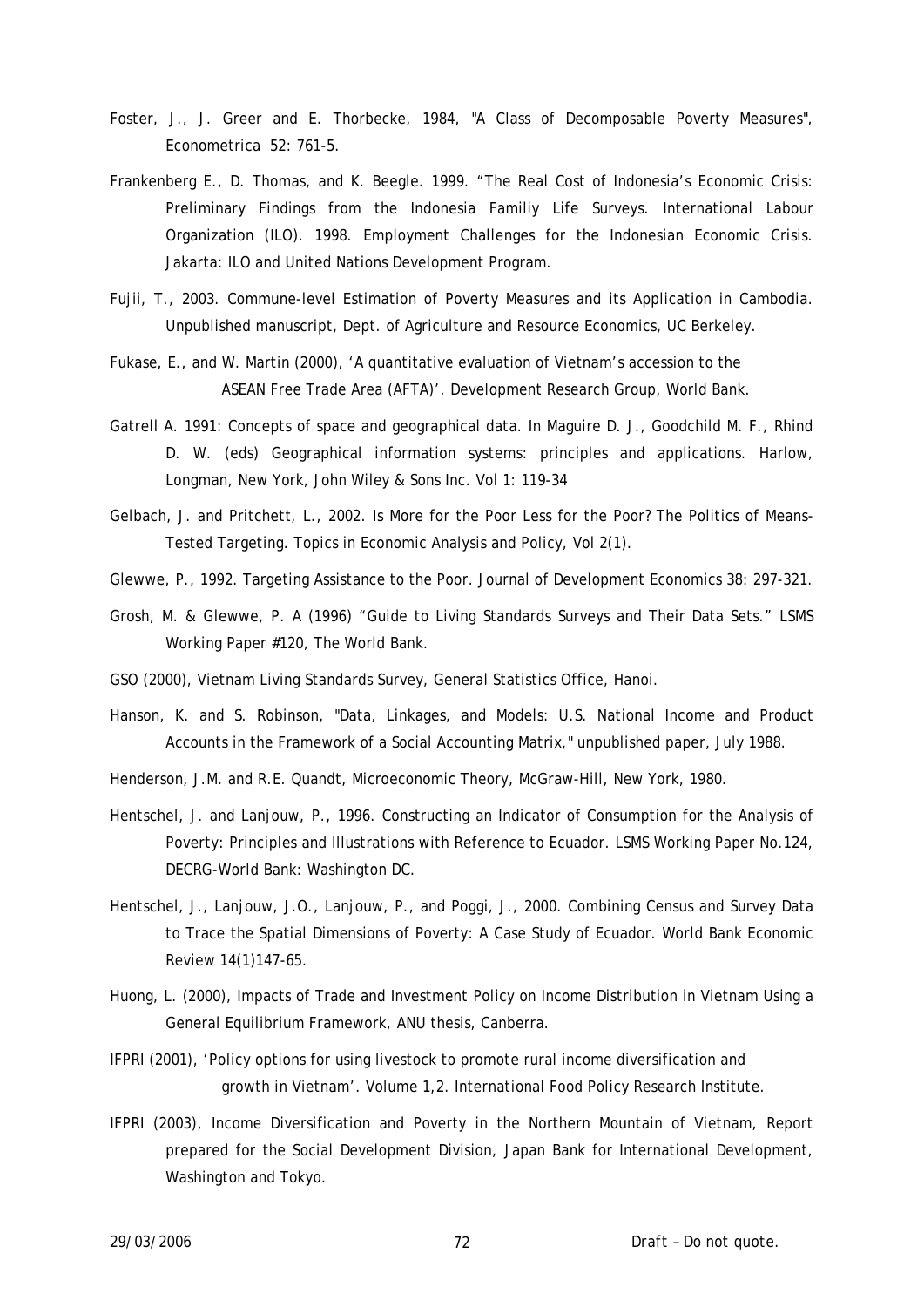- Kanbur, R., 1984, "The Measurement and Decomposition of Inequality and Poverty" in: Mathematical Methods in Economics, Chapter 16, F van der Ploeg (ed.), John Wiley and Sons.
- Kanbur, R., 1987. Measurement and Alleviation of Poverty. IMF Staff Papers, 34:60-85.
- Keuning, S.J. and W.A. deRuijter, "Guidelines to the Construction of a Social Accounting Matrix," Review of Income and Wealth, 34:1, March 1988, 71-100.
- King, B.B., "What Is a SAM?" in G. Pyatt and J.I. Round, Social Accounting Matrices, The World Bank, Washington, D.C., 1985.
- Kuroda, M., "A Method of Estimation for the Updating Transaction Matrix in the Input-Output Relationships," in K. Uno and S. Shishido (eds.), Statistical Data Bank Systems, North-Holland, Amsterdam, 1988, 128-148.
- Levinsohn, J., S. Berry, and J. Friedman. 1999. "Impacts of the Indonesian Crisis: Price Changes and the Poor". NBER Working Paper No. 7194. Cambridge, MA: NBER.
- McCarty Adam (2001). 'Microfinance in Vietnam: A Survey of Schemes and Issues'. Final Report, Minister of Vietnam, document No. 2685/VPCP-QHQT, May 2002. Hanoi.
- Minot N. *et al*, 2004: Income Diversification and Poverty in the Northern Uplands of Vietnam Patterns, trends, and policy implications. International Food Policy Research Institute (IFPRI). Hanoi
- Minot, N. (2000) 'Generating disaggregated poverty maps: An application to Vietnam.' World Development 28(2), 319–331
- Minot, N., Baulch B., Epprecht, M. 2003: Poverty and Inequality in Vietnam: Spatial Patterns and Geographic Determinants. International Food Policy Research Institute (IFPRI) and Institute of Development Studies (IDS). Hanoi
- Mistiaen, J., Özler, B., Razafimanantena, T., and Razafindravonona, J., 2002. Putting Welfare on the Map in Madagascar. Africa Region Working Paper Series 34.
- Morkre, M., "Effects of U.S. Import Restraints on Manufactured Products: General Equilibrium Results," Submission to United States International Trade Commission, Investigation No. 332- 262, March 31, 1989.
- Openshaw S. 1984: The modifiable areal unit problem. Concepts and Techniques in Modern Geography 38. Norwich. Geo-Books
- Openshaw S., Taylor P. J. 1981: The modifiable areal unit problem. In Wrigley N., Bennett R. J. (eds) Quantitative Geography: a British view. London, Routledge: 60-70
- Plumb, M. (2001), Empirical tax modeling: an applied general equilibrium model for the UK incorporating micro-unit household data and imperfect competition, Dphil Thesis, Nuffield College, University of Oxford.
- Poverty Alleviation through Geographic Targeting: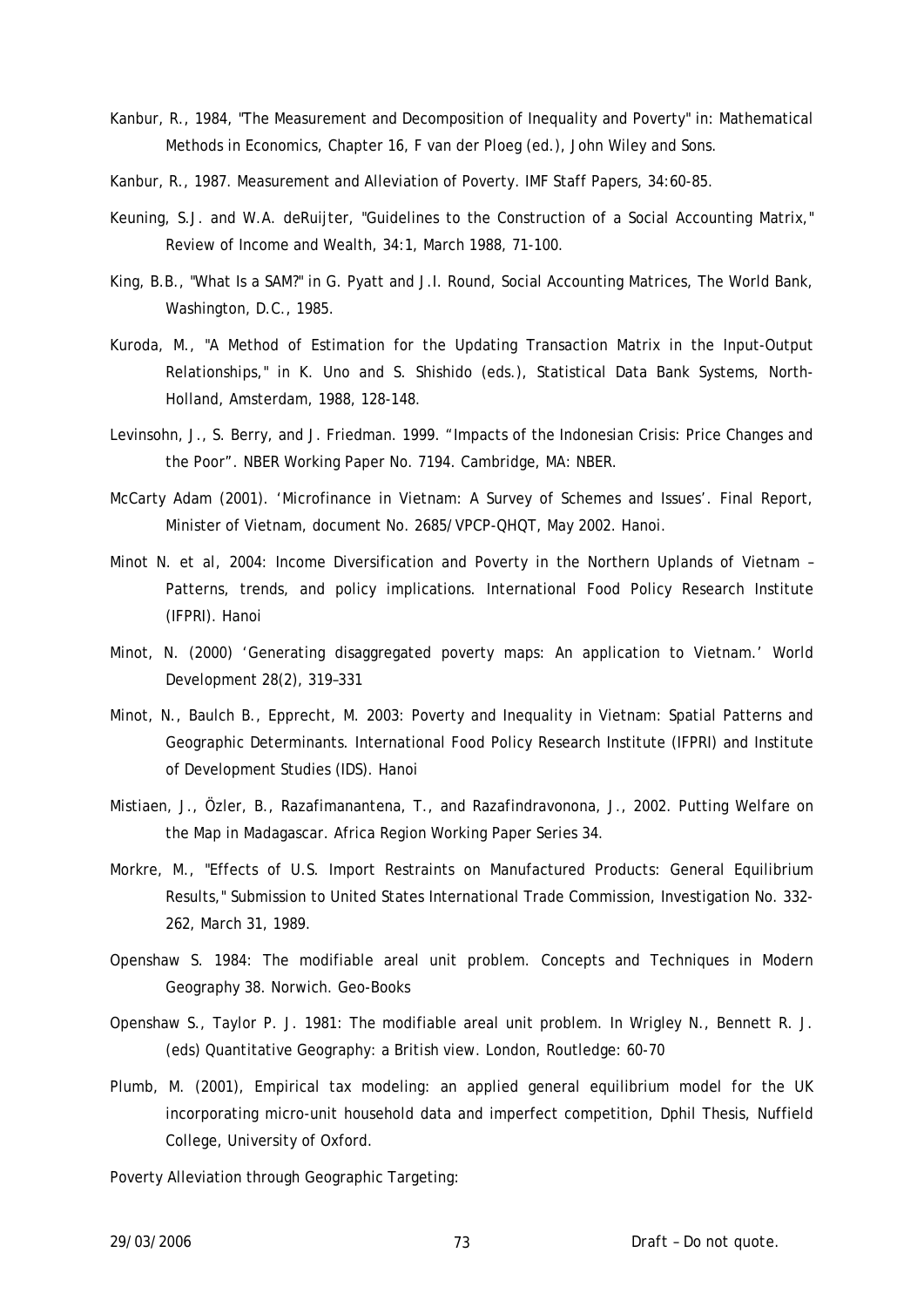- Pradhan, M., A. Suryahadi, S. Sumarto, and L. Pritchett. 2000. "Measurements of Poverty in Indonesia: 1996, 1999, and Beyond". Research Working Paper. SMERU.
- Pro-Poor Livestock Policy Initiative Working Paper No 5, Food and Agricultural Organisation of the United Nations.
- Pyatt, G. and J. Round (eds.) (1985), Social Accounting Matrices: A Basis for Planning, The World Bank, Washington, D.C.
- Pyatt, G., "A SAM Approach to Modeling," Journal of Policy Modeling, 10:3, Fall 1988, 327-352.
- Pyatt, G., "Commodity Balances and National Accounts: A SAM Perspective," Review of Income and Wealth, 31:2, June 1985, 155-169.
- Rao, J. N. K. (1999): Some Recent Advances in Model-Based Small Area Estimation," Survey Methodology, 25, 175-86.
- RAP Publication: 1999/29. FAO, Regional office for Asia and the Pacific, Bangkok, 1999.
- Ravallion, M., 1993. Poverty Alleviation Through Regional Targeting: A Case Study of Indonesia, in The Economics of Rural Organization: Theory, Practice and Policy, editors Braverman, A., Hoff, K. and Stiglitz, J. World Bank and Oxford University Press.
- Ravallion, M., 1996, "Issues in measuring and modeling poverty", World Bank Policy Research Working Paper 1615
- Ravallion, M., and K. Chao (1989) 'Targeting policies for poverty alleviation under imperfect information: Algorithms and applications.' Journal of Policy Modeling 11(2), 213–224
- Ravallion, M., and S. Chen, 1997, "What Can New Survey Data Tell Us about Recent Changes in Distribution and Poverty?", World Bank Economic Review, 11(2): 357-82.
- Ravallion, Martin, and Michael Lokshin (2004). "Gainers and Losers from Agricultural Trade Reform in Morocco," Processed. World Bank, Washington.
- Reinert, K.A. and D.W. Roland-Holst, "Parameter Estimates for U.S. Trade Policy Analysis," Working Paper, U.S. International Trade Commission, Washington, D.C., August 1990.
- Reinert, K.A., and D. Roland-Holst (1997), Social Accounting Matrices, in J.F. Francois and K.A. Reinert (eds.), Applied Methods for Trade Policy Analysis, Cambridge: Cambridge University Press, 1997.
- Robinson, S. and D.W. Roland-Holst, "Macroeconomic Structure and Computable General Equilibrium Models," Journal of Policy Modeling, 10:3, Fall 1988, 353-375.
- Robinson, S., "Multisectoral Models of Developing Countries: A Survey," in H.B. Chenery and T.N. Srinivasan (eds.), Handbook of Development Economics, North Holland, Amsterdam, forthcoming.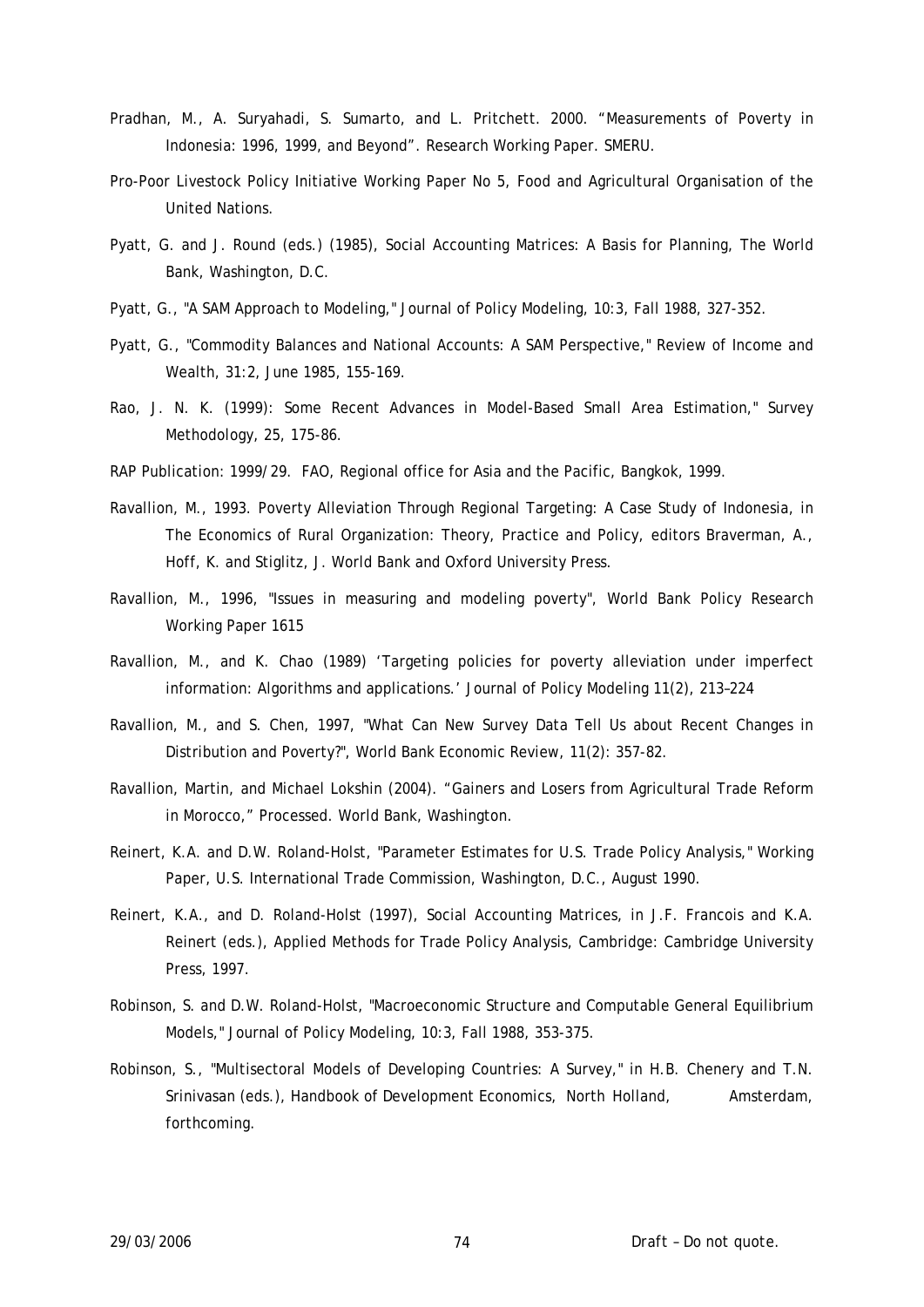- Robinson, Sherman and Moataz El-Said (2000), GAMS Code for Estimating a Social Accounting Matrix (SAM) Using Cross-Entropy (C-E) Methods, TMD Discussion Paper No. 64, International Food Policy Research Institute (IFPRI), Washington, D.C.
- Robinson, Sherman, Andrea Cattaneo and Moataz El-Said (1998), Estimating a Social Accounting Matrix Using Entropy Methods, TMD Discussion Paper No. 33, International Food Policy Research Institute (IFPRI), Washington, D.C.
- Schneider, M.H. and S.A. Zenios, "A Comparative Study of Algorithms for Matrix Balancing," Report 86-10-04, Decision Sciences Department, The Wharton School, University of Pennsylvania, January 1989.
- Shoven, J.B. and J. Whalley, "Applied General-Equilibrium Models of Taxation and International Trade: An Introduction and Survey," Journal of Economic Literature, 22:3, September 1984, 1007-1051.
- Slocum Terry A., Robert B McMaster, Fritz C. Kessler, Hugh H. Howard, Thematic Cartography and Geographic Visualization, 2nd Edition, Prentice Hall, 2004, 528 pp
- Stone, R. and A. Brown, "Behavioural and Technical Change in Economic Models," in E.A.G. Robinson (ed.), Problems in Economic Development, Macmillan, London, 1965, 428-439.
- Stone, R., A Computable Model of Economic Growth. A Programme for Growth 1, Chapman and Hall, Cambridge, 1962.
- Stone, R., Aspects of Economic and Social Modelling, No. 126, Librairie Druz, Geneva, 1981.
- Traub, J.F., and A.G. Werschulz (1998), Complexity and Information. Cambridge: Cambridge University Press.
- United Nations (undated), Social Accounting Matrix Based Macromodels for Policy Analysis in Developing Countries, United Nations, New York.
- United Nations Statistical Office (UNSO) (1968), A System of National Accounts, United Nations, New York.
- United Nations Statistical Office (UNSO) (2001), COMTRADE Bilateral Direction of Trade Statistics, United Nations, New York.
- Unwin D. J. 1981: Introductory spatial analysis. London, Methuen.
- Young, A.H. and H.S. Tice (1985) "An Introduction to National Economic Accounting," Survey of Current Business, 65:3, March 1985, 59-76.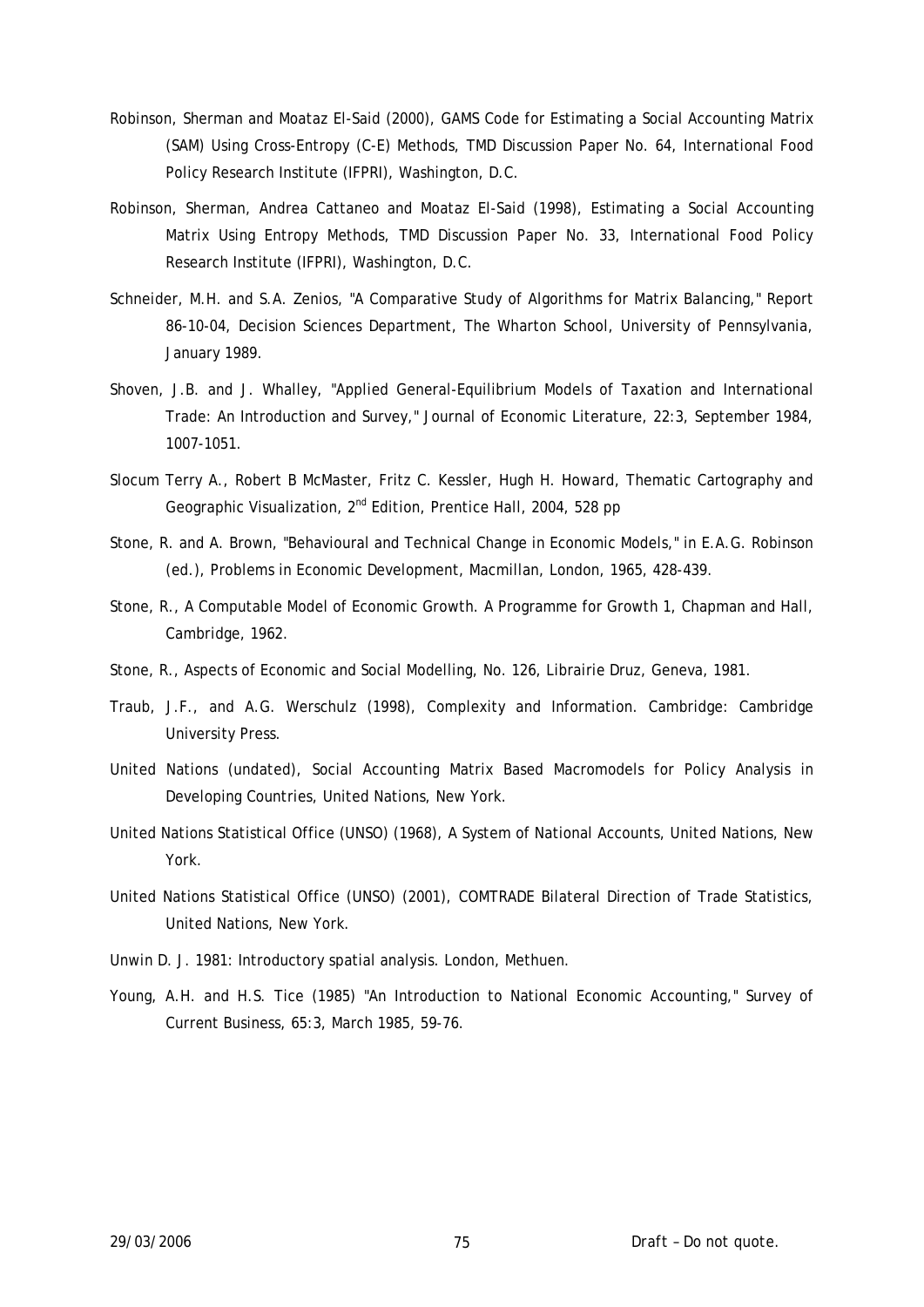# **Annex 1 – Human Development Indicators**

The HDI is a summary measure of human development. It measures the average achievements in a country in three basic dimensions of human development:

- A long and healthy life, as measured by life expectancy at birth.
- Knowledge, as measured by the adult literacy rate (with two-thirds weight) and the combined primary, secondary and tertiary gross enrolment ratio (with one-third weight).
- A decent standard of living, as measured by GDP per capita (PPP US\$).

Before the HDI itself is calculated, an index needs to be created for each of these dimensions. To calculate these dimension indices —the life expectancy, education and GDP indices—minimum and maximum values (goalposts) are chosen for each underlying indicator.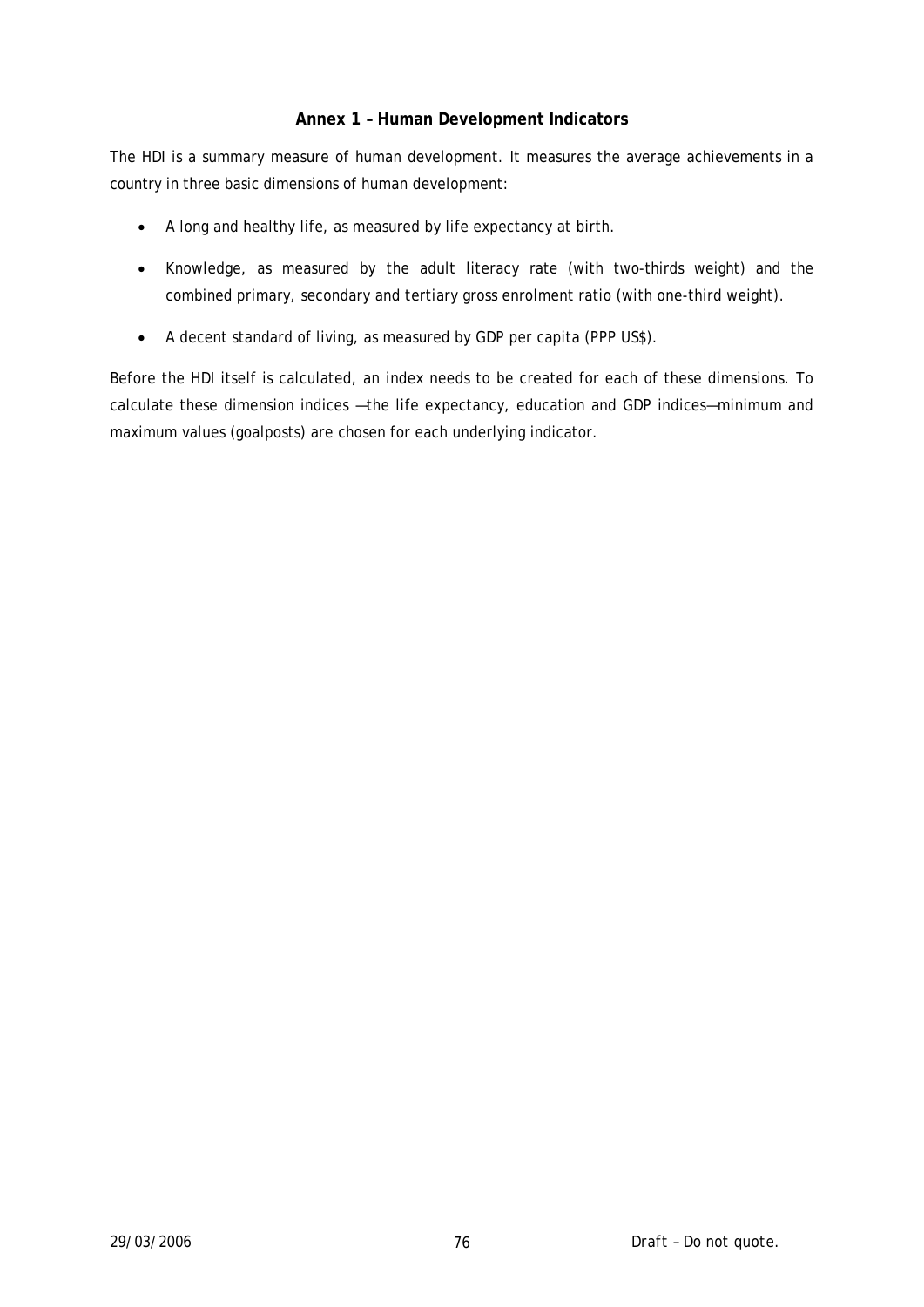### **Annex 2 - Millenium Development Goals**

Following consultations among international agencies, including the World Bank, the IMF, the OECD, and the specialized agencies of the United Nations, the Millennium Development Goals were incorporated into the Millennium Declaration, adopted unanimously by the General Assembly in 2000. The goals and performance indicators for them are listed below, each with linked text in each case to a World Bank internet site that explains the MDGs in greater detail.

## **Goal 1 Eradicate extreme poverty and hunger**

Target 1: Halve, between 1990 and 2015, the proportion of people whose income is less than \$1 a day

- 1. [Proportion of population below \\$1 \(PPP\) a day](http://www.developmentgoals.org/mdgun/1a.htm) <sup>[a](http://www.developmentgoals.org/mdgun/19.htm)</sup>
	- o 1a. [Poverty headcount ratio \(percentage of population below national poverty line\)](http://www.developmentgoals.org/mdgun/1b.htm)
- 2. Poverty gap ratio *[\(incidence x depth of poverty\)](http://www.developmentgoals.org/mdgun/2.htm)*
- 3. [Share of poorest quintile in national consumption](http://www.developmentgoals.org/mdgun/3.htm)

Target 2: Halve, between 1990 and 2015, the proportion of people who suffer from hunger

- 4. [Prevalence of underweight in children \(under five years of age\)](http://www.developmentgoals.org/mdgun/4.htm)
- 5. [Proportion of population below minimum level of dietary energy consumption](http://www.developmentgoals.org/mdgun/5.htm)

## **Goal 2 Achieve universal primary education**

Target 3: Ensure that, by 2015, children everywhere, boys and girls alike, will be able to complete a full course of primary schooling

- 6. [Net enrollment ratio in primary education](http://www.developmentgoals.org/mdgun/6.htm)
- 7. Proportion of pupils starting grade 1 who reach grade  $5^{\frac{b}{2}}$  $5^{\frac{b}{2}}$  $5^{\frac{b}{2}}$ o [Primary completion rate](http://www.developmentgoals.org/mdgun/7b.htm)
- 8. [Literacy rate of 15 to 24-year-olds](http://www.developmentgoals.org/mdgun/8.htm)

### **Goal 3 Promote gender equality and empower women**

Target 4: Eliminate gender disparity in primary and secondary education preferably by 2005 and in all levels of education no later than 2015

- 9. [Ratio of girls to boys in primary, secondary, and tertiary education](http://www.developmentgoals.org/mdgun/9.htm)
- 10. [Ratio of literate women to men ages 15- to 24](http://www.developmentgoals.org/mdgun/10.htm)
- 11. [Share of women in wage employment in the nonagricultural sector](http://www.developmentgoals.org/mdgun/11.htm)
- 12. [Proportion of seats held by women in national parliament](http://www.developmentgoals.org/mdgun/12.htm)

### **Goal 4 Reduce child mortality**

Target 5: Reduce by two-thirds, between 1990 and 2015, the under-five mortality rate

- 13. [Under-five mortality rate](http://www.developmentgoals.org/mdgun/13.htm)
- 14. [Infant mortality rate](http://www.developmentgoals.org/mdgun/14.htm)
- 15. [Proportion of one-year-old children immunized against measles](http://www.developmentgoals.org/mdgun/15.htm)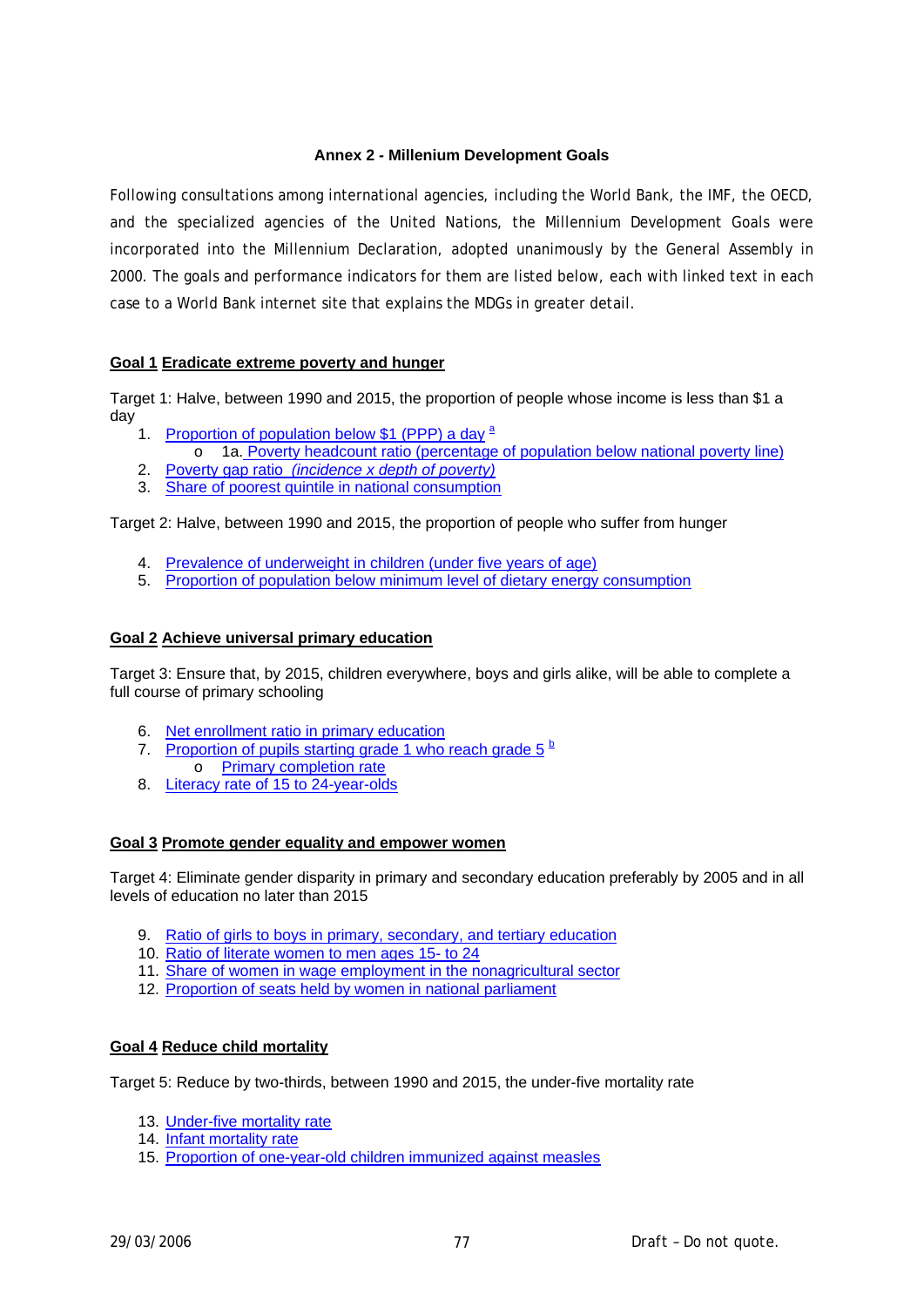### **Goal 5 Improve maternal health**

Target 6: Reduce by three-quarters, between 1990 and 2015, the maternal mortality ratio

- 16. [Maternal mortality ratio](http://www.developmentgoals.org/mdgun/16.htm)
- 17. [Proportion of births attended by skilled health personnel](http://www.developmentgoals.org/mdgun/17.htm)

#### **Goal 6 Combat HIV/AIDS, malaria, and other diseases**

Target 7: Have halted by 2015 and begun to reverse the spread of HIV/AIDS

- 18. [HIV prevalence among pregnant women ages 15- to 24](http://www.developmentgoals.org/mdgun/18.htm)
- 19. Condom use rate of the contraceptive prevalence rate<sup>c</sup>
	- o [Condom use at last high-risk sex](http://www.developmentgoals.org/mdgun/19a.htm)
	- o [Percentage of 15-24-year-olds with comprehensive correct knowledge of HIV/AIDS](http://www.developmentgoals.org/mdgun/19b.htm)<sup>[d](http://www.developmentgoals.org/mdgun/19.htm)</sup>
	- o [Contraceptive prevalence rate](http://www.developmentgoals.org/mdgun/19.htm)
- 20. [Ratio of school attendance of orphans to school attendance on non-orphans ages 10-14](http://www.developmentgoals.org/mdgun/20.htm)

Target 8: Have halted by 2015 and begun to reverse the incidence of malaria and other major diseases

- 21. [Prevalence and death rates associated with malaria](http://www.developmentgoals.org/mdgun/21.htm)
- 22. [Proportion of population in malaria-risk areas using effective malaria prevention and](http://www.developmentgoals.org/mdgun/22.htm)  [treatment measures](http://www.developmentgoals.org/mdgun/22.htm)<sup>[e](http://www.developmentgoals.org/mdgun/19.htm)</sup>
- 23. [Prevalence and death rates associated with tuberculosis](http://www.developmentgoals.org/mdgun/23.htm)
- 24. [Proportion of tuberculosis cases detected and cured under directly observed treatment short](http://www.developmentgoals.org/mdgun/24.htm)  [course \(DOTS\)](http://www.developmentgoals.org/mdgun/24.htm)

### **Goal 7 Ensure environmental sustainability**

Target 9: Integrate the principles of sustainable development into country policies and program and reverse the loss of environmental resources

- 25. [Proportion of land area covered by forest](http://www.developmentgoals.org/mdgun/25.htm)
- 26. [Ratio of area protected to maintain biological diversity to surface area](http://www.developmentgoals.org/mdgun/26.htm)
- 27. [Energy use \(kilograms of oil equivalent\) per \\$1 GDP \(PPP\)](http://www.developmentgoals.org/mdgun/27.htm)
- 28. [Carbon dioxide emissions \(per capita\) and consumption of ozone-depleting](http://www.developmentgoals.org/mdgun/28.htm)  [chlorofluorocarbons \(ODP tons\)](http://www.developmentgoals.org/mdgun/28.htm)
- 29. [Proportion of population using solid fuels](http://www.developmentgoals.org/mdgun/29.htm)

Target 10: Halve, by 2015, the proportion of people without sustainable access to safe drinking water and basic sanitation

- 30. [Proportion of population with sustainable access to an improved water source, urban and rural](http://www.developmentgoals.org/mdgun/30.htm)
- 31. [Proportion of population with access to improved sanitation, urban and rural](http://www.developmentgoals.org/mdgun/31.htm)

Target 11: Have achieved, by 2020, a significant improvement in the lives of at least 100 million slum dwellers

32. [Proportion of households with with access to secure tenure](http://www.developmentgoals.org/mdgun/32.htm)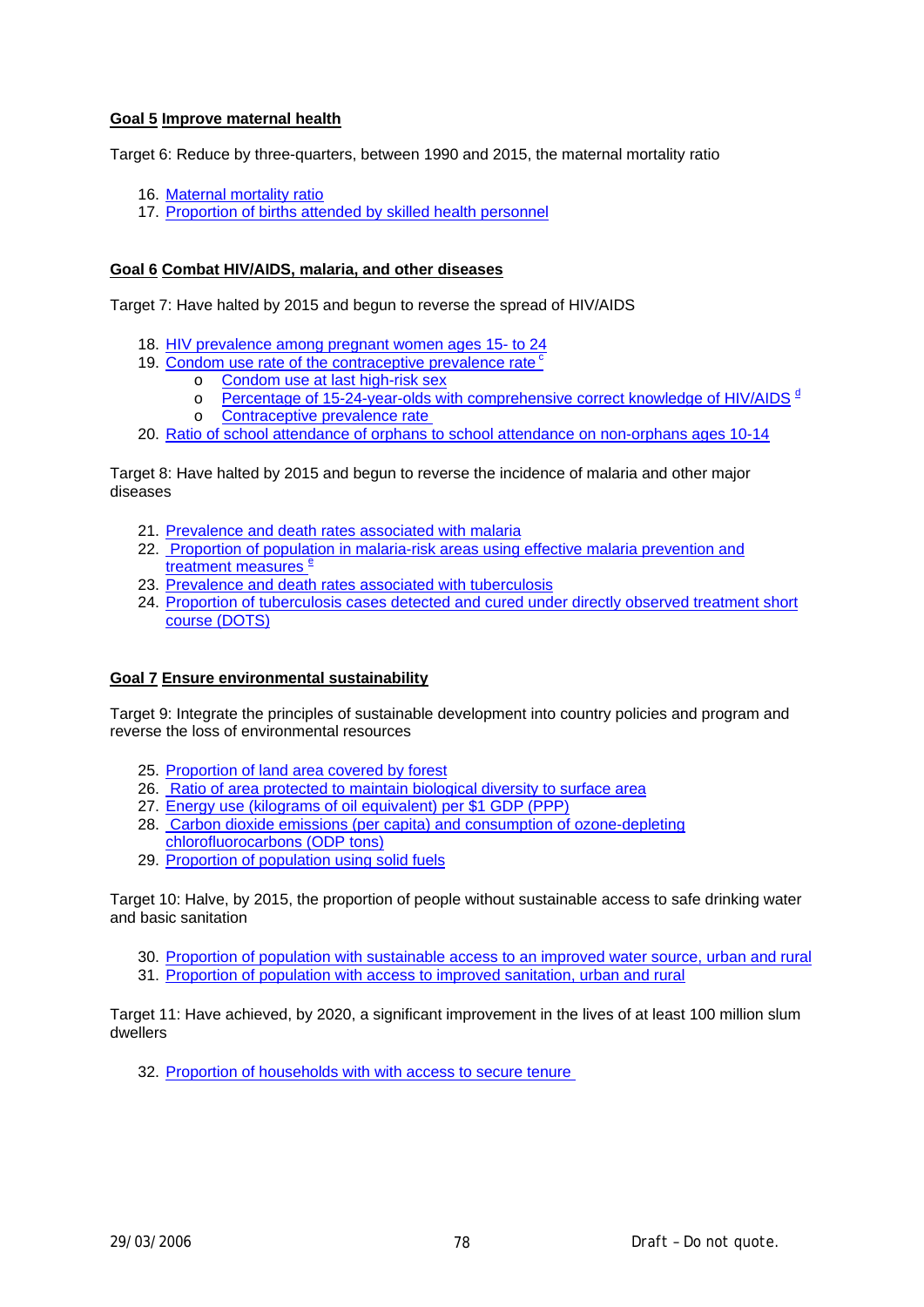## **Goal 8 Develop a global partnership for development**

Target 12: Develop further an open, rule-based, predictable, nondiscriminatory trading and financial system (includes a commitment to good governance, development, and poverty reduction—both nationally and internationally) $4$ 

#### **Official development assistance**

- 33. [Net ODA total and to the least developed countries, as a percentage of OECD/DAC donors'](http://www.developmentgoals.org/mdgun/33.htm)  [gross national income](http://www.developmentgoals.org/mdgun/33.htm)
- 34. [Proportion of bilateral, sector-allocable ODA of OECD/DAC donors for basic social services](http://www.developmentgoals.org/mdgun/34.htm)  [\(basic education, primary health care, nutrition, safe water, and sanitation\)](http://www.developmentgoals.org/mdgun/34.htm)
- 35. [Proportion of bilateral official development assistance ODA of OECD/DAC donors that is](http://www.developmentgoals.org/mdgun/35.htm)  [untied](http://www.developmentgoals.org/mdgun/35.htm)
- 36. [ODA received in landlocked countries as proportion of their gross national incomes](http://www.developmentgoals.org/mdgun/36.htm)
- 37. [ODA received in small island developing states as proportion of their gross national incomes](http://www.developmentgoals.org/mdgun/37.htm)

Target 13: Address the special needs of the least developed countries (includes tariff-and quota-free access for exports enhanced program of debt relief for HIPC and cancellation of official bilateral debt, and more generous ODA for countries committed to poverty reduction)

Target 14: Address the special needs of landlocked countries and small island developing states (through the Program of Action for the Sustainable Development of Small Island Developing States and 22nd General Assembly provisions)

#### **Market access**

- 38. [Proportion of total developed country imports \(by value and excluding arms\) from developing](http://www.developmentgoals.org/mdgun/38.htm)  [countries and from least developed countries, admitted free of duty](http://www.developmentgoals.org/mdgun/38.htm)
- 39. [Average tariffs imposed by developed countries on agricultural products and textiles and](http://www.developmentgoals.org/mdgun/39.htm)  [clothing from developing countries](http://www.developmentgoals.org/mdgun/39.htm)
- 40. [Agricultural support estimate for OECD countries as a percentage of their gross domestic](http://www.developmentgoals.org/mdgun/40.htm)  [product](http://www.developmentgoals.org/mdgun/40.htm)
- 41. [Proportion of ODA provided to help build trade capacity](http://www.developmentgoals.org/mdgun/41.htm)

Target 15: Deal comprehensively with the debt problems of developing countries through national and international measures in order to make debt sustainable in the long term

### **Debt sustainability**

- 42. [Total number of countries that have reached their HIPC decision points and number that have](http://www.developmentgoals.org/mdgun/42.htm)  [reached their HIPC completion points \(cumulative\)](http://www.developmentgoals.org/mdgun/42.htm)
- 43. [Debt relief committed under HIPC initiative](http://www.developmentgoals.org/mdgun/43.htm)
- 44. [Debt service as a percentage of exports of goods and services](http://www.developmentgoals.org/mdgun/44.htm)

Target 16: In cooperation with developing countries, develop and implement strategies for decent and productive work for youth

Target 17: In cooperation with pharmaceutical companies, provide access to affordable, essential drugs in developing countries

Target 18: In cooperation with the private sector, make available the benefits of new technologies, especially information and communications

1

<span id="page-78-0"></span><sup>&</sup>lt;sup>44</sup> Some of the indicators listed below will be monitored separately for the least developed countries, Africa, landlocked countries, and small island developing states.